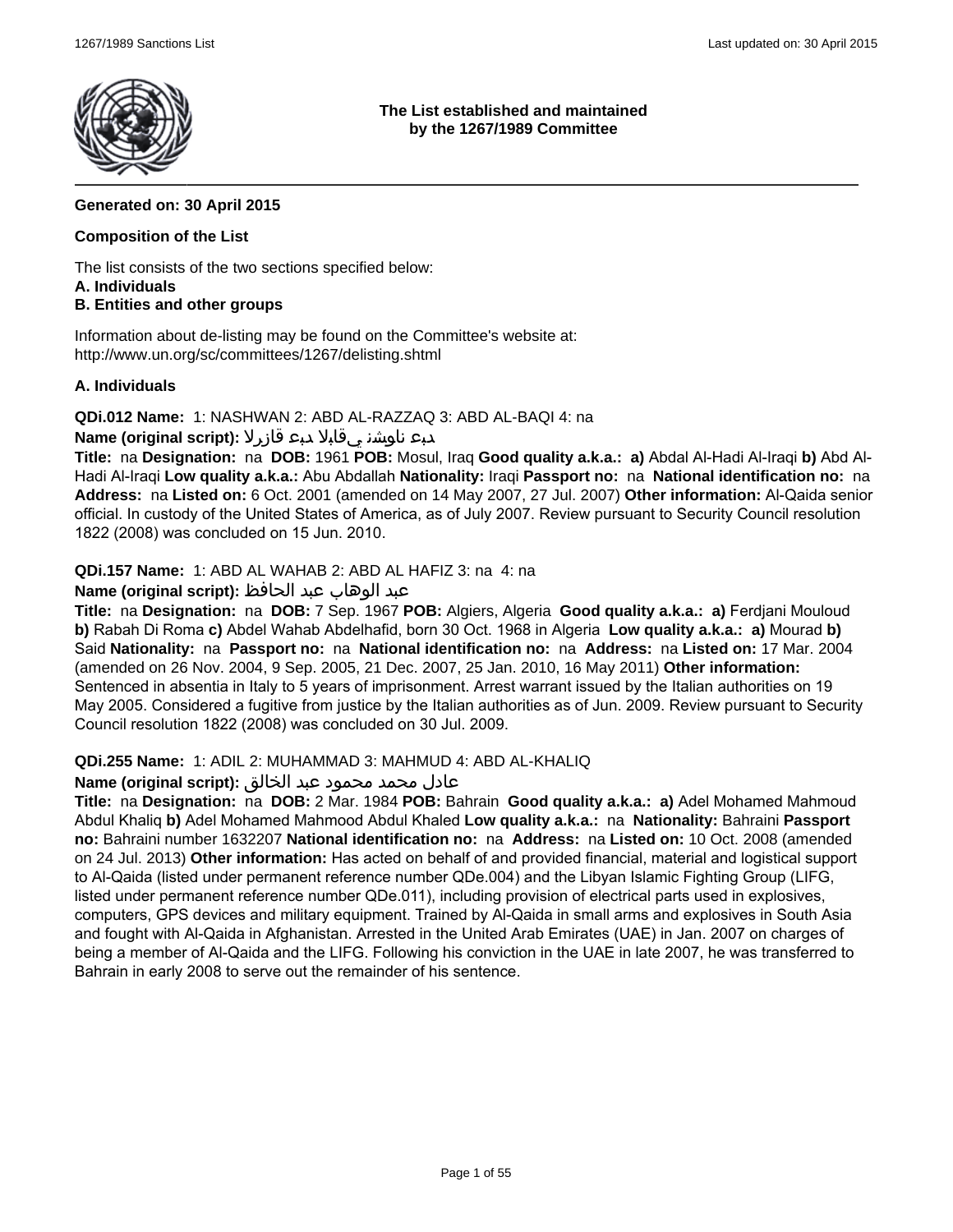## **QDi.289 Name:** 1: SAID JAN 2: 'ABD AL-SALAM 3: na 4: na

#### سعید جان عبد السلام **:(script original (Name**

**Title:** na **Designation:** na **DOB: a)** 5 Feb. 1981 **b)** 1 Jan. 1972 **POB:** na **Good quality a.k.a.: a)** Sa'id Jan 'Abdal-Salam **b)** Dilawar Khan Zain Khan, born 1 Jan. 1972 **Low quality a.k.a.: a)** Qazi 'Abdallah **b)** Qazi Abdullah **c)** Ibrahim Walid **d)** Qasi Sa'id Jan **e)** Said Jhan **f)** Farhan Khan **g)** Aziz Cairo **h)** Nangiali **Nationality:** Afghan **Passport no: a)** Afghan number OR801168, issued on 28 Feb. 2006 (expires 27 Feb. 2011, under name Said Jan 'Abd al-Salam) **b)** Pakistani number 4117921, issued on 9 Sep. 2008 (expires 9 Sep. 2013, issued under name Dilawar Khan Zain Khan) **National identification no:** (Kuwaiti Civil Identification number 281020505755, under name Said Jan 'Abd al-Salam) na **Address:** na **Listed on:** 9 Feb. 2011 **Other information:** In approximately 2005, ran a "basic training" camp for Al-Qaida (QDe.004) in Pakistan.

### **QDi.192 Name:** 1: ABD ALLAH 2: MOHAMED 3: RAGAB 4: ABDEL RAHMAN

## عبد الله محمد رجب عبد الرحمن **:(script original (Name**

**Title:** na **Designation:** na **DOB:** 3 Nov. 1957 **POB:** Kafr Al-Shaykh, Egypt **Good quality a.k.a.: a)** Abu Al-Khayr **b)** Ahmad Hasan **c)** Abu Jihad **Low quality a.k.a.:** na **Nationality:** Egyptian **Passport no:** na **National identification no:** na **Address:** (Believed to be in Pakistan or Afghanistan) **Listed on:** 29 Sep. 2005 (amended on 13 Dec. 2011) **Other information:** Member of Egyptian Islamic Jihad (QDe.003). Review pursuant to Security Council resolution 1822 (2008) was concluded on 1 Jun. 2010.

### **QDi.054 Name:** 1: MAJEED 2: ABDUL CHAUDHRY 3: na 4: na

**Title:** na **Designation:** na **DOB: a)** 15 Apr. 1939 **b)** 1938 **POB:** na **Good quality a.k.a.: a)** Majeed, Abdul **b)** Majeed Chaudhry Abdul **c)** Majid, Abdul **Low quality a.k.a.:** na **Nationality:** Pakistani **Passport no:** na **National identification no:** na **Address:** na **Listed on:** 24 Dec. 2001 **Other information:** Review pursuant to Security Council resolution 1822 (2008) was concluded on 1 Jun. 2010.

### **QDi.109 Name:** 1: ZULKIFLI 2: ABDUL HIR 3: na 4: na

**Title:** na **Designation:** na **DOB: a)** 5 Jan. 1966 **b)** 5 Oct. 1966 **POB:** Muar Johor, Malaysia **Good quality a.k.a.: a)** Musa Abdul Hir **b)** Muslimin Abdulmotalib **c)** Salim Alombra **d)** Armand Escalante **e)** Normina Hashim **f)** Henri Lawi **g)** Hendri Lawi **h)** Norhana Mohamad **i)** Omar Salem **j)** Ahmad Shobirin **k)** Bin Abdul Hir Zulkifli **Low quality a.k.a.: a)** Abdulhir Bin Hir **b)** Hassan **c)** Hogalu **d)** Hugalu **e)** Lagu **f)** Marwan **Nationality:** Malaysian **Passport no:** A 11263265 **National identification no: a)** 660105-01-5297 **b)** driver license D2161572, issued in California, USA **Address:** Seksyen 17, Shah Alam, Selangor, Malaysia **Listed on:** 9 Sep. 2003 (amended on 25 Jan. 2010) **Other information:** The Court for the Northern District of California, USA, issued a warrant of arrest for him on 1 Aug. 2007. At large in the Southern Philippines. Mother's name is Minah Binto Aogist Abd Aziz. Review pursuant to Security Council resolution 1822 (2008) was concluded on 19 Jun. 2009.

#### **QDi.200 Name:** 1: DIEMAN 2: ABDULKADIR IZZAT 3: na 4: na

#### ديمان عبد القادر عزت **:(script original (Name**

**Title:** na **Designation:** na **DOB:** 4 Jul. 1965 **POB:** Kirkuk, Iraq **Good quality a.k.a.:** Deiman Alhasenben Ali Aljabbari, born 4 Jul. 1965 **Low quality a.k.a.:** na **Nationality:** Iraqi **Passport no:** (German travel document ("Reiseausweis") A 0141062 (revoked as at Sep. 2012)) **National identification no:** na **Address:** Bavaria, Germany **Listed on:** 6 Dec. 2005 (amended on 25 Jan. 2010, 13 Dec. 2011, 15 Nov. 2012) **Other information:** Review pursuant to Security Council resolution 1822 (2008) was concluded on 30 Jul. 2009.

## **QDi.019 Name:** 1: ABDULLAH 2: AHMED 3: ABDULLAH 4: EL ALFI

#### عبد الله احمد عبدالله الالفي **:(script original (Name**

**Title:** na **Designation:** na **DOB:** 6 Jun. 1963 **POB:** Gharbia, Egypt **Good quality a.k.a.:** na **Low quality a.k.a.: a)** Abu Mariam **b)** Al-Masri, Abu Mohamed **c)** Saleh **Nationality:** Egyptian **Passport no:** na **National identification no:** na **Address:** na **Listed on:** 17 Oct. 2001 (amended on 26 Nov. 2004) **Other information:** Afghanistan. Review pursuant to Security Council resolution 1822 (2008) was concluded on 21 Jun. 2010.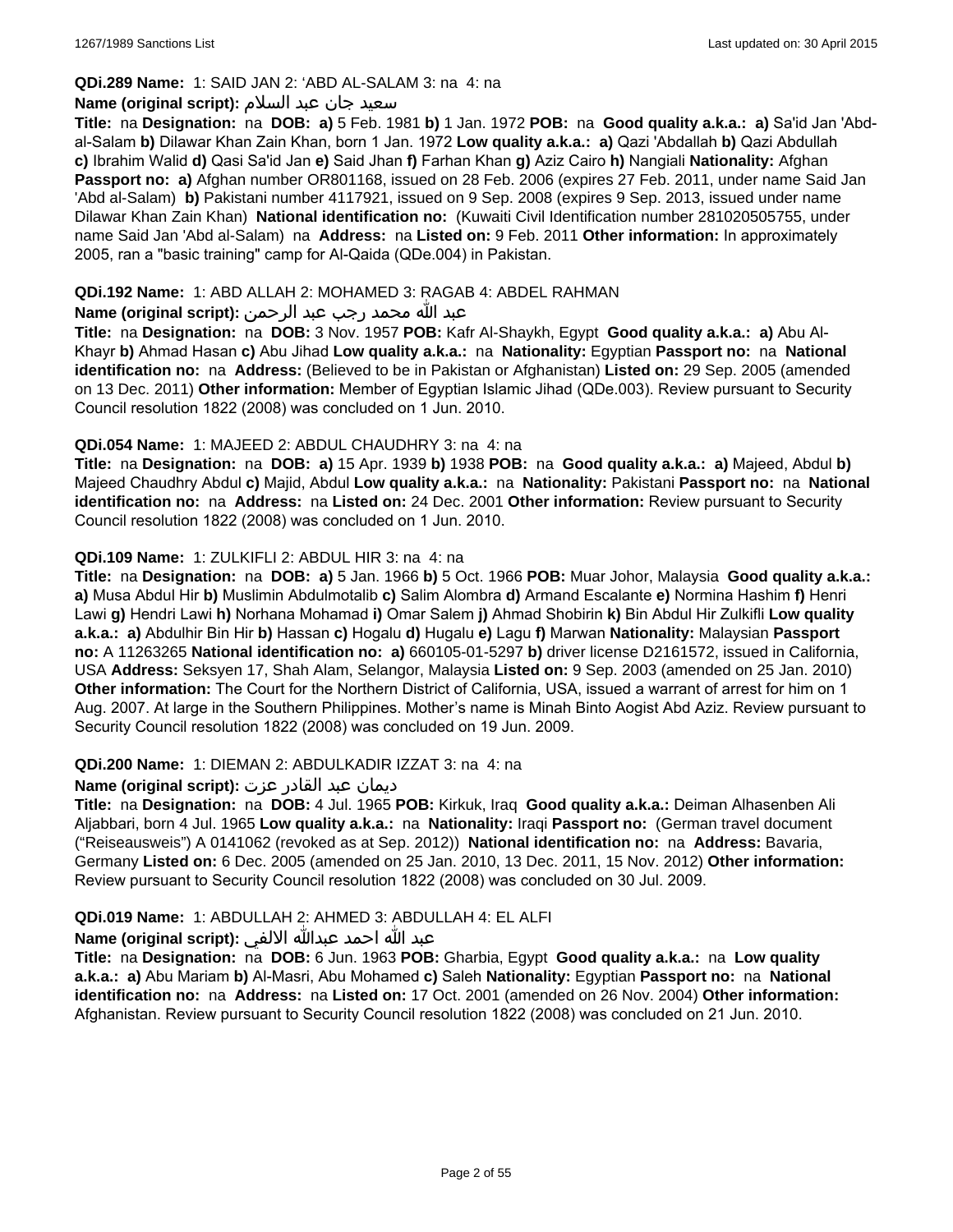## **QDi.018 Name:** 1: ABDUL MANAN AGHA 2: na 3: na 4: na

#### عبد المنان آغا **:(script original (Name**

**Title:** Haji **Designation:** na **DOB:** na **POB:** na **Good quality a.k.a.:** Abdul Manan **Low quality a.k.a.: a)** Abdul Man'am Saiyid **b)** Saiyid Abd al-Man (formerly listed as) **Nationality:** na **Passport no:** na **National identification no:** na **Address:** na **Listed on:** 17 Oct. 2001 (amended on 26 Jun. 2013) **Other information:** Pakistan. Review pursuant to Security Council resolution 1822 (2008) was concluded on 15 Jun. 2010.

#### **QDi.295 Name:** 1: MUHAMMAD 2: JIBRIL 3: ABDUL RAHMAN 4: na

**Title:** na **Designation:** na **DOB: a)** 28 May 1984 **b)** 3 Dec. 1979 **c)** 3 Mar. 1979 (from false passport) **POB:** East Lombok, West Nusa Tenggara, Indonesia **Good quality a.k.a.: a)** Mohammad Jibril Abdurrahman **b)** Muhammad Jibriel Abdul Rahman **c)** Mohammad Jibriel Abdurrahman **d)** Muhamad Ricky Ardhan, born 8 Aug. 1980 (appears in false Indonesian passport number S335026) **e)** Muhammad Ricky Ardhan bin Muhammad Iqbal **f)** Muhammad Ricky Ardhan bin Abu Jibril **Low quality a.k.a.: a)** Muhammad Yunus **b)** Heris Syah **Nationality:** Indonesian **Passport no:** na **National identification no: a)** Indonesian national identity card number 3219222002.2181558 **b)** Identification number 2181558 **Address: a)** Jalan M. Saidi RT 010 RW 001 Pesanggrahan, South Petukangan, South Jakarta, Indonesia **b)** Jalan Nakula of Witana Harja Complex Block C, Pamulang, Banten, Indonesia **Listed on:** 12 Aug. 2011 **Other information:** Senior member of Jemaah Islamiyah (QDe.092) directly involved in obtaining funding for terrorist attacks. Sentenced in Indonesia to five years in prison on 29 Jun. 2010. Father's name is Mohamad Iqbal Abdurrahman (QDi.086).

### **QDi.229 Name:** 1: ALY 2: SOLIMAN 3: MASSOUD 4: ABDUL SAYED

**Title:** na **Designation:** na **DOB:** 1969 **POB:** Tripoli, Libyan Arab Jamahiriya **Good quality a.k.a.: a)** Ibn El Qaim **b)** Mohamed Osman **Low quality a.k.a.:** Adam **Nationality:** Libyan **Passport no:** Libyan Passport No. 96/184442 **National identification no:** na **Address:** Ghout El Shamal, Tripoli, Libyan Arab Jamahiriya **Listed on:** 8 Jun. 2007 (amended on 13 Dec. 2011) **Other information:** Member of Libyan Islamic Fighting Group (QDe.011). Review pursuant to Security Council resolution 1822 (2008) was concluded on 24 Nov. 2009.

### **QDi.086 Name:** 1: MOHAMAD 2: IQBAL 3: ABDURRAHMAN 4: na

**Title:** na **Designation:** na **DOB: a)** 17 Aug. 1957 **b)** 17 Aug. 1958 **POB: a)** Korleko-Lombok Timur, Indonesia **b)** Tirpas-Selong Village, East Lombok, Indonesia **Good quality a.k.a.: a)** Rahman, Mohamad Iqbal **b)** A Rahman, Mohamad Iqbal **c)** Abu Jibril Abdurrahman **d)** Fikiruddin Muqti **e)** Fihiruddin Muqti **f)** Abdul Rahman, Mohamad Iqbal **Low quality a.k.a.:** na **Nationality:** Indonesian **Passport no:** na **National identification no:** 3603251708570001 **Address:** Jalan Nakula, Komplek Witana Harja III Blok C 106-107, Tangerang, Indonesia **Listed on:** 28 Jan. 2003 (amended on 26 Nov. 2004, 16 May 2011, 10 Jun. 2011) **Other information:** Review pursuant to Security Council resolution 1822 (2008) was concluded on 8 Jun. 2010.

#### **QDi.309 Name:** 1: ABDUR REHMAN 2: na 3: na 4: na

## **Name (original script):** الرحمن عبد

**Title:** na **Designation:** na **DOB:** 3 Oct. 1965 **POB:** Mirpur Khas, Pakistan **Good quality a.k.a.: a)** Abdul Rehman; Abd Ur-Rehman; Abdur Rahman **b)** السيندي الرحمن عبد) Abdul Rehman Sindhi; Abdul Rehman al-Sindhi; Abdur Rahman al-Sindhi; Abdur Rehman Sindhi; Abdurahman Sindhi) **c)** السندي عبدالله) Abdullah Sindhi) **Low quality a.k.a.:** Abdur Rehman Muhammad Yamin **Nationality:** Pakistani **Passport no:** (Pakistani passport number CV9157521, issued on 8 Sep. 2008, expires on 7 Sep. 2013) **National identification no:** (Pakistani national identity card number 44103-5251752-5) na **Address:** Karachi, Pakistan **Listed on:** 14 Mar. 2012 **Other information:** Has provided facilitation and financial services to Al-Qaida (QDe.004). Associated with Harakatul Jihad Islami (QDe.130), Jaish-I-Mohammed (QDe.019), and Al-Akhtar Trust International (QDe.121).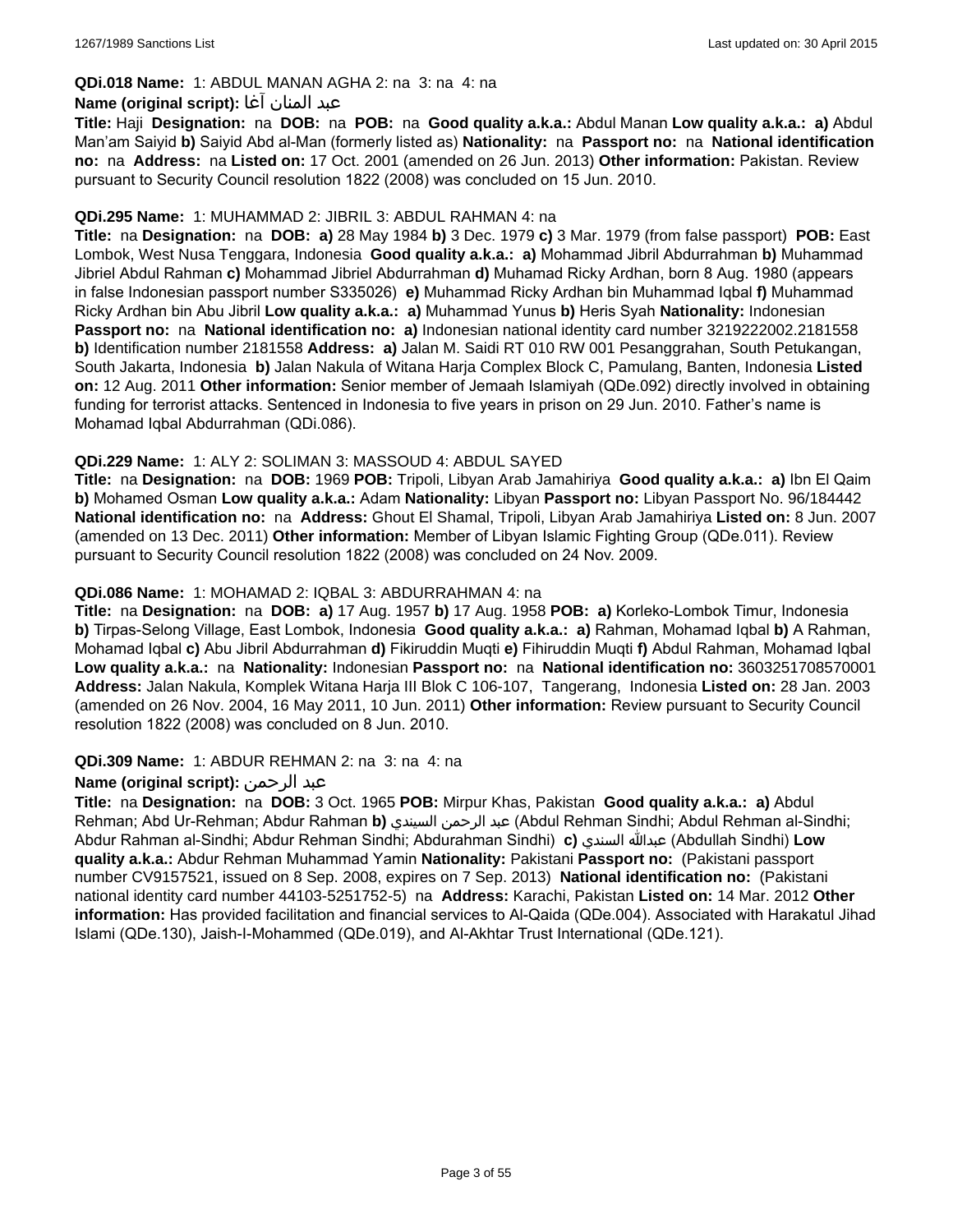#### **QDi.285 Name:** 1: MUHAMMAD 2: ABDALLAH 3: HASAN 4: ABU-AL-KHAYR

#### محمد عبدالله حسن أبو الخير **:Name (original script**)

**Title:** na **Designation:** na **DOB: a)** 19 Jun. 1975 **b)** 18 Jun. 1975 **POB:** Al-Madinah al-Munawwarah, Saudi Arabia **Good quality a.k.a.: a)** Mohammed Abdullah Hassan Abul-Khair **b)** Muhammad Abdallah Hasan Abu-al-Khayr **c)** Muhammad Bin- 'Abdullah Bin-Hamd Abu-al-Khayr **d)** Abdallah al-Halabi **e)** 'Abdallah al-Halabi al-Madani **f)** Abdallah al-Makki **g)** Abdallah el-Halabi **h)** Abdullah al-Halabi **i)** Abu 'Abdallah al-Halabi **Low quality a.k.a.: a)** Abu Abdallah al-Madani **b)** Muhannad al-Jaddawi **Nationality:** Saudi Arabian **Passport no:** Saudi Arabian number A741097, issued on 14 Nov. 1995 (and expired on 19 Sep. 2000.) **National identification no:** Saudi Arabian 1006010555 **Address:** na **Listed on:** 24 Aug. 2010 **Other information:** Appears on a 2009 list of 85 persons wanted by the government of Saudi Arabia.

## **QDi.130 Name:** 1: MOHAMED 2: GHASSAN 3: ALI 4: ABU DHESS

# محمد غسان علي أبو دهيس :(Name (original script

**Title:** na **Designation:** na **DOB:** 22 Jun. 1966 **POB:** Irbid, Jordan **Good quality a.k.a.: a)** Yaser Hassan, born 1 Feb. 1966 in Hasmija **b)** Abu Ali Abu Mohamed Dhees, born 1 Feb. 1966 in Hasmija **c)** Mohamed Abu Dhess, born 1 Feb. 1966 in Hashmija, Iraq **Low quality a.k.a.:** na **Nationality:** Jordanian **Passport no: a)** German International Travel Document 0695982 (expired) **b)** German International Travel Document 0785146 (valid until 8 Apr. 2004) **National identification no:** na **Address:** Germany **Listed on:** 23 Sep. 2003 (amended on 23 Dec. 2008, 11 Mar. 2010, 10 Jun. 2011) **Other information:** Father's name is Mouhemad Saleh Hassan. Mother's name is Mariam Hassan, neé Chalabia. Associated with Ismail Abdallah Sbaitan Shalabi (QDi.128), Djamel Moustfa (QDi.129) and Aschraf Al-Dagma (QDi.132). Review pursuant to Security Council resolution 1822 (2008) was concluded on 19 Jan. 2010.

## **QDi.201 Name:** 1: YASSER 2: MOHAMED 3: ISMAIL 4: ABU SHAWEESH

# ياسر محمد اسماعيل أبوشاويش :Name (original script)

**Title:** na **Designation:** na **DOB:** 20 Nov. 1973 **POB:** Benghazi, Libyan Arab Jamahiriya **Good quality a.k.a.:** Yasser Mohamed Abou Shaweesh **Low quality a.k.a.:** na **Nationality:** Stateless Palestinian **Passport no: a)**  (Passport substitute C00071659 issued by the Federal Republic of Germany) **b)** (Egyptian passport 0003213) **c)** (Egyptian travel document 939254) **d)** (Egyptian passport 981358) **National identification no:** na **Address:** Germany (In prison ) **Listed on:** 6 Dec. 2005 (amended on 7 Sep. 2007, 11 Mar. 2010, 28 Sep. 2010, 13 Dec. 2011) **Other information:** Sentenced to 5 years and 6 months imprisonment in Germany on 6 Dec. 2007. His brother is Ismail Mohamed Ismail Abu Shaweesh (QDi.224). Review pursuant to Security Council resolution 1822 (2008) was concluded on 24 Nov. 2009.

#### **QDi.304 Name:** 1: MOCHAMMAD 2: ACHWAN 3: na 4: na

**Title:** na **Designation:** na **DOB: a)** 4 May 1948 **b)** 4 May 1946 **POB:** Tulungagung, Indonesia **Good quality a.k.a.: a)** Muhammad Achwan **b)** Muhammad Akhwan **c)** Mochtar Achwan **d)** Mochtar Akhwan **e)** Mochtar Akwan **Low quality a.k.a.:** na **Nationality:** Indonesian **Passport no:** na **National identification no:** (Indonesian National Identity Card Number 3573010405480001 under name Mochammad Achwan) na **Address:** Jalan Ir. H. Juanda 8/10, RT/RW 002/001, Jodipan, Blimbing, Malang, Indonesia **Listed on:** 12 Mar. 2012 **Other information:** Acting emir of Jemmah Anshorut Tauhid (JAT) (QDe.133). Associated with Abu Bakar Ba'asyir (QDi.217), Abdul Rahim Ba'aysir (QDi.293) and Jemaah Islamiyah (QDe.092).

## **QDi.316 Name:** 1: IYAD 2: AG GHALI 3: na 4: na

## اياد اغ غالي **:(script original (Name**

**Title:** na **Designation:** na **DOB:** 1958 **POB:** Abeibara, Kidal Region, Mali **Good quality a.k.a.:** Sidi Mohamed Arhali, born 1 Jan. 1958 in Bouressa, Bourem Region, Mali **Low quality a.k.a.:** na **Nationality:** Malian **Passport no:** Malian passport number A1037434 (issued on 10 Aug. 2001, expires on 31 Dec. 2014) **National identification no:** Malian birth certificate number 012546 **Address:** Mali **Listed on:** 25 Feb. 2013 (amended on 23 Sep. 2014) **Other information:** Founder and leader of Ansar Eddine (QDe.135). Member of the Tuareg Ifogas tribe. Linked to the Organization of Al-Qaida in the Islamic Maghreb (QDe.014) and Mouvement pour l'Unification et le Jihad en Afrique de l'Ouest (MUJAO) (QDe.134). Name of father is Ag Bobacer Arhali, name of mother is Rhiachatou Wallet Sidi.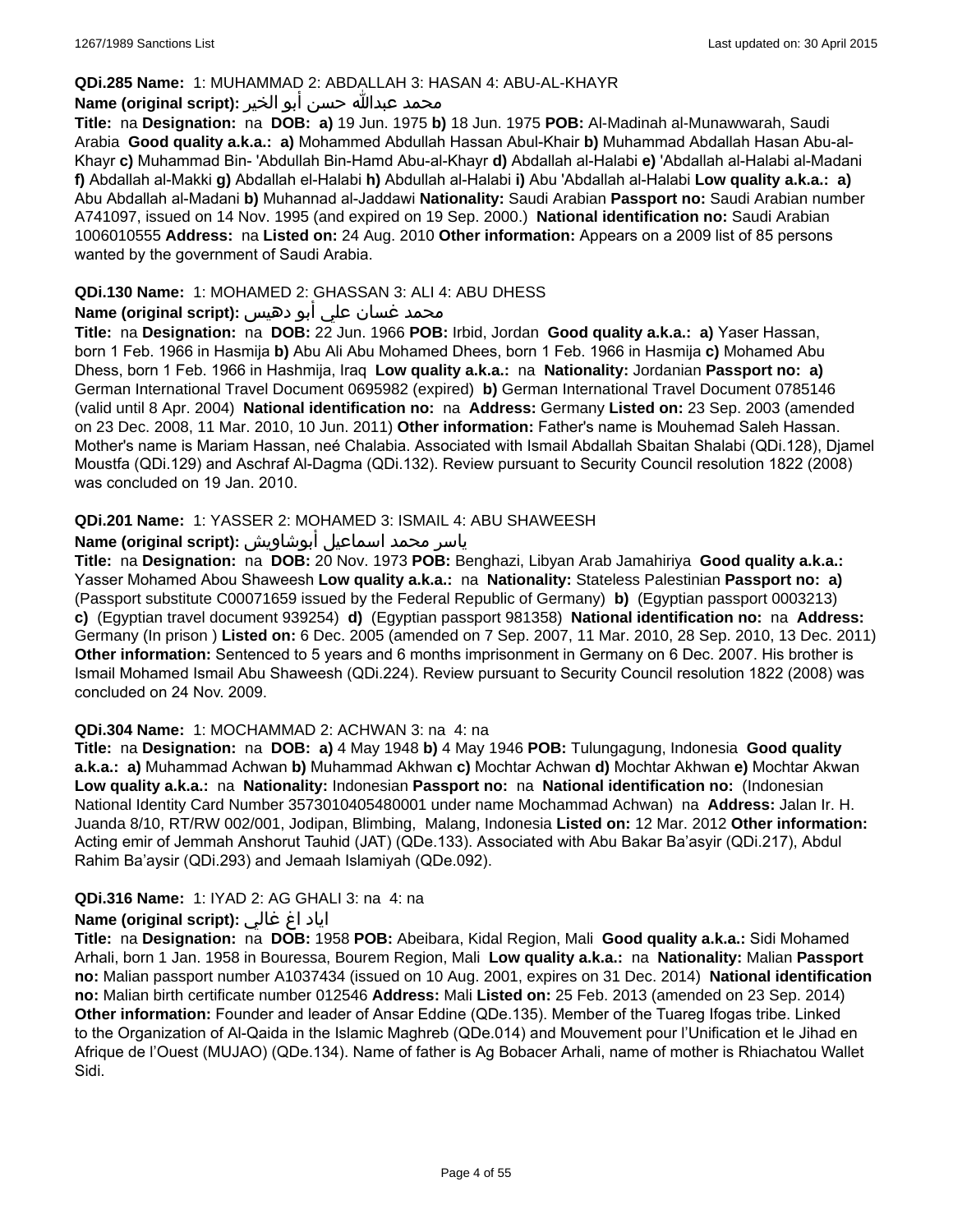## **QDi.203 Name:** 1: FARHAD 2: KANABI 3: AHMAD 4: na

## فرهاد كنابي أحمد **:Name (original script)**

**Title:** na **Designation:** na **DOB:** 1 Jul. 1971 **POB:** Arbil, Iraq **Good quality a.k.a.: a)** Kaua Omar Achmed **b)** Kawa Hamawandi (previously listed as) **Low quality a.k.a.:** na **Nationality:** Iraqi **Passport no:** (German travel document ("Reiseausweis") A 0139243 (revoked as at Sep. 2012)) **National identification no:** na **Address:** Iraq **Listed on:** 6 Dec. 2005 (amended on 31 Jul. 2006, 25 Jan. 2010, 13 Dec. 2011, 15 Nov. 2012) **Other information:** Released from custody in Germany on 10 Dec. 2010 and relocated to Iraq on 6 Dec. 2011. Review pursuant to Security Council resolution 1822 (2008) was concluded on 5 Oct. 2009.

### **QDi.226 Name:** 1: NAJMUDDIN 2: FARAJ 3: AHMAD 4: na

**Title:** na **Designation:** na **DOB: a)** 7 Jul. 1956 **b)** 17 Jun. 1963 **POB:** Olaqloo Sharbajer, Al-Sulaymaniyah Governorate, Iraq **Good quality a.k.a.: a)** Mullah Krekar **b)** Fateh Najm Eddine Farraj **c)** Faraj Ahmad Najmuddin **Low quality a.k.a.:** na **Nationality:** Iraqi **Passport no:** na **National identification no:** na **Address:** Heimdalsgate 36-V, Oslo, 0578, Norway **Listed on:** 7 Dec. 2006 **Other information:** Review pursuant to Security Council resolution 1822 (2008) was concluded on 20 May 2010.

### **QDi.237 Name:** 1: JABER 2: ABDALLAH 3: JABER 4: AHMAD AL-JALAHMAH

جابر عبد الله جابر أحمد الجلاهمة **:(script original (Name**

**Title:** na **Designation:** na **DOB:** 24 Sep. 1959 **POB:** Al-Khitan area, Kuwait **Good quality a.k.a.: a)** Jaber Al-Jalamah **b)** Abu Muhammad Al-Jalahmah **c)** Jabir Abdallah Jabir Ahmad Jalahmah **d)** Jabir 'Abdallah Jabir Ahmad Al-Jalamah **e)** Jabir Al-Jalhami **Low quality a.k.a.: a)** Abdul-Ghani **b)** Abu Muhammad **Nationality:** Kuwaiti **Passport no: a)** 101423404 **b)** Kuwaiti number 2541451 (valid until 16 Feb. 2017) **c)** Kuwaiti number 002327881 **National identification no:** Kuwaiti 259092401188 **Address:** Kuwait (residence as at March 2009 and at December 2013) **Listed on:** 3 Jan. 2014 **Other information:** Previously listed between 16 Jan. 2008 and 3 Jan. 2014 (amended on 1 Jul. 2008, 23 Jul. 2008, 25 Jan. 2010). Review pursuant to Security Council resolution 1822 (2008) was concluded on 14 Sep. 2009.

## **QDi.193 Name:** 1: ZAKI 2: EZAT 3: ZAKI 4: AHMED

## زكي عزت زكي احمد **:(script original (Name**

**Title:** na **Designation:** na **DOB:** 21 Apr. 1960 **POB: a)** Sharqiyah, Egypt **b)** Zaqaziq, Egypt **Good quality a.k.a.: a)** Rif'at Salim **b)** Abu Usama **Low quality a.k.a.:** na **Nationality:** Egyptian **Passport no:** na **National identification no:** na **Address:** (May be on the Pakistani-Afghan border) **Listed on:** 29 Sep. 2005 (amended on 13 Dec. 2011) **Other information:** Father's name is Ahmed Ezat Zaki. Member of Egyptian Islamic Jihad (QDe.003). Review pursuant to Security Council resolution 1822 (2008) was concluded on 1 Jun. 2010.

## **QDi.014 Name:** 1: TARIQ 2: ANWAR 3: EL SAYED 4: AHMED

## طاريق أنور السيد احمد **:Name (original script**)

**Title:** na **Designation:** na **DOB:** 15 Mar. 1963 **POB:** Alexandria, Egypt **Good quality a.k.a.: a)** Hamdi Ahmad Farag **b)** Amr Al-Fatih Fathi **c)** Tarek Anwar El Sayed Ahmad **Low quality a.k.a.:** na **Nationality:** Egyptian **Passport no:** na **National identification no:** na **Address:** na **Listed on:** 6 Oct. 2001 (amended on 26 Nov. 2004, 18 Jul. 2007, 16 May 2011) **Other information:** Reportedly deceased in October 2001. Review pursuant to Security Council resolution 1822 (2008) was concluded on 29 Jul. 2010.

## **QDi.161 Name:** 1: FARID 2: AIDER 3: na 4: na

#### **Name (original script):** عيدر فريد

**Title:** na **Designation:** na **DOB:** 12 Oct. 1964 **POB:** Algiers, Algeria **Good quality a.k.a.: a)** Achour Ali **b)** Terfi Farid **Low quality a.k.a.:** Abdallah **Nationality:** Algerian **Passport no:** na **National identification no:**  na **Address:** na **Listed on:** 17 Mar. 2004 (amended on 26 Nov. 2004, 25 Jan. 2010, 16 May 2011) **Other information:** Italian Fiscal Code DRAFRD64R12Z301C. Sentenced in Italy in Mar. 2002 to 8 years of imprisonment. Arrest warrant issued by the Italian authorities on 16 Nov. 2007. Considered a fugitive from justice by the Italian authorities as of 14 Dec. 2007. Review pursuant to Security Council resolution 1822 (2008) was concluded on 30 Jul. 2009.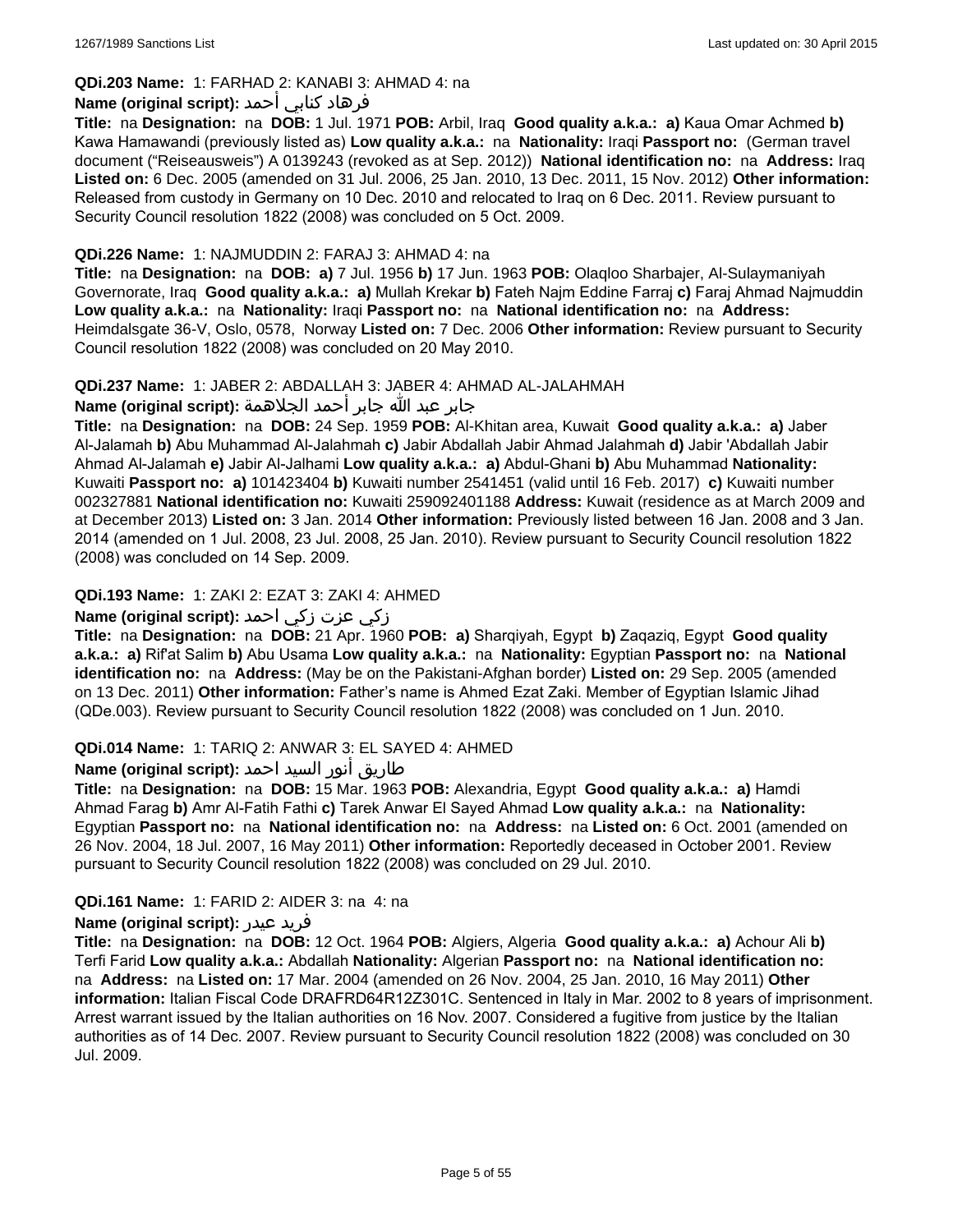#### **QDi.313 Name:** 1: DJAMEL 2: AKKACHA 3: na 4: na

#### **Name (original script):** جمال عكاشة

**Title:** na **Designation:** na **DOB:** 9 May 1978 **POB:** Rouiba, Algiers, Algeria **Good quality a.k.a.: a)** Yahia Abou el Hoummam **b)** Yahia Abou el Hammam **Low quality a.k.a.:** na **Nationality:** Algerian **Passport no:** na **National identification no:** na **Address:** Mali **Listed on:** 5 Feb. 2013 **Other information:** Father's name is Slimane. Mother's name is Akrouf Khadidja. Coordinator of groups associated with The Organisation of Al-Qaida in the Islamic Maghreb (QDe.014) in northern Mali.

## **QDi.091 Name:** 1: MOHAMED 2: AMINE 3: AKLI 4: na

## محمد أمين اكلي **:Name (original script)**

**Title:** na **Designation:** na **DOB:** 30 Mar. 1972 **POB:** Bordj el Kiffane, Algeria **Good quality a.k.a.: a)** Akli Amine Mohamed **b)** Killech Shamir **c)** Kali Sami **Low quality a.k.a.:** Elias **Nationality:** Algerian **Passport no:**  na **National identification no:** na **Address:** Algeria **Listed on:** 25 Jun. 2003 (amended on 12 Apr. 2006, 17 Oct. 2007, 16 May 2011) **Other information:** Father's name is Lounes. Mother's name is Kadidja. Inadmissible to the Schengen area. Deported from Spain to Algeria in Aug. 2009. Review pursuant to Security Council resolution 1822 (2008) was concluded on 15 Jun. 2010.

#### **QDi.325 Name:** 1: ABOU 2: MOHAMED 3: AL ADNANI 4:

**Title:** na **Designation:** na **DOB:** Approximately 1977 **POB:** Binnish, Syrian Arab Republic **Good quality a.k.a.: a)** Yaser Khalaf Nazzal Alrawi **b)** Jaber Taha Falah **c)** Abou Khattab **d)** Abou Sadeq Alrawi **e)** Tah al Binchi **f)** Abu Mohammed al-Adnani **g)** Taha Sobhi Falaha **h)** Yasser Khalaf Hussein Nazal al-Rawi **i)** Abu Baker al-Khatab **j)** Abu Sadek al-Rawi **k)** Taha al-Banshi **l)** Abu Mohamed al-Adnani **m)** Abu-Mohammad al-Adnani al-Shami **n)** Hajj Ibrahim **Low quality a.k.a.:** na **Nationality:** Iraqi **Passport no:** na **National identification no:** na **Address:**  na **Listed on:** 15 Aug. 2014 **Other information:** Official spokesman of Islamic State in Iraq and the Levant (ISIL), listed as Al-Qaida in Iraq (QDe.115), and emir of ISIL in Syria, closely associated with Abu Mohammed al-Jawlani (QDi.317) and Abu Bakr al-Baghdadi, listed as Ibrahim Awwad Ibrahim Ali al-Badri al-Samarrai (QDi.299).

### **QDi.328 Name:** 1: HAJJAJ 2: BIN 3: FAHD 4: AL AJMI

**Title:** na **Designation:** na **DOB:** 10 Aug. 1987 **POB:** Kuwait **Good quality a.k.a.: a)** Hijaj Fahid Hijaj Muhammad Sahib al-Ajmi **b)** Hicac Fehid Hicac Muhammed Sebib al-Acmi **c)** Hajjaj bin-Fahad al-Ajmi **d)** Sheikh Hajaj al-Ajami **e)** Hajaj al-Ajami **f)** Ajaj Ajami **Low quality a.k.a.:** na **Nationality:** Kuwaiti **Passport no:** na **National identification no:** na **Address:** na **Listed on:** 15 Aug. 2014 **Other information:** A Kuwait-based facilitator in charge of the 'committee of zakat' and financier for Al-Nusrah Front for the People of the Levant (QDe.137).

#### **QDi.324 Name:** 1: ABDUL MOHSEN 2: ABDALLAH 3: IBRAHIM 4: AL CHAREKH

**Title:** na **Designation:** na **DOB:** 13 Jul. 1985 **POB:** Saqra, Saudi Arabia **Good quality a.k.a.: a)** Abdul Mohsen Abdullah Ibrahim Al-Sharikh **b)** Sanafi al Nasr **Low quality a.k.a.:** na **Nationality:** Saudi Arabian **Passport no:** na **National identification no:** na **Address:** na **Listed on:** 15 Aug. 2014 **Other information:** A long time facilitator and financier for Al-Qaida (QDe.004), appointed as a regional leader of Jabhat al-Nusrah, listed as Al-Nusrah Front for the People of the Levant (QDe.137).

#### **QDi.327 Name:** 1: ABDELRAHMAN 2: MOUHAMAD ZAFIR 3: AL DABIDI 4: AL JAHANI

**Title:** na **Designation:** na **DOB: a)** 4 Dec. 1971 **b)** 1977 **POB:** Kharj, Saudi Arabia **Good quality a.k.a.: a)** Abd Al-Rahman Muhammad Zafir Al-Dubaysi Al-Juhni **b)** Abd Al-Rahman Muhammad Zafir al-Dubaysi al-Jahni **c)** Abd Al-Rahman Muhammad Zafir al-Dubaysi al-Jahani **d)** Abd Al-Rahman Muhammad Zafir al-Dubaysi al-Juhani **e)** Abdulrhman Mohammed D. Aljahani **f)** Abu al-Wafa' **g)** Abu Anas **h)** Abd al-Rahman Muhammad Zafir al-Dabisi al-Jahani **i)** Abu Wafa al-Saudi **j)** Abu al-Wafa **k)** Abd al-Rahman Muhammad Thafir al-Jahni **l)** Abd al-Rahman Muhammad al-Juhani **m)** ) Abdelrahman Mouhamad Zafir al Dabissi Juhan **n)** Abdelrahman Mouhamad Zafir al Dabissi Juhani **Low quality a.k.a.:** Abou Wafa al Saoudi **Nationality:** Saudi Arabian **Passport no:** F508591 **National identification no:** Saudi Arabian national identification number 1027508157 **Address:** na **Listed on:** 15 Aug. 2014 **Other information:** A member and regional commander of Jabhat al-Nusrah, listed as Al-Nusrah Front for the People of the Levant (QDe.137)and a facilitator of foreign recruits for that group.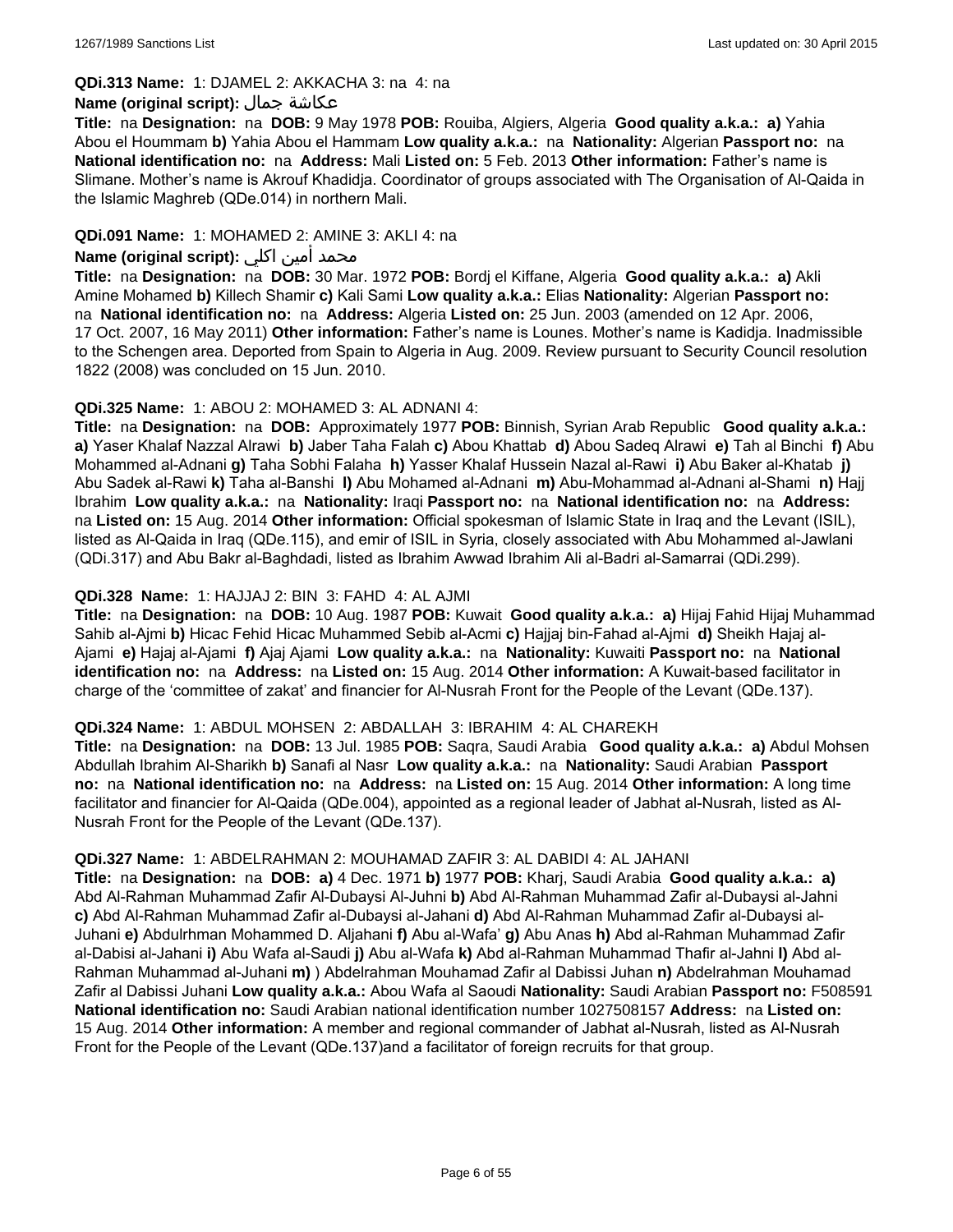#### **QDi.338 Name:** 1: SHAFI 2: SULTAN 3: MOHAMMED 4: AL-AJMI

**Title:** Doctor **Designation:** na **DOB:** 1 Jan. 1973 **POB:** Warah, Kuwait **Good quality a.k.a.: a)** Shafi al-Ajmi **b)** Sheikh Shafi al-Ajmi **Low quality a.k.a.:** Shaykh Abu-Sultan **Nationality:** Kuwaiti **Passport no:** 0216155930 **National identification no:** na **Address:** Area 3, Street 327, Building 41, Al-Uqaylah, Kuwait **Listed on:** 23 Sep. 2014 **Other information:** Fundraiser for Al-Nusrah Front for the People of the Levant (QDe.137).

#### **QDi.344. Name:** 1: IBRAHIM 2: 'ISA HAJJI 3: MUHAMMAD 4: AL-BAKR

## ابراهیم عیسی حاجي محمد البکر **:(script original (Name**

**Title:** na **Designation:** na **DOB:** 12 Jul. 1977 **POB:** Qatar **Good quality a.k.a.: a)** Ibrahim 'Issa Haji Muhammad al-Bakar **b)** Ibrahim 'Isa Haji al-Bakr **c)** Ibrahim Issa Hijji Mohd Albaker **d)** Ibrahim Issa Hijji Muhammad al-Baker **e)** Ibrahim 'Issa al-Bakar **f)** Ibrahim al-Bakr **Low quality a.k.a.:** Abu-Khalil **Nationality:** Qatari **Passport no:** 01016646, issued in Qatar **National identification no:** na **Address:** na **Listed on:** 23 Jan. 2015 **Other information:** Facilitator who provides financial support for and financial services to and in support of Al-Qaida (QDe.004).

### **QDi.332 Name:** 1: IBRAHIM 2: SULEIMAN 3: HAMAD 4: AL-HABLAIN

**Title:** na **Designation:** na **DOB:** 17 Dec. 1984 **POB:** Buraidah, Saudi Arabia **Good quality a.k.a.:** Barahim Suliman H. al Hblian **Low quality a.k.a.: a)** Abu Jabal **b)** Abu-Jabal **Nationality:** Saudi Arabian **Passport no:** Saudi Arabian passport number F800691 **National identification no:** na **Address:** na **Listed on:** 23 Sep. 2014 **Other information:** Explosives expert and operative for the Abdallah Azzam Brigades (AAB) (QDe.144). Wanted by the Saudi Arabian Government for terrorism. Physical description: eye colour: dark; hair colour: dark; complexion: olive. Speaks Arabic. Photo available for inclusion in the INTERPOL-UN Security Council Special Notice.

#### **QDi.337 Name:** 1: MAYSAR ALI 2: MUSA 3: ABDALLAH 4: AL-JUBURI

**Title:** Amir **Designation:** na **DOB:** 1 Jun. 1976 **POB: a)** Harara, Ninawa Province, Iraq **b)** Al-Shura, Mosul, Iraq **Good quality a.k.a.: a)** Muyassir al-Jiburi **b)** Muyassir Harara **c)** Muyassir al-Shammari **d)** Muhammad Khalid Hassan **Low quality a.k.a.: a)** Al-Shammari **b)** Mus'ab al-Qahtani **c)** Abu Maria al-Qatani **Nationality:** Iraqi **Passport no:** na **National identification no:** na **Address:** na **Listed on:** 23 Sep. 2014 **Other information:** Sharia amir of Al-Nusrah Front for the People of the Levant (QDe.137) as of early 2014.

## **QDi.330 Name:** 1: AZZAM 2: ABDULLAH 3: ZUREIK 4: AL-MAULID AL-SUBHI

**Title:** na **Designation:** na **DOB:** 12 Apr. 1976 **POB:** Al Baraka, Saudi Arabia **Good quality a.k.a.: a)** Mansur al-Harbi **b)** Azzam al-Subhi **c)** Azam Abdallah Razeeq al Mouled Alsbhua **d)** Abu Muslem al-Maky **e)** Abu Suliman al-Harbi **f)** Abu Abdalla al-Harbi **g)** Azam A.R. Alsbhua **Low quality a.k.a.:** na **Nationality:** Saudi Arabian **Passport no:** na **National identification no:** na **Address:** na **Listed on:** 23 Sep. 2014 **Other information:** Has ties to numerous senior Al-Qaida (QDe.004) leaders. Wanted by the Saudi Arabian Government for terrorism. Father's name is Abdullah Razeeq al Mouled al Sbhua. Physical description: eye colour: dark; hair colour: dark; complexion: dark. Speaks Arabic. Photo available for inclusion in the INTERPOL-UN Security Council Special Notice.

## **QDi.334 Name:** 1: 'ABD AL-RAHMAN 2: BIN 'UMAYR 3: AL-NU'AYMI 4:

**Title:** na **Designation:** na **DOB:** 1954 **POB:** na **Good quality a.k.a.: a)** Abd al-Rahman bin 'Amir al-Na'imi **b)** 'Abd al-Rahman al-Nu'aimi **c)** 'Abd al-Rahman bin 'Amir al-Nu'imi **d)** 'Abd al-Rahman bin 'Amir al-Nu'aymi **e)** 'Abdallah Muhammad al-Nu'aymi **f)** 'Abd al-Rahman al-Nua'ymi **g)** A. Rahman al-Naimi **h)** Abdelrahman Imer al Jaber al Naimeh **i)** A. Rahman Omair J Alnaimi **j)** Abdulrahman Omair al Neaimi **Low quality a.k.a.:**  na **Nationality:** na **Passport no:** Qatari passport number 00868774 (expired on 27 Apr. 2014) **National identification no:** Qatari identification number 25463401784 (expires on 6 Dec. 2019) **Address:** na **Listed on:** 23 Sep. 2014 **Other information:** Financier and facilitator for Al-Qaida (QDe.004) and Al-Qaida in Iraq (QDe.115).

#### **QDi.339 Name:** 1: 'ABD AL-RAHMAN 2: MUHAMMAD 3: MUSTAFA 4: AL-QADULI

**Title:** na **Designation:** na **DOB: a)** 1959 **b)** 1957 **POB:** Mosul, Ninawa Province, Iraq **Good quality a.k.a.: a)** 'Abd al-Rahman Muhammad Mustafa Shaykhlari **b)** Umar Muhammad Khalil Mustafa **c)** Abdul Rahman Muhammad al-Bayati **d)** Tahir Muhammad Khalil Mustafa al-Bayati **e)** Aliazra Ra'ad Ahmad **Low quality a.k.a.: a)** Abu-Shuayb **b)** Hajji Iman **c)** Abu Iman **d)** Abu Ala **e)** Abu Hasan **f)** Abu Muhammad **g)** Abu Zayna **Nationality:** Iraqi **Passport no:** na **National identification no:** na **Address:** na **Listed on:** 23 Sep. 2014 **Other information:** Senior Islamic State in Iraq and the Levant (ISIL), listed as Al-Qaida in Iraq (AQI) (QDe.115), official. Previously served as a representative of AQI to Al-Qaida (QDe.004) senior leadership in Pakistan.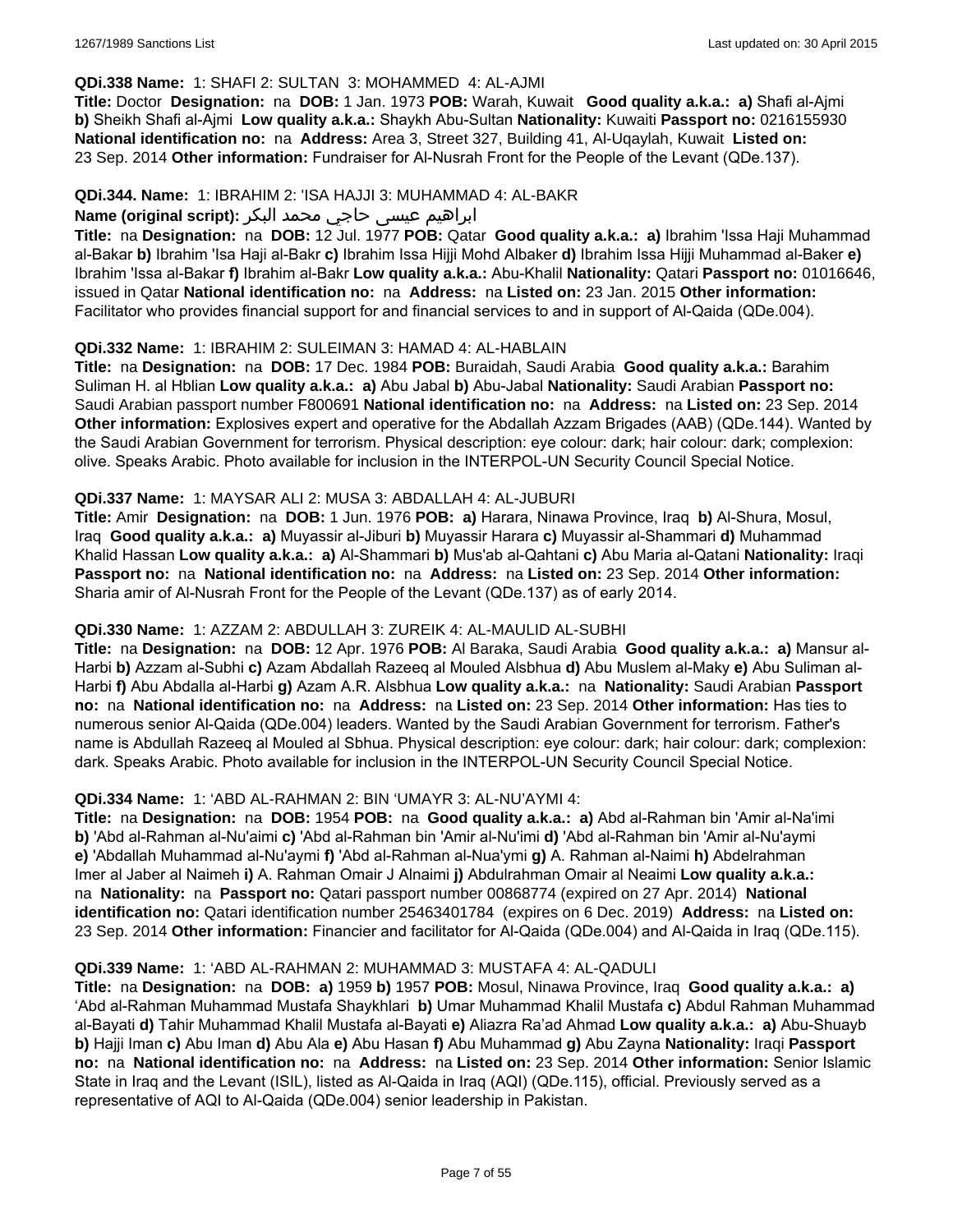#### **QDi.329 Name:** 1: AHMED 2: ABDULLAH 3: SALEH AL-KHAZMARI 4: AL-ZAHRANI

**Title:** na **Designation:** na **DOB:** 15 Sep. 1978 **POB:** Dammam, Saudi Arabia **Good quality a.k.a.: a)** Abu Maryam al-Zahrani **b)** Abu Maryam al-Saudi **c)** Ahmed Abdullah S al-Zahrani **d)** Ahmad Abdullah Salih al-Zahrani **e)** Abu Maryam al-Azadi **f)** Ahmed bin Abdullah Saleh bin al-Zahrani **g)** Ahmed Abdullah Saleh al-Zahrani al-Khozmri **Low quality a.k.a.:** na **Nationality:** Saudi Arabian **Passport no:** Saudi Arabia number E126785, issued on 27 May 2002 (expired on 3 Apr. 2007) **National identification no:** na **Address:** (Located in Syria) **Listed on:** 23 Sep. 2014 **Other information:** Senior member of Al-Qaida (QDe.004). Wanted by the Saudi Arabian Government for terrorism. Father's name is Abdullah Saleh al Zahrani. Physical description: eye colour: dark; hair colour: dark; complexion: olive. Speaks Arabic. Photo available for inclusion in the INTERPOL-UN Security Council Special Notice.

#### **QDi.326 Name:** 1: HAMID 2: HAMAD 3: HAMID 4: AL-'ALI

**Title:** na **Designation:** na **DOB:** 17 Nov. 1960 **POB: a)** Kuwait **b)** Qatar **Good quality a.k.a.:** na **Low quality a.k.a.:** na **Nationality:** Kuwaiti **Passport no: a)** Kuwaiti passport number 001714467 **b)** Kuwaiti passport number 101505554 **National identification no:** na **Address:** na **Listed on:** 15 Aug. 2014 **Other information:** A Kuwaitbased financier, recruiter and facilitator for Islamic State in Iraq and the Levant, listed as Al-Qaida in Iraq (QDe.115), and Jabhat al-Nusrah, listed as Al-Nusrah Front for the People of the Levant (QDe.137). Associated with Ibrahim Awwad Ibrahim Ali al-Badri al-Samarrai (QDi.299) and Abu Mohammed al-Jawlani (QDi.317).

### **QDi.335 Name:** 1: 'ABD AL-RAHMAN 2: KHALAF 3: 'UBAYD JUDAY' 4: AL-'ANIZI

**Title:** na **Designation:** na **DOB:** Approximately 1973 **POB:** na **Good quality a.k.a.: a)** 'Abd al-Rahman Khalaf al-Anizi **b)** 'Abd al-Rahman Khalaf al-'Anzi **Low quality a.k.a.: a)** Abu Usamah al-Rahman **b)** Abu Shaima' Kuwaiti **c)** Abu Usamah al-Kuwaiti **d)** Abu Usama **e)** Yusuf **Nationality:** Kuwaiti **Passport no:** na **National identification no:** na **Address:** Syrian Arab Republic (located in since 2013) **Listed on:** 23 Sep. 2014 **Other information:** Provides support to Al-Qaida (QDe.004) and Islamic State in Iraq and the Levant, listed as Al-Qaida in Iraq (AQI) (QDe.115), in Syria and Iraq.

## **QDi.236 Name:** 1: HAMID 2: ABDALLAH 3: AHMAD 4: AL-ALI

## حامد عبد الله أحمد العلي **:(script original (Name**

**Title:** na **Designation:** na **DOB:** 20 Jan. 1960 **POB:** Kuwait **Good quality a.k.a.: a)** Dr. Hamed Abdullah Al-Ali **b)** Hamed Al-'Ali **c)** Hamed bin 'Abdallah Al-'Ali **d)** Hamid 'Abdallah Al-'Ali **e)** Hamid 'Abdallah Ahmad Al-'Ali **f)** Hamid bin Abdallah Ahmed Al-Ali **g)** Hamid Abdallah Ahmed Al-Ali **Low quality a.k.a.:** Abu Salim **Nationality:** Kuwaiti **Passport no:** Kuwaiti passport number 1739010, issued on 26 May 2003, issued in Kuwait (and expired on 25 May 2008) **National identification no:** na **Address:** Kuwait (residence as at Mar. 2009) **Listed on:** 16 Jan. 2008 (amended on 1 Jul. 2008, 23 Jul. 2008, 25 Jan. 2010) **Other information:** Review pursuant to Security Council resolution 1822 (2008) was concluded on 14 Sep. 2009.

#### **QDi.092 Name:** 1: MEHREZ 2: BEN MAHMOUD 3: BEN SASSI 4: AL-AMDOUNI

## محرز بن محمود بن ساسي العمدوني **:Name (original script**)

**Title:** na **Designation:** na **DOB:** 18 Dec. 1969 **POB:** Asima-Tunis, Tunisia **Good quality a.k.a.: a)** Fabio Fusco, born 25 May 1968 in Naples, Italy **b)** Fabio Fusco, born 18 Dec. 1968 in Tunisia **c)** Fabio Fusco, born 25 May 1968 in Algeria **d)** Mohamed Hassan **e)** Meherez Hamdouni **f)** Amdouni Mehrez ben Tah, born 14 Jul. 1969 in Tunisia **g)** Meherez ben Ahdoud ben Amdouni **h)** Abu Thale **Low quality a.k.a.:** na **Nationality:** Tunisian **Passport no:** Tunisian number G737411, issued on 24 Oct. 1990 (expired on 20 Sep. 1997) **National identification no:** na **Address:** Italy **Listed on:** 25 Jun. 2003 (amended on 26 Nov. 2004, 20 Dec. 2005, 17 Oct. 2007, 16 Sep. 2008, 24 Mar. 2009, 12 Jul. 2010, 16 May 2011) **Other information:** Father's name is Mahmoud ben Sasi. Mother's name is Maryam bint al-Tijani. Inadmissible to the Schengen area. Review pursuant to Security Council resolution 1822 (2008) was concluded on 22 Apr. 2010.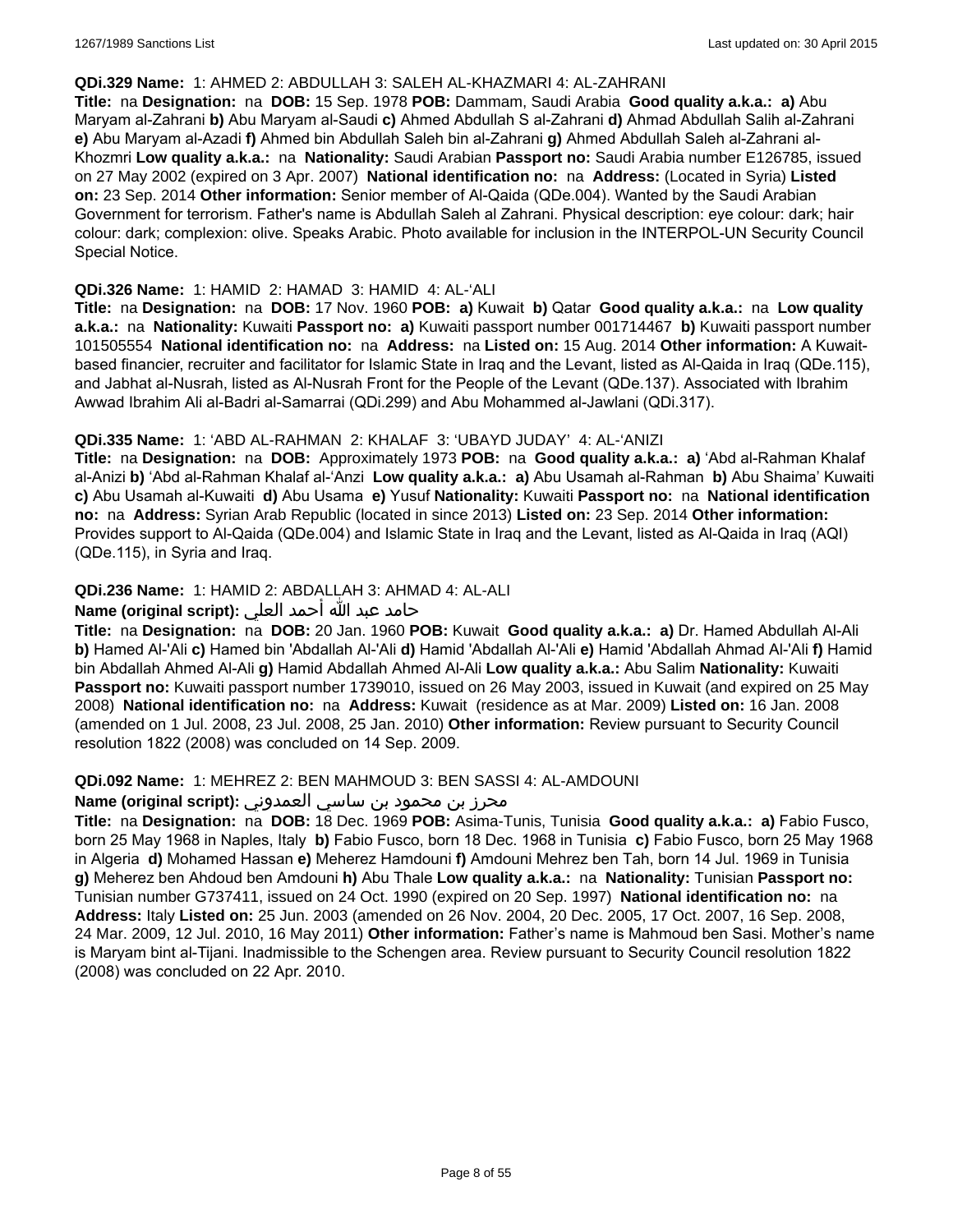#### **QDi.060 Name:** 1: MOHAMED 2: BEN BELGACEM 3: BEN ABDALLAH 4: AL-AOUADI

## محمد بن بلقاسم بن عبد الله العوادي **:**Name (original script)

**Title:** na **Designation:** na **DOB:** 11 Dec. 1974 **POB:** Tunis, Tunisia **Good quality a.k.a.: a)** Mohamed Ben Belkacem Aouadi **b)** Fathi Hannachi **Low quality a.k.a.:** na **Nationality:** Tunisian **Passport no:** (Tunisian passport number L 191609 issued on 28 Feb. 1996, expired on 27 Feb. 2001) **National identification no: a)** (04643632 issued on 18 Jun. 1999) **b)** (Italian Fiscal Code: DAOMMD74T11Z352Z) na **Address:** 50th Street, Number 23, Zehrouni, Tunis, Tunisia **Listed on:** 24 Apr. 2002 (amended on 10 Apr. 2003, 26 Nov. 2004, 9 Sep. 2005, 20 Dec. 2005, 31 Jul. 2006, 7 Jun. 2007, 23 Dec. 2010, 24 Nov. 2014) **Other information:** Head of security wing of Ansar al-Shari'a in Tunisia (AAS-T) (QDe.143). Mother's name is Ourida Bint Mohamed. Deported from Italy to Tunisia on 1 Dec. 2004. Arrested in Tunisia in Aug. 2013. Review pursuant to Security Council resolution 1822 (2008) was concluded on 22 Apr. 2010.

## **QDi.291 Name:** 1: IBRAHIM 2: HASSAN 3: TALI 4: AL-ASIRI

### إبراهيم حسن طالع العسيري **:(script original (Name**

**Title:** na **Designation:** na **DOB: a)** 19 Apr. 1982 **b)** 18 Apr. 1982 **c)** (24/06/1402 (Hijri Calendar)) **POB:** Riyadh, Saudi Arabia **Good quality a.k.a.: a)** Ibrahim Hassan Tali Asiri (عسيري طالع حسن إبراهيم(**b)** Ibrahim Hasan Talea Aseeri **c)** Ibrahim Hassan al-Asiri **d)** Ibrahim Hasan Tali Asiri **e)** Ibrahim Hassan Tali Assiri **f)** Ibrahim Hasan Tali'A 'Asiri **g)** Ibrahim Hasan Tali al-'Asiri **h)** Ibrahim al-'Asiri **i)** Ibrahim Hassan Al Asiri **Low quality a.k.a.: a)** Abu Saleh **b)** Abosslah **c)** Abu-Salaah **Nationality:** Saudi Arabian **Passport no:** Saudi Arabian number F654645, issued on 30 Apr. 2005 (expired on 7 Mar. 2010. Issue date in Hijri Calendar 24/06/1426. Expiry date in Hijri Calendar 21/03/1431.) **National identification no:** (Saudi Arabian civil identification number 1028745097) na **Address:** Yemen **Listed on:** 24 Mar. 2011 (amended on 15 Apr. 2014) **Other information:** Operative and principal bomb maker of Al-Qaida in the Arabian Peninsula (AQAP) (QDe.129). Believed to be hiding in Yemen as at Mar. 2011. Wanted by Saudi Arabia. Also associated with Nasir 'abd-al-Karim 'Abdullah Al-Wahishi (QDi.274), Said Ali al-Shihri (QDi.275), Qasim Yahya Mahdi al-Rimi (QDi.282), and Anwar Nasser Abdulla Al-Aulaqi (QDi.283).

## **QDi.283 Name:** 1: ANWAR 2: NASSER 3: ABDULLA 4: AL-AULAQI

## انور ناصر عبدالله العولقي **:(script original (Name**

**Title:** na **Designation:** na **DOB: a)** 21 Apr. 1971 **b)** 22 Apr. 1971 **POB:** Las Cruces, New Mexico, United States of America **Good quality a.k.a.: a)** Anwar al-Aulaqi **b)** Anwar al-Awlaki **c)** Anwar al-Awlaqi **d)** Anwar Nasser Aulaqi **e)** Anwar Nasser Abdullah Aulaqi **f)** Anwar Nasser Abdulla Aulaqi **Low quality a.k.a.:** na **Nationality: a)** United States of America **b)** Yemeni **Passport no:** na **National identification no:** na **Address:** na **Listed on:** 20 Jul. 2010 (amended on 30 Nov. 2011) **Other information:** Confirmed to have died on 30 Sep. 2011 in Yemen.

#### **QDi.093 Name:** 1: CHIHEB 2: BEN MOHAMED 3: BEN MOKHTAR 4: AL-AYARI

## شهاب بن محمد بن مختار العياري **:(script original (Name**

**Title:** na **Designation:** na **DOB:** 19 Dec. 1965 **POB:** Tunis, Tunisia **Good quality a.k.a.: a)** Hichem Abu Hchem **b)** Ayari Chihbe **c)** Ayari Chied **d)** Adam Hussainy, born 19 Dec. 1965 in Greece **Low quality a.k.a.: a)** Hichem **b)** Abu Hichem **c)** Moktar **Nationality:** Tunisian **Passport no:** (Tunisian passport number L246084, issued on 10 June 1996, expired on 9 June 2001) **National identification no:** na **Address:** Bardo, Tunis, Tunisia **Listed on:** 25 Jun. 2003 (amended on 20 Dec. 2005, 17 Oct. 2007, 10 Aug. 2009, 16 May 2011) **Other information:** Extradited from Italy to Tunisia on 13 Apr. 2006. Mother's name is Fatima al-Tumi. Inadmissible to the Schengen area. Review pursuant to Security Council resolution 1822 (2008) was concluded on 22 Apr. 2010.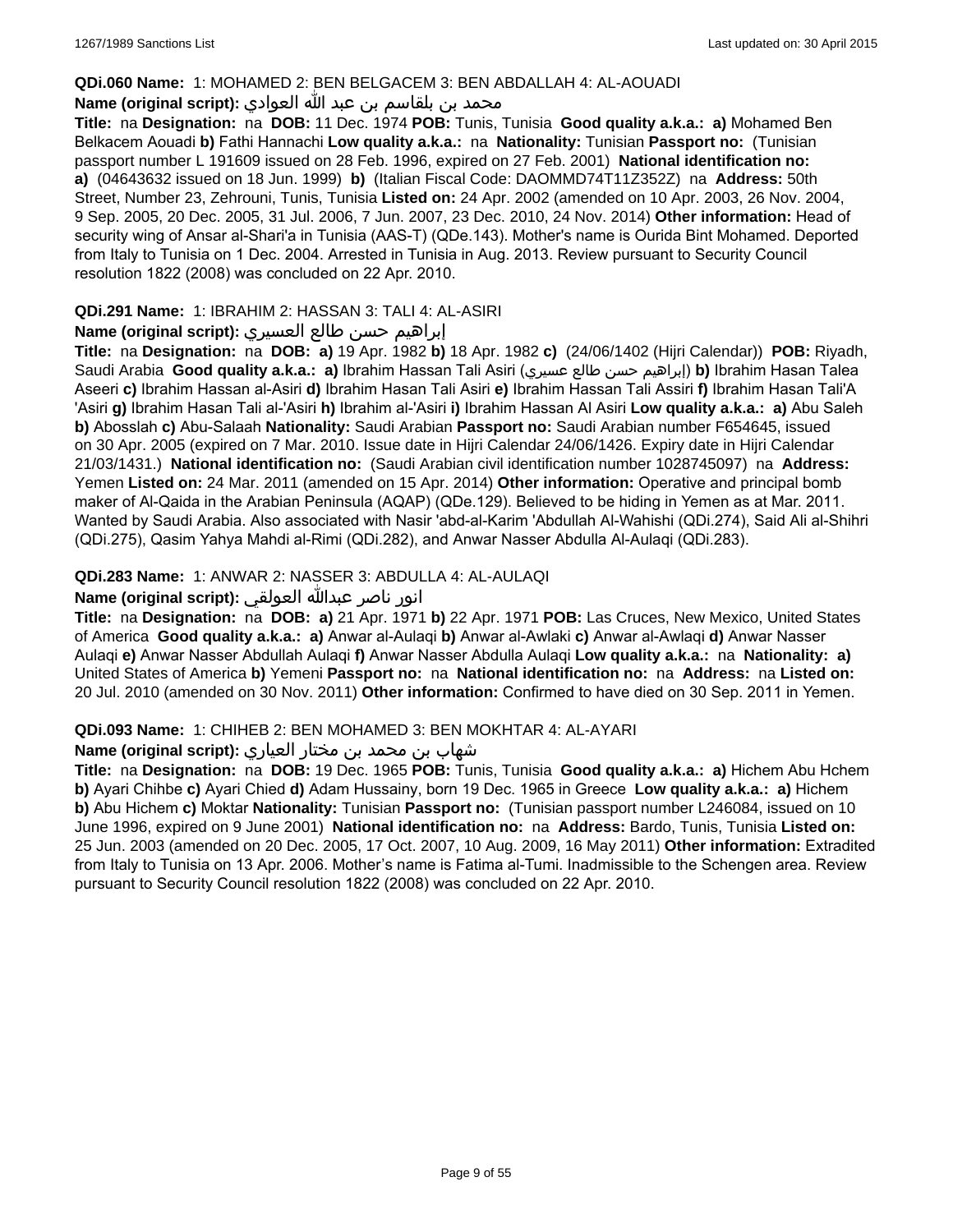## **QDi.138 Name:** 1: SAID 2: BEN ABDELHAKIM 3: BEN OMAR 4: AL-CHERIF

## سعيد بن عبد الحكيم بن عمر الشريف **:(script original (Name**

**Title:** na **Designation:** na **DOB:** 25 Jan. 1970 **POB:** Manzil Tmim, Tunisia **Good quality a.k.a.: a)** Cherif Said, born 25 Jan. 1970 in Tunisia **b)** Binhamoda Hokri, born 25 Jan. 1970 in Sosa, Tunisia **c)** Hcrif Ataf, born 25 Jan. 1971 in Solisse, Tunisia **d)** Bin Homoda Chokri, born 25 Jan. 1970 in Tunis, Tunisia **e)** Atef Cherif, born 12 Dec. 1973 in Algeria **f)** Sherif Ataf, born 12 Dec. 1973 in Aras, Algeria **g)** Ataf Cherif Said, born 12 Dec. 1973 in Tunis, Tunisia **h)** Cherif Said, born 25 Jan. 1970 in Tunis, Tunisia **i)** Cherif Said, born 12 Dec. 1973 in Algeria **Low quality a.k.a.: a)** Djallal **b)** Youcef **c)** Abou Salman **d)** Said Tmimi **Nationality:** Tunisian **Passport no:** Tunisian number M307968, issued on 8 Sep. 2001 (expired on 7 Sep. 2006) **National identification no:** na **Address:** Corso Lodi 59, Milan, Italy **Listed on:** 12 Nov. 2003 (amended on 20 Dec. 2005, 21 Dec. 2007, 30 Jan. 2009, 16 May 2011) **Other information:** Mother's name is Radhiyah Makki. Sentenced to eight years and ten months of imprisonment for membership of a terrorist association by the Appeal Court of Milan, Italy, on 7 Feb. 2008. Sentence confirmed by the Italian Supreme Court on 15 Jan. 2009, which became definitive as of Feb. 2008. Subject to expulsion from Italy to Tunisia after serving the sentence. Review pursuant to Security Council resolution 1822 (2008) was concluded on 6 May 2010.

## **QDi.231 Name:** 1: SALEM 2: NOR ELDIN 3: AMOHAMED 4: AL-DABSKI

### سالم نور الدين امحمد الدبيسكي **:(script original (Name**

**Title:** na **Designation:** na **DOB:** 1963 **POB:** Tripoli, Libyan Arab Jamahiriya **Good quality a.k.a.: a)** Abu Al-Ward **b)** Abdullah Ragab **Low quality a.k.a.: a)** Abu Naim **b)** Abdallah al- Masri **Nationality:** Libyan **Passport no: a)** Libyan passport number 1990/345751 **b)** Libyan passport number 345751 **National identification no:** Libyan national identification number 220334 **Address:** Bab Ben Ghasheer, Tripoli, Libyan Arab Jamahiriya **Listed on:** 8 Jun. 2007 (amended on 13 Dec. 2011) **Other information:** Mother's name is Kalthoum Abdul Salam al-Shaftari. Senior member of Libyan Islamic Fighting Group (QDe.011) and member of Al-Qaida (QDe.004). Review pursuant to Security Council resolution 1822 (2008) was concluded on 24 Nov. 2009.

## **QDi.132 Name:** 1: ASCHRAF 2: AL-DAGMA 3: na 4: na

## **Name (original script):** الدغمة اشرف

**Title:** na **Designation:** na **DOB:** 28 Apr. 1969 **POB:** Abasan, Gaza Strip, Palestinian Territories **Good quality a.k.a.:** Aschraf Al-Dagma, born 28 Apr. 1969 in Kannyouiz, Palestinian Territories **Low quality a.k.a.:** na **Nationality:** Unresolved/Palestinian origin **Passport no:** Refugee travel document , issued on 30 Apr. 2000, issued in Landratsamt Altenburger Land (Altenburg County Administration Office), Germany **National identification no:**  na **Address:** Germany **Listed on:** 23 Sep. 2003 (amended on 23 Dec. 2008, 11 Mar. 2010, 10 Jun. 2011) **Other information:** Associated with Ismail Abdallah Sbaitan Shalabi (QDi.128), Djamel Moustfa (QDi.129) and Mohamed Ghassan Ali Abu Dhess (QDi.130). Review pursuant to Security Council resolution 1822 (2008) was concluded on 19 Jan. 2010.

## **QDi.278 Name:** 1: MUTHANNA 2: HARITH 3: AL-DARI 4: na

## مثنى حارث الضاري :Name (original script)

**Title:** Doctor **Designation:** na **DOB:** 16 Jun. 1969 **POB:** Iraq **Good quality a.k.a.: a)** Dr. Muthanna Al Dari **b)** Muthana Harith Al Dari **c)** Muthanna Harith Sulayman Al-Dari **d)** Muthanna Harith Sulayman Al-Dhari **e)** Muthanna Hareth Al-Dhari **f)** Muthana Haris Al-Dhari **g)** Doctor Muthanna Harith Sulayman Al Dari Al-Zawba' **h)** Muthanna Harith Sulayman Al-Dari Al-Zobai **i)** Muthanna Harith Sulayman Al-Dari al-Zawba'i **j)** Muthanna Hareth al-Dari **k)** Muthana Haris al-Dari **l)** Doctor Muthanna al-Dari **m)** Dr. Muthanna Harith al-Dari al-Zowbai **Low quality a.k.a.:**  na **Nationality:** Iraqi **Passport no:** na **National identification no:** na **Address: a)** Amman, Jordan **b)** (Khan Dari, Iraq (previous)) **c)** (Asas Village, Abu Ghurayb, Iraq (previous)) **d)** (Egypt (previous)) **Listed on:** 25 Mar. 2010 **Other information:** Provided operational guidance financial support and other services to or in support of Al-Qaida in Iraq (QDe.115).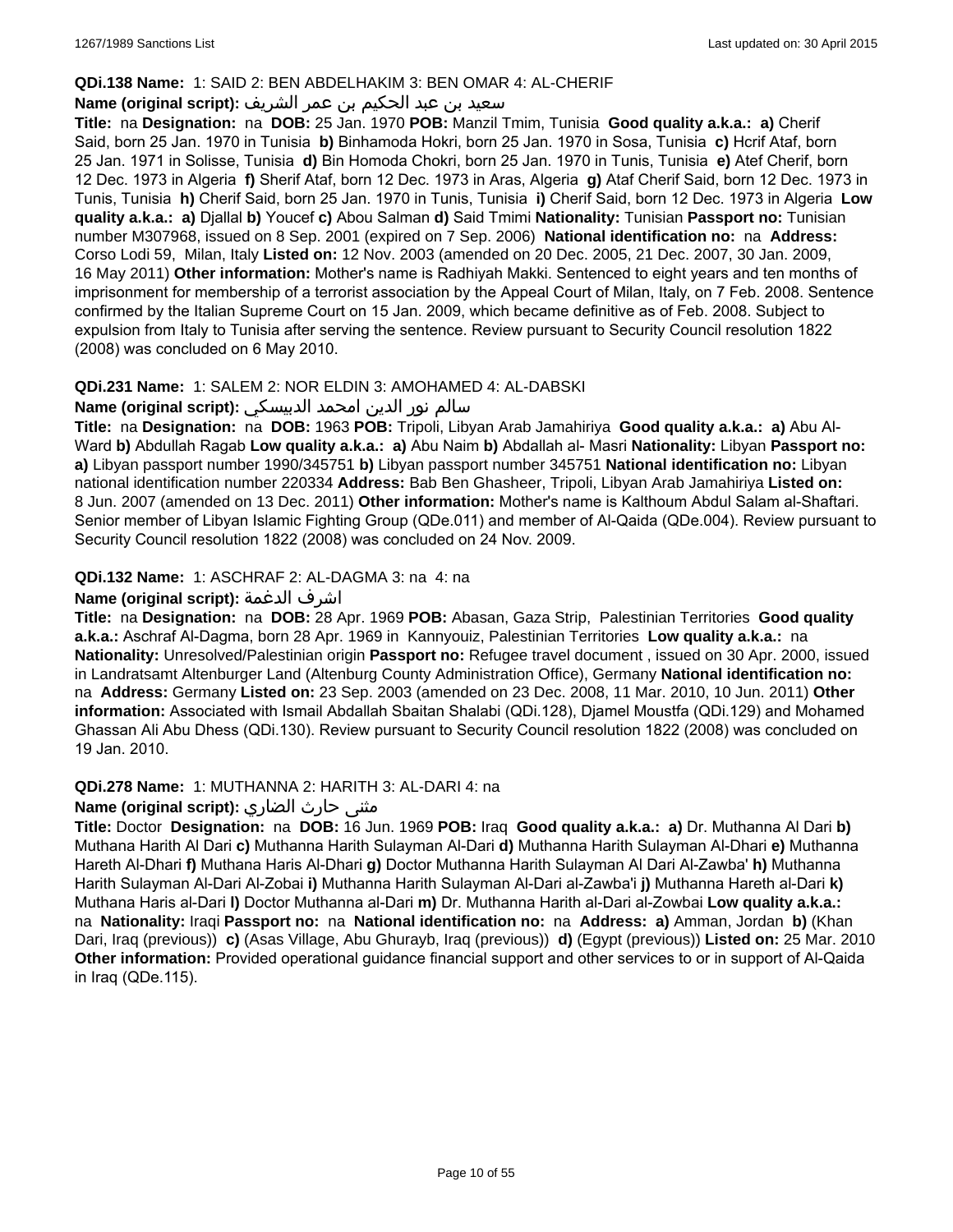#### **QDi.149 Name:** 1: NOUREDDINE 2: BEN ALI 3: BEN BELKASSEM 4: AL-DRISSI

## نور الدين بن علي بن بلقاسم الدريسي **:(script original (Name**

**Title:** na **Designation:** na **DOB:** 30 Apr. 1964 **POB:** Tunis, Tunisia **Good quality a.k.a.:** Drissi Noureddine **Low quality a.k.a.: a)** Abou Ali **b)** Faycal **Nationality:** Tunisian **Passport no:** Tunisian number L851940, issued on 9 Sep. 1998 (expired on 8 Sep. 2003) **National identification no:** na **Address:** Via Plebiscito 3, Cermona, Italy **Listed on:** 12 Nov. 2003 (amended on 20 Dec. 2005, 31 Jul. 2006, 21 Dec. 2007, 16 May 2011) **Other information:** Under administrative control measure in Italy until 5 May 2010. Inadmissible to the Schengen area. Mother's name is Khadijah al-Drissi. Review pursuant to Security Council resolution 1822 (2008) was concluded on 22 Apr. 2010.

## **QDi.059 Name:** 1: KHALID 2: ABD AL-RAHMAN 3: HAMD 4: AL-FAWAZ

## خالد عبد الرحمن حمد الفواز **:(script original (Name**

**Title:** na **Designation:** na **DOB:** 24 Aug. 1962 **POB:** Kuwait **Good quality a.k.a.: a)** Khaled Al-Fauwaz **b)** Khaled A. Al-Fauwaz **c)** Khalid Al-Fawwaz **d)** Khalik Al Fawwaz **e)** Khaled Al-Fawwaz **f)** Khaled Al Fawwaz **g)** Khalid Abdulrahman H. Al Fawaz **Low quality a.k.a.:** na **Nationality:** Saudi Arabian **Passport no:** Passport number 456682, issued on 6 Nov. 1990 (expired on 13 Sep. 1995) **National identification no:** na **Address:** United States of America **Listed on:** 24 Apr. 2002 (amended on 26 Nov. 2004, 23 Apr. 2007, 21 Oct. 2010, 4 Aug. 2014) **Other information:** Extradited from the United Kingdom to the United States of America on 5 Oct. 2012. Review pursuant to Security Council resolution 1822 (2008) was concluded on 22 Apr. 2010.

## **QDi.228 Name:** 1: MOHAMMED 2: AL GHABRA 3: na 4: na

**Title:** na **Designation:** na **DOB:** 1 Jun. 1980 **POB:** Damascus, Syrian Arab Republic **Good quality a.k.a.:**  na **Low quality a.k.a.:** na **Nationality:** British **Passport no:** British number 094629366 **National identification no:** na **Address:** East London, United Kingdom **Listed on:** 12 Dec. 2006 (amended on 13 Dec. 2011) **Other information:** Father's name is Mohamed Ayman Ghabra. Mother's name is Dalal. Review pursuant to Security Council resolution 1822 (2008) was concluded on 5 Oct. 2009.

## **QDi.292 Name:** 1: OTHMAN 2: AHMED 3: OTHMAN 4: AL-GHAMDI

## عثمان أحمد عثمان الغامدي **:(script original (Name**

**Title:** na **Designation:** na **DOB:** 27 May 1979 **POB:** Saudi Arabia **Good quality a.k.a.: a)** Othman al-Ghamdi, born 27 May 1979 in Saudi Arabia **b)** Uthman al-Ghamdi, born 27 May 1979 in Saudi Arabia **c)** Uthman al-Ghamidi, born 27 May 1979 in Saudi Arabia **d)** Othman bin Ahmed bin Othman Alghamdi **e)** Othman Ahmed Othman Al Omairah (born in 1973 in Shabwa, Yemen, nationality: Yemeni) **f)** Uthman Ahmad Uthman al-Ghamdi **g)** Othman Ahmed Othman al-Omirah **Low quality a.k.a.: a)** Al Umairah al-Ghamdi **b)** Othman Bin Ahmed Bin Othman **Nationality:** Saudi Arabian **Passport no:** na **National identification no:** Saudi Arabian national identity card number 1089516791 **Address:** Yemen **Listed on:** 16 Jun. 2011 (amended on 15 Apr. 2014) **Other information:** Operational commander of Al-Qaida in the Arabian Peninsula (AQAP) (QDe.129). Has been involved in raising funds and stockpiling arms for AQAP operations and activities in Yemen. Known associate of Qasim Yahya Mahdi al-Rimi (QDi.282) and Fahd Mohammed Ahmed al-Quso (deceased). Father's name is Ahmed Othman Al Omirah.

## **QDi.160 Name:** 1: FETHI 2: BEN HASSEN 3: BEN SALEM 4: AL-HADDAD

## فتحي بن حسن بن سالم الحداد **:(script original (Name**

**Title:** na **Designation:** na **DOB: a)** 28 Jun. 1963 **b)** 28 Mar. 1963 **POB:** Tataouene, Tunisia **Good quality a.k.a.: a)** Fethi ben Assen Haddad **b)** Fathy Hassan al Haddad **Low quality a.k.a.:** na **Nationality:** Tunisian **Passport no:** Tunisian number L183017, issued on 14 Feb. 1996 (expired on 13 Feb. 2001) **National identification no:**  na **Address: a)** Number 184 Via Fulvio Testi – Cinisello Balsamo (MI), Italy **b)** Number 1 Via Porte Giove – Mortara (PV), Italy (Domicile) **Listed on:** 17 Mar. 2004 (amended on 26 Nov. 2004, 20 Dec. 2005, 21 Dec. 2007, 25 Jan. 2010, 16 May 2011) **Other information:** Italian Fiscal Code: HDDFTH63H28Z352V. Review pursuant to Security Council resolution 1822 (2008) was concluded on 30 Jul. 2009.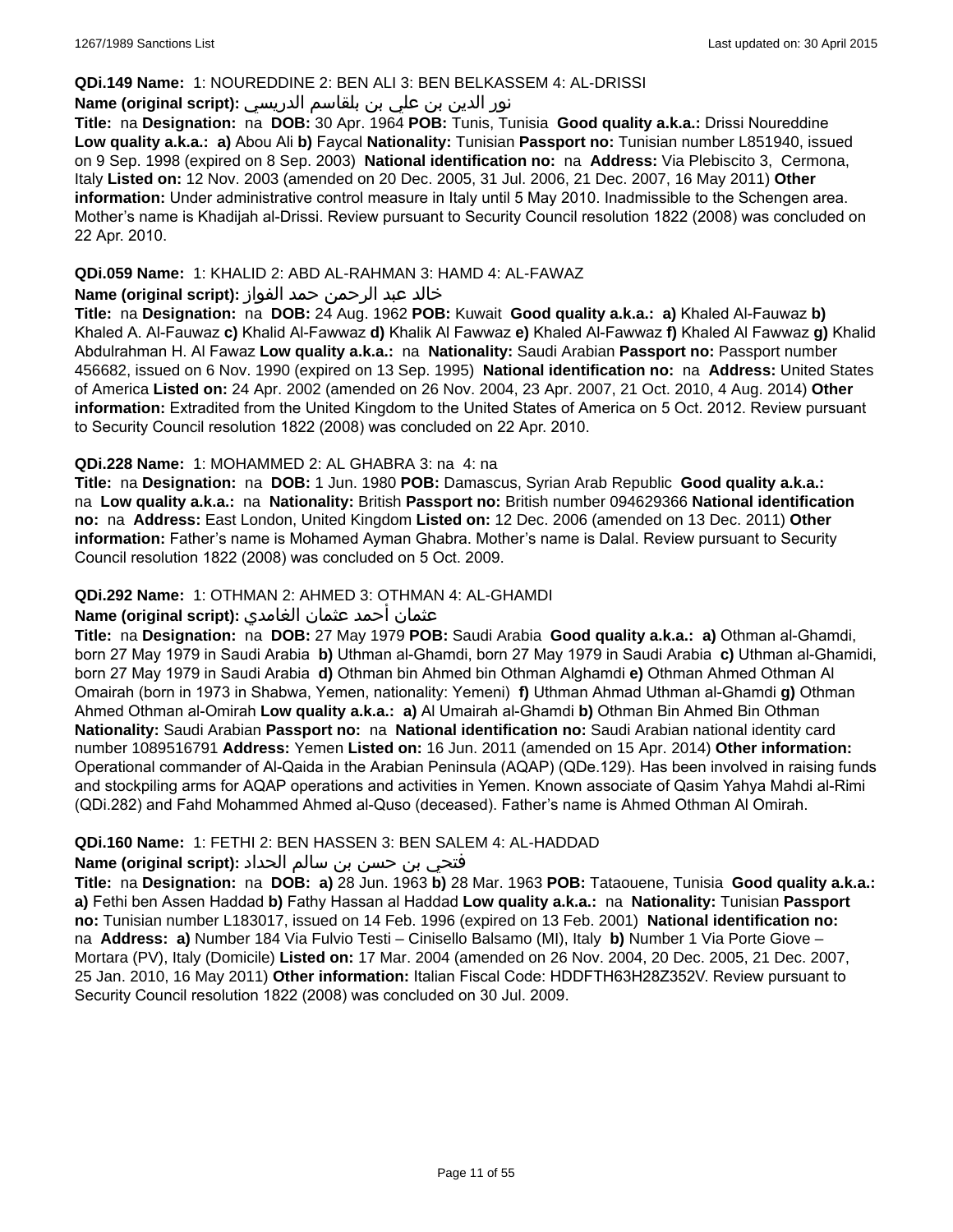### **QDi.140 Name:** 1: KAMAL 2: BEN MAOELDI 3: BEN HASSAN 4: AL-HAMRAOUI

## كمال بن المولدي بن حسن الحمراوي **:(script original (Name**

**Title:** na **Designation:** na **DOB:** 21 Oct. 1977 **POB:** Beja, Tunisia **Good quality a.k.a.: a)** Hamroui Kamel ben Mouldi **b)** Hamraoui Kamel, born 21 Nov. 1977 in Morocco **c)** Hamraoui Kamel, born 21 Nov. 1977 in Tunisia **d)** Hamraoui Kamel, born 20 Oct. 1977 in Tunisia **Low quality a.k.a.: a)** Kamel **b)** Kimo **Nationality:** Tunisian **Passport no:** Tunisian number P229856, issued on 1 Nov. 2002 (expires on 31 Oct. 2007) **National identification no:** na **Address: a)** Via Bertesi Number 27, Cremona, Italy **b)** Via Plebiscito Number 3, Cremona, Italy **Listed on:** 12 Nov. 2003 (amended on 20 Dec. 2005, 31 Jul. 2006, 21 Dec. 2007, 16 May 2011) **Other information:** Mother's name is Khamisah al-Kathiri. Subject to a decree of expulsion, suspended on 17 Apr. 2007 by the European Court of Human Rights. Re-arrested in Italy on 20 May 2008. Inadmissible to the Schengen area. Review pursuant to Security Council resolution 1822 (2008) was concluded on 6 May 2010.

## **QDi.154 Name:** 1: SULAIMAN 2: JASSEM 3: SULAIMAN 4: ALI ABO GHAITH

## سليمان جاسم سليمان علي أبوغيث **:(script original (Name**

**Title:** na **Designation:** na **DOB:** 14 Dec. 1965 **POB:** Kuwait **Good quality a.k.a.:** na **Low quality a.k.a.:** Abo Ghaith **Nationality:** Kuwaiti citizenship withdrawn in 2002 **Passport no:** Kuwaiti number 849594, issued on 27 Nov. 1998, issued in Kuwait (and expired on 24 Jun. 2003) **National identification no:** na **Address:** na **Listed on:** 16 Jan. 2004 (amended on 23 Jul. 2008, 10 Jun. 2011) **Other information:** Left Kuwait for Pakistan in June 2001. Review pursuant to Security Council resolution 1822 (2008) was concluded on 21 Jun. 2010.

## **QDi.299 Name:** 1: IBRAHIM 2: AWWAD 3: IBRAHIM 4: ALI AL-BADRI AL-SAMARRAI

## إبراهيم عواد إبراهيم علي البدري السامرائي **:(script original (Name**

**Title:** Dr. **Designation:** na **DOB:** 1971 **POB:** Iraq **Good quality a.k.a.:** Dr. Ibrahim 'Awwad Ibrahim 'Ali al-Badri al-Samarrai' (born in 1971 in Samarra, Iraq (Ibrahim 'Awad Ibrahim al-Badri al-Samarrai; Ibrahim 'Awad Ibrahim al-Samarra'i; Dr. Ibrahim Awwad Ibrahim al-Samarra'i)) **Low quality a.k.a.: a)** دعاء أبو) Abu Du'a; Abu Duaa') (prominently known by this nom de guerre) **b)** Dr. Ibrahim **c)** القريشي الحسيني البغدادي بكر أبو) Abu Bakr al-Baghdadi al-Husayni al-Quraishi; Abu Bakr al-Baghdadi **Nationality:** Iraqi **Passport no:** na **National identification no:** na **Address:** Iraq **Listed on:** 5 Oct. 2011 (amended on 20 Jul. 2012) **Other information:** Leader of Al-Qaida in Iraq (QDe.115) (AQI). Currently based in Iraq. Responsible for managing and directing AQI large scale operations.

## **QDi.351 Name:** 1: ALIASKHAB 2: ALIBULATOVICH 3: KEBEKOV 4:

## **Name (original script):** Алиaсхаб Алибулатович Кебеков

**Title:** na **Designation:** na **DOB:** 1 Jan. 1972 **POB:** Teletl Village, Shamilskiy District, Republic of Dagestan, Russian Federation **Good quality a.k.a.:** na **Low quality a.k.a.: a)** Sheikh Abu Muhammad **b)** Ali Abu Muhammad **c)** Abu Muhammad Ali Al-Dagestani **Nationality:** Russian **Passport no:** Russian Foreign Travel Passport number 628605523, issued on 4 Jul. 2006, issued in Federal Migration Service of the Russian Federation (expires on 16 Jul. 2016) **National identification no:** Russian National Passport number 8203883123, issued on 16 Jul. 2005, issued in Department of Internal Affairs (OVD), Kirovskiy District, Republic of Dagestan, the Russian Federation (expires on 1 Jan. 2017) **Address:** Shosse Aeroporta, 5 Ap. 7 Makhachkala, Republic of Dagestan, Russian Federation **Listed on:** 23 Mar. 2015 **Other information:** Physical description: eye colour: brown; hair colour: grey; height: 170-175cm; build: heavy, oval face, beard. Tribal/ethnic background: Avar. Father's name: Alibulat Kebekovich Kebekov, born in 1927. Wanted by Federal Russian authorities for terrorist crimes. Photo available for inclusion in the INTERPOL-UN Security Council Special Notice.

## **QDi.296 Name:** 1: MATI UR-REHMAN 2: ALI MUHAMMAD 3: na 4: na

## مطیع الرحمن علی محمد **:Name (original script)**

**Title:** na **Designation:** na **DOB:** Approximately 1977 **POB:** Chak number 36/DNB, Rajkan, Madina Colony, Bahawalpur District, Punjab Province, Pakistan **Good quality a.k.a.: a)** Mati-ur Rehman **b)** Mati ur Rehman **c)** Matiur Rahman **d)** Matiur Rehman **e)** Matti al-Rehman **f)** Abdul Samad **g)** Samad Sial **h)** Abdul Samad Sial **i)** Ustad Talha **j)** Qari Mushtaq **Low quality a.k.a.: a)** Tariq **b)** Hussain **Nationality:** Pakistani **Passport no:** na **National identification no:** na **Address:** na **Listed on:** 22 Aug. 2011 (amended on 10 May 2012, 17 Oct. 2013) **Other information:** Physical description: 5 feet 2 inches; 157,4 cm. Name of father: Ali Muhammad. Mati ur-Rehman is the chief operational commander of Lashkar i Jhangvi (LJ) (QDe.096). Associated with Harakat-ul Jihad Islami (QDe.130).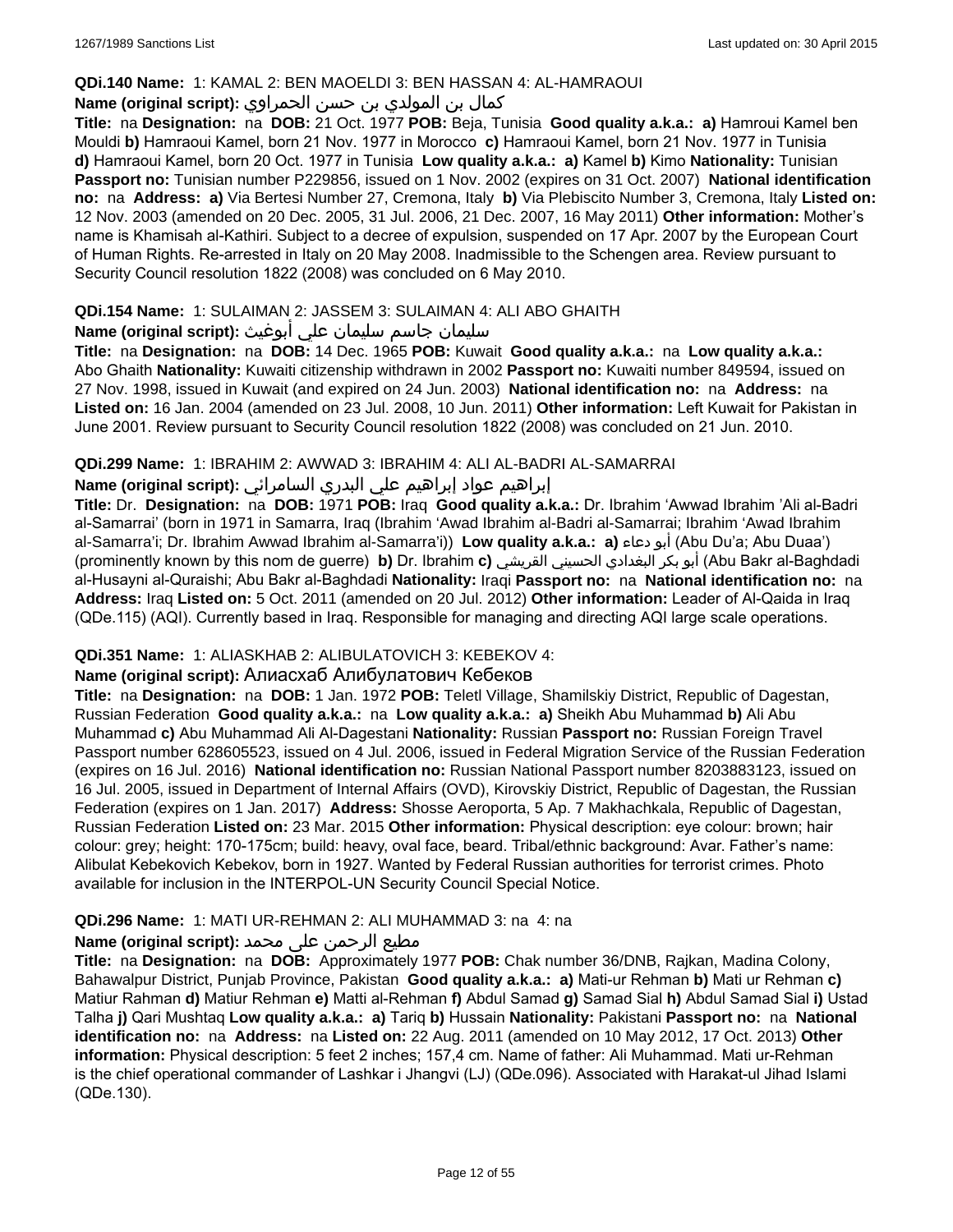### **QDi.194 Name:** 1: MOHAMMED 2: AHMED 3: SHAWKI 4: AL ISLAMBOLLY

#### محمد احمد شوقي الاسلامبولي **:Name (original script)**

**Title:** na **Designation:** na **DOB:** 21 Jan. 1957 **POB:** El-Minya, Qena, Egypt **Good quality a.k.a.: a)** Abu Khalid **b)** Abu Ja'far **c)** Mohamed El Islambouli **Low quality a.k.a.:** na **Nationality:** Egyptian **Passport no:** na **National identification no:** na **Address:** (Believed to be in Pakistan or Afghanistan) **Listed on:** 29 Sep. 2005 (amended on 13 Dec. 2011) **Other information:** Father's name is Shawki al-Islambolly. Member of Egyptian Islamic Jihad (QDe.003). Review pursuant to Security Council resolution 1822 (2008) was concluded on 1 Jun. 2010.

## **QDi.176 Name:** 1: IMAD 2: BEN BECHIR 3: BEN HAMDA 4: AL-JAMMALI

## عماد بن البشير بن حمدا الجمالي **:(script original (Name**

**Title:** na **Designation:** na **DOB:** 25 Jan. 1968 **POB:** Manzal Tmim, Nabul, Tunisia **Good quality a.k.a.:** na **Low quality a.k.a.:** na **Nationality:** Tunisian **Passport no:** Tunisian number K693812, issued on 23 Apr. 1999 (expired on 22 Apr. 2004) **National identification no:** na **Address:** 4 Qistantiniyah Street, Manzal Tmim, Nabul, Tunisia (home address) **Listed on:** 23 Jun. 2004 (amended on 20 Dec. 2005, 31 Jul. 2006, 17 Oct. 2007, 13 Dec. 2011) **Other information:** Italian Fiscal Code: JMM MDI 68A25 Z352D. In detention in Tunis (Tunisia) as at Dec. 2009. Mother's name is Jamilah. Italian Judicial Authorities have issued a warrant of arrest against him, which had not been executed as of Sep. 2007. Review pursuant to Security Council resolution 1822 (2008) was concluded on 9 Apr. 2010.

## **QDi.317 Name:** 1: ABU MOHAMMED 2: AL-JAWLANI 3: na 4: na

### أبو محمد الجولاني **:(script original (Name**

**Title:** na **Designation:** na **DOB:** Between 1975 and 1979 **POB:** Syria **Good quality a.k.a.:** Abu Mohamed al-Jawlani (Abu Muhammad al-Jawlani, Abu Mohammed al-Julani, Abu Mohammed al-Golani, Abu Muhammad al-Golani, Abu Muhammad Aljawlani, Muhammad al-Jawlani (transliterations of original script name)) **Low quality a.k.a.:** الفاتح ، الفاتح شيخ)) transliterations: Shaykh al-Fatih; Al Fatih ) (Translation: The Conqueror) (Nom de guerre)) **Nationality:** Syrian **Passport no:** na **National identification no:** na **Address:** (Active in Syria as at Jun. 2013) **Listed on:** 24 Jul. 2013 (amended on 2 Jun. 2014) **Other information:** Since Jan. 2012, he is the Leader of Al-Nusrah Front for the People of the Levant (QDe.137), a Syria-based group listed in May 2014, and previously listed as an alias of Al-Qaida in Iraq (AQI) (QDe.115) between 30 May 2013 and 13 May 2014. Associated with Ibrahim Awwad Ibrahim Ali Al-Badri Al-Samarrai (QDi.299) and Aiman Muhammed Rabi al-Zawahiri (QDi.006).

## **QDi.058 Name:** 1: ABU BAKR 2: AL-JAZIRI 3: na 4: na

## **Name (original script):** الجزائري أبوبكر

**Title:** na **Designation:** na **DOB:** na **POB:** na **Good quality a.k.a.:** Yasir Al-Jazari **Low quality a.k.a.:** na **Nationality: a)** Algerian **b)** Palestinian **Passport no:** na **National identification no:** na **Address:** na **Listed on:** 11 Jan. 2002 (amended on 18 Jul. 2007, 1 Feb. 2008, 16 May 2011) **Other information:** Finance chief of the Afghan Support Committee (ASC) (QDe.069). Al-Qaida (QDe.004) facilitator and communication expert. Believed to be in Algeria as at Apr. 2010. Review pursuant to Security Council resolution 1822 (2008) was concluded on 21 Jun. 2010.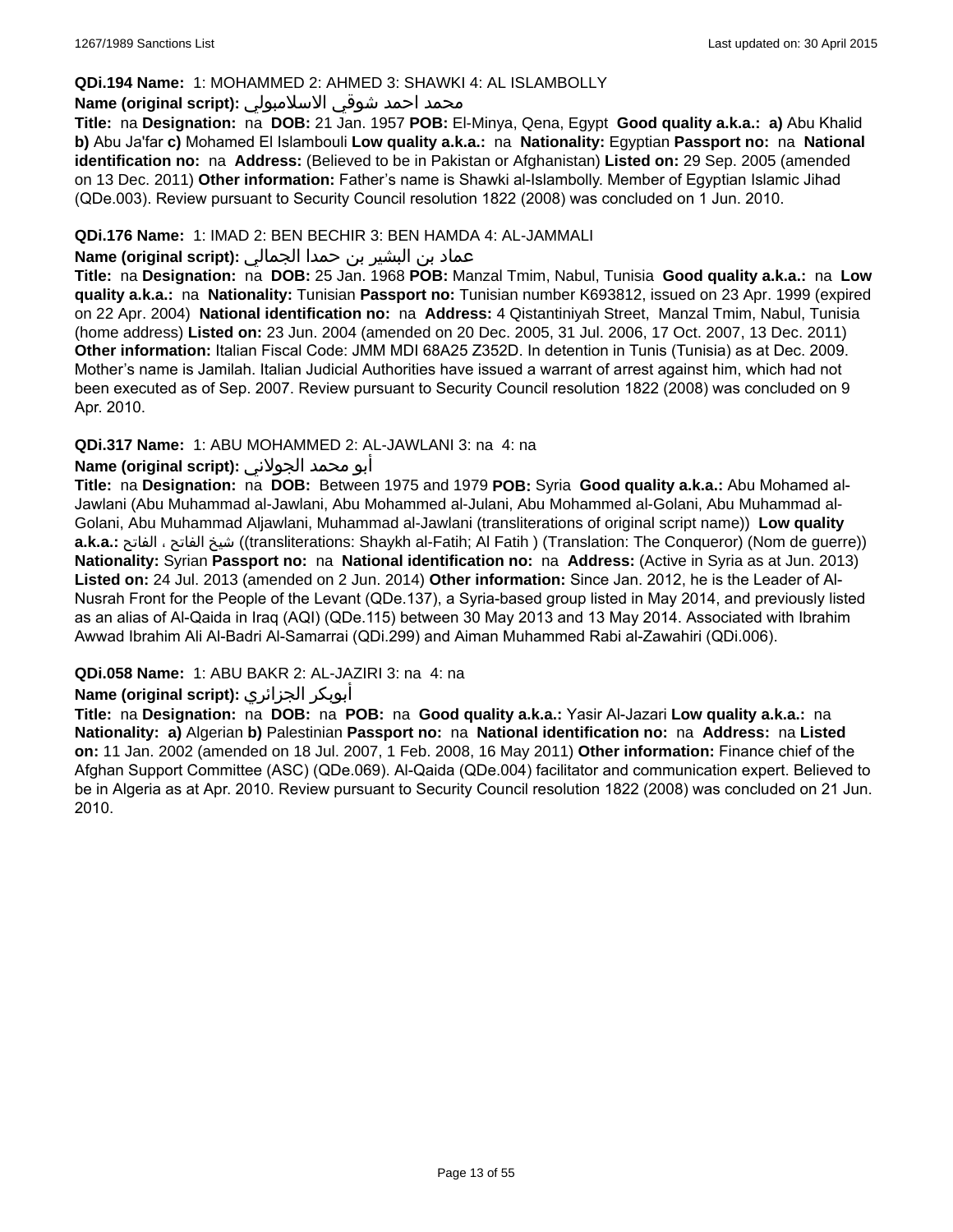## **QDi.318 Name:** 1: MUHAMMAD 2: JAMAL 3: ABD-AL RAHIM AHMAD 4: AL-KASHIF

## محمد جمال عبدالرحيم أحمد الكاشف **:Name (original script**)

**Title:** na **Designation:** na **DOB: a)** 1 Jan. 1964 **b)** 1 Feb. 1964 **POB:** Cairo, Egypt **Good quality a.k.a.: a)** Muhammad Jamal Abdo Al-Kashif **b)** Muhammad Jamal Abdo Al Kashef **c)** Muhammad Jamal Abd-Al Rahim Ahmad Al-Kashif **d)** Muhammad Jamal Abd-Al Rahim Al-Kashif **e)** Muhammad Jamal Abdu **f)** Muhammad Jamal **Low quality a.k.a.: a)** Muhammad Jamal Abu Ahmad (nom de guerre) **b)** Abu Ahmad (nom de guerre) **c)** Abu Jamal (nom de guerre) **d)** Muhammad Gamal Abu Ahmed **e)** Mohammad Jamal Abdo Ahmed (nom de guerre) **f)** Muhammad Jamal Abduh (nom de guerre) **g)** Muhammad Jamal Ahmad Abdu (nom de guerre) **h)** Riyadh (nom de guerre) **Nationality:** Egyptian **Passport no: a)** (Egyptian passport number 6487, issued 30 Jan. 1986, under name Muhammad Jamal Abdu) **b)** (Egyptian passport issued in 1993, under name Muhammad Jamal Abd-Al Rahim Ahmad Al-Kashif) **c)** (Yemeni passport number 388181, under name Muhammad Jamal Abd-Al Rahim Al-Kashif) **National identification no:** na **Address:** Egypt **Listed on:** 21 Oct. 2013 **Other information:** Trained in Afghanistan in the late 1980s with Al-Qaida (QDe.004) to make bombs. Former top military commander of the Egyptian Islamic Jihad (QDe.003). Since 2011, established Muhammad Jamal Network (MJN) (QDe.136) and terrorist training camps in Egypt and Libya. Conducted MJN's terrorist activities with support from Al-Qaida in the Arabian Peninsula (AQAP) (QDe.129). Reported to be involved in the attack on the United States Mission in Benghazi, Libya, on 11 Sep. 2012. Headed Nasr City terrorist cell in Egypt in 2012. Linked to Aiman al-Zawahiri (QDi.006) and the leadership of AQAP and the Organization of Al-Qaida in the Islamic Maghreb (AQIM) (QDe.014). Arrested and imprisoned multiple times by Egyptian authorities since ca. 2000. Released in 2011 but re-arrested by Egyptian authorities in Nov. 2012. Imprisoned in Egypt pending trial as of Sep. 2013. Wife's name is Samah 'Ali Al-Dahabani (Yemeni national).

## **QDi.233 Name:** 1: FAHD 2: MUHAMMAD 3: 'ABD AL-'AZIZ 4: AL-KHASHIBAN

## فهد محمد عبد العزيز الخشيبان **:(script original (Name**

**Title:** na **Designation:** na **DOB:** 16 Oct. 1966 **POB:** Oneiza, Saudi Arabia **Good quality a.k.a.: a)** Fahad H. A. Khashayban **b)** Fahad H. A. Kheshaiban **c)** Fahad Mohammad Abdulaziz Alkhoshiban **d)** Fahad H. A. al-Khashiban **e)** Fahad H. A. Kheshayban **f)** Fahad H. A. al-Khosiban **g)** Fahad H. A. Khasiban **h)** Fahd Muhammad 'Abd Al-'Aziz al-Khashayban **i)** Fahd Muhammad'Abd al-'Aziz al-Khushayban **j)** Fahad al-Khashiban **k)** Fahd Khushaiban **l)** Fahad Muhammad A. al-Khoshiban **m)** Fahad Mohammad A. al-Khoshiban **Low quality a.k.a.: a)** Shaykh Abu Thabit **b)** Abu Thabit **c)** Shaykh Thabet **d)** Abdur Abu Rahman **e)** Abu Abdur Rahman **Nationality:** Saudi Arabian **Passport no:** Saudi Arabian passport number G477835, issued on 26 Jun. 2006 (expired on 3 May 2011) **National identification no:** na **Address:** Saudi Arabia **Listed on:** 9 Oct. 2007 (amended on 20 Feb. 2008, 13 Dec. 2011) **Other information:** Involved in the financing of and otherwise provided assistance to the Abu Sayyaf Group (QDe.001). Review pursuant to Security Council resolution 1822 (2008) was concluded on 14 Sep. 2009.

#### **QDi.170 Name:** 1: HACENE 2: ALLANE 3: na 4: na

## **Name (original script):** علاني حسن

**Title:** na **Designation:** na **DOB:** 17 Jan. 1941 **POB:** Médéa, Algeria **Good quality a.k.a.: a)** Hassan the Old **b)** Al Sheikh Abdelhay **c)** Boulahia **d)** Abu al-Foutouh **e)** Cheib Ahcéne **Low quality a.k.a.:** na **Nationality:** Algerian **Passport no:** na **National identification no:** na **Address:** na **Listed on:** 3 May 2004 (amended on 12 Apr. 2006, 7 Apr. 2008, 13 Dec. 2011) **Other information:** Confirmed to have died on 16 Apr. 2004 in northern Niger. Review pursuant to Security Council resolution 1822 (2008) was concluded on 27 Jul. 2010.

## **QDi.177 Name:** 1: HABIB 2: BEN 3: AHMED 4: AL-LOUBIRI

## حبيب بن احمد اللوبيري **:(script original (Name**

**Title:** na **Designation:** na **DOB:** 17 Nov. 1961 **POB:** Manzal Tmim, Nabul, Tunisia **Good quality a.k.a.:** Al-Habib ben Ahmad ben al-Tayib al-Lubiri **Low quality a.k.a.:** na **Nationality:** Tunisian **Passport no:** Tunisian number M788439, issued on 20 Oct. 2001 (expires on 19 Oct. 2006) **National identification no:** na **Address:** Al-Damus, Manzal Tmim, Nabul, Tunisia (habitual residence) **Listed on:** 23 Jun. 2004 (amended on 20 Dec. 2005, 17 Oct. 2007, 10 Aug. 2009, 13 Dec. 2011) **Other information:** Italian Fiscal Code: LBR HBB 61S17 Z352F. In detention in Tunisia as at Dec. 2009. Mother's name is Fatima bint al-Mukhtar. Review pursuant to Security Council resolution 1822 (2008) was concluded on 9 Apr. 2010.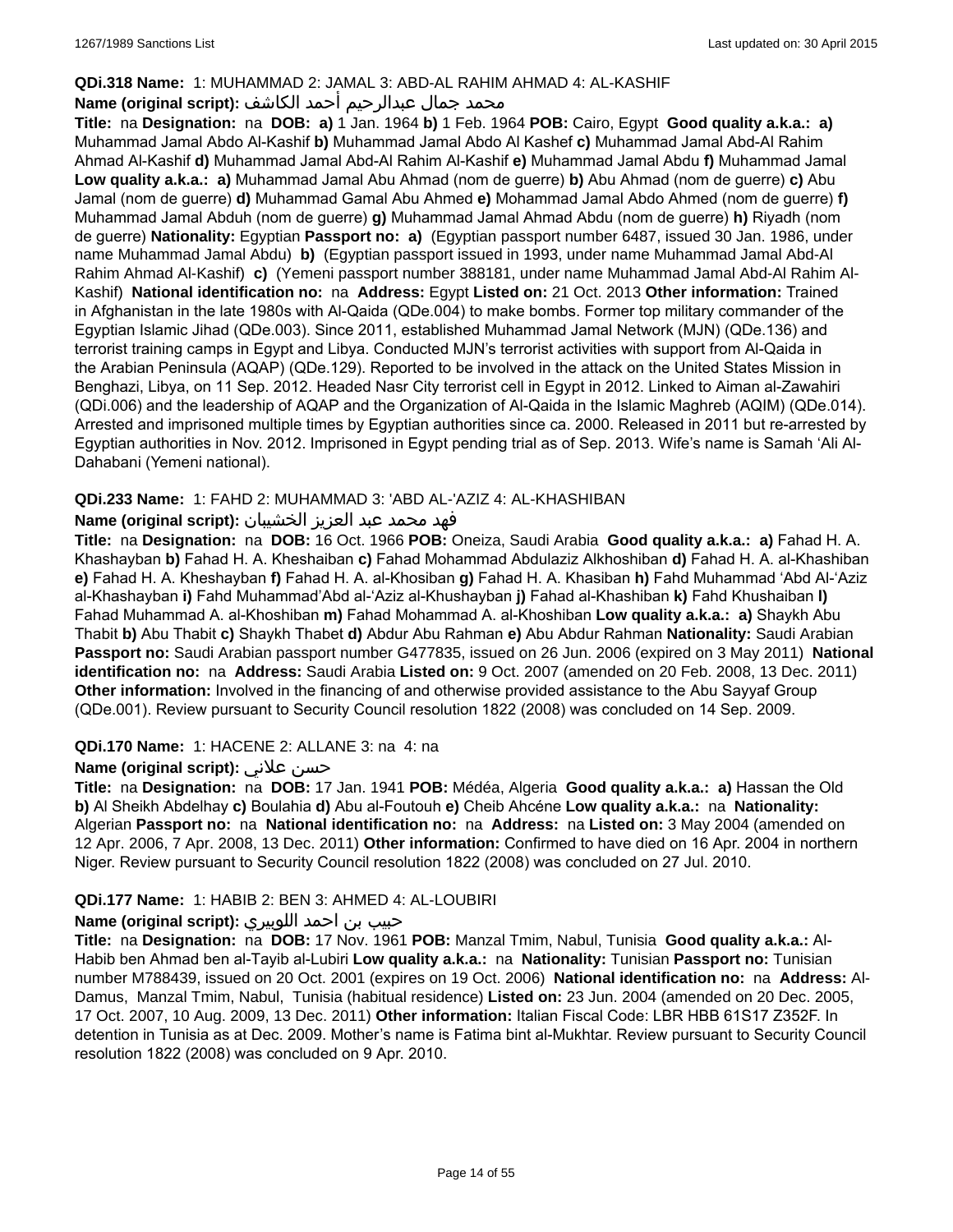#### **QDi.074 Name:** 1: TAREK 2: BEN HABIB 3: BEN AL-TOUMI 4: AL-MAAROUFI

## طارق بن الحبيب بن التومي المعروفي **:(script original (Name**

**Title:** na **Designation:** na **DOB:** 23 Nov. 1965 **POB:** Ghardimaou, Tunisia **Good quality a.k.a.: a)** Abu Ismail **b)** Abou Ismail el Jendoubi **c)** Abou Ismail Al Djoundoubi **Low quality a.k.a.:** na **Nationality:** Tunisian **Passport no:** Tunisian number E590976, issued on 19 Jun. 1987 ( expired on 18 Jun. 1992) **National identification no:**  na **Address:** Rue Léon Théodore Number 107/1, 1090 Jette, Brussels, Belgium **Listed on:** 3 Sep. 2002 (amended on 26 Nov. 2004, 20 Dec. 2005, 31 Jul. 2006, 3 Jul. 2007, 10 Aug. 2009, 25 Jan. 2010, 23 Dec. 2010) **Other information:** Belgian nationality withdrawn on 26 Jan. 2009. In detention in Nivelles, Belgium, as of Oct. 2010. Review pursuant to Security Council resolution 1822 (2008) was concluded on 8 Jun. 2010.

## **QDi.320 Name:** 1: ABD-AL-HAMID 2: AL-MASLI 3: na 4: na

## **Name (original script):** المصلي عبدالحميد

**Title:** na **Designation:** na **DOB:** 1976 **POB: a)** Darnah, Libya **b)** Danar, Libya **Good quality a.k.a.: a)** Abdal-Hamid Muhammad Abd-al-Hamid Al-Masli **b)** Abd-al-Hamid Musalli **c)** Hamid Masli **Low quality a.k.a.: a)** Hamza al-Darnawi **b)** Hamzah al-Darnawi **c)** Hamza Darnawi **d)** Hamzah Darnawi **e)** Hamzah Dirnawi **f)** Hamza Darnavi **g)** Hamza al-Darnavi **h)** Abdullah Darnawi **i)** Abu-Hamzah al-Darnawi **Nationality:** Libyan **Passport no:** na **National identification no:** na **Address:** (Reportedly located in Waziristan, Federally Administered Tribal Areas, Pakistan) **Listed on:** 26 Nov. 2013 **Other information:** Leader and trainer of an Al-Qaida electronics and explosives workshop producing improvised explosive device components.

## **QDi.276 Name:** 1: AKRAM 2: TURKI 3: HISHAN 4: AL-MAZIDIH

أكرم تركي هاشم المزيده **:(script original (Name**

**Title:** na **Designation:** na **DOB: a)** 1974 **b)** 1975 **POB:** na **Good quality a.k.a.:** Akram Turki Al-Hishan **Low quality a.k.a.: a)** Abu Jarrah **b)** Abu Akram **Nationality:** na **Passport no:** na **National identification no:** na **Address:** Zabadani, Syrian Arab Republic **Listed on:** 11 Mar. 2010 **Other information:** Other possible date of birth: 1979. He is a cousin of Ghazy Fezza Hishan Al Mazidih (QDi.277).

### **QDi.277 Name:** 1: GHAZY 2: FEZZA 3: HISHAN 4: AL-MAZIDIH

## غازي فيزا هاشم المزيده **:(script original (Name**

**Title:** na **Designation:** na **DOB: a)** 1974 **b)** 1975 **POB:** na **Good quality a.k.a.: a)** Ghazy Fezzaa Hishan **b)** Mushari Abd Aziz Saleh Shlash **Low quality a.k.a.: a)** Abu Faysal **b)** Abu Ghazzy **Nationality:** na **Passport no:**  na **National identification no:** na **Address:** Zabadani, Syrian Arab Republic **Listed on:** 11 Mar. 2010 **Other information:** He is a cousin of Akram Turki Hishan Al Mazidih (QDi.276).

#### **QDi.076 Name:** 1: ISAM 2: ALI 3: MOHAMED 4: ALOUCHE

## عصام علي محمد علوش **:(script original (Name**

**Title:** na **Designation:** na **DOB: a)** 1972 **b)** 21 Mar. 1974 **POB:** Baghdad, Iraq **Good quality a.k.a.:** Mansour Thaer, born 21 Mar. 1974 in Baghdad, Iraq **Low quality a.k.a.:** na **Nationality:** Jordanian **Passport no:** na **National identification no:** na **Address:** na **Listed on:** 3 Sep. 2002 (amended on 18 Aug. 2006, 30 Jan. 2009) **Other information:** Was deported from Germany to Jordan in Feb. 2005. Review pursuant to Security Council resolution 1822 (2008) was concluded on 21 Jun. 2010.

#### **QDi.273 Name:** 1: FAZEEL-A-TUL 2: SHAYKH ABU MOHAMMED 3: AMEEN 4: AL-PESHAWARI

**Title:** na **Designation:** na **DOB: a)** Approximately 1967 **b)** Approximately 1961 **c)** Approximately 1973 **POB:** Shunkrai village, Sarkani District, Konar Province, Afghanistan **Good quality a.k.a.: a)** Shaykh Aminullah **b)** Sheik Aminullah **c)** Abu Mohammad Aminullah Peshawari **d)** Abu Mohammad Amin Bishawri **e)** Abu Mohammad Shaykh Aminullah Al-Bishauri **f)** Shaykh Abu Mohammed Ameen al-Peshawari **g)** Shaykh Aminullah Al-Peshawari **Low quality a.k.a.:** na **Nationality:** Afghan **Passport no:** na **National identification no:** na **Address:** Ganj District, Peshawar, Pakistan **Listed on:** 29 Jun. 2009 (amended on 24 Jul. 2013) **Other information:** Associated with Al-Qaida (QDe.004). Head of Ganj madrasa, a.k.a. Madrasa Jamia Taleemul Quran wal Hadith, a.k.a. Madrasa Taleemul Quran wal Sunnah, located at the Ganj Gate, Phandu Road, Peshawar, Pakistan.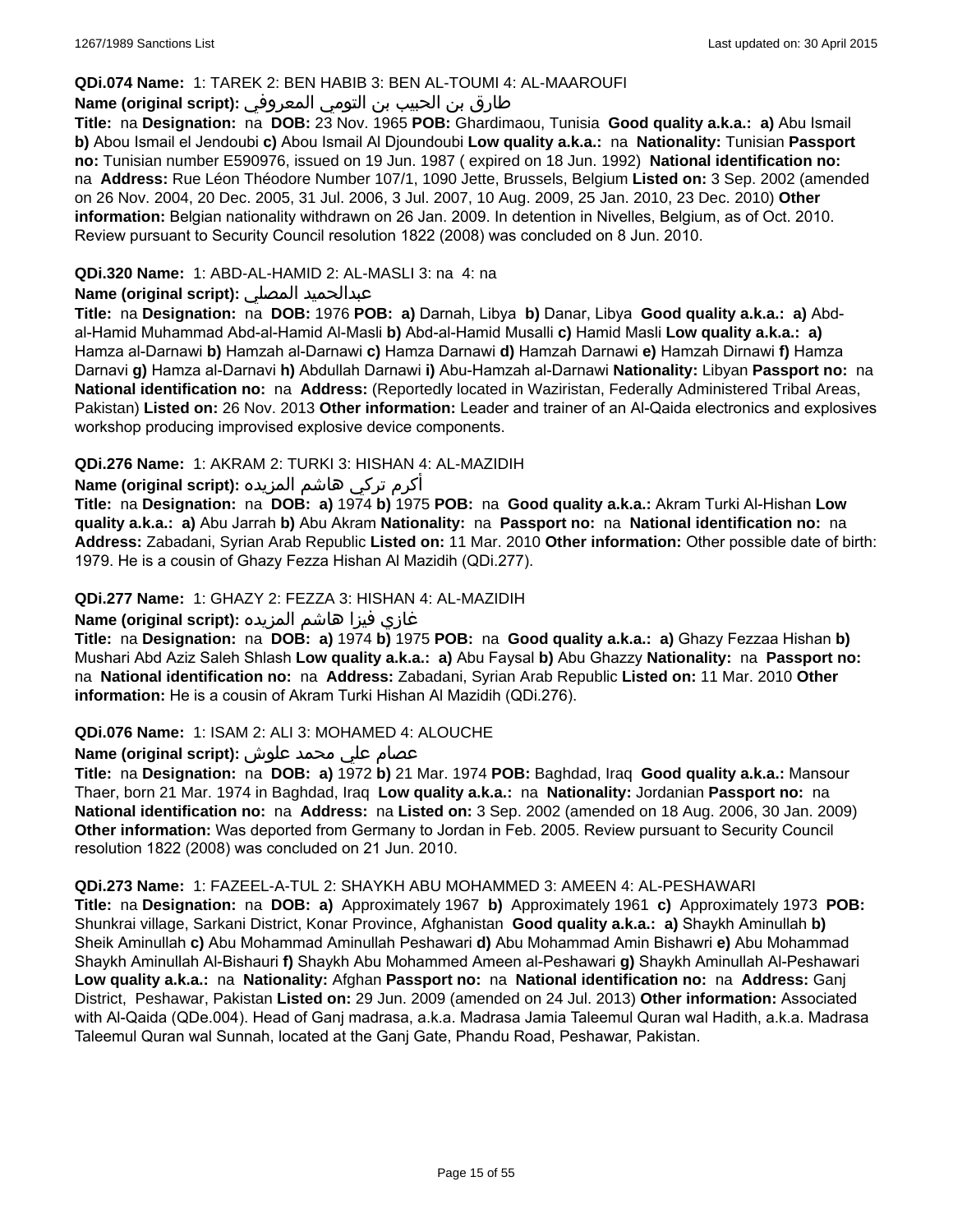#### **QDi.282 Name:** 1: QASIM 2: YAHYA 3: MAHDI 4: AL-RIMI

## قاسم يحيى مهدي الريمي **:(script original (Name**

**Title:** na **Designation:** na **DOB:** 5 Jun. 1978 **POB:** Sanaa, Yemen **Good quality a.k.a.: a)** Qasim Al-Rimi **b)** Qasim al-Raymi **c)** Qassim al-Raymi **d)** Qasim al-Rami **Low quality a.k.a.: a)** Qasim Yahya Mahdi 'Abd al-Rimi **b)** Abu Hurayah al-Sana'ai **c)** Abu 'Ammar **Nationality:** Yemeni **Passport no:** Yemeni number 00344994, issued on 3 Jul. 1999 **National identification no:** na **Address:** Yemen **Listed on:** 11 May 2010 (amended on 15 Apr. 2014) **Other information:**

## **QDi.023 Name:** 1: NAZIH 2: ABDUL HAMED 3: NABIH 4: AL-RUQAI'I

## نزيه عبد الحميد نبيه الراجعي **:(script original (Name**

**Title:** na **Designation:** na **DOB: a)** 30 Mar. 1964 **b)** 14 May 1964 **POB:** Tripoli, Libyan Arab Jamahiriya **Good quality a.k.a.: a)** Anas Al-Liby **b)** Anas Al-Sibai **c)** Nazih Abdul Hamed Al-Raghie **Low quality a.k.a.:** na **Nationality:** Libyan **Passport no:** 621570 **National identification no:** 200310/I **Address:** Al Nawafaliyyin, Jarraba Street, Taqsim Al Zuruq, Tripoli, Libyan Arab Jamahiriya **Listed on:** 17 Oct. 2001 (amended on 31 Jul. 2006, 16 Dec. 2010) **Other information:** Review pursuant to Security Council resolution 1822 (2008) was concluded on 21 Jun. 2010.

### **QDi.253 Name:** 1: KHALIFA 2: MUHAMMAD 3: TURKI 4: AL-SUBAIY

## خليفة محمد تركي السبيعي **:(script original (Name**

**Title:** na **Designation:** na **DOB:** 1 Jan. 1965 **POB:** Doha, Qatar **Good quality a.k.a.: a)** Khalifa Mohd Turki Alsubaie **b)** Khalifa Mohd Turki al-Subaie **c)** Khalifa Al-Subayi **d)** Khalifa Turki bin Muhammad bin al-Suaiy **Low quality a.k.a.: a)** Abu Mohammed al-Qatari **b)** Katrina **Nationality:** Qatari **Passport no:** (Qatari passport number 00685868 issued in Doha on 5 Feb. 2006 and expiring on 4 Feb. 2011) **National identification no:** (Qatari identity card number 26563400140) na **Address:** Doha, Qatar **Listed on:** 10 Oct. 2008 (amended on 25 Jan. 2010, 15 Nov. 2012, 19 Feb. 2015) **Other information:** Qatar-based terrorist financier and facilitator who has provided financial support to, and acted on behalf of, the senior leadership of Al-Qaida (QDe.004), including moving recruits to Al-Qaida training camps in South Asia. In Jan. 2008, convicted in absentia by the Bahraini High Criminal Court for financing terrorism, undergoing terrorist training, facilitating the travel of others to receive terrorist training abroad, and for membership in a terrorist organization. Arrested in Qatar in Mar. 2008. Served his sentence in Qatar and has been released from detention. Mother's name is Hamdah Ahmad Haidoos.

## **QDi.234 Name:** 1: ABDUL RAHIM 2: na 3: na 4: AL-TALHI

## عبد الرحيم حماد أحمد الطلحي **:(script original (Name**

**Title:** na **Designation:** na **DOB:** 8 Dec. 1961 **POB:** Al-Shefa, Al-Taif, Saudi Arabia **Good quality a.k.a.: a)** 'Abdul-Rahim Hammad al-Talhi **b)** Abd' Al-Rahim Hamad al-Tahi **c)** Abdulrheem Hammad A Altalhi **d)** Abe Al-Rahim al-Talahi **e)** Abd Al-Rahim Al Tahli **f)** 'Abd al-Rahim al-Talhi **g)** Abdulrahim Al Tahi **h)** Abdulrahim al-Talji **i)** 'Abd-Al-Rahim al Talji **j)** Abdul Rahim Hammad Ahmad Al-Talhi **Low quality a.k.a.: a)** Abdul Rahim **b)** Abu Al Bara'a Al Naji **c)** Shuwayb Junayd **Nationality:** Saudi Arabian **Passport no:** Saudi Arabian passport number F275043, issued on 29 May 2004 (expired 5 Apr. 2009) **National identification no:** na **Address:** Buraydah, Saudi Arabia **Listed on:** 9 Oct. 2007 (amended on 20 Feb. 2008, 13 Dec. 2011) **Other information:** Involved in the financing of, arms supply to and otherwise provided assistance to the Abu Sayyaf Group (QDe.001). Review pursuant to Security Council resolution 1822 (2008) was concluded on 14 Sep. 2009.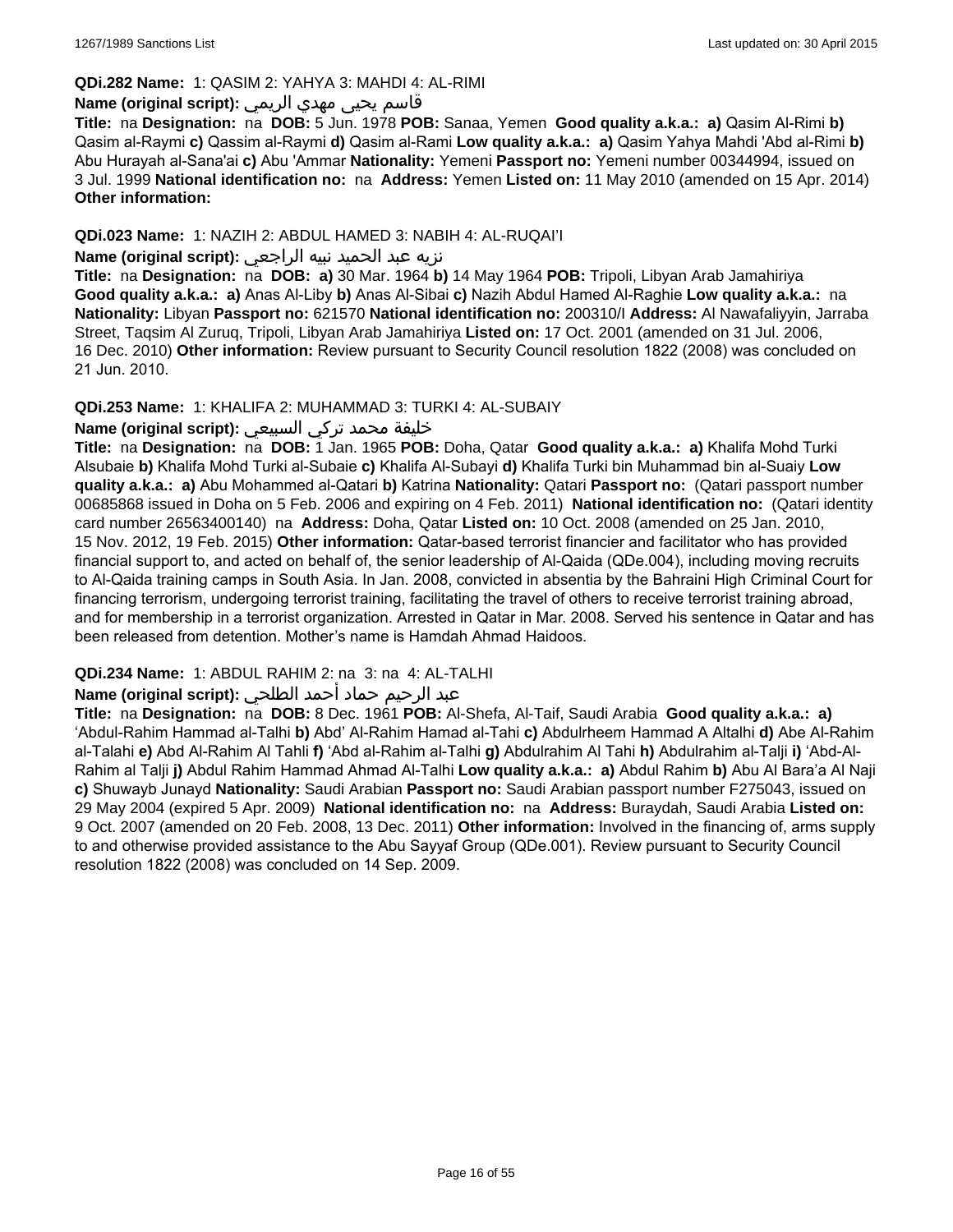#### **QDi.151 Name:** 1: MOURAD 2: BEN ALI 3: BEN AL-BASHEER 4: AL-TRABELSI

## مراد بن علي بن البشير الطرابلسي **:Name (original script)**

**Title:** na **Designation:** na **DOB:** 20 May 1969 **POB:** Manzil Tmim, Tunisia **Good quality a.k.a.: a)** Aboue Chiba Brahim, born 2 Sep. 1966 in Libya **b)** Arouri Taoufik, born 2 Sep. 1964 in Tunisia **c)** Ben Salah Adnan, born 2 Apr. 1966 in Tunisia **d)** Sassi Adel, born 2 Sep. 1966 in Tunisia **e)** Salam Kamel, born 2 Feb. 1963 in Tunisia **f)** Salah Adnan, born 4 Feb. 1965 in Algeria **g)** Arouri Faisel, born 2 Mar. 1965 in Tunisia **h)** Bentaib Amour, born 9 Feb. 1965 in Morocco **i)** Adnan Salah, born 1 Apr. 1966 in Tunisia **j)** Hasnaoui Mellit (born in 1972 in Morocco) **k)** Arouri Taoufik ben Taieb, born 9 Feb. 1964 in Tunisia **l)** Abouechiba Brahim, born 2 Sep. 1966 in Lebanon **m)** Farid Arouri, born 2 Jun. 1964 in Tunisia **n)** Ben Magid, born 2 Jun. 1966 in Lebanon **o)** Maci Ssassi, born 2 Jun. 1972 in Libya **p)** Salah ben Anan, born 2 Apr. 1966 in Tunisia **q)** Hasnaui Mellit (born in 1972 in Morocco) **r)** Abou Djarrah **Low quality a.k.a.:** na **Nationality:** Tunisian **Passport no:** Tunisian number G827238, issued on 1 Jun. 1996 (expired on 31 May 2001) **National identification no:** na **Address:** Libya Street Number 9, Manzil Tmim, Nabeul, Tunisia **Listed on:** 12 Nov. 2003 (amended on 20 Dec. 2005, 10 Aug. 2009, 16 May 2011) **Other information:** Extradited from Italy to Tunisia on 13 Dec. 2008. Inadmissible to the Schengen area. Mother's name is Mabrukah al-Yazidi. Review pursuant to Security Council resolution 1822 (2008) was concluded on 22 Apr. 2010.

### **QDi.172 Name:** 1: HASSAN 2: ABDULLAH 3: HERSI 4: AL-TURKI

## حسن عبد الله حرسي التركي **:(script original (Name**

**Title: a)** Sheikh **b)** Colonel **Designation:** na **DOB:** Approximately 1944 **POB:** Region V, Ethiopia (the Ogaden Region in eastern Ethiopia) **Good quality a.k.a.: a)** Hassan Turki **b)** Hassen Abdelle Fihiye **c)** Sheikh Hassan Abdullah Fahaih **d)** Hassan Al-Turki **e)** Hassan Abdillahi Hersi Turki **f)** Sheikh Hassan Turki **g)** Xasan Cabdilaahi Xirsi **h)** Xasan Cabdulle Xirsi **Low quality a.k.a.:** na **Nationality:** Somali **Passport no:** na **National identification no:** na **Address:** (Reported to be active in Southern Somalia, lower Juba near Kismayo, mainly in Jilibe and Burgabo as of Nov. 2012) **Listed on:** 6 Jul. 2004 (amended on 25 Jul. 2006, 21 Dec. 2007, 12 Apr. 2010, 11 May 2010, 13 Dec. 2011, 18 Mar. 2013) **Other information:** Family Background: From the Ogaden clan, Reer - Abdille subclan. Part of the Al-Itihaad Al-Islamiya (AIAI) (QDe.002) leadership. Believed to have been involved in the attacks on the United States embassies in Nairobi and Dar es Salaam in August 1998. Also subject to the sanctions measures set out in Security Council resolution 1844 (2008) concerning Somalia and Eritrea (see www.un.org/sc/ committees/751/index.shtml). Review pursuant to Security Council resolution 1822 (2008) was concluded on 13 May 2010.

## **QDi.274 Name:** 1: NASIR 2: 'ABD-AL-KARIM 3: 'ABDULLAH 4: AL-WAHISHI

## ناصر عبدالكريم عبدالله الوحيشي **:(script original (Name**

**Title:** na **Designation:** na **DOB: a)** 1 Oct. 1976 **b)** (08/10/1396 Hijri Calendar) **POB:** Yemen **Good quality a.k.a.: a)** Nasir al-Wahishi **b)** Abu Basir Nasir al-Wahishi **c)** Naser Abdel Karim al-Wahishi **d)** Nasir Abd al-Karim al-Wuhayshi **e)** Abu Basir Nasir Al-Wuhayshi **f)** Nasser Abdul-karim Abdullah al-Wouhichi **g)** Abu Baseer al-Wehaishi **h)** Abu Basir Nasser al-Wuhishi **i)** Abdul Kareem Abdullah Al-Woohaishi **j)** Nasser Abdelkarim Saleh Al Wahichi **Low quality a.k.a.: a)** Abu Basir **b)** Abu Bashir **Nationality:** Yemeni **Passport no:** Yemeni number 40483, issued on 5 Jan. 1997 **National identification no:** na **Address:** na **Listed on:** 19 Jan. 2010 (amended on 15 Apr. 2014) **Other information:** Since 2007, leader of Al-Qaida in Yemen (AQY). Since Jan. 2009, leader of Al-Qaida in the Arabian Peninsula (QDe.129) operating in Yemen and Saudi Arabia. His deputy is Said Ali al-Shihri (QDi.275). Associated with senior Al-Qaida (QDe.004) leadership, claims he was secretary to Usama Bin Laden (deceased) prior to 2003. Arrested in Iran and extradited to Yemen in 2003, where he escaped from prison in 2006 and remains fugitive as at Jan. 2010.

## **QDi.015 Name:** 1: MAHFOUZ 2: OULD 3: AL-WALID 4: na

## محفوظ ولد الوليد **:Name (original script**)

**Title:** na **Designation:** na **DOB:** 1 Jan. 1975 **POB:** Mauritania **Good quality a.k.a.: a)** Abu Hafs the Mauritanian **b)** Khalid Al-Shanqiti **c)** Mafouz Walad Al-Walid **Low quality a.k.a.:** na **Nationality:** Mauritanian **Passport no:**  na **National identification no:** na **Address:** na **Listed on:** 6 Oct. 2001 (amended on 1 Jun. 2007, 10 Jun. 2011) **Other information:** Review pursuant to Security Council resolution 1822 (2008) was concluded on 15 Jun. 2010.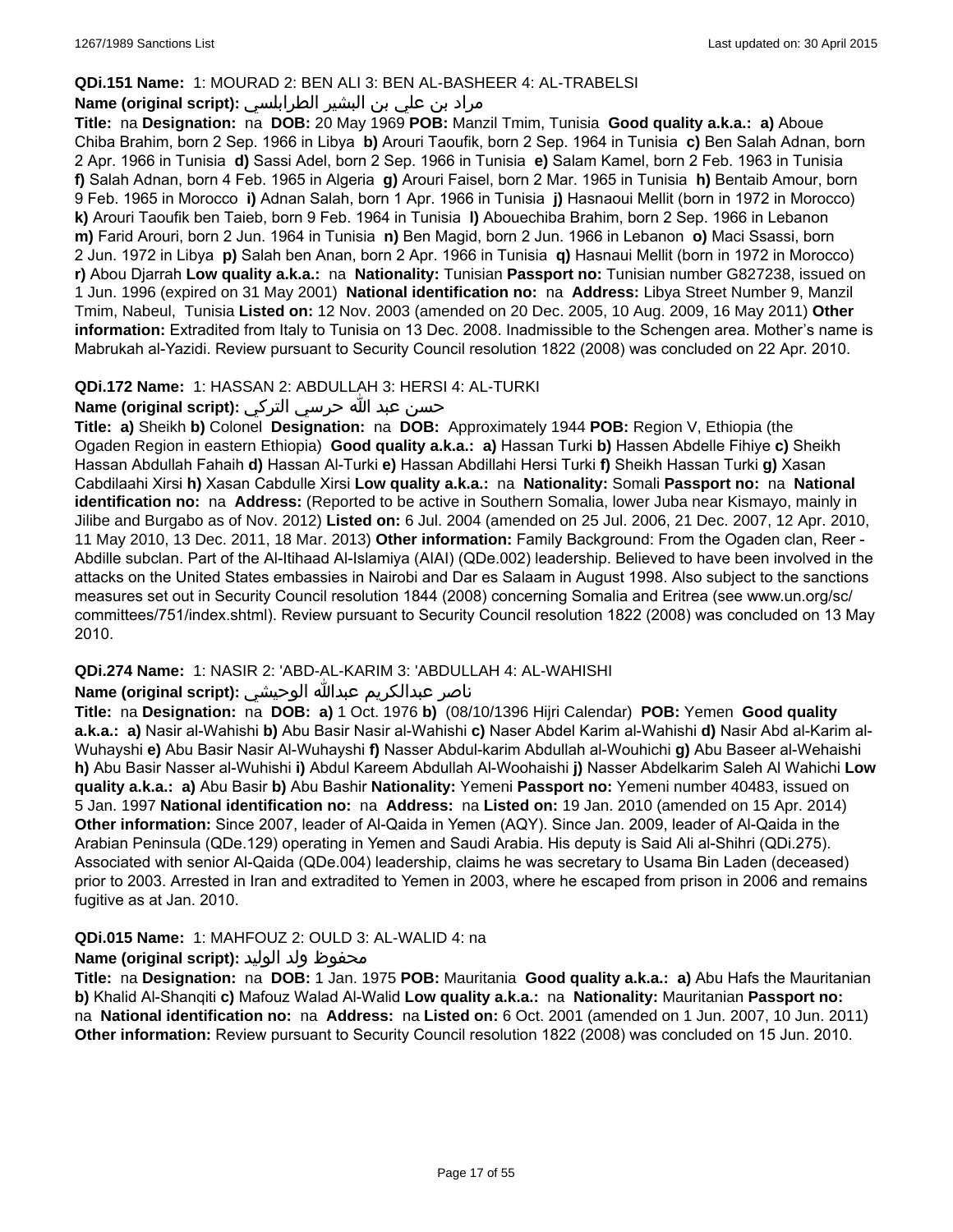## **QDi.006 Name:** 1: AIMAN 2: MUHAMMED 3: RABI 4: AL-ZAWAHIRI

## أيمن محمد ربيع الظواهري **:(script original (Name**

**Title: a)** Doctor **b)** Dr. **Designation:** na **DOB:** 19 Jun. 1951 **POB:** Giza, Egypt **Good quality a.k.a.: a)** Ayman Al-Zawahari **b)** Ahmed Fuad Salim **c)** Al Zawahry Aiman Mohamed Rabi Abdel Muaz **d)** Al Zawahiri Ayman **e)** Abdul Qader Abdul Aziz Abdul Moez Al Doctor **f)** Al Zawahry Aiman Mohamed Rabi **g)** Al Zawahry Aiman Mohamed Rabie **h)** Al Zawahry Aiman Mohamed Robi **i)** Dhawahri Ayman **j)** Eddaouahiri Ayman **k)** Nur Al Deen Abu Mohammed **l)** Ayman Al Zawahari **m)** Ahmad Fuad Salim **Low quality a.k.a.: a)** Abu Fatma **b)** Abu Mohammed **Nationality:** Egyptian **Passport no: a)** Egyptian Passport number 1084010 **b)** Passport number 19820215 **National identification no:** na **Address:** na **Listed on:** 25 Jan. 2001 (amended on 2 Jul. 2007, 18 Jul. 2007, 13 Aug. 2007, 16 Dec. 2010) **Other information:** Former operational and military leader of Egyptian Islamic Jihad (QDe.003), now a close associate of Usama Bin Laden (deceased). Believed to be in the Afghanistan/Pakistan border area. Review pursuant to Security Council resolution 1822 (2008) was concluded on 21 Jun. 2010.

### **QDi.156 Name:** 1: ABD-AL-MAJID 2: AZIZ 3: AL-ZINDANI 4: na

## عبد المجيد عزيز الزنداني **:(script original (Name**

**Title:** Sheikh **Designation:** na **DOB:** 1950 **POB:** Yemen **Good quality a.k.a.: a)** Abdelmajid Al-Zindani **b)** Shaykh 'Abd Al-Majid Al-Zindani **c)** Sheikh Abd Al-Meguid Al-Zandani **Low quality a.k.a.:** na **Nationality:** Yemeni **Passport no:** Yemeni number A005487, issued on 13 Aug. 1995 **National identification no:** na **Address:** P.O. Box 8096, Sana'a, Yemen **Listed on:** 27 Feb. 2004 (amended on 25 Jul. 2006, 10 Jun. 2011) **Other information:** Review pursuant to Security Council resolution 1822 (2008) was concluded on 2 Jun. 2010.

### **QDi.152 Name:** 1: SAIFI 2: AMMARI 3: na 4: na

## **Name (original script):** عماري سيفي

**Title:** na **Designation:** na **DOB: a)** 1 Jan. 1968 **b)** 24 Apr. 1968 **POB: a)** Kef Rih, Algeria **b)** Guelma, Algeria **Good quality a.k.a.: a)** Abdalarak **b)** El Para (combat name) **c)** Abderrezak Le Para **d)** Abou Haidara **e)** El Ourassi **f)** Abderrezak Zaimeche **g)** Abdul Rasak ammane Abu Haidra **Low quality a.k.a.:** na **Nationality:** Algerian **Passport no:** na **National identification no:** na **Address:** Algeria **Listed on:** 4 Dec. 2003 (amended on 7 Apr. 2008, 16 May 2011) **Other information:** In detention in Algeria since Oct. 2004. Former member of the GSPC listed as The Organization of Al-Qaida in the Islamic Maghreb (QDe.014). Review pursuant to Security Council resolution 1822 (2008) was concluded on 27 Jul. 2010.

#### **QDi.216 Name:** 1: ABDULLAH 2: ANSHORI 3: na 4: na

**Title:** na **Designation:** na **DOB:** 1958 **POB:** Pacitan, East Java, Indonesia **Good quality a.k.a.: a)** Abu Fatih **b)** Thoyib, Ibnu **c)** Toyib, Ibnu **d)** Abu Fathi **Low quality a.k.a.:** na **Nationality:** Indonesian **Passport no:** na **National identification no:** na **Address:** na **Listed on:** 21 Apr. 2006 **Other information:** Review pursuant to Security Council resolution 1822 (2008) was concluded on 8 Jun. 2010.

#### **QDi.323 Name:** 1: SAID 2: ARIF 3: na 4: na

**Title:** na **Designation:** na **DOB: a)** 25 Jun. 1964 **b)** 5 Dec. 1965 **POB:** Oran, Algeria **Good quality a.k.a.: a)** Said Mohamed Arif **b)** Omar Gharib **c)** Abderahmane **d)** Abdallah al-Jazairi **e)** Slimane Chabani **f)** Souleiman **Low quality a.k.a.:** na **Nationality:** Algerian **Passport no:** na **National identification no:** na **Address:** na **Listed on:** 15 Aug. 2014 **Other information:** A veteran member of the 'Chechen Network' (not listed) and other terrorist groups. He was convicted of his role and membership in the 'Chechen Network' in France in 2006. Joined Jabhat al-Nusrah, listed as Al-Nusrah Front for the People of the Levant (QDe.137) in October 2013.

#### **QDi.184 Name:** 1: MUHSIN 2: FADHIL 3: AYED 4: ASHOUR AL-FADHLI

## محسن فاضل عايد عاشور الفضلي **:Name (original script**)

**Title:** na **Designation:** na **DOB:** 24 Apr. 1981 **POB:** Kuwait **Good quality a.k.a.: a)** Muhsin Fadhil 'Ayyid al Fadhli **b)** Muhsin Fadil Ayid Ashur al Fadhli **c)** Abu Majid Samiyah **d)** Abu Samia **Low quality a.k.a.:** na **Nationality:** Kuwaiti **Passport no: a)** Kuwaiti number 106261543 **b)** Kuwaiti number 1420529, issued in Kuwait (and expired on 31 Mar. 2006) **National identification no:** na **Address:** Block Four, Street 13, House #179 Kuwait City, Al-Riqqa area, Kuwait **Listed on:** 17 Feb. 2005 (amended on 23 Jul. 2008) **Other information:** Wanted by the Kuwaiti Security Authorities. Fugitive as of Jul. 2008. Review pursuant to Security Council resolution 1822 (2008) was concluded on 1 Jun. 2010.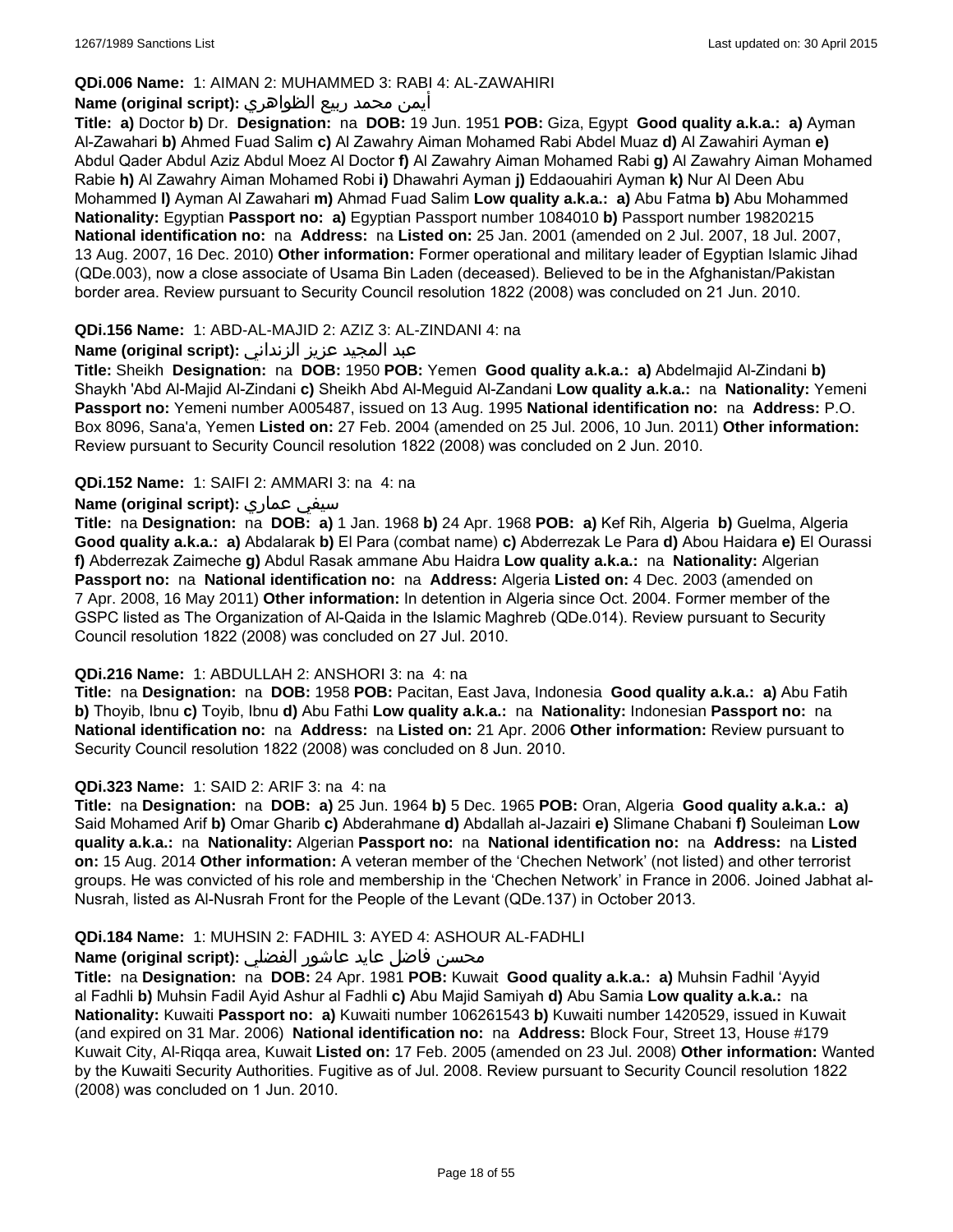#### **QDi.265 Name:** 1: HAJI 2: MUHAMMAD 3: ASHRAF 4: na

**Title:** na **Designation:** na **DOB: a)** 1 Mar. 1965 **b)** 1955 **POB:** Faisalabad, Pakistan **Good quality a.k.a.: a)** Haji M. Ashraf **b)** Muhammad Ashraf Manshah **c)** Muhammad Ashraf Munsha **Low quality a.k.a.:** na **Nationality:** Pakistani **Passport no: a)** Pakistani number AT0712501, issued on 12 Mar. 2008 (expired 11 Mar 2013) **b)** Pakistani number A-374184 **National identification no: a)** Pakistani 6110125312507 **b)** Pakistani 24492025390 **Address:** na **Listed on:** 10 Dec. 2008 (amended on 17 Jul. 2009, 24 Jul. 2013) **Other information:** Chief of finance of Lashkar-e-Tayyiba (QDe.118). His father's name is Noor Muhammad.

#### **QDi.042 Name:** 1: HASSAN 2: DAHIR 3: AWEYS 4: na

## **Name (original script):** ظاهرعويس حسن

**Title: a)** Sheikh **b)** Colonel **Designation:** na **DOB:** 1935 **POB:** Somalia **Good quality a.k.a.: a)** Ali, Sheikh Hassan Dahir Aweys **b)** Awes, Shaykh Hassan Dahir **c)** Hassen Dahir Aweyes **d)** Ahmed Dahir Aweys **e)** Mohammed Hassan Ibrahim **f)** Aweys Hassan Dahir **g)** Hassan Tahir Oais **h)** Hassan Tahir Uways **i)** Hassan Dahir Awes **Low quality a.k.a.: a)** Sheikh Aweys **b)** Sheikh Hassan **c)** Sheikh Hassan Dahir Aweys **Nationality:** Somali **Passport no:** na **National identification no:** na **Address: a)** (Active in Southern Somalia as of Nov. 2012.) **b)** (Also reported to be in Eritrea as of Nov. 2007.) **Listed on:** 9 Nov. 2001 (amended on 21 Dec. 2007, 11 May 2010, 16 May 2011, 18 Mar. 2013) **Other information:** Family background: from the Hawiye's Habergidir, Ayr clan. Senior leader of Al-Itihaad Al-Islamiya (AIAI) (QDe.002) and Hizbul Islam in Somalia. Since 12 April 2010, also subject to the sanctions measures set out in Security Council resolution 1844 (2008) concerning Somalia and Eritrea (see www.un.org/sc/committees/751/index.shtml). Review pursuant to Security Council resolution 1822 (2008) was concluded on 22 Jun. 2010.

#### **QDi.248 Name:** 1: RICARDO 2: PEREZ 3: AYERAS 4: na

**Title:** na **Designation:** na **DOB:** 15 Sep. 1973 **POB:** 24 Paraiso Street, Barangay Poblacion, Mandaluyong City, Philippines **Good quality a.k.a.: a)** Abdul Kareem Ayeras **b)** Abdul Karim Ayeras **Low quality a.k.a.: a)** Ricky Ayeras **b)** Jimboy **c)** Isaac Jay Galang Perez **d)** Abdul Mujib **Nationality:** Filipino **Passport no:** na **National identification no:** na **Address: a)** Barangay Mangayao, Tagkawayan, Quezon, Philippines **b)** Barangay Tigib, Ayungon, Negros Oriental, Philippines **Listed on:** 4 Jun. 2008 (amended on 13 Dec. 2011) **Other information:** Member of the Rajah Solaiman Movement (QDe.128). Arrested by the Philippines authorities on 14 Mar. 2011. Review pursuant to Security Council resolution 1822 (2008) was concluded on 13 May 2010.

### **QDi.305 Name:** 1: ABDUL 2: ROSYID 3: RIDHO 4: BA'ASYIR

**Title:** na **Designation:** na **DOB:** 31 Jan. 1974 **POB:** Sukoharjo, Indonesia **Good quality a.k.a.: a)** Abdul Rosyid Ridho Bashir **b)** Rashid Rida Ba'aysir **c)** Rashid Rida Bashir **Low quality a.k.a.:** na **Nationality:** Indonesian **Passport no:** na **National identification no:** (Indonesian National Identity Card number 1127083101740003 under name Abdul Rosyid Ridho Ba'asyir) na **Address:** Podok Pesantren AL Wayain Ngrandu, Sumber Agung Magetan, East Java, Indonesia **Listed on:** 12 Mar. 2012 **Other information:** Father's name is Abu Bakar Ba'asyir (QDi.217). Brother of Abdul Rahim Ba'aysir (QDi.293). Belongs to the leadership of and is involved in recruitment and fundraising for Jemmah Anshorut Tauhid (JAT) (QDe.133) Associated with Jemaah Islamiyah (QDe.092).

#### **QDi.217 Name:** 1: ABU BAKAR 2: BA'ASYIR 3: na 4: na

**Title:** na **Designation:** na **DOB:** 17 Aug. 1938 **POB:** Jombang, East Java, Indonesia **Good quality a.k.a.: a)** Baasyir, Abu Bakar **b)** Bashir, Abu Bakar **c)** Abdus Samad **d)** Abdus Somad **Low quality a.k.a.:** na **Nationality:** Indonesian **Passport no:** na **National identification no:** na **Address:** na **Listed on:** 21 Apr. 2006 **Other information:** Review pursuant to Security Council resolution 1822 (2008) was concluded on 8 Jun. 2010.

#### **QDi.293 Name:** 1: ABDUL RAHIM 2: BA'AYSIR 3: na 4: na

**Title:** na **Designation:** na **DOB: a)** 16 Nov. 1977 **b)** 16 Nov. 1974 **POB: a)** Solo, Indonesia **b)** Sukoharjo, Central Java, Indonesia **Good quality a.k.a.: a)** Abdul Rahim Bashir **b)** 'Abd Al-Rahim Ba'asyir **c)** 'Abd Al-Rahim Bashir **d)** Abdurrahim Ba'asyir **e)** Abdurrahim Bashir **f)** Abdul Rachim Ba'asyir **g)** Abdul Rachim Bashir **h)** Abdul Rochim Ba'asyir **i)** Abdul Rochim Bashir **j)** Abdurochim Ba'asyir **k)** Abdurochim Bashir **l)** Abdurrochim Ba'asyir **m)** Abdurrochim Bashir **n)** Abdurrahman Ba'asyir **o)** Abdurrahman Bashir **Low quality a.k.a.:** na **Nationality:** Indonesian **Passport no:** na **National identification no:** na **Address:** Indonesia **Listed on:** 19 Jul. 2011 **Other information:** Senior Jemaah Islamiyah (QDe.092.) leader. Father's name is Abu Bakar Ba'asyir (QDi.217).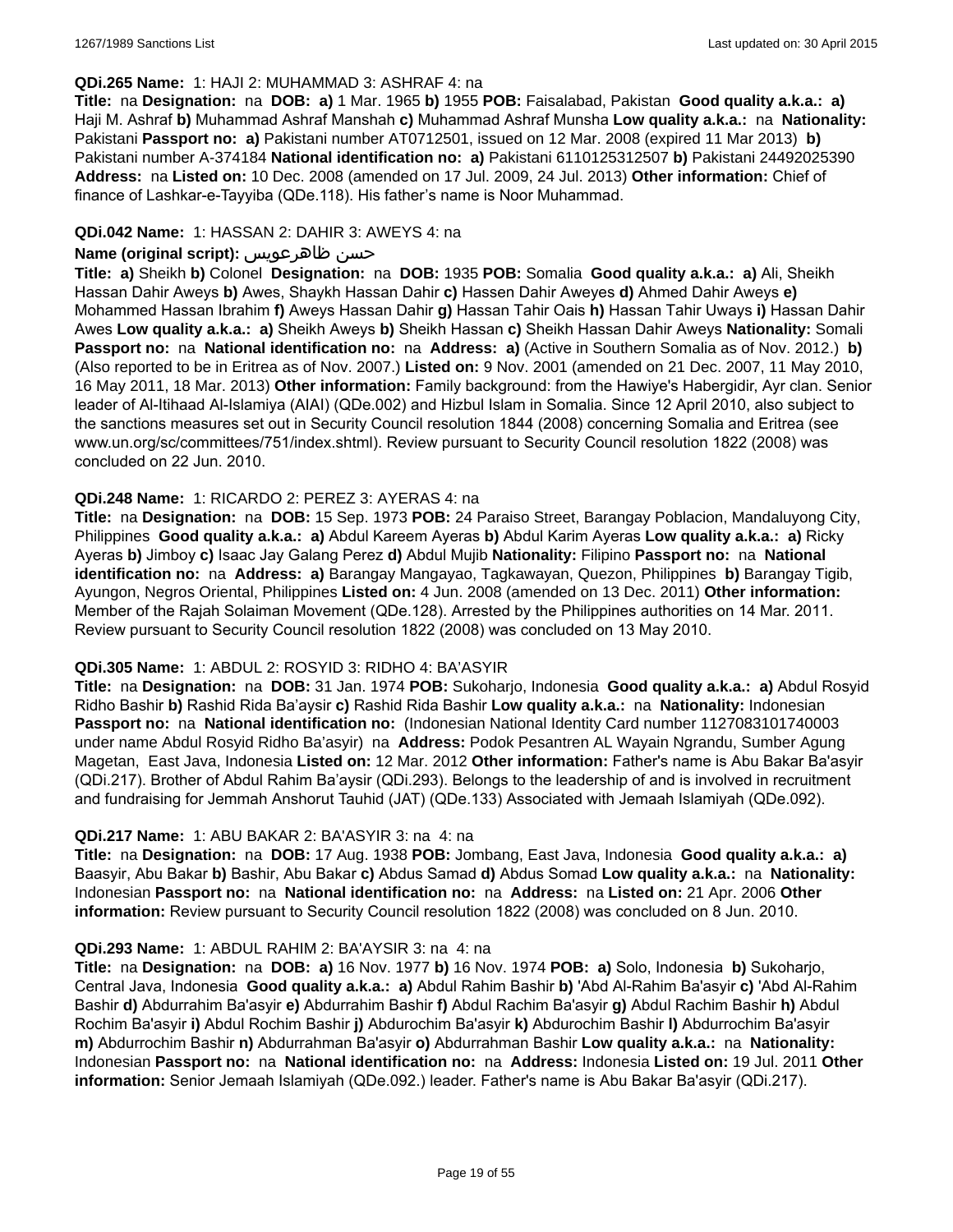**QDi.080 Name:** 1: SAID 2: BAHAJI 3: na 4: na

#### **Name (original script):** باهاجى سعيد

**Title:** na **Designation:** na **DOB:** 15 Jul. 1975 **POB:** Haselünne, Lower Saxony, Germany **Good quality a.k.a.:** Zouheir Al Maghribi **Low quality a.k.a.: a)** Mohamed Abbattay **b)** Abderrahmane Al Maghribi **Nationality: a)** German **b)** Moroccan **Passport no: a)** (Provisional German passport No.: 28642163 (issued by the city of Hamburg)) **b)** (Moroccan passport number 954242 issued on 28 June 1995 in Meknas, Morocco (expired)) **National identification no:** (German identity document ("Bundespersonalausweis") No. 1336597587 ) na **Address:** Bunatwiete 23, Hamburg, 21073, Germany (formerly resident at ) **Listed on:** 30 Sep. 2002 (amended on 26 Nov. 2004, 9 Sep. 2005, 2 Jul. 2007, 23 Dec. 2010, 9 Sep. 2014) **Other information:** Deputy head of the media committee of Al-Qaida (QE.A.4.01) as at Apr. 2010. German authorities issued an arrest warrant for him on 21 Sep. 2001. Review pursuant to Security Council resolution 1822 (2008) was concluded on 20 May 2010. Reportedly deceased in September 2013 in the Afghanistan/Pakistan border area.

### **QDi.266 Name:** 1: MAHMOUD 2: MOHAMMAD 3: AHMED 4: BAHAZIQ

**Title:** na **Designation:** na **DOB: a)** 17 Aug. 1943 **b)** 1943 **c)** 1944 **POB:** India **Good quality a.k.a.: a)** Bahaziq Mahmoud **b)** Abu Abd al-'Aziz **c)** Abu Abdul Aziz **d)** Shaykh Sahib **Low quality a.k.a.:** na **Nationality:** Saudi Arabian **Passport no:** na **National identification no:** Saudi Arabian 4-6032-0048-1 **Address:** na **Listed on:** 10 Dec. 2008 **Other information:** Financier of Lashkar-e-Tayyiba (listed under permanent reference number QDe.118). Has served as the leader of Lashkar-e-Tayyiba in Saudi Arabia.

### **QDi.311 Name:** 1: AYYUB 2: BASHIR 3: na 4: na

### **Name (original script):** بشیر ایوب

**Title: a)** Qari **b)** Alhaj **Designation:** na **DOB: a)** 1966 **b)** 1964 **c)** 1969 **d)** 1971 **POB:** na **Good quality a.k.a.: a)** Alhaj Qari Ayub Bashar **b)** Qari Muhammad Ayub **Low quality a.k.a.:** na **Nationality: a)** Uzbek **b)** Afghan **Passport no:** na **National identification no:** na **Address:** Mir Ali, North Waziristan Agency, Federal Administered Tribal Area, Pakistan **Listed on:** 18 Oct. 2012 **Other information:** Member of leadership council as of early 2010 and head of finance for the Islamic Movement of Uzbekistan (QDe.010). Coordinated financial and logistical support for the Islamic Movement of Uzbekistan in Afghanistan and Pakistan between 2009-2012. Transferred and delivered funds to Fazal Rahim (QDi.303).

#### **QDi.055 Name:** 1: MAHMOOD 2: SULTAN 3: BASHIR-UD-DIN 4: na

**Title:** na **Designation:** na **DOB: a)** 1937 **b)** 1938 **c)** 1939 **d)** 1940 **e)** 1941 **f)** 1942 **g)** 1943 **h)** 1944 **i)** 1945 **POB:**  na **Good quality a.k.a.: a)** Mahmood, Sultan Bashiruddin **b)** Mehmood, Dr. Bashir Uddin **c)** Mekmud, Sultan Baishiruddin **Low quality a.k.a.:** na **Nationality:** Pakistani **Passport no:** na **National identification no:** na **Address:** Street 13, Wazir Akbar Khan, Kabul, Afghanistan **Listed on:** 24 Dec. 2001 **Other information:** Review pursuant to Security Council resolution 1822 (2008) was concluded on 1 Jun. 2010.

#### **QDi.345. Name:** 1: TARKHAN 2: TAYUMURAZOVICH 3: BATIRASHVILI 4:

**Title:** na **Designation:** na **DOB: a)** 11 Jan. 1986 **b)** 1982 **POB:** Akhmeta, Village Birkiani, Georgia **Good quality a.k.a.: a)** Tarkhan Tayumurazovich Batyrashvili **b)** Tarkhan Batirashvili **Low quality a.k.a.: a)** Omar Shishani **b)** Umar Shishani **c)** Abu Umar al-Shishani **d)** Omar al-Shishani **e)** Chechen Omar **f)** Omar the Chechen **g)** Omer the Chechen **h)** Umar the Chechen **i)** Abu Umar **j)** Abu Hudhayfah **Nationality:** Georgian **Passport no:** 09AL14455, issued in Georgia (expires on 26 Jun. 2019) **National identification no:** 08001007864, issued in Georgia **Address:** Syrian Arab Republic (located in as at Dec. 2014) **Listed on:** 23 Jan. 2015 **Other information:** As of mid-2014, Syria-based senior military commander and shura council member of Islamic State in Iraq and the Levant, listed as Al-Qaida in Iraq (AQI) (QDe.115). Led approximately 1,000 foreign fighters for ISIL and committed a number of attacks in northern Syria.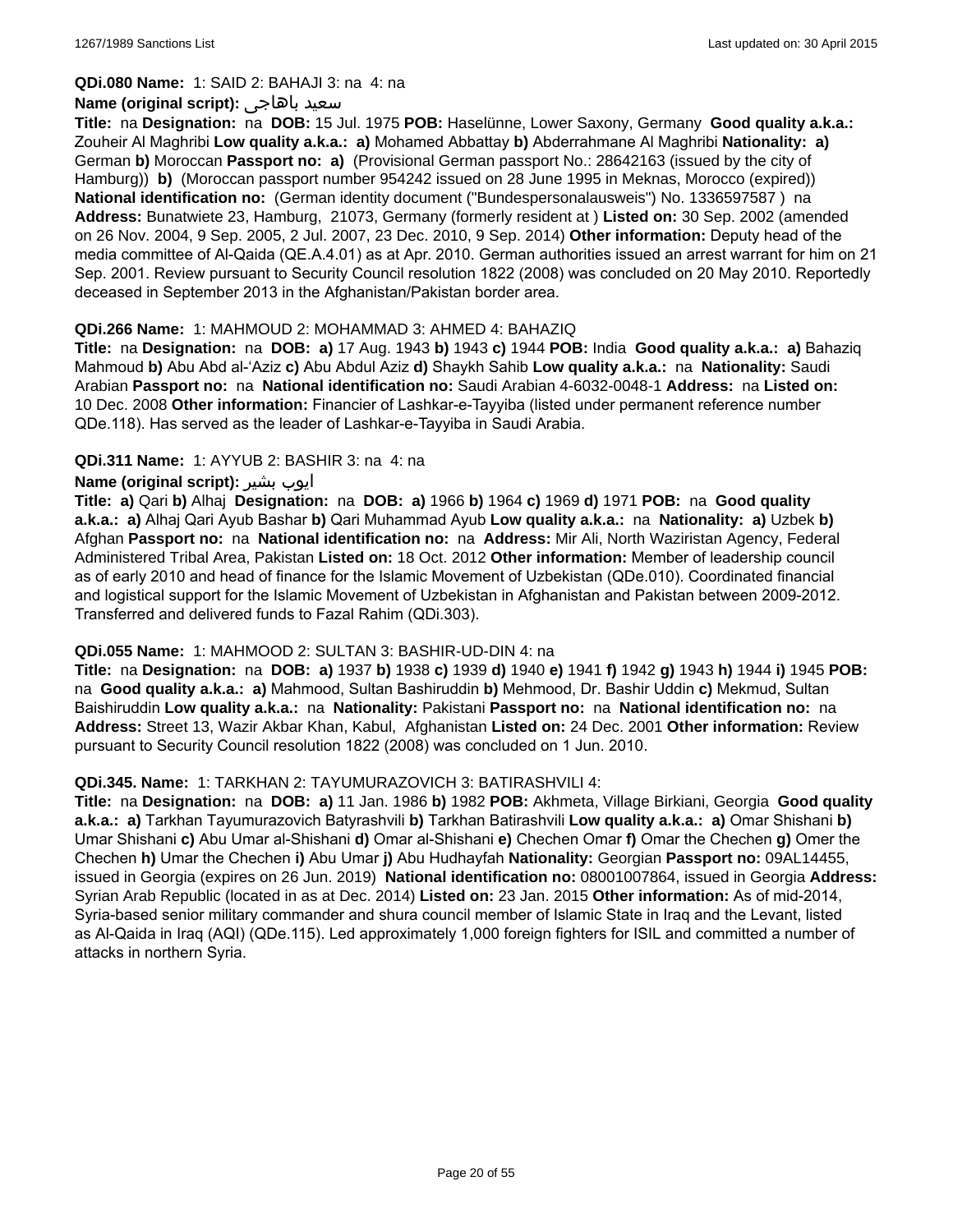#### **QDi.279 Name:** 1: MOHAMED 2: BELKALEM 3: na 4: na

### **Name (original script):** بلكلام محمد

**Title:** na **Designation:** na **DOB:** 19 Dec. 1969 **POB:** Hussein Dey, Algiers, Algeria **Good quality a.k.a.:** na **Low quality a.k.a.: a)** Abdelali Abou Dher (ذر ابو العالي عبد(**b)** El Harrachi (الحراشي(**Nationality:** Algerian **Passport no:**  na **National identification no:** na **Address:** Mali **Listed on:** 22 Apr. 2010 (amended on 15 Apr. 2014) **Other information:** Convicted in absentia by Algerian tribunal on 28 Mar. 1996. Algerian international arrest warrant number 03/09 of 6 Jun. 2009 issued by the Tribunal of Sidi Mhamed, Algiers, Algeria. Algerian extradition request number 2307/09 of 3 Sep. 2009, presented to Malian authorities. Father's name is Ali Belkalem. Mother's name is Fatma Saadoudi. Member of The Organization of Al-Qaida in the Islamic Maghreb (QDe.014)

## **QDi.136 Name:** 1: MOKHTAR 2: BELMOKHTAR 3: na 4: na

### **Name (original script):** بلمختار مختار

**Title:** na **Designation:** na **DOB:** 1 Jun. 1972 **POB:** Ghardaia, Algeria **Good quality a.k.a.: a)** Abou Abbes Khaled **b)** Belaouar Khaled Abou El Abass **c)** Belaouer Khaled Abou El Abass **d)** Belmokhtar Khaled Abou El Abes **e)** Khaled Abou El Abass **f)** Khaled Abou El Abbes **g)** Khaled Abou El Abes **h)** Khaled Abulabbas Na Oor **i)** Mukhtar Belmukhtar **Low quality a.k.a.: a)** Belaoua **b)** Belaour **Nationality:** Algerian **Passport no:** na **National identification no:** na **Address:** na **Listed on:** 11 Nov. 2003 (amended on 12 Apr. 2006, 2 Jul. 2007, 7 Apr. 2008, 25 Jan. 2010, 16 May 2011, 9 Sep. 2014) **Other information:** Father's name is Mohamed. Mother's name is Zohra Chemkha. Member of the Council of the Organization of Al-Qaida in the Islamic Maghreb (QDe.014) (AQIM). Head of Al Mouakaoune Biddam (QDe.139), Al Moulathamoun (QDe.140) and Al Mourabitoun (QDe.141). Review pursuant to Security Council resolution 1822 (2008) was concluded on 30 Jul. 2009.

### **QDi.333 Name:** 1: SEIFALLAH 2: BEN HASSINE 3: na 4: na

**Title:** na **Designation:** na **DOB:** 8 Nov. 1965 **POB:** na **Good quality a.k.a.: a)** Seif Allah ben Hocine **b)** Saifallah ben Hassine **c)** Sayf Allah 'Umar bin Hassayn **d)** Sayf Allah bin Hussayn **Low quality a.k.a.: a)** Abou Aayadh **b)** Abou Iyadh **c)** Abu Ayyad al-Tunisi **d)** Abu Iyyadh al-Tunisi **e)** Abou Iyadh el-Tounsi **Nationality:** Tunisian **Passport no:** na **National identification no:** na **Address:** na **Listed on:** 23 Sep. 2014 **Other information:** Founder of the Tunisian Combatant Group (QDe.090) and leader of Ansar al-Shari'a in Tunisia (QDe.143). Arrest warrant issued by Tunisian Court of First Instance on 23 Aug. 2013.

#### **QDi.307 Name:** 1: HAFIZ 2: ABDUL SALAM 3: BHUTTAVI 4: na

**Title: a)** Maulavi **b)** Mullah **Designation:** na **DOB:** 1940 **POB:** Gujranwala, Punjab Province, Pakistan **Good quality a.k.a.: a)** Hafiz Abdul Salam Bhattvi **b)** Hafiz Abdusalam Budvi **c)** Hafiz Abdussalaam Bhutvi **d)** Abdul Salam Budvi **e)** Abdul Salam Bhattwi **f)** Abdul Salam Bhutvi **g)** Mullah Abdul Salaam Bhattvi **h)** Molvi Abdursalam Bhattvi **Low quality a.k.a.:** na **Nationality:** Pakistani **Passport no:** na **National identification no:** na **Address:** na **Listed on:** 14 Mar. 2012 **Other information:** Founding member of Lashkar-e-Tayyiba (QDe.118) and deputy to Lashkar-e-Tayyiba leader Hafiz Muhammad Saeed (QDi.263).

## **QDi.081 Name:** 1: RAMZI 2: MOHAMED 3: ABDULLAH 4: BINALSHIBH

#### رمزي محمد عبد الله بن الشيبة **:(script original (Name**

**Title:** na **Designation:** na **DOB: a)** 1 May 1972 **b)** 16 Sep. 1973 **POB: a)** Gheil Bawazir, Hadramawt, Yemen **b)** Khartoum, Sudan **Good quality a.k.a.: a)** Binalsheidah, Ramzi Mohamed Abdullah **b)** Bin Al Shibh, Ramzi **c)** Omar, Ramzi Mohamed Abdellah **d)** Mohamed Ali Abdullah Bawazir **e)** Binalshibh Ramzi Mohammed Abdullah **f)** Ramzi Binalshib **g)** Ramzi Mohamed Abdellah Omar Hassan Alassiri **h)** Binalshibh Ramsi Mohamed Abdullah **i)** Abu Ubaydah **j)** 'Umar Muhammad 'Abdallah Ba' Amar **Low quality a.k.a.:** Ramzi Omar **Nationality:** Yemeni **Passport no:** 00085243, issued on 17 Nov. 1997, issued in Sanaa, Yemen **National identification no:** na **Address:** na **Listed on:** 30 Sep. 2002 (amended on 26 Nov. 2004, 25 Jul. 2006, 2 Jul. 2007, 27 Jul. 2007, 23 Dec. 2010) **Other information:** Arrested in Karachi, Pakistan, 30 Sep. 2002. In custody of the United States of America, as of May 2010. Review pursuant to Security Council resolution 1822 (2008) was concluded on 25 May 2010.

#### **QDi.009 Name:** 1: BILAL 2: BIN MARWAN 3: na 4: na

## بلال بن مروان **:(script original (Name**

**Title:** na **Designation:** na **DOB:** 1947 **POB:** na **Good quality a.k.a.:** na **Low quality a.k.a.:** na **Nationality:**  na **Passport no:** na **National identification no:** na **Address:** na **Listed on:** 25 Jan. 2001 **Other information:** Senior lieutenant of UBL. Review pursuant to Security Council resolution 1822 (2008) was concluded on 21 Jun. 2010.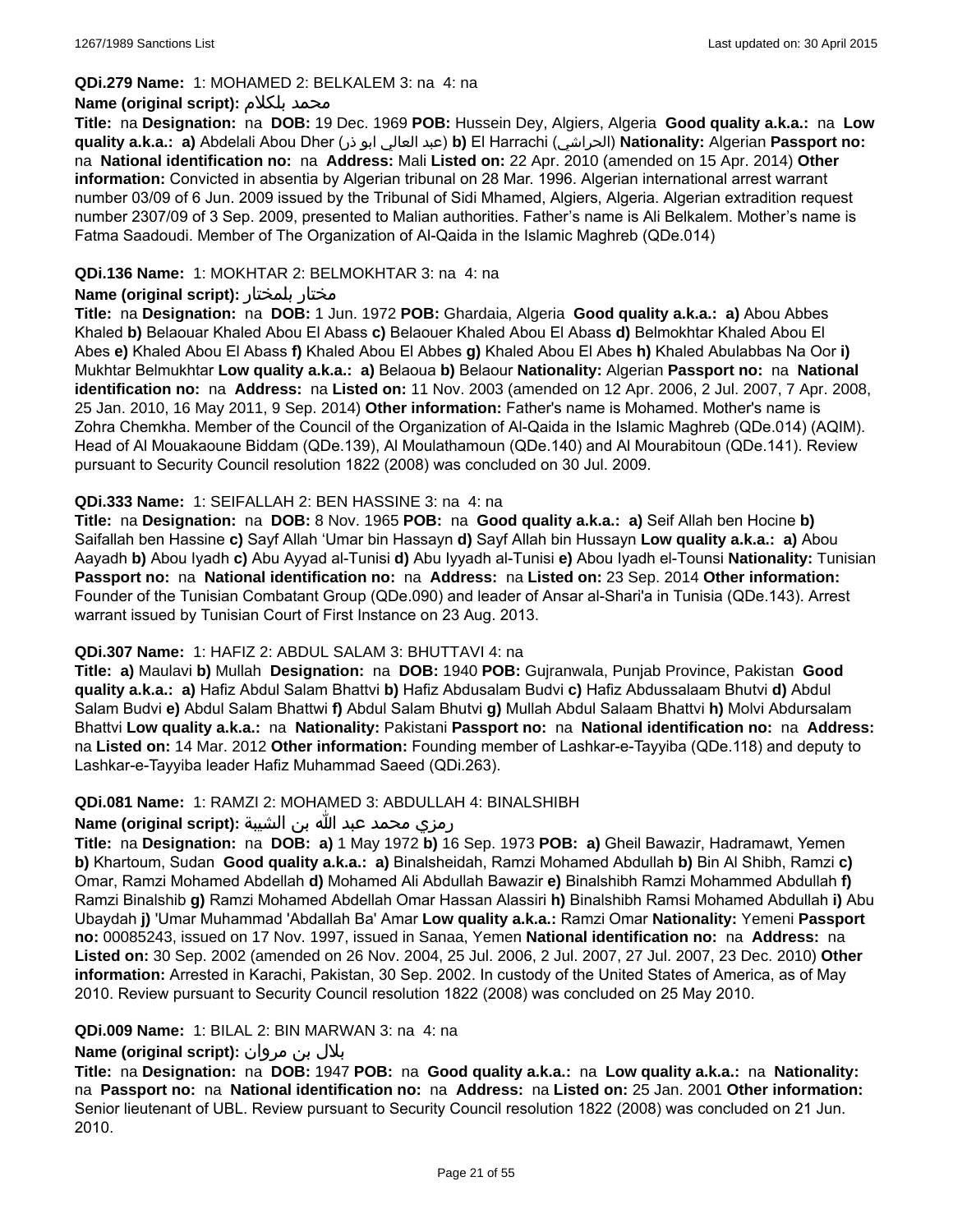#### **QDi.063 Name:** 1: AL-MOKHTAR 2: BEN MOHAMED 3: BEN AL-MOKHTAR 4: BOUCHOUCHA

## المختار بن محمد بن المختار بوشوشة **:(script original (Name**

**Title:** na **Designation:** na **DOB:** 13 Oct. 1969 **POB:** Tunis, Tunisia **Good quality a.k.a.:** Bushusha, Mokhtar **Low quality a.k.a.:** na **Nationality:** Tunisian **Passport no:** Tunisian number K754050, issued on 26 May 1999 (expired on 25 May 2004) **National identification no:** 04756904, issued on 14 Sep. 1984 **Address:** Via Milano Number 38, Spinadesco, (CR), Italy **Listed on:** 24 Apr. 2002 (amended on 10 Apr. 2003, 26 Nov. 2004, 20 Dec. 2005, 7 Jun. 2007, 23 Dec. 2010) **Other information:** Italian Fiscal Code: BCHMHT69R13Z352T. Mother's name is Hedia Bannour. Review pursuant to Security Council resolution 1822 (2008) was concluded on 22 Apr. 2010.

## **QDi.188 Name:** 1: FAYCAL 2: BOUGHANEMI 3: na 4: na

## **Name (original script):** بوغانمي فيصل

**Title:** na **Designation:** na **DOB:** 28 Oct. 1966 **POB:** Tunis, Tunisia **Good quality a.k.a.: a)** Faical Boughanmi **b)** Faysal al-Bughanimi **Low quality a.k.a.:** na **Nationality:** Tunisian **Passport no:** na **National identification no:**  na **Address:** Number 5/B viale Cambonino, Cremona, Italy **Listed on:** 29 Jul. 2005 (amended on 7 Jun. 2007, 10 Aug. 2009, 1 Sep. 2009, 13 Dec. 2011) **Other information:** Italian Fiscal code: BGHFCL66R28Z352G. Sentenced to 7 years imprisonment in Italy on 29 Jun. 2007 by the Brescia Second Appeals Court. In detention in Italy as at Jun. 2009. Review pursuant to Security Council resolution 1822 (2008) was concluded on 20 Jul. 2009.

### **QDi.143 Name:** 1: HAMADI 2: BEN ABDUL AZIZ 3: BEN ALI 4: BOUYEHIA

## حمادي بن عبد العزيز بن علي بويحي **:(script original (Name**

**Title:** na **Designation:** na **DOB:** 29 May 1966 **POB:** Tunis, Tunisia **Good quality a.k.a.: a)** Gamel Mohamed, born 25 May 1966 in Morocco **b)** Abd el Wanis Abd Gawwad Abd el Latif Bahaa, born 9 May 1986 in Egypt **c)** Mahmoud Hamid **Low quality a.k.a.:** na **Nationality:** Tunisian **Passport no:** (Tunisian passport number L723315, issued on 5 May 1998, expired on 4 May 2003) **National identification no:** na **Address:** Corso XXII Marzo Number 39, Milan, Italy **Listed on:** 12 Nov. 2003 (amended on 20 Dec. 2005, 31 Jul. 2006, 30 Jan. 2009, 16 May 2011) **Other information:** In prison in Italy until 28 Jul. 2011. Review pursuant to Security Council resolution 1822 (2008) was concluded on 21 Jun. 2010.

#### **QDi.312 Name:** 1: AAMIR 2: ALI 3: CHAUDHRY 4: na

## عامر علی چوہدری **:(script original (Name**

**Title:** na **Designation:** na **DOB:** 3 Aug. 1986 **POB:** na **Good quality a.k.a.: a)** Aamir Ali Chaudary **b)** Aamir Ali Choudry **c)** Amir Ali Chaudry **Low quality a.k.a.:** Huzaifa **Nationality:** Pakistani **Passport no:** Pakistani number BN 4196361, issued on 28 Oct. 2008 (expiring 27 Oct. 2013) **National identification no:** Pakistani 33202-7126636-9 **Address:** na **Listed on:** 18 Oct. 2012 **Other information:** Electronics and explosives expert for Tehrik-e Taliban Pakistan (TTP) (QDe.132). Involved in attack planning for TTP. Provided financial and logistical support for TTP and participated in TTP-sponsored militant training.

#### **QDi.070 Name:** 1: YASSINE 2: CHEKKOURI 3: na 4: na

#### **Name (original script):** شكوري ياسين

**Title:** na **Designation:** na **DOB:** 6 Oct. 1966 **POB:** Safi, Morocco **Good quality a.k.a.:** na **Low quality a.k.a.:**  na **Nationality:** Moroccan **Passport no:** Moroccan number F46947 **National identification no:** (Moroccan national identity card H-135467) na **Address:** 7th Street, Number 7, Hay Anas Safi, Morocco **Listed on:** 3 Sep. 2002 (amended on 7 Jun. 2007, 23 Dec. 2010) **Other information:** Mother's name is Feue Hlima Bent Barka and father's name is Abderrahmane Mohammed Ben Azzouz. Deported from Italy to Morocco on 26 Feb. 2004. Review pursuant to Security Council resolution 1822 (2008) was concluded on 21 Jun. 2010.

#### **QDi.300 Name:** 1: MONIR 2: CHOUKA 3: na 4: na

**Title:** na **Designation:** na **DOB:** 30 Jul. 1981 **POB:** Bonn, Germany **Good quality a.k.a.:** na **Low quality a.k.a.:** Abu Adam **Nationality: a)** German **b)** Moroccan **Passport no:** German passport number 5208323009, issued on 2 Feb. 2007, issued in Stadt Bonn, Germany (expires on 1 Feb. 2012) **National identification no:** German national identity card number 5209530116, issued on 21 Jun. 2006, issued in Stadt Bonn, Germany (expired on 20 Jun. 2011) **Address:** Ungartenstraße 6, Bonn, 53229, Germany (previous) **Listed on:** 25 Jan. 2012 **Other information:** Associated with Islamic Movement of Uzbekistan (QDe.010). Brother of Yassin Chouka (QDi.301) Arrest warrant issued by the investigating judge of the German Federal Court of Justice on 5 Oct. 2010.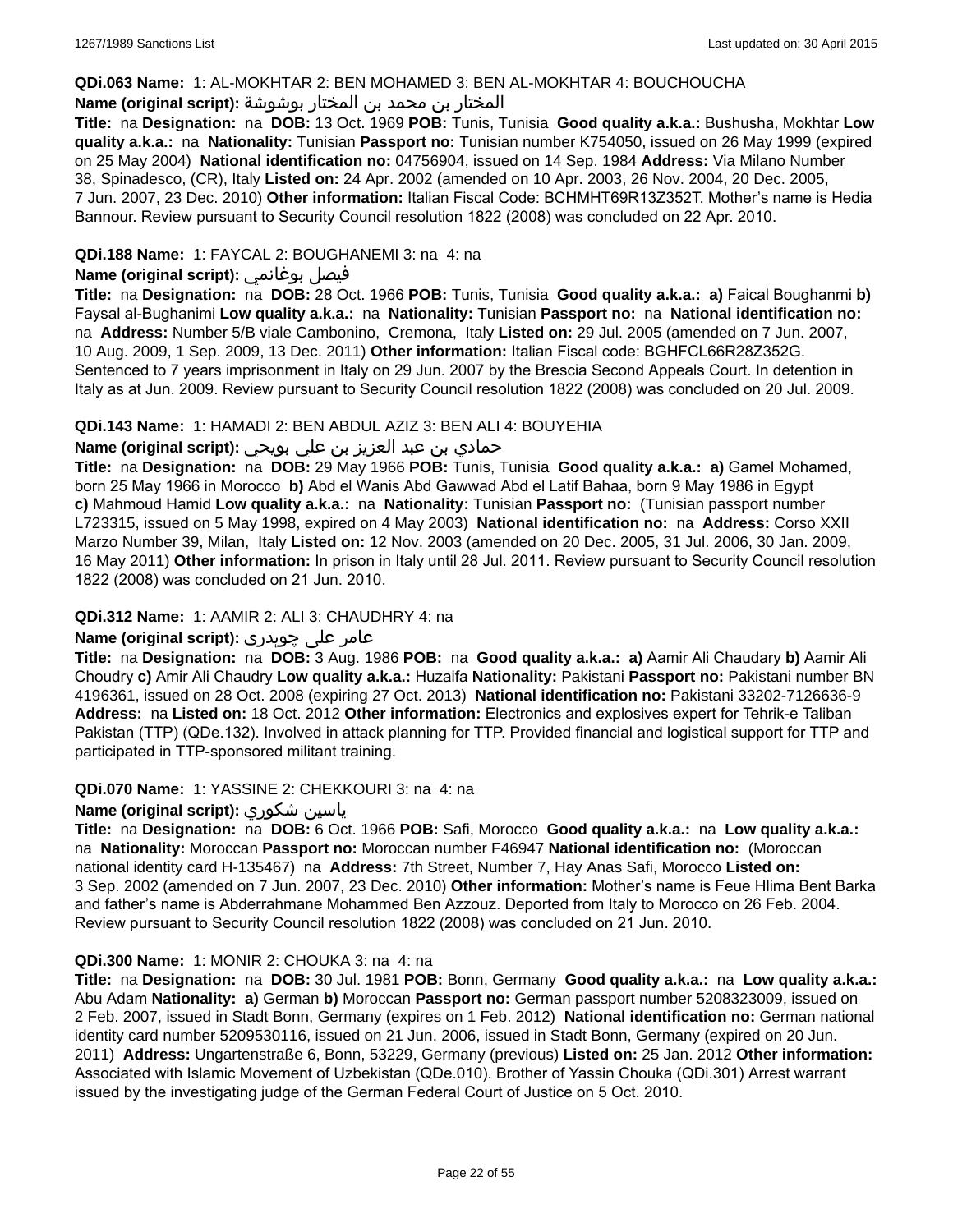#### **QDi.301 Name:** 1: YASSIN 2: CHOUKA 3: na 4: na

**Title:** na **Designation:** na **DOB:** 11 Dec. 1984 **POB:** Bonn, Germany **Good quality a.k.a.:** na **Low quality a.k.a.:** Abu Ibraheem **Nationality: a)** German **b)** Moroccan **Passport no:** German passport number 5204893014, issued on 5 Oct. 2000, issued in Stadt Bonn, Germany (expired on 5 Oct. 2005) **National identification no:** German national identity card number 5209445304, issued on 5 Sep. 2005, issued in Stadt Bonn, Germany (expired on 4 Sep. 2010) **Address:** Karl-Barth-Straße 14, Bonn, 53129, Germany (previous) **Listed on:** 25 Jan. 2012 **Other information:** Associated with Islamic Movement of Uzbekistan (QDe.010). Brother of Monir Chouka (QDi.300). Arrest warrant issued by the investigating judge of the German Federal Court of Justice on 5 Oct. 2010.

#### **QDi.141 Name:** 1: MAXAMED 2: CABDULLAAH 3: CIISE 4: na

**Title:** na **Designation:** na **DOB:** 8 Oct. 1974 **POB:** Kismaayo, Somalia **Good quality a.k.a.: a)** Maxamed Cabdullaahi Ciise **b)** Maxammed Cabdullaahi **c)** Cabdullah Mayamed Ciise **Low quality a.k.a.:** na **Nationality:** Somali **Passport no:** na **National identification no:** (United Kingdom identification number PX910063D) na **Address:** Somalia **Listed on:** 12 Nov. 2003 (amended on 9 Sep. 2005, 30 Jan. 2009, 20 Apr. 2009, 21 Oct. 2010) **Other information:** Present in Somalia as of Apr. 2009 following transfer from United Kingdom. Review pursuant to Security Council resolution 1822 (2008) was concluded on 21 Jun. 2010.

#### **QDi.347 Name:** 1: DENIS 2: MAMADOU 3: GERHARD 4: CUSPERT

**Title:** na **Designation:** na **DOB:** 18 Oct. 1975 **POB:** Berlin, Germany **Good quality a.k.a.:** na **Low quality a.k.a.:** Abu Talha al-Almani **Nationality:** German **Passport no:** na **National identification no:** 2550439611, issued in District Friedrichshain-Kreuzberg of Berlin, Germany (issued on 22 Apr. 2010, expires on 21 Apr. 2020) **Address: a)** (Syria/Turkey border area (as at Jan. 2015)) **b)** Karl-Marx-Str. 210, Berlin, 12055, Germany (primary address) **Listed on:** 11 Feb. 2015 **Other information:** Physical description: eye colour: brown; hair colour: black; height: 178cm; Tattoos: BROKEN DREAMS in letters (on back) and landscape of Africa (on right upper arm). Father's name: Richard Luc-Giffard; Mother's name: Sigrid Cuspert. European arrest warrant issued by investigating judge at the Federal Court of Justice of Germany, dated 14 May 2014 and 5 Dec. 2014.

### **QDi.331 Name:** 1: ANDERS 2: CAMEROON 3: OSTENSVIG 4: DALE

**Title:** na **Designation:** na **DOB:** 19 Oct. 1978 **POB:** Oslo, Norway **Good quality a.k.a.:** na **Low quality a.k.a.:** Muslim Abu Abdurrahman **Nationality:** na **Passport no:** na **National identification no:** na **Address:** na **Listed on:** 23 Sep. 2014 **Other information:**

#### **QDi.252 Name:** 1: AHMED 2: DEGHDEGH 3: na 4: na

#### **Name (original script):** دغداغ أحمد

**Title:** na **Designation:** na **DOB:** 17 Jan. 1967 **POB:** Anser, Wilaya (province) of Jijel, Algeria **Good quality a.k.a.: a)** Abd El Illah **b)** Abdellillah dit Abdellah Ahmed dit Said **Low quality a.k.a.:** na **Nationality:** Algerian **Passport no:** na **National identification no:** na **Address:** Algeria **Listed on:** 3 Jul. 2008 (amended on 24 Mar. 2009, 15 Nov. 2012) **Other information:** Belongs to the leadership and is the finance chief of the Organization of Al-Qaida in the Islamic Maghreb (Qde.014). Mother's name is Zakia Chebira. Father's name is Lakhdar.

#### **QDi.246 Name:** 1: REDENDO 2: CAIN 3: DELLOSA 4: na

**Title:** na **Designation:** na **DOB:** 15 May 1972 **POB:** Punta, Santa Ana, Manila, Philippines **Good quality a.k.a.: a)** Abu Ilonggo **b)** Brandon Berusa **c)** Abu Muadz **d)** Arnulfo Alvarado **e)** Habil Ahmad Dellosa **Low quality a.k.a.: a)** Dodong **b)** Troy **c)** Uthman **Nationality:** Filipino **Passport no:** na **National identification no:** na **Address:** 3111, Ma. Bautista, Punta, Santa Ana, Manila, Philippines **Listed on:** 4 Jun. 2008 (amended on 3 Jun. 2009, 13 Dec. 2011) **Other information:** Member of the Rajah Solaiman Movement (QDe.128) and linked to the Abu Sayyaf Group (QDe.001). Father's name is Fernando Rafael Dellosa. Mother's name is Editha Parado Cain. In detention in the Philippines as of Jan. 2010. Review pursuant to Security Council resolution 1822 (2008) was concluded on 13 May 2010.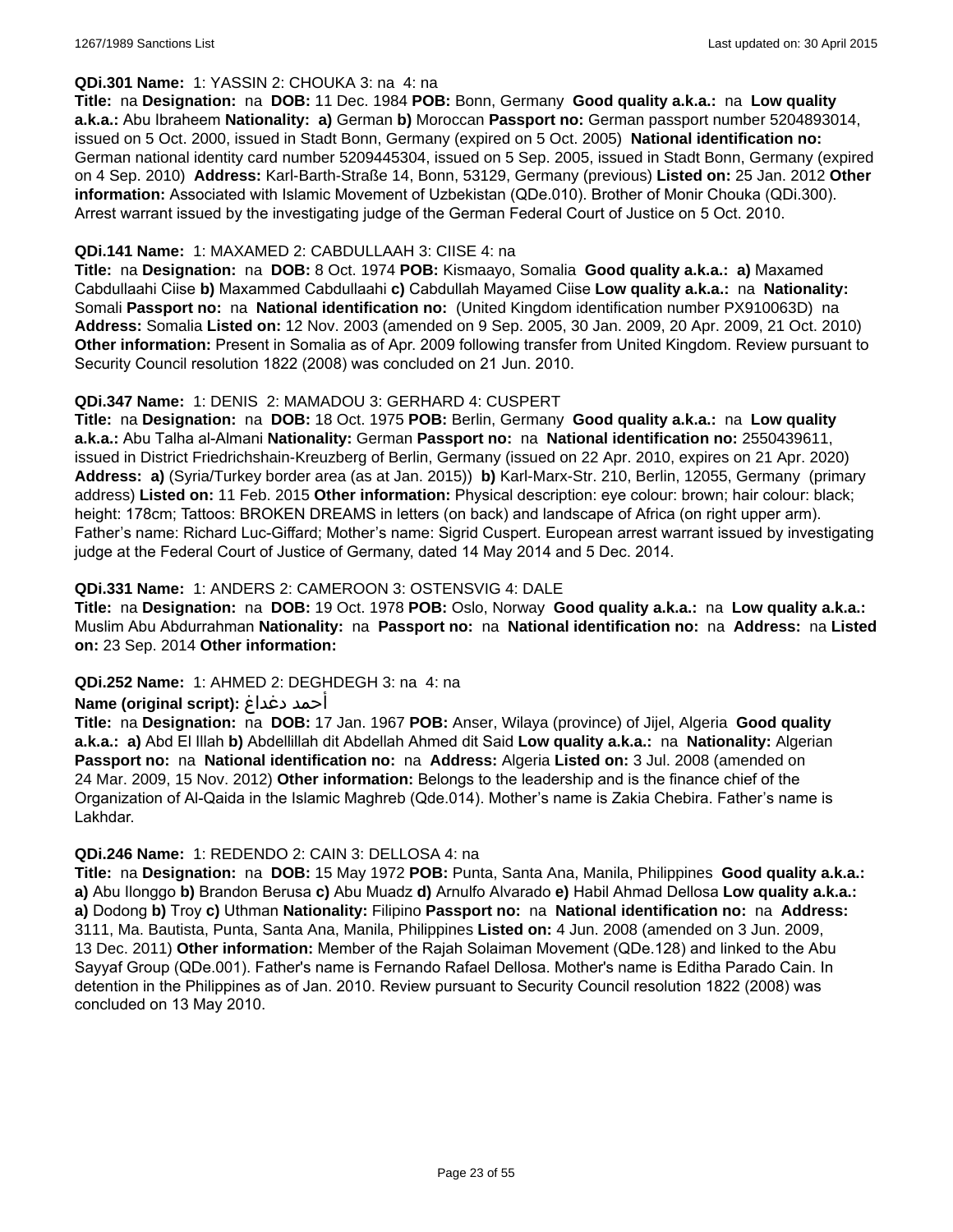#### **QDi.243 Name:** 1: FELICIANO 2: SEMBORIO 3: DELOS REYES JR. 4: na

**Title:** Ustadz **Designation:** na **DOB:** 4 Nov. 1963 **POB:** Arco, Lamitan, Basilan, Philippines **Good quality a.k.a.: a)** Abubakar Abdillah **b)** Abdul Abdillah **Low quality a.k.a.:** na **Nationality:** Filipino **Passport no:** na **National identification no:** na **Address:** Philippines **Listed on:** 4 Jun. 2008 (amended on 3 Jun. 2009, 13 Dec. 2011) **Other information:** Member of the Rajah Solaiman Movement (Qde.128). Father's name is Feliciano Delos Reyes Sr. Mother's name is Aurea Semborio. In detention in the Philippines as of May 2011. Review pursuant to Security Council resolution 1822 (2008) was concluded on 13 May 2010.

#### **QDi.164 Name:** 1: OTHMAN 2: DERAMCHI 3: na 4: na

#### **Name (original script):** درمشي عثمان

**Title:** na **Designation:** na **DOB:** 7 Jun. 1954 **POB:** Tighennif, Algeria **Good quality a.k.a.:** na **Low quality a.k.a.:** Abou Youssef **Nationality:** Algerian **Passport no:** na **National identification no:** na **Address:** Algeria **Listed on:** 17 Mar. 2004 (amended on 26 Nov. 2004, 21 Dec. 2007, 2 Dec. 2008, 3 Jun. 2009, 25 Jan. 2010, 16 May 2011) **Other information:** Italian Fiscal Code DRMTMN54H07Z301T. Deported from Italy to Algeria on 22 Aug. 2008. Father in law of Djamel Lounici (QDi.155). Review pursuant to Security Council resolution 1822 (2008) was concluded on 28 Sep. 2009.

### **QDi.245 Name:** 1: PIO 2: ABOGNE 3: DE VERA 4: na

**Title:** na **Designation:** na **DOB:** 19 Dec. 1969 **POB:** Bagac, Bagamanok, Catanduanes, Philippines **Good quality a.k.a.:** Ismael De Vera **Low quality a.k.a.: a)** Khalid **b)** Ismael **c)** Ismail **d)** Manex **e)** Tito Art **f)** Dave **g)** Leo **Nationality:** Filipino **Passport no:** na **National identification no:** na **Address:** Concepcion, Zaragosa, Nueva Ecija, Philippines **Listed on:** 4 Jun. 2008 (amended on 3 Jun. 2009, 13 Dec. 2011) **Other information:** Member of the Rajah Solaiman Movement (QDe.128), Abu Sayyaf Group (Qde.001) and Jemaah Islamiyah (Qde.092). Father's name is Honorio Devera. Mother's name is Fausta Abogne. In detention in the Philippines as of May 2011. Review pursuant to Security Council resolution 1822 (2008) was concluded on 13 May 2010.

### **QDi.169 Name:** 1: DHOU 2: EL-AICH 3: na 4: na

### **Name (original script):** العيش ذو

**Title:** na **Designation:** na **DOB:** 5 Aug. 1964 **POB:** Blida, Algeria **Good quality a.k.a.:** Abdel Hak **Low quality a.k.a.:** na **Nationality:** Algerian **Passport no:** na **National identification no:** na **Address:** na **Listed on:** 3 May 2004 (amended on 12 Apr. 2006, 7 Apr. 2008, 13 Dec. 2011) **Other information:** Confirmed to have died in Chad on 8 Mar. 2004. Review pursuant to Security Council resolution 1822 (2008) was concluded on 27 Jul. 2010.

#### **QDi.342 Name:** 1: OUMAR 2: DIABY 3: na 4: na

**Title:** na **Designation:** na **DOB:** 5 Aug. 1975 **POB:** Dakar, Senegal **Good quality a.k.a.:** na **Low quality a.k.a.: a)** Omsen **b)** Oumar Omsen **Nationality:** Senegalese **Passport no:** na **National identification no:** na **Address:** Syrian Arab Republic (located in) **Listed on:** 23 Sep. 2014 **Other information:** A leader of an armed group linked to Al-Nusrah Front for the People of the Levant (QDe.137) and a key facilitator for a Syrian foreign terrorist fighter network. Active in terrorist propaganda through the Internet.

#### **QDi.167 Name:** 1: KAMEL 2: DJERMANE 3: na 4: na

## **Name (original script):** جرمان كمال

**Title:** na **Designation:** na **DOB:** 12 Oct. 1965 **POB:** Oum el Bouaghi, Algeria **Good quality a.k.a.: a)** Bilal **b)** Adel **c)** Fodhil **d)** Abou Abdeljalil **Low quality a.k.a.:** na **Nationality:** Algerian **Passport no:** na **National identification no:** na **Address:** Algeria **Listed on:** 3 May 2004 (amended on 7 Apr. 2008, 13 Dec. 2011) **Other information:** In detention in Algeria as at April 2010. Arrest warrant issued by the German authorities on 9 Oct. 2003 for involvement in kidnapping. Former member of the Katibat Tarek Ibn Ziad of The Organization of Al-Qaida in the Islamic Maghreb (QDe.014). Review pursuant to Security Council resolution 1822 (2008) was concluded on 27 Jul. 2010.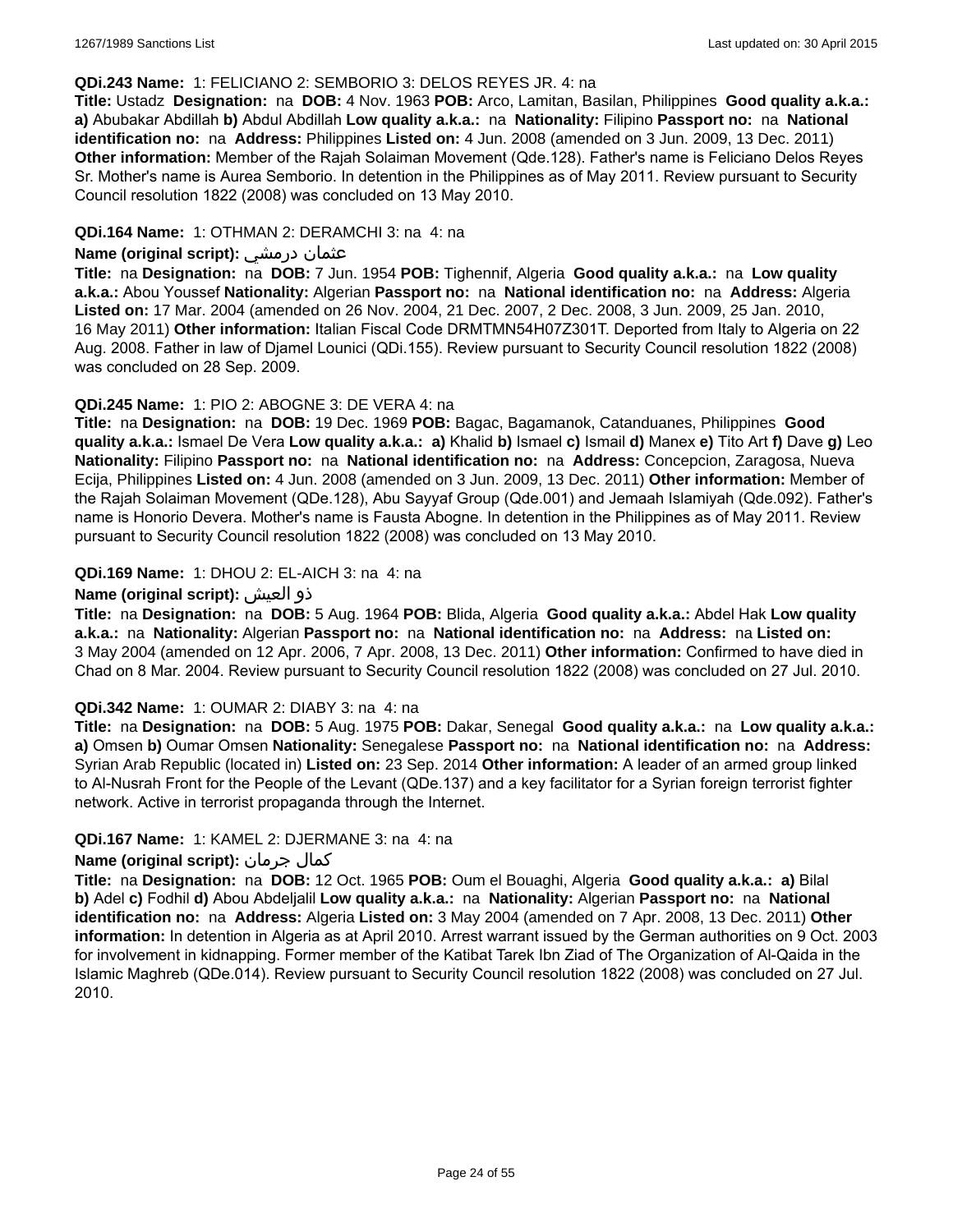**QDi.249 Name:** 1: YAHIA 2: DJOUADI 3: na 4: na

#### **Name (original script):** جوادي يحي

**Title:** na **Designation:** na **DOB:** 1 Jan. 1967 **POB:** M'Hamid, Wilaya (province) of Sidi Bel Abbes, Algeria **Good quality a.k.a.: a)** Yahia Abou Ammar **b)** Abou Ala **Low quality a.k.a.:** na **Nationality:** Algerian **Passport no:**  na **National identification no:** na **Address:** na **Listed on:** 3 Jul. 2008 (amended on 15 Nov. 2012) **Other information:** Belongs to the leadership of the Organization of Al-Qaida in the Islamic Maghreb (listed under permanent reference number QDe.014). Located in Northern Mali as of Jun. 2008. Mother's name is Zohra Fares. Father's name is Mohamed.

## **QDi.232 Name:** 1: ABDELMALEK 2: DROUKDEL 3: na 4: na

### عبد المالك دروكدال **:(script original (Name**

**Title:** na **Designation:** na **DOB:** 20 Apr. 1970 **POB:** Meftah, Wilaya of Blida, Algeria **Good quality a.k.a.:** Abou Mossaab Abdelouadoud **Low quality a.k.a.:** na **Nationality:** Algerian **Passport no:** na **National identification no:** na **Address:** Algeria **Listed on:** 27 Aug. 2007 (amended on 7 Apr. 2008, 13 Dec. 2011) **Other information:** Head of The Organization of Al-Qaida in the Islamic Maghreb (QDe.014). Sentenced in absentia to life imprisonment in Algeria on 21 March 2007. Father's name is Rabah Droukdel. Mother's name is Z'hour Zdigha. Review pursuant to Security Council resolution 1822 (2008) was concluded on 4 May 2009.

## **QDi.095 Name:** 1: LIONEL 2: DUMONT 3: na 4: na

**Title:** na **Designation:** na **DOB:** 21 Jan. 1971 **POB:** Roubaix, France **Good quality a.k.a.: a)** Jacques Brougere **b)** Abu Hamza **c)** Di Karlo Antonio **d)** Merlin Oliver Christian Rene **e)** Arfauni Imad Ben Yousset Hamza **f)** Imam Ben Yussuf Arfaj **g)** Abou Hamza **h)** Arfauni Imad **Low quality a.k.a.: a)** Bilal **b)** Hamza **c)** Koumkal **d)** Kumkal **e)** Merlin **f)** Tinet **g)** Brugere **h)** Dimon **Nationality:** French **Passport no:** na **National identification no:** na **Address:** France **Listed on:** 25 Jun. 2003 (amended on 22 Nov. 2004, 26 Nov. 2004, 2 Jul. 2007, 17 Oct. 2007, 24 Mar. 2009, 6 Aug. 2010) **Other information:** In custody in France as of May 2004. Sentenced to 25 years imprisonment in France in 2007. Review pursuant to Security Council resolution 1822 (2008) was concluded on 15 Jun. 2010.

### **QDi.111 Name:** 1: AGUS 2: DWIKARNA 3: na 4: na

**Title:** na **Designation:** na **DOB:** 11 Aug. 1964 **POB:** Makassar, South Sulawesi, Indonesia **Good quality a.k.a.:**  na **Low quality a.k.a.:** na **Nationality:** Indonesian **Passport no:** Indonesian Travel document number XD253038 **National identification no:** na **Address:** Indonesia **Listed on:** 9 Sep. 2003 (amended on 26 Nov. 2004, 14 May 2014) **Other information:** Arrested 13 Mar. 2002, sentenced 12 July 2002 in the Philippines. Released from custody in the Philippines on 1 Jan. 2014 and subsequently deported to Indonesia. Physical description: height 165 cm. Photo available for inclusion in the INTERPOL-UN Security Council Special Notice. Review pursuant to Security Council resolution 1822 (2008) was concluded on 25 May 2010.

## **QDi.142 Name:** 1: RADI 2: ABD EL SAMIE 3: ABOU EL YAZID 4: EL AYASHI

#### راضي عبد السميع أبواليزيد العياشي **:(script original (Name**

**Title:** na **Designation:** na **DOB:** 2 Jan. 1972 **POB:** El Gharbia, Egypt **Good quality a.k.a.:** na **Low quality a.k.a.:** Mera'i **Nationality:** na **Passport no:** na **National identification no:** na **Address:** Via Cilea 40, Milan, Italy (Domicile) **Listed on:** 12 Nov. 2003 (amended on 9 Sep. 2005, 21 Dec. 2007, 16 May 2011) **Other information:** Sentenced to ten years of imprisonment by the Court of first instance of Milan on 21 Sep. 2006. In custody in Italy. Due for release on 6 Jan. 2012. Subject to expulsion from Italy after serving the sentence. Review pursuant to Security Council resolution 1822 (2008) was concluded on 21 Jun. 2010.

#### **QDi.262 Name:** 1: REDOUANE 2: EL HABHAB 3: na 4: na

**Title:** na **Designation:** na **DOB:** 20 Dec. 1969 **POB:** Casablanca, Morocco **Good quality a.k.a.:** Abdelrahman **Low quality a.k.a.:** na **Nationality: a)** German **b)** Moroccan **Passport no:** German number 1005552350, issued on 27 Mar. 2001 ( by Municipality of Kiel, Germany, expired on 26 Mar. 2011) **National identification no:** German federal identity card number 1007850441, issued on 27 Mar. 2001 ( by Municipality of Kiel, Germany, expired on 26 Mar. 2011) **Address:** lltisstrasse 58, 24143 Kiel, Germany (previous address) **Listed on:** 12 Nov. 2008 (amended on 30 Jan. 2009, 24 Mar. 2009, 15 Nov. 2012) **Other information:** Released from custody in Germany in Apr. 2012.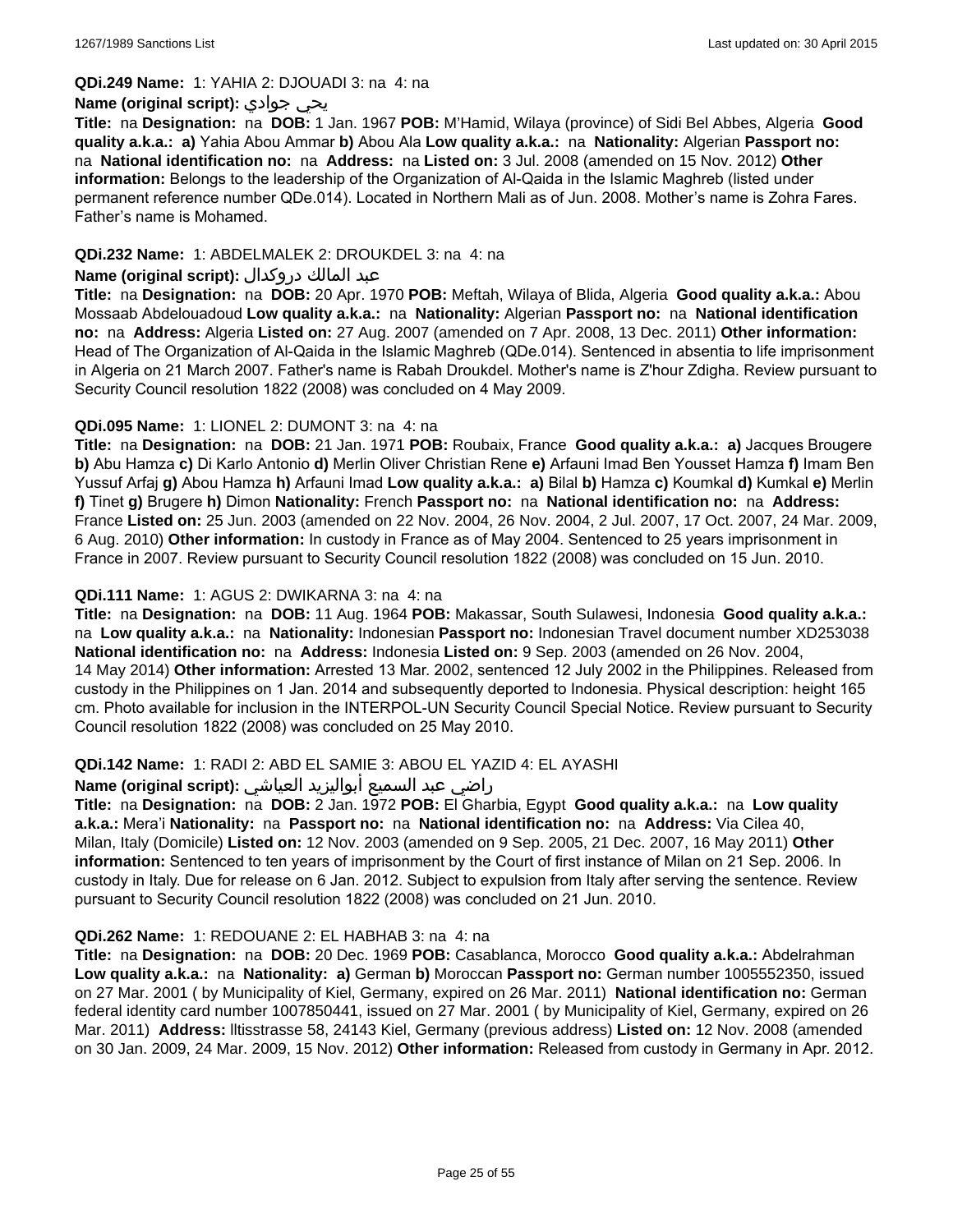### **QDi.082 Name:** 1: MOUNIR 2: EL MOTASSADEQ 3: na 4: na

### **Name (original script):** المتصدق منير

**Title:** na **Designation:** na **DOB:** 3 Apr. 1974 **POB:** Marrakesh, Morocco **Good quality a.k.a.:** Mounir el Moutassadeq **Low quality a.k.a.:** na **Nationality:** Moroccan **Passport no:** Moroccan Passport H 236483 **National identification no:** Moroccan national identity card E-491591 **Address:** (In prison in Germany) **Listed on:** 30 Sep. 2002 (amended on 26 Nov. 2004, 7 Sep. 2007, 23 Dec. 2010) **Other information:** Arrested on 28 Nov. 2001 and found guilty in Germany of being an accessory to murder and of membership in a terrorist organization and sentenced to 15 years of imprisonment on 8 Jan. 2007. Father's name is Brahim Brik. Mother's name is Habiba Abbes. Review pursuant to Security Council resolution 1822 (2008) was concluded on 20 May 2010.

## **QDi.065 Name:** 1: ABD EL KADER 2: MAHMOUD 3: MOHAMED 4: EL SAYED

### عبد القادر محمود محمد السيد **:(script original (Name**

**Title:** na **Designation:** na **DOB:** 26 Dec. 1962 **POB:** Egypt **Good quality a.k.a.: a)** Es Sayed, Kader **b)** Abdel Khader Mahmoud Mohamed el Sayed **Low quality a.k.a.:** na **Nationality:** Egyptian **Passport no:** na **National identification no:** na **Address:** na **Listed on:** 24 Apr. 2002 (amended on 26 Nov. 2004, 7 Jun. 2007, 16 May 2011) **Other information:** Italian Fiscal Code: SSYBLK62T26Z336L. Sentenced to 8 years imprisonment in Italy on 2 February 2004. Considered a fugitive from justice by the Italian authorities. Review pursuant to Security Council resolution 1822 (2008) was concluded on 22 Apr. 2010.

## **QDi.064 Name:** 1: SAMI 2: BEN KHAMIS 3: BEN SALEH 4: ELSSEID

## سامي بن خميس بن صالح الصيد **:Name (original script**)

**Title:** na **Designation:** na **DOB:** 10 Feb. 1968 **POB:** Menzel Jemil, Bizerte, Tunisia **Good quality a.k.a.:** Omar El Mouhajer **Low quality a.k.a.:** Saber **Nationality:** Tunisian **Passport no:** (Tunisian passport number K929139, issued on 14 Feb. 1995, expired on 13 Feb. 2000) **National identification no: a)** (00319547 issued on 8 Dec. 1994) **b)** (Italian Fiscal Code: SSDSBN68B10Z352F) na **Address:** Ibn Al-Haythman Street, Number 6, Manubah, Tunis, Tunisia **Listed on:** 24 Apr. 2002 (amended on 10 Apr. 2003, 26 Nov. 2004, 9 Sep. 2005, 20 Dec. 2005, 7 Jun. 2007, 21 Dec. 2007, 10 Aug. 2009, 23 Dec. 2010, 24 Nov. 2014) **Other information:** Mother's name is Beya Al-Saidani. Deported from Italy to Tunisia on 2 Jun. 2008. Imprisoned in Tunisia in Aug. 2014. Review pursuant to Security Council resolution 1822 (2008) was concluded on 22 Apr. 2010.

## **QDi.096 Name:** 1: MOUSSA 2: BEN OMAR 3: BEN ALI 4: ESSAADI

## موسى بن عمر بن علي السعدي **:Name (original script**)

**Title:** na **Designation:** na **DOB:** 4 Dec. 1964 **POB:** Tabarka, Tunisia **Good quality a.k.a.:** na **Low quality a.k.a.: a)** Dah Dah **b)** Abdelrahmman **c)** Bechir **Nationality:** Tunisian **Passport no:** (Tunisian passport number L335915, issued in Milan, Italy on 8 Nov. 1996, expired on 7 Nov. 2001) **National identification no:** na **Address:** Tunisia **Listed on:** 25 Jun. 2003 (amended on 20 Dec. 2005, 17 Oct. 2007, 10 Aug. 2009, 16 May 2011, 20 Jul. 2012) **Other information:** Considered a fugitive from justice by the Italian authorities (as of Nov. 2009). Left Sudan to Tunisia in 2011. Review pursuant to Security Council resolution 1822 (2008) was concluded on 15 Jun. 2010.

## **QDi.083 Name:** 1: ZAKARYA 2: ESSABAR 3: na 4: na

## **Name (original script):** الصبار زكريا

**Title:** na **Designation:** na **DOB:** 3 Apr. 1977 **POB:** Essaouria, Morocco **Good quality a.k.a.:** Zakariya Essabar **Low quality a.k.a.:** na **Nationality:** Moroccan **Passport no: a)** Moroccan passport number M 271351 (issued on 24 Oct. 2000 by the Embassy of Morocco in Berlin) **b)** Moroccan passport number K-348486 **National identification no: a)** Moroccan National Identity number E-189935 **b)** Moroccan National Identity Card number G-0343089 **Address:** na **Listed on:** 30 Sep. 2002 (amended on 26 Nov. 2004, 10 Jun. 2011) **Other information:** Father's name is Mohamed ben Ahmed. Mother's name is Sfia bent Toubali. Review pursuant to Security Council resolution 1822 (2008) was concluded on 20 May 2010.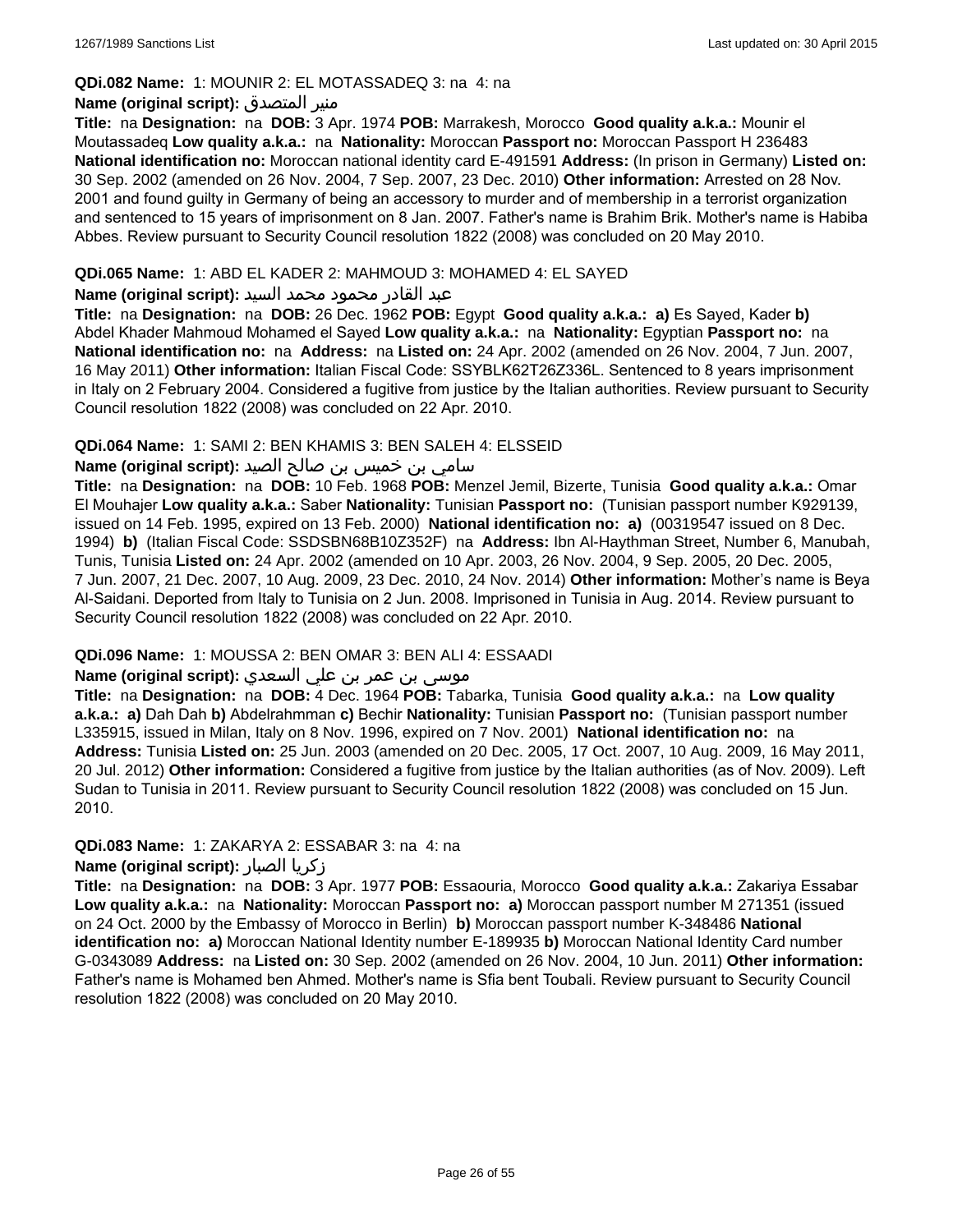#### **QDi.352 Name:** 1: MAULANA 2: FAZLULLAH 3: na 4: na

**Title:** na **Designation:** na **DOB:** 1974 **POB:** Kuza Bandai village, Swat Valley, Khyber Pakhtunkhawa Province, Pakistan **Good quality a.k.a.: a)** Mullah Fazlullah **b)** Fazal Hayat **Low quality a.k.a.:** Mullah Radio **Nationality:**  na **Passport no:** na **National identification no:** na **Address:** (Afghanistan / Pakistan border region) **Listed on:** 7 Apr. 2015 **Other information:** Commander of Tehrik-e Taliban Pakistan (TTP) (QDe.132) since 7 Nov. 2013. Led the local TTP in Pakistan's northwest valley of Swat from 2007 to 2009.

#### **QDi.251 Name:** 1: SALAH EDDINE 2: GASMI 3: na 4: na

## **Name (original script):** قاسمي صالح

**Title:** na **Designation:** na **DOB:** 13 Apr. 1971 **POB:** Zeribet El Oued, Wilaya (province) of Biskra, Algeria **Good quality a.k.a.:** Abou Mohamed Salah **Low quality a.k.a.:** Bounouadher **Nationality:** Algerian **Passport no:** na **National identification no:** na **Address:** Algeria **Listed on:** 3 Jul. 2008 (amended on 24 Mar. 2009, 15 Nov. 2012, 14 Mar. 2013) **Other information:** Belongs to the leadership and is in charge of information committee of the Organization of Al-Qaida in the Islamic Maghreb (QDe.014). Mother's name is Yamina Soltane. Father's name is Abdelaziz. Associated with Abdelmalek Droukdel (QDi.232). Arrested in Algeria on 16 Dec. 2012.

### **QDi.259 Name:** 1: FRITZ 2: MARTIN 3: GELOWICZ 4: na

**Title:** na **Designation:** na **DOB:** 1 Sep. 1979 **POB:** Munich, Germany **Good quality a.k.a.: a)** Robert Konars, born 10 Apr. 1979 in Liege, Belgium **b)** Markus Gebert **Low quality a.k.a.: a)** Malik **b)** Benzl **c)** Bentley **Nationality:** German **Passport no:** German number 7020069907, issued in Ulm, Germany (expired on 11 May 2010.) **National identification no:** German Federal Identity Card number 7020783883, issued in Ulm, Germany (expired on 10 Jun. 2008.) **Address: a)** (In prison in Germany (since Sep. 2007).) **b)** Böfinger Weg 20, Ulm, 89075, Germany (previous address) **Listed on:** 27 Oct. 2008 (amended on 13 Dec. 2011) **Other information:** Associated with the Islamic Jihad Union (IJU), also known as the Islamic Jihad Group (QDe.119). Associated with Daniel Martin Schneider (QDi.260) and Adem Yilmaz (QDi.261). In detention in Germany as of Jun. 2010.

### **QDi.028 Name:** 1: AHMED 2: KHALFAN 3: GHAILANI 4: na

**Title:** na **Designation:** na **DOB: a)** 14 Mar. 1974 **b)** 13 Apr. 1974 **c)** 14 Apr. 1974 **d)** 1 Aug. 1970 **POB:** Zanzibar, Tanzania **Good quality a.k.a.: a)** Ahmad, Abu Bakr **b)** Ahmed, Abubakar **c)** Ahmed, Abubakar K. **d)** Ahmed, Abubakar Khalfan **e)** Ahmed, Abubakary K. **f)** Ahmed, Ahmed Khalfan **g)** Ali, Ahmed Khalfan **h)** Ghailani, Abubakary Khalfan Ahmed **i)** Ghailani, Ahmed **j)** Ghilani, Ahmad Khalafan **k)** Hussein, Mahafudh Abubakar Ahmed Abdallah **l)** Khalfan, Ahmed **m)** Mohammed, Shariff Omar **n)** Haythem al-Kini **Low quality a.k.a.: a)** Ahmed The Tanzanian **b)** Foopie **c)** Fupi **d)** Ahmed, A **e)** Al Tanzani, Ahmad **f)** Bakr, Abu **g)** Khabar, Abu **Nationality:** Tanzanian **Passport no:** na **National identification no:** na **Address:** United States of America **Listed on:** 17 Oct. 2001 (amended on 27 Jul. 2007, 21 Oct. 2010) **Other information:** Apprehended in July 2004 and in custody for trial in the United States of America, as at October 2010. Review pursuant to Security Council resolution 1822 (2008) was concluded on 21 Jun. 2010.

#### **QDi.250 Name:** 1: AMOR 2: MOHAMED 3: GHEDEIR 4: na

#### عمر محمد قدير **:(script original (Name**

**Title:** na **Designation:** na **DOB:** Approximately 1958 **POB:** Deb-Deb, Amenas, Wilaya (province) of Illizi, Algeria **Good quality a.k.a.: a)** Abdelhamid Abou Zeid **b)** Youcef Adel **c)** Abou Abdellah **d)** Abid Hammadou, born 12 Dec. 1965 in Touggourt, Wilaya (province) of Ouargla, Algeria (previously listed as) **Low quality a.k.a.:**  na **Nationality:** Algerian **Passport no:** na **National identification no:** na **Address:** na **Listed on:** 3 Jul. 2008 (amended on 10 May 2012, 15 Nov. 2012) **Other information:** Associated with the Organization of Al-Qaida in the Islamic Maghreb (QDe.014). Located in Northern Mali as of Jun. 2008. Mother's name is Benarouba Bachira. Father's name is Mabrouk. He usurped the identity of Abid Hammadou, who allegedly died in Chad in 2004.

#### **QDi.341 Name:** 1: KEVIN 2: GUIAVARCH 3: na 4: na

**Title:** na **Designation:** na **DOB:** 12 Mar. 1993 **POB:** Paris, France **Good quality a.k.a.:** na **Low quality a.k.a.:**  na **Nationality:** na **Passport no:** na **National identification no:** na **Address:** Syrian Arab Republic (located in since 2012) **Listed on:** 23 Sep. 2014 **Other information:** French terrorist fighter who travelled to Syria and joined Al-Nusrah Front for the People of the Levant (QDe.137). Facilitator of foreign terrorist fighters from France to Syria. Activist in violent propaganda through the Internet.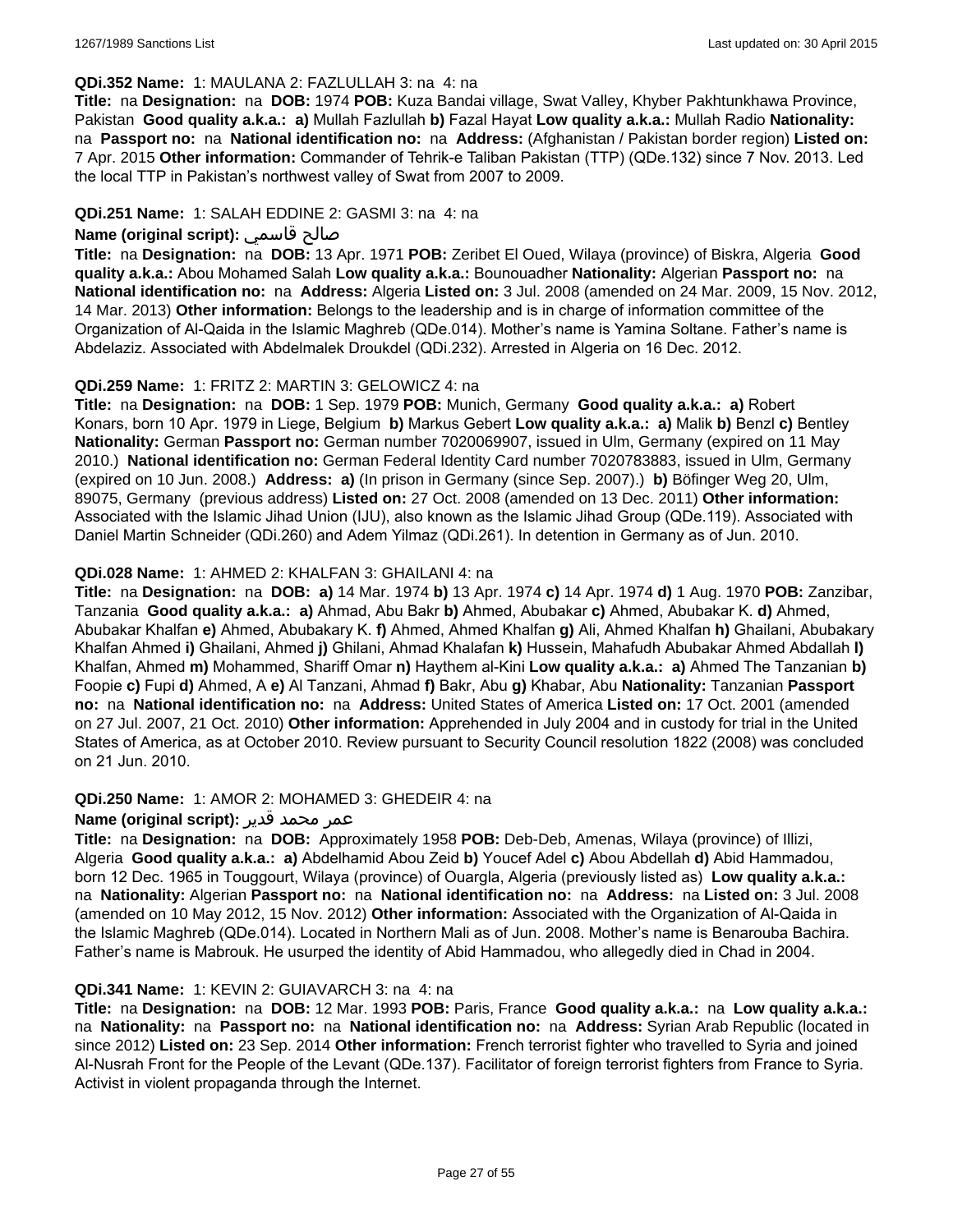#### **QDi.218 Name:** 1: GUN GUN 2: RUSMAN 3: GUNAWAN 4: na

**Title:** na **Designation:** na **DOB:** 6 Jul. 1977 **POB:** Cianjur, West Java, Indonesia **Good quality a.k.a.: a)** Gunawan, Rusman **b)** Abd Al-Hadi **c)** Abdul Hadi **d)** Abdul Karim **e)** Bukhori **f)** Bukhory **Low quality a.k.a.:** na **Nationality:** Indonesian **Passport no:** na **National identification no:** na **Address:** na **Listed on:** 21 Apr. 2006 (amended on 13 Dec. 2011) **Other information:** Brother of Nurjaman Riduan Isamuddin (QDi.087). Review pursuant to Security Council resolution 1822 (2008) was concluded on 8 Jun. 2010.

## **QDi.003 Name:** 1: SALIM 2: AHMAD 3: SALIM 4: HAMDAN

## سالم أحمد سالم حمدان **:(script original (Name**

**Title:** na **Designation:** na **DOB:** 1965 **POB: a)** Al-Mukalla, Yemen **b)** AI-Mukala, Yemen **Good quality a.k.a.: a)** Saqr Al-Jaddawi (الجداوي صقر الكنية(**b)** Saqar Al Jadawi **c)** Saqar Aljawadi **d)** Salem Ahmed Salem Hamdan **Low quality a.k.a.:** na **Nationality:** Yemeni **Passport no:** Yemeni number 00385937 **National identification no:** na **Address: a)** Shari Tunis, Sana'a, Yemen (previous address) **b)** (Located in Yemen since Nov. 2008) **Listed on:** 25 Jan. 2001 (amended on 25 Jul. 2006, 23 Apr. 2007, 30 Jan. 2009, 17 Jul. 2009, 25 Jan. 2010) **Other information:** Driver and private bodyguard to Usama bin Laden (deceased) from 1996 until 2001. Transferred from United States custody to Yemen in Nov. 2008. Review pursuant to Security Council resolution 1822 (2008) was concluded on 8 Jul. 2010.

### **QDi.068 Name:** 1: ADEL 2: BEN AL-AZHAR 3: BEN YOUSSEF 4: HAMDI

## عادل بن الأزهر بن يوسف حمدي **:(script original (Name**

**Title:** na **Designation:** na **DOB:** 14 Jul. 1970 **POB:** Tunis, Tunisia **Good quality a.k.a.:** Adel ben al- Azhar ben Youssef ben Soltane, born 14 Jul. 1970 in Tunis, Tunisia (formerly listed as) **Low quality a.k.a.:** Zakariya **Nationality:** Tunisian **Passport no:** (Tunisian passport number M408665, issued on 4 Oct. 2000, expired 3 Oct. 2005) **National identification no: a)** (Tunisian national identity number W334061 issued on 9 Mar. 2011) **b)** (Italian Fiscal Code: BNSDLA70L14Z352B) na **Address:** Tunisia **Listed on:** 3 Sep. 2002 (amended on 20 Dec. 2005, 7 Jun. 2007, 23 Dec. 2010, 24 Nov. 2014) **Other information:** Deported from Italy to Tunisia on 28 February 2004. Serving a 12-year prison sentence in Tunisia for membership in a terrorist organization abroad as at Jan. 2010. Arrested in Tunisia in 2013. Legally changed family name from Ben Soltane to Hamdi in 2014. Review pursuant to Security Council resolution 1822 (2008) was concluded on 21 Jun. 2010.

#### **QDi.144 Name:** 1: MOHAMMAD 2: TAHIR 3: HAMMID 4: na

#### **محمد طاهر حامد :(Name (original script**

**Title:** Imam **Designation:** na **DOB:** 1 Nov. 1975 **POB:** Poshok, Iraq **Good quality a.k.a.:** Abdelhamid Al Kurdi **Low quality a.k.a.:** na **Nationality:** na **Passport no:** na **National identification no:** na **Address:** na **Listed on:** 12 Nov. 2003 (amended on 9 Sep. 2005, 21 Dec. 2007, 16 May 2011) **Other information:** A deportation order was issued by the Italian authorities on 18 Oct. 2004. Considered a fugitive from justice by the Italian authorities as of Sep. 2007. Review pursuant to Security Council resolution 1822 (2008) was concluded on 8 Jun. 2010.

#### **QDi.204 Name:** 1: ISNILON 2: TOTONI 3: HAPILON 4: na

**Title:** na **Designation:** na **DOB: a)** 18 Mar. 1966 **b)** 10 Mar. 1967 **POB:** Bulanza, Lantawan, Basilan, The Philippines **Good quality a.k.a.: a)** Isnilon Hapilun **b)** Isnilun Hapilun **c)** Abu Musab **d)** Salahudin **e)** Tuan Isnilon **Low quality a.k.a.:** na **Nationality:** Filipino **Passport no:** na **National identification no:** na **Address:** na **Listed on:** 6 Dec. 2005 **Other information:** Review pursuant to Security Council resolution 1822 (2008) was concluded on 8 Jun. 2010.

#### **QDi.268 Name:** 1: ABDUL 2: HAQ 3: na 4: na

**Title:** na **Designation:** na **DOB:** 10 Oct. 1971 **POB:** Chele County, Khuttan Area, Xinjiang Uighur Autonomous Region, China **Good quality a.k.a.: a)** Maimaitiming Maimaiti **b)** Abdul Heq **c)** Abuduhake **d)** Abdulheq Jundullah **e)** 'Abd Al-Haq **f)** Memetiming Memeti **g)** Memetiming Aximu **h)** Memetiming Qekeman **i)** Maiumaitimin Maimaiti **j)** Abdul Saimaiti **k)** Muhammad Ahmed Khaliq **Low quality a.k.a.: a)** Maimaiti Iman **b)** Muhelisi **c)** Qerman **d)** Saifuding **Nationality:** Chinese **Passport no:** na **National identification no:** Chinese national identity card number 653225197110100533 **Address:** na **Listed on:** 15 Apr. 2009 (amended on 13 Dec. 2011) **Other information:** Location (as at Apr. 2009): Pakistan. Overall leader and commander of the Eastern Turkistan Islamic Movement (QDe.088). Involved in fundraising and recruitment for this organization. Reportedly deceased in Pakistan in February 2010.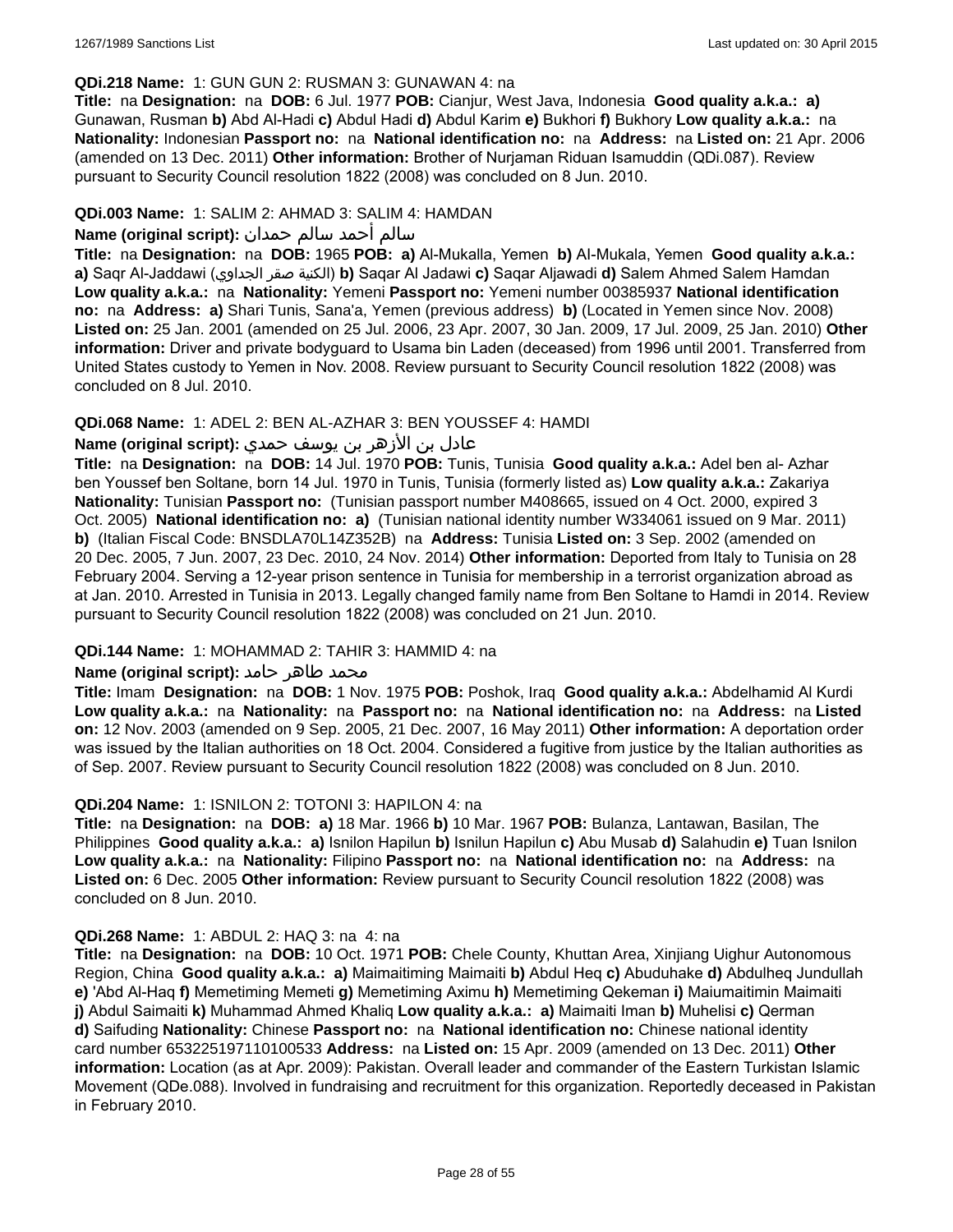## **QDi.088 Name:** 1: GULBUDDIN 2: HEKMATYAR 3: na 4: na

## **Name (original script):** حکمتیار گلبدین

**Title:** na **Designation:** na **DOB:** 1 Aug. 1949 **POB:** Kunduz Province, Afghanistan **Good quality a.k.a.: a)** Gulabudin Hekmatyar **b)** Golboddin Hikmetyar **c)** Gulbuddin Khekmatiyar **d)** Gulbuddin Hekmatiar **e)** Gulbuddin Hekhmartyar **f)** Gulbudin Hekmetyar **Low quality a.k.a.:** na **Nationality:** Afghan **Passport no:** na **National identification no:** na **Address:** na **Listed on:** 20 Feb. 2003 (amended on 16 May 2011) **Other information:** Belongs to the Kharoti tribe. Believed to be in the Afghanistan/Pakistan border area as at Jan. 2011. Father's name is Ghulam Qader. Review pursuant to Security Council resolution 1822 (2008) was concluded on 8 Jun. 2010.

#### **QDi.029 Name:** 1: RI'AD 2: MUHAMMAD HASAN 3: MUHAMMAD 4: HIJAZI

#### رياض محمد حسن محمد الحجازي **:(script original (Name**

**Title:** na **Designation:** na **DOB:** 30 Dec. 1968 **POB:** California, United States of America **Good quality a.k.a.: a)** Hijazi, Raed M. **b)** Al-Hawen, Abu-Ahmad **c)** Al-Shahid, Abu-Ahmad **d)** Raed Muhammad Hasan Muhammad Hijazi **Low quality a.k.a.: a)** Al-Maghribi, Rashid (The Moroccan) **b)** Al-Amriki, Abu-Ahmad (The American) **Nationality:** Jordanian **Passport no:** na **National identification no:** (a) United States Social Security Number: 548-91-5411 b) National number 9681029476) na **Address:** na **Listed on:** 17 Oct. 2001 (amended on 10 Apr. 2003, 16 May 2011) **Other information:** In custody in Jordan as at Mar. 2010. Father's name is Mohammad Hijazi. Mother's name is Sakina. Review pursuant to Security Council resolution 1822 (2008) was concluded on 21 Jun. 2010.

## **QDi.221 Name:** 1: JAMAL 2: HOUSNI 3: na 4: na

## **Name (original script):** حسني جمال

**Title:** na **Designation:** na **DOB:** 22 Feb. 1983 **POB:** Morocco **Good quality a.k.a.: a)** Djamel Il marocchino **b)** Jamal Al Maghrebi **c)** Hicham **Low quality a.k.a.:** na **Nationality:** na **Passport no:** na **National identification no:** na **Address: a)** Via Uccelli di Nemi n. 33, Milan **b)** via F. De Lemene n. 50, Milan**Listed on:** 2 Aug. 2006 (amended on 1 Sep. 2009) **Other information:** He is subject to Tribunale de Milano Custody Order n. 5236/02 R.G.N.R of 25 Nov. 2003 1511/02 R.G.GIP. Convicted and sentenced on 21 Sep. 2006 to seven years of detention by the Milan Assizes Court, Italy, for belonging to a criminal association with terrorist aims and receiving stolen goods. The sentence was confirmed on 17 Jul. 2007 by the Milan Assizes Appeal Court. In custody as at 16 Jun. 2009. Review pursuant to Security Council resolution 1822 (2008) was concluded on 20 Jul. 2009.

## **QDi.010 Name:** 1: ZAYN 2: AL-ABIDIN 3: MUHAMMAD 4: HUSSEIN

## زين العابدين محمد حسين **:(script original (Name**

**Title:** na **Designation:** na **DOB:** 12 Mar. 1971 **POB:** Riyadh, Saudi Arabia **Good quality a.k.a.: a)** Abd Al-Hadi Al-Wahab **b)** Zain Al-Abidin Muhammad Husain **c)** Zayn Al-Abidin Muhammad Husayn **d)** Zeinulabideen Muhammed Husein Abu Zubeidah **Low quality a.k.a.: a)** Abu Zubaydah **b)** Abu Zubaida **c)** Tariq Hani **Nationality:** Palestinian **Passport no:** na **National identification no:** na **Address:** na **Listed on:** 25 Jan. 2001 (amended on 10 Apr. 2003, 25 Jul. 2006, 23 Apr. 2007, 18 Jul. 2007, 27 Jul. 2007, 17 Jul. 2009, 16 Dec. 2010) **Other information:** Close associate of Usama bin Laden (deceased) and facilitator of terrorist travel. In custody of the United States of America as at Jul. 2007. Review pursuant to Security Council resolution 1822 (2008) was concluded on 21 Jun. 2010.

#### **QDi.195 Name:** 1: AL SAYYID 2: AHMED 3: FATHI 4: HUSSEIN ELIWAH

## السيد احمد فتحي حسين عليوة **:(script original (Name**

**Title:** na **Designation:** na **DOB: a)** 30 Jul. 1964 **b)** 30 Jan. 1964 **POB:** Suez, Egypt **Good quality a.k.a.: a)** Al Sayyid Ahmed Fathi Hussein Eliwa **b)** Al Sayyid Ahmed Fathi Hussein Alaiwah **c)** Al Sayyid Ahmed Fathi Hussein Elaiwa **d)** Al Sayyid Ahmed Fathi Hussein Ilewah **e)** Al Sayyid Ahmed Fathi Hussein Alaywah **f)** El Sayed Ahmad Fathi Hussein Elaiwa **g)** Hatim **h)** Hisham **i)** Abu Umar **j)** El-Sayed Ilawah born on 3 Jul.1954 **Low quality a.k.a.:**  na **Nationality:** Egyptian **Passport no:** (United Kingdom passport number RP0185179 issued on 11 Sep. 2001, expires on 11 Sep. 2011 (in the name of Al-Sayyid Ilewah)) **National identification no:** na **Address:** United Kingdom **Listed on:** 29 Sep. 2005 (amended on 6 Oct. 2005, 18 Aug. 2006, 13 Dec. 2011) **Other information:** Sentenced to 15 years imprisonment in Egypt in 1999. Father's name is Fathi Hussein Elaiwa. Member of Egyptian Islamic Jihad (QDe.003). Review pursuant to Security Council resolution 1822 (2008) was concluded on 29 Jul. 2010.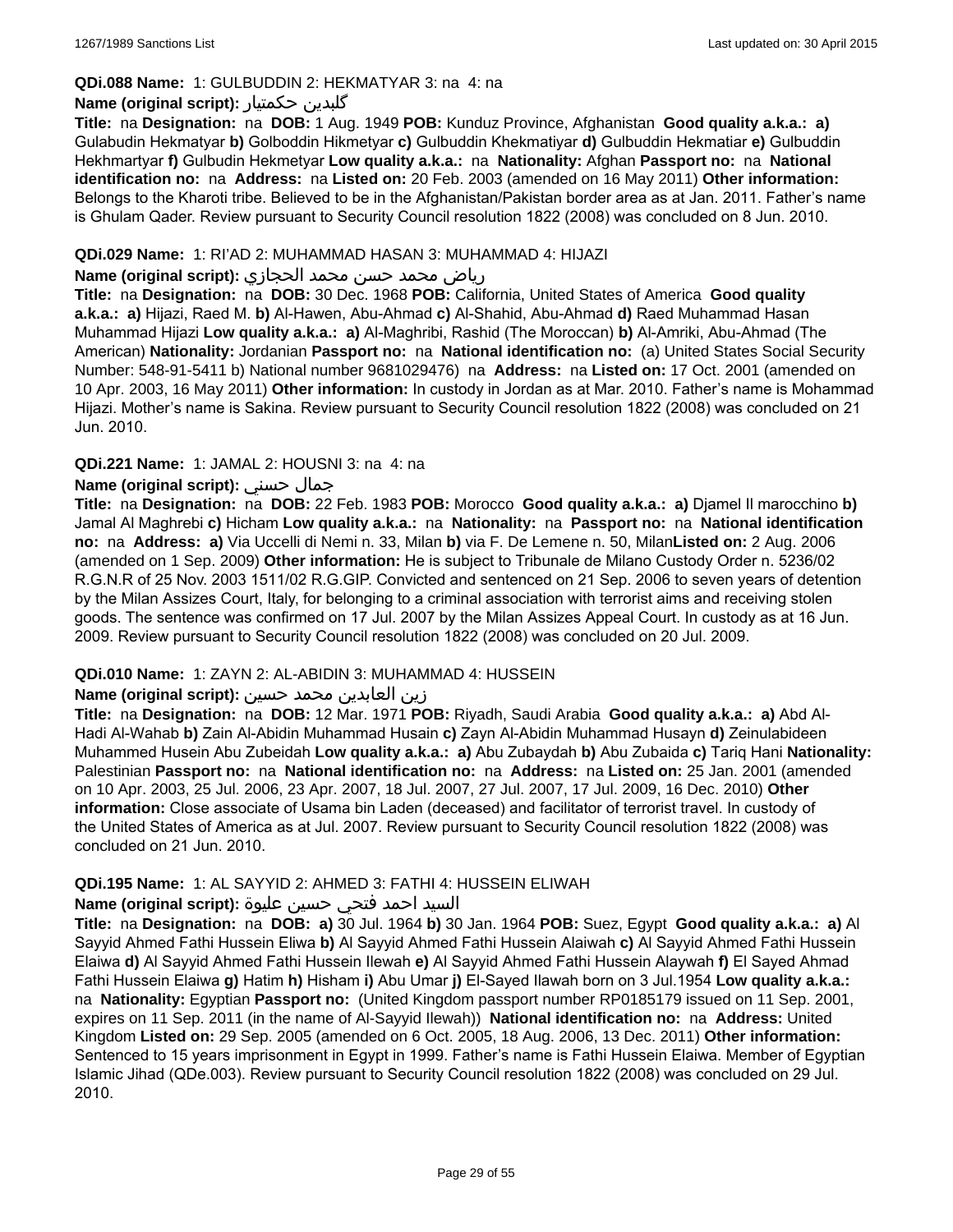## **QDi.067 Name:** 1: MOSTAFA 2: KAMEL 3: MOSTAFA 4: IBRAHIM

## مصطفى كمال مصطفى ابراهيم **:Name (original script**)

**Title:** na **Designation:** na **DOB:** 15 Apr. 1958 **POB:** Alexandria, Egypt **Good quality a.k.a.: a)** Mustafa Kamel Mustafa **b)** Adam Ramsey Eaman **c)** Kamel Mustapha Mustapha **d)** Mustapha Kamel Mustapha **e)** Abu Hamza **f)** Mostafa Kamel Mostafa **Low quality a.k.a.: a)** Abu Hamza Al-Masri **b)** Abu Hamza **c)** Abu Hamza Al-Misri **Nationality:** British **Passport no:** na **National identification no:** na **Address:** United States of America **Listed on:** 24 Apr. 2002 (amended on 26 Nov. 2004, 25 Jul. 2006, 14 Mar. 2008, 21 Oct. 2010, 4 Aug. 2014) **Other information:** Extradited from the United Kingdom to the United States of America on 5 Oct. 2012. Convicted on terrorism charges by a court in the United States of America in May 2014. Review pursuant to Security Council resolution 1822 (2008) was concluded on 22 Apr. 2010.

### **QDi.308 Name:** 1: ZAFAR 2: IQBAL 3: na 4: na

**Title:** na **Designation:** na **DOB:** 4 Oct. 1953 **POB:** na **Good quality a.k.a.: a)** Zaffer Iqbal **b)** Malik Zafar Iqbal Shehbaz **c)** Malik Zafar Iqbal Shahbaz **d)** Malik Zafar Iqbal **Low quality a.k.a.: a)** Zafar Iqbal Chaudhry **b)** Muhammad Zafar Iqbal **Nationality:** Pakistani **Passport no:** (Passport number DG5149481, issued on 22 Aug. 2006, expired on 21 Aug. 2011, passport booklet number A2815665) **National identification no:** (National identification number 35202- 4135948-7 b) Alternate national identification number 29553654234) na **Address:** Masjid al-Qadesia, 4 Lake Road, Lahore, Pakistan **Listed on:** 14 Mar. 2012 **Other information:** Senior leader and co-founder of Lashkar-e-Tayyiba (QDi.118) (LeT) who has held various senior leader positions in LeT and its front organization, Jamaat-ud-Dawa (JUD) (listed as an alias of LeT). As of 2010, in charge of LeT/JUD finance department, director of its education department and president of its medical wing. Other title: Professor.

### **QDi.087 Name:** 1: NURJAMAN 2: RIDUAN 3: ISAMUDDIN 4: na

**Title:** na **Designation:** na **DOB:** 4 Apr. 1964 **POB:** Cianjur, West Java, Indonesia **Good quality a.k.a.: a)** Hambali **b)** Nurjaman **c)** Isomuddin, Nurjaman Riduan **d)** Hambali Bin Ending **e)** Encep Nurjaman (birth name) **f)** Hambali Ending Hambali **g)** Isamuddin Riduan **h)** Isamudin Ridwan **Low quality a.k.a.:** na **Nationality:** Indonesian **Passport no:** na **National identification no:** na **Address:** na **Listed on:** 28 Jan. 2003 (amended on 2 Jul. 2007, 27 Jul. 2007, 16 May 2011) **Other information:** Senior leader of Jemaah Islamiyah (QDe.092). Brother of Gun Gun Rusman Gunawan (QDi.218). In custody of the United States of America, as of July 2007. Review pursuant to Security Council resolution 1822 (2008) was concluded on 13 Apr. 2010.

## **QDi.321 Name:** 1: MALIK 2: MUHAMMAD 3: ISHAQ 4: na

#### مالک محمد اسحاق : Name (original script)

**Title:** na **Designation:** na **DOB:** Approximately 1959 **POB:** Rahim Yar Khan, Punjab Province, Pakistan **Good quality a.k.a.:** Malik Ishaq **Low quality a.k.a.:** na **Nationality:** Pakistani **Passport no:** na **National identification no:** na **Address:** Pakistan **Listed on:** 14 Mar. 2014 **Other information:** One of the founders and a current leader of Lashkar i Jhangvi (LJ) (QDe.096). Physical description: heavy build with black eye colour, black hair colour and medium brown complexion with a heavy black beard. Photo available for inclusion in the INTERPOL-UN Security Council Special Notice.

#### **QDi.180 Name:** 1: KHADAFI 2: ABUBAKAR 3: JANJALANI 4: na

**Title:** na **Designation:** na **DOB:** 3 Mar. 1975 **POB:** Isabela, Basilan, Philippines **Good quality a.k.a.: a)** Khadafy Janjalani **b)** Khaddafy Abubakar Janjalani **c)** Abu Muktar **Low quality a.k.a.:** na **Nationality:** Filipino **Passport no:** na **National identification no:** na **Address:** na **Listed on:** 22 Dec. 2004 (amended on 23 Feb. 2009) **Other information:** Reportedly deceased in 2006. Review pursuant to Security Council resolution 1822 (2008) was concluded on 29 Jul. 2010.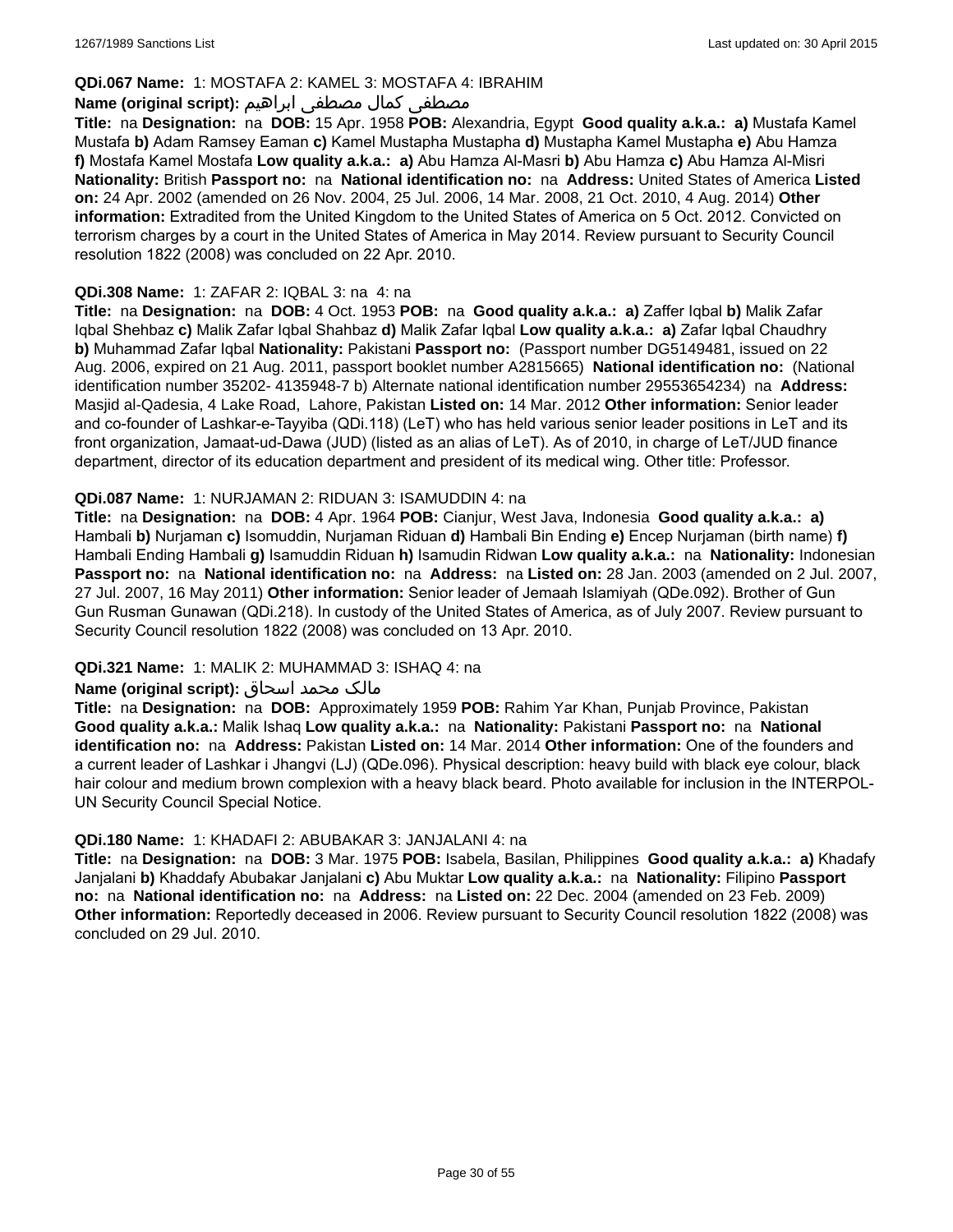#### **QDi.099 Name:** 1: KHALIL 2: BEN AHMED 3: BEN MOHAMED 4: JARRAYA

#### خليل بن احمد بن محمد جراية **:(script original (Name**

**Title:** na **Designation:** na **DOB:** 8 Feb. 1969 **POB:** Sfax, Tunisia **Good quality a.k.a.: a)** Khalil Yarraya **b)** Ben Narvan Abdel Aziz, born 15 Aug. 1970 in Sereka (former Yugoslavia) **c)** Abdel Aziz Ben Narvan, born 15 Aug. 1970 in Sereka (former Yugoslavia) **Low quality a.k.a.: a)** Amro **b)** Omar **c)** Amrou **d)** Amr **Nationality:** Tunisian **Passport no:** Tunisian number K989895, issued on 26 Jul. 1995 ( in Genoa, Italy, expired on 25 Jul. 2000) **National identification no:** na **Address:** Nuoro, Italy **Listed on:** 25 Jun. 2003 (amended on 26 Nov. 2004, 20 Dec. 2005, 17 Oct. 2007, 16 Sep. 2008, 24 Mar. 2009, 10 Aug. 2009, 6 Aug. 2010) **Other information:** Detained in Italy since 9 Aug. 2008 for his implication in a case related to terrorism. Review pursuant to Security Council resolution 1822 (2008) was concluded on 15 Jun. 2010.

#### **QDi.114 Name:** 1: SALIM Y SALAMUDDIN 2: JULKIPLI 3: na 4: na

**Title:** na **Designation:** na **DOB:** 20 Jun. 1967 **POB:** Tulay, Jolo Sulu, Philippines **Good quality a.k.a.: a)** Kipli Sali **b)** Julkipli Salim **Low quality a.k.a.:** na **Nationality:** Filipino **Passport no:** na **National identification no:** na **Address:** na **Listed on:** 9 Sep. 2003 (amended on 23 Feb. 2009, 13 Dec. 2011) **Other information:** In detention in the Philippines as at May 2011. Review pursuant to Security Council resolution 1822 (2008) was concluded on 25 May 2010.

### **QDi.072 Name:** 1: MEHDI 2: BEN MOHAMED 3: BEN MOHAMED 4: KAMMOUN

## المهدي بن محمد بن محمد كمون **:(script original (Name**

**Title:** na **Designation:** na **DOB:** 3 Apr. 1968 **POB:** Tunis, Tunisia **Good quality a.k.a.:** na **Low quality a.k.a.:** Salmane **Nationality:** Tunisian **Passport no:** (Tunisian passport number M307707, issued on 12 Apr. 2000, expired on 11 Apr. 2005) **National identification no:** na **Address:** Via Masina Number 7, Milan, Italy **Listed on:** 3 Sep. 2002 (amended on 20 Dec. 2005, 7 Jun. 2007, 23 Dec. 2010) **Other information:** Italian Fiscal Code: KMMMHD68D03Z352N. Deported from Italy to Tunisia on 22 July 2005. Serving an eight-year prison term in Tunisia for membership of a terrorist organization abroad as at Jan. 2010. Review pursuant to Security Council resolution 1822 (2008) was concluded on 21 Jun. 2010.

#### **QDi.302 Name:** 1: MEVLÜT 2: KAR 3: na 4: na

**Title:** na **Designation:** na **DOB:** 25 Dec. 1978 **POB:** Ludwigshafen, Germany **Good quality a.k.a.:** Mevluet Kar **Low quality a.k.a.: a)** Abu Obaidah **b)** Obeidah Al Turki **c)** Al-Turki **d)** Al Turki Kyosev **e)** Yanal Yusov **f)** Abu Udejf el-Turki **g)** Abu Obejd el-Turki **h)** Abdurrahman Almanci **Nationality:** Turkish **Passport no:** Turkish passport number TR-M842033, issued in Mainz, Germany (by the Turkish Consulate General, issued on 2 May 2002, expired on 24 Jul. 2007) **National identification no:** na **Address:** Güngören Merkez Mahallesi Toros Sokak 6/5, Istanbul, Turkey (previous as at Aug. 2009) **Listed on:** 25 Jan. 2012 **Other information:** Associated with Islamic Jihad Group (QDe.119). Arrest warrant issued by the investigating judge of the German Federal Court of Justice on 17 Aug. 2009.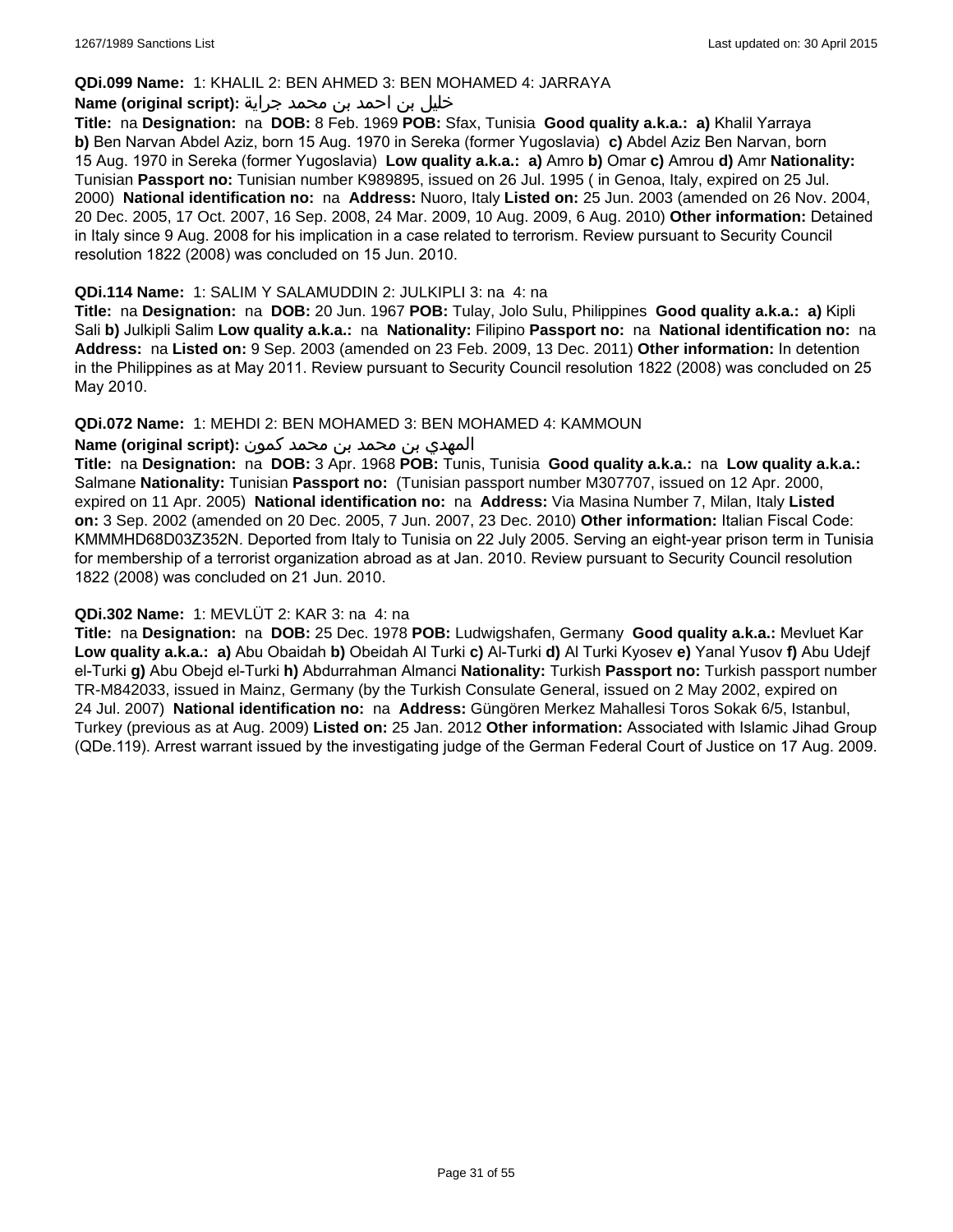#### **QDi.135 Name:** 1: DAWOOD 2: IBRAHIM 3: KASKAR 4: na

**Title:** Sheikh **Designation:** na **DOB:** 26 Dec. 1955 **POB: a)** Bombai **b)** Ratnagiri, India **Good quality a.k.a.: a)** Dawood Ebrahim **b)** Sheikh Dawood Hassan **c)** Abdul Hamid Abdul Aziz **d)** Anis Ibrahim **e)** Aziz Dilip **f)** Daud Hasan Shaikh Ibrahim Kaskar **g)** Daud Ibrahim Memon Kaskar **h)** Dawood Hasan Ibrahim Kaskar **i)** Dawood Ibrahim Memon **j)** Dawood Sabri **k)** Kaskar Dawood Hasan **l)** Shaikh Mohd Ismail Abdul Rehman **m)** Dowood Hassan Shaikh Ibrahim **Low quality a.k.a.: a)** Ibrahim Shaikh Mohd Anis **b)** Shaikh Ismail Abdul **c)** Hizrat **Nationality:** Indian **Passport no: a)** Indian number A-333602, issued on 4 Jun. 1985, issued in Bombay, India (passport subsequently revoked by the Government of India) **b)** Indian number M110522, issued on 13 Nov. 1978, issued in Bombay **c)** Indian number R841697, issued on 26 Nov. 1981, issued in Bombay **d)** Indian number F823692 (JEDDAH) issued by CGI in Jeddah, issued on 2 Sep. 1989 **e)** Indian number A501801 (BOMBAY), issued on 26 Jul. 1985 **f)** Indian number K560098 (BOMBAY), issued on 30 Jul. 1975 **g)** Passport number V57865 (BOMBAY), issued on 3 Oct. 1983 **h)** Passport number P537849 (BOMBAY), issued on 30 Jul. 1979 **i)** Passport number A717288 (MISUSE), issued on 18 Aug. 1985, issued in Dubai **j)** Pakistani number G866537 (MISUSE), issued on 12 Aug. 1991, issued in Rawalpindi **k)** Passport number C-267185 ( issued in Karachi in Jul.1996) **l)** Passport number H-123259 ( issued in Rawalpindi in Jul. 2001) **m)** Passport number G-869537 ( issued in Rawalpindi) **n)** Passport number KC-285901 **National identification no:** na **Address: a)** Karachi, Pakistan ( White House, Near Saudi Mosque, Clifton) **b)** (House Nu 37 - 30th Street - defence, Housing Authority Karachi Pakistan) **c)** (Palatial bungalow in the hilly area of Noorabad in Karachi) **d)** (Property at Margalla Raod F 6/2 Street no. 22, House number 29 in Karachi) **Listed on:** 3 Nov. 2003 (amended on 21 Mar. 2006, 25 Jul. 2006, 2 Jul. 2007, 11 Mar. 2010) **Other information:** International arrest warrant issued by the Government of India. Review pursuant to Security Council resolution 1822 (2008) was concluded on 20 May 2010.

### **QDi.002 Name:** 1: AMIN 2: MUHAMMAD 3: UL HAQ 4: SAAM KHAN

**Title:** na **Designation:** na **DOB:** 1960 **POB:** Nangarhar Province, Afghanistan **Good quality a.k.a.: a)** Al-Haq, Amin **b)** Amin, Muhammad **Low quality a.k.a.: a)** Dr. Amin **b)** Ul-Haq, Dr. Amin **Nationality:** Afghan **Passport no:** na **National identification no:** na **Address:** na **Listed on:** 25 Jan. 2001 (amended on 18 Jul. 2007, 16 Dec. 2010) **Other information:** Security coordinator for Usama bin Laden (deceased). Repatriated to Afghanistan in February 2006. Review pursuant to Security Council resolution 1822 (2008) was concluded on 15 Jun. 2010.

## **QDi.306 Name:** 1: MUSTAFA 2: HAJJI 3: MUHAMMAD 4: KHAN

### مصطفى حجي محمد خان **:Name (original script)**

**Title:** na **Designation:** na **DOB: a)** (Between Aug. and Sep. 1977) **b)** 1976 **POB: a)** Al-Madinah, Saudi Arabia **b)** Sangrar, Sindh Province, Pakistan **Good quality a.k.a.: a)** غول حسن) Hassan Ghul; Hassan Gul; Hasan Gul) **b)** Khalid Mahmud **Low quality a.k.a.: a)** Ahmad Shahji **b)** Mustafa Muhammad **c)** Abu Gharib al-Madani **d)** شيماء أبو (Abu-Shaima; Abu- Shayma) **Nationality: a)** Pakistani **b)** Saudi Arabian **Passport no:** na **National identification no:** na **Address:** na **Listed on:** 14 Mar. 2012 **Other information:** Al-Qaida (QDe.004) facilitator, courier and operative. As of 2010, facilitated activities for senior Pakistan-based Al-Qaida operatives.

#### **QDi.336 Name:** 1: ANAS 2: HASAN 3: KHATTAB 4: na

**Title:** na **Designation:** na **DOB:** 7 Apr. 1986 **POB:** Damascus, Syrian Arab Republic **Good quality a.k.a.:** Samir Ahmed al-Khayat **Low quality a.k.a.: a)** Hani **b)** Abu Hamzah **c)** Abu-Ahmad Hadud **Nationality:** na **Passport no:** na **National identification no:** na **Address:** na **Listed on:** 23 Sep. 2014 **Other information:** Administrative amir of Al-Nusrah Front for the People of the Levant (QDe.137).

#### **QDi.340 Name:** 1: EMILIE 2: KONIG 3: na 4: na

**Title:** na **Designation:** na **DOB:** 9 Dec. 1984 **POB:** Ploemeur, France **Good quality a.k.a.:** na **Low quality a.k.a.:** na **Nationality:** French **Passport no:** na **National identification no:** na **Address:** Syrian Arab Republic (located in since 2013) **Listed on:** 23 Sep. 2014 **Other information:** French terrorist fighter who travelled to Syria and joined Islamic State in Iraq and the Levant, listed as Al-Qaida in Iraq (AQI) (QDe.115). Active in radicalizing and propagating Al-Qaida's (QDe.004) ideology through the Internet. Incites violent activities against France.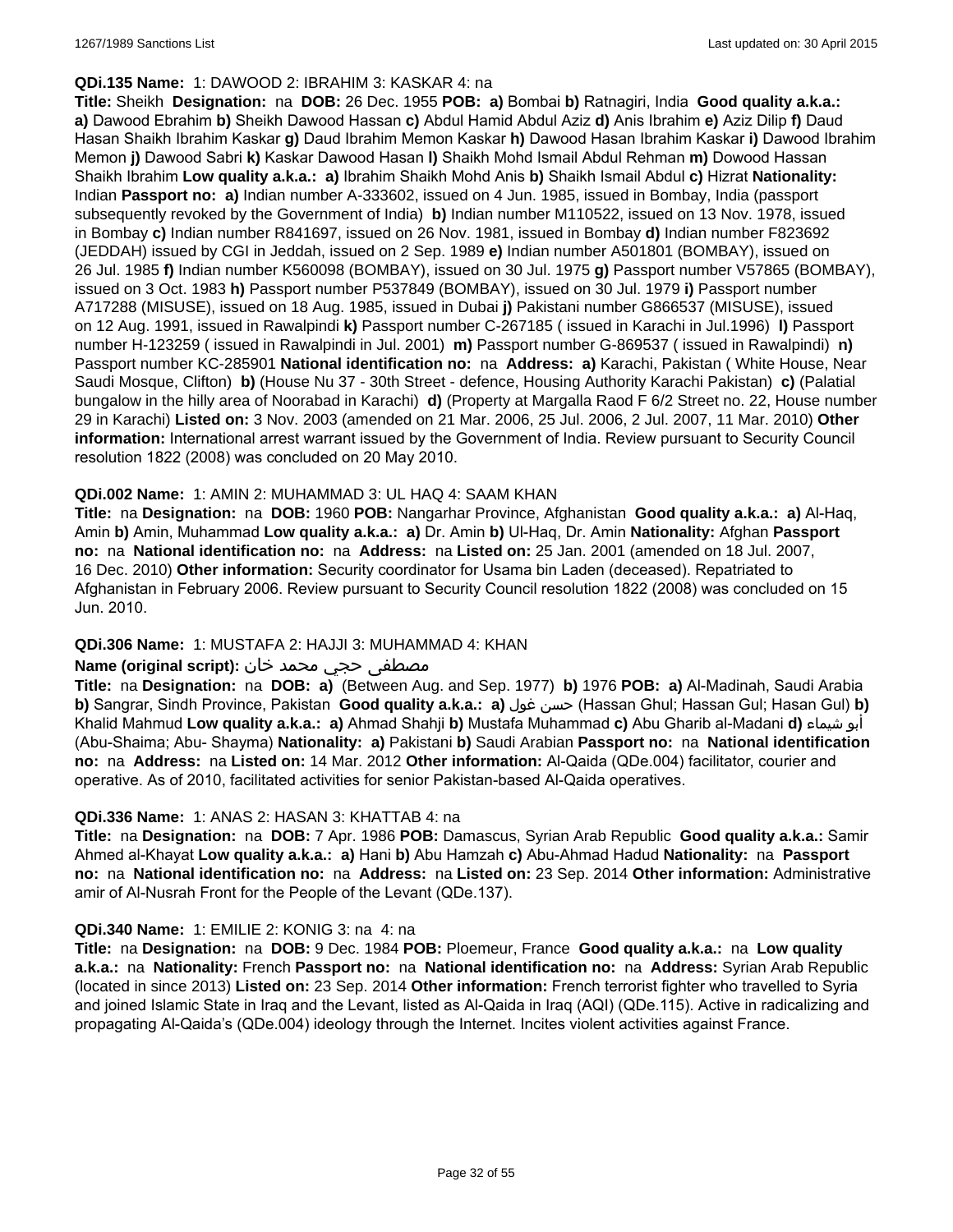## **QDi.190 Name:** 1: ABDELKADER 2: LAAGOUB 3: na 4: na

#### عبد القادر لاغوب **:(script original (Name**

**Title:** na **Designation:** na **DOB:** 23 Apr. 1966 **POB:** Casablanca, Morocco **Good quality a.k.a.:** na **Low quality a.k.a.:** Rachid **Nationality:** Moroccan **Passport no:** (Moroccan passport number D-379312) **National identification no:** (Moroccan national identity card DE- 473900) na **Address:** Number 4, Via Europa, Paderno Ponchielli, Cremona, Italy **Listed on:** 29 Jul. 2005 (amended on 21 Dec. 2007, 13 Dec. 2011) **Other information:** Italian Fiscal code: LGBBLK66D23Z330U. Father's name is Mamoune Mohamed. Mother's name is Fatna Ahmed. Review pursuant to Security Council resolution 1822 (2008) was concluded on 8 Jun. 2010.

### **QDi.319 Name:** 1: MOHAMED 2: LAHBOUS 3: na 4: na

#### **Name (original script):** لحبوس محمد

**Title:** na **Designation:** na **DOB:** 1978 **POB:** Mali **Good quality a.k.a.: a)** Mohamed Ennouini **b)** Hassan **c)** Hocine **Low quality a.k.a.:** na **Nationality:** Malian **Passport no:** na **National identification no:** na **Address:** Mali **Listed on:** 24 Oct. 2013 **Other information:** Member of the Mouvement pour l'Unification et le Jihad en Afrique de l'Ouest (MUJAO) (QDe.134).

### **QDi.062 Name:** 1: MOHAMED 2: LAKHAL 3: na 4: na

## **Name (original script):** لكحل محمد

**Title:** na **Designation:** na **DOB:** 5 Feb. 1970 **POB:** Tunis, Tunisia **Good quality a.k.a.: a)** Lased Ben Heni, born 5 Feb. 1969 in Tripoli, Libyan Arab Jamahiriya **b)** Al-As'ad Ben Hani, born 5 Feb. 1969 in Tripoli, Libyan Arab Jamahiriya **c)** Mohamed Ben Belgacem Awani **d)** Mohamed Aouani, born 5 Feb. 1970 in Tunis, Tunisia (formerly listed as) **Low quality a.k.a.: a)** Mohamed Abu Abda **b)** Abu Obeida **Nationality:** Tunisian **Passport no:** na **National identification no:** (Tunisian national identity number W374031, issued on 11 Apr. 2011) na **Address:**  na **Listed on:** 24 Apr. 2002 (amended on 26 Nov. 2004, 9 Sep. 2005, 31 Jul. 2006, 23 Dec. 2010, 24 Nov. 2014) **Other information:** Professor of Chemistry. Deported from Italy to Tunisia on 27 Aug. 2006. Legally changed family name from Aouani to Lakhal in 2014. Review pursuant to Security Council resolution 1822 (2008) was concluded on 22 Apr. 2010.

#### **QDi.264 Name:** 1: ZAKI-UR-REHMAN 2: LAKHVI 3: na 4: na

**Title:** na **Designation:** na **DOB:** 30 Dec. 1960 **POB:** Okara, Pakistan **Good quality a.k.a.: a)** Zakir Rehman Lakvi **b)** Zaki Ur-Rehman Lakvi **c)** Kaki Ur-Rehman **d)** Zakir Rehman **e)** Abu Waheed Irshad Ahmad Arshad **Low quality a.k.a.:** Chachajee **Nationality:** Pakistani **Passport no:** na **National identification no:** Pakistani 61101-9618232-1 **Address: a)** Barahkoh, P.O. DO, Tehsil and District Islamabad, Pakistan (location as at May 2008) **b)** Chak No. 18/IL, Rinala Khurd, Tehsil Rinala Khurd, District Okara, Pakistan (previous location) **Listed on:** 10 Dec. 2008 **Other information:** Chief of operations of Lashkar-e-Tayyiba (listed under permanent reference number QDe.118).

#### **QDi.247 Name:** 1: RUBEN 2: PESTANO 3: LAVILLA, JR 4: na

**Title:** Sheik **Designation:** na **DOB:** 4 Oct. 1972 **POB:** Sitio Banga Maiti, Barangay Tranghawan, Lambunao, Iloilo, Philippines **Good quality a.k.a.: a)** Reuben Lavilla **b)** Sheik Omar **c)** Mile D Lavilla **d)** Reymund Lavilla **e)** Ramo Lavilla **f)** Mike de Lavilla **g)** Abdullah Muddaris **h)** Ali Omar **i)** Omar Lavilla **j)** Omar Labella **Low quality a.k.a.: a)** So **b)** Eso **c)** Junjun **Nationality:** Filipino **Passport no: a)** Filipino number MM611523 (2004) **b)** Filipino number EE947317 (2000-2001) **c)** Filipino number P421967 (1995-1997) **National identification no:** na **Address:** 10th Avenue, Caloocan City, Philippines **Listed on:** 4 Jun. 2008 (amended on 16 Sep. 2008, 13 Dec. 2011) **Other information:** Spiritual leader of the Rajah Solaiman Movement (QDe.128). Associated with Khadafi Abubakar Janjalani (QDi.180). In detention in the Philippines as of May 2011. Review pursuant to Security Council resolution 1822 (2008) was concluded on 13 May 2010.

#### **QDi.155 Name:** 1: DJAMEL 2: LOUNICI 3: na 4: na

## **Name (original script):** لونيسي جمال

**Title:** na **Designation:** na **DOB:** 1 Feb. 1962 **POB:** Algiers, Algeria **Good quality a.k.a.:** Jamal Lounici **Low quality a.k.a.:** na **Nationality:** Algerian **Passport no:** na **National identification no:** na **Address:** Algeria **Listed on:** 16 Jan. 2004 (amended on 7 Apr. 2008, 2 Dec. 2008, 30 Jan. 2009, 16 May 2011) **Other information:** Father's name is Abdelkader. Mother's name is Johra Birouh. Returned from Italy to Algeria where he resides since Nov. 2008. Son in law of Othman Deramchi (QDi.164). Review pursuant to Security Council resolution 1822 (2008) was concluded on 27 Jul. 2010.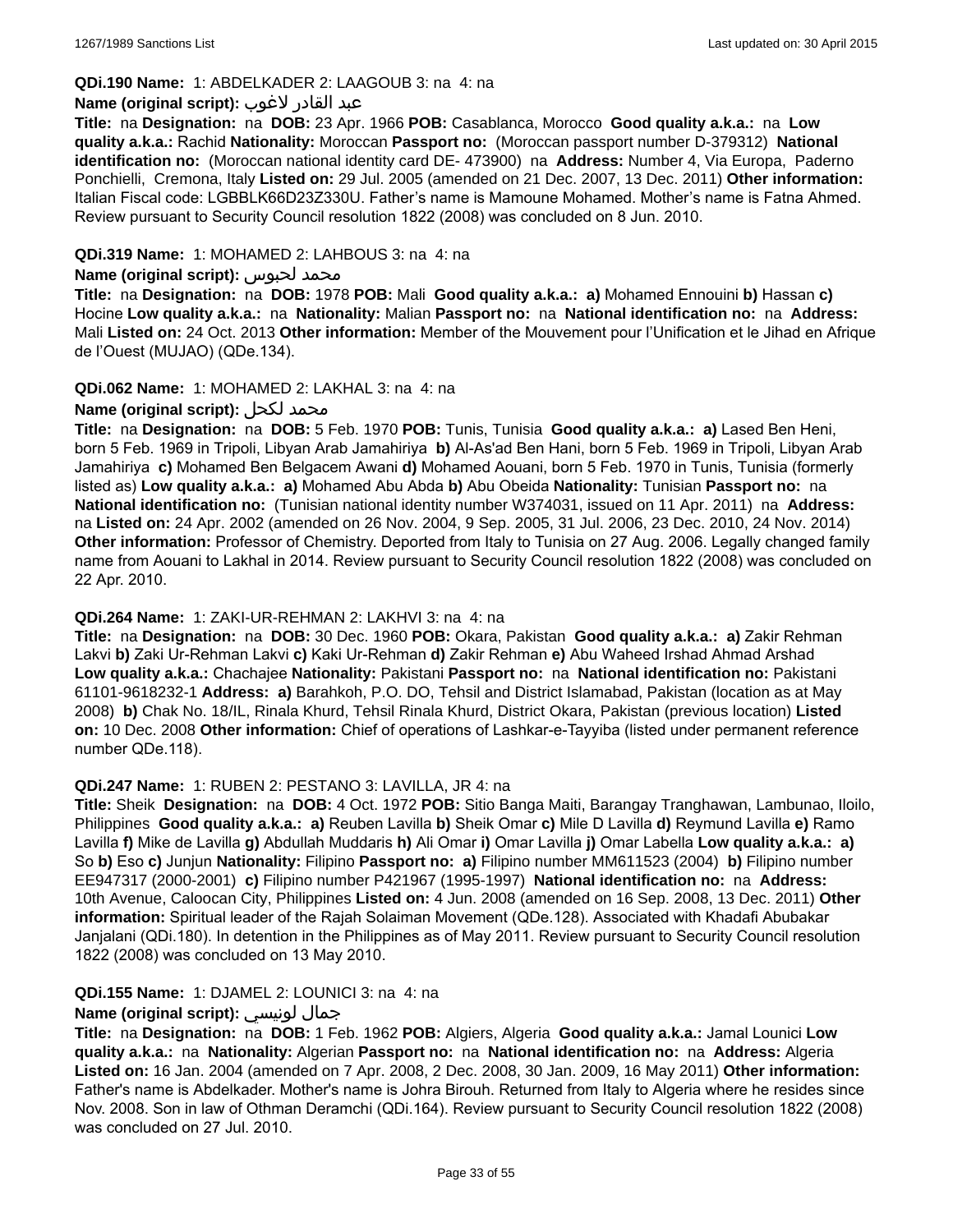#### **QDi.206 Name:** 1: IBRAHIM 2: MOHAMED KHALIL 3: na 4: na

## ابراهيم محمد خليل **:(script original (Name**

**Title:** na **Designation:** na **DOB:** 2 Jul. 1975 **POB:** Day Az-Zawr, Syria **Good quality a.k.a.: a)** Khalil Ibrahim Jassem, born 2 May 1972 in Baghdad, Iraq **b)** Khalil Ibrahim Mohammad, born 3 Jul. 1975 in Mosul, Iraq **c)** Khalil Ibrahim Al Zafiri (born 1972) **d)** Khalil, born 2 May 1975 **Low quality a.k.a.:** na **Nationality:** Syrian **Passport no:** (Temporary suspension of deportation No. T04338017 issued by Alien's Office of the City of Mainz, expired on 8 May 2013) **National identification no:** na **Address:** Refugee shelter Alte Ziegelei, Mainz, 55128, Germany **Listed on:** 6 Dec. 2005 (amended on 25 Jan. 2010, 13 Dec. 2011, 6 Aug. 2013) **Other information:** Sentenced to 7 years of imprisonment in Germany on 6 Dec. 2007. Released on 30 December 2012. Review pursuant to Security Council resolution 1822 (2008) was concluded on 5 Oct. 2009.

#### **QDi.202 Name:** 1: MAZEN 2: SALAH 3: MOHAMMED 4: na

### مازن صلاح محمد **:Name (original script)**

**Title:** na **Designation:** na **DOB:** 18 May 1981 **POB:** Arbil, Iraq **Good quality a.k.a.: a)** Mazen Ali Hussein, born 1 Jan. 1982 in Baghdad, Iraq **b)** Issa Salah Muhamad, born 1 Jan. 1980 **Low quality a.k.a.:** na **Nationality:** Iraqi **Passport no:** (German travel document ("Reiseausweis") A 0144378 (revoked as at Sep. 2012)) **National identification no:** na **Address:** 94051 Hauzenberg, Germany **Listed on:** 6 Dec. 2005 (amended on 21 Oct. 2008, 13 Dec. 2011, 15 Nov. 2012) **Other information:** Member of Ansar Al-Islam (QDe.098). Released from custody in Germany on 18 May 2012. Review pursuant to Security Council resolution 1822 (2008) was concluded on 30 Jul. 2009.

### **QDi.126 Name:** 1: YUNOS 2: UMPARA 3: MOKLIS 4: na

**Title:** na **Designation:** na **DOB:** 7 Jul. 1966 **POB:** Lanao del Sur, the Philippines **Good quality a.k.a.: a)** Muklis Yunos **b)** Mukhlis Yunos (previously listed as) **c)** Saifullah Mukhlis Yunos **d)** Saifulla Moklis Yunos **Low quality a.k.a.:** Hadji Onos **Nationality:** Filipino **Passport no:** na **National identification no:** na **Address:** Philippines**Listed on:** 9 Sep. 2003 (amended on 9 Sep. 2005, 23 Feb. 2009, 3 Jun. 2009, 16 May 2011) **Other information:** Sentenced to life without parole in the Philippines on 23 Jan. 2009 for his involvement in the bombings of 30 Dec. 2000 in Manila, the Philippines. Review pursuant to Security Council resolution 1822 (2008) was concluded on 25 May 2010.

#### **QDi.147 Name:** 1: MOHAMED 2: AMIN 3: MOSTAFA 4: na

## محمد أمين مصطفى :**Name (original script)**

**Title:** na **Designation:** na **DOB:** 11 Oct. 1975 **POB:** Kirkuk, Iraq **Good quality a.k.a.:** na **Low quality a.k.a.:**  na **Nationality:** na **Passport no:** na **National identification no:** na **Address:** Via della Martinella 132, Parma, Italy ( Domicile) **Listed on:** 12 Nov. 2003 (amended on 9 Sep. 2005, 7 Jun. 2007, 16 May 2011) **Other information:** Under administrative control measure in Italy scheduled to expire on 15 Jan. 2012. Review pursuant to Security Council resolution 1822 (2008) was concluded on 21 Jun. 2010.

#### **QDi.129 Name:** 1: DJAMEL 2: MOUSTFA 3: na 4: na

## **Name (original script):** مصطفى جمال

**Title:** na **Designation:** na **DOB:** 28 Sep. 1973 **POB:** Tiaret, Algeria **Good quality a.k.a.: a)** Kalad Belkasam, born 31 Dec. 1979 **b)** Mostafa Djamel, born 31 Dec. 1979 in Maskara, Algeria **c)** Mostefa Djamel, born 26 Sep. 1973 in Mahdia, Algeria **d)** Mustafa Djamel, born 31 Dec. 1979 in Mascara, Algeria **e)** Balkasam Kalad, born 26 Aug. 1973 in Algiers, Algeria **f)** Bekasam Kalad, born 26 Aug. 1973 in Algiers, Algeria **g)** Belkasam Kalad, born 26 Aug. 1973 in Algiers, Algeria **h)** Damel Mostafa, born 31 Dec. 1979 in Algiers, Algeria **i)** Djamal Mostafa, born 31 Dec. 1979 in Maskara, Algeria **j)** Djamal Mostafa, born 10 Jun. 1982 **k)** Djamel Mostafa, born 31 Dec. 1979 in Maskara, Algeria **l)** Djamel Mostafa, born 31 Dec. 1979 in Algiers, Algeria **m)** Fjamel Moustfa, born 28 Sep. 1973 in Tiaret, Algeria **n)** Djamel Mustafa, born 31 Dec. 1979 **o)** Ali Barkani, born 22 Aug. 1973 in Morocco **p)** Djamel Mustafa, born 31 Dec. 1979 in Mascara, Algeria **q)** Mustafa **Low quality a.k.a.:** na **Nationality:** Algerian **Passport no: a)** (Counterfeit Danish driving licence no. 20645897, made out to Ali Barkani, born on 22 Aug. 1973 in Morocco) **b)** (Algerian birth certificate, issued for Djamel Mostefa, born on 25 Sep. 1973 in Mehdia, Tiaret province, Algeria) **National identification no:** na **Address:** Algeria **Listed on:** 23 Sep. 2003 (amended on 7 Sep. 2007, 7 Apr. 2008, 25 Jan. 2010, 16 May 2011) **Other information:** Father's name is Djelalli Moustfa. Mother's name is Kadeja Mansore. Associated with Ismail Abdallah Sbaitan Shalabi (QDi.128), Mohamed Ghassan Ali Abu Dhess (QDi.130) and Aschraf Al-Dagma (QDi.132). Deported from Germany to Algeria in Sep. 2007. Review pursuant to Security Council resolution 1822 (2008) was concluded on 19 Oct. 2009.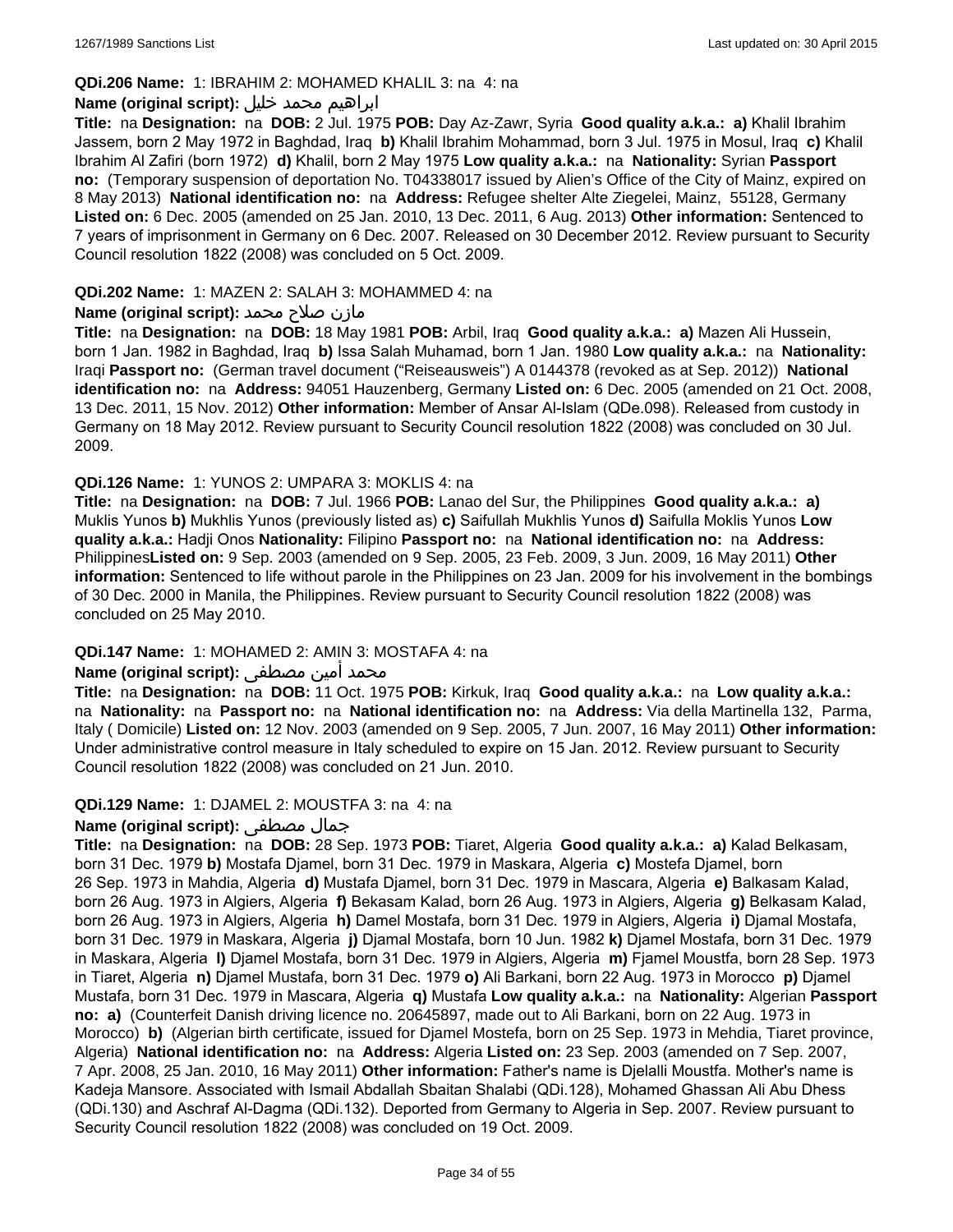#### **QDi.238 Name:** 1: MUBARAK 2: MUSHAKHAS 3: SANAD 4: MUBARAK AL-BATHALI

## مبارك مشخص سند مبارك البذالي **:Name (original script)**

**Title:** na **Designation:** na **DOB:** 1 Oct. 1961 **POB:** Kuwait **Good quality a.k.a.: a)** Mubarak Mishkhis Sanad Al-Bathali **b)** Mubarak Mishkhis Sanad Al-Badhali **c)** Mubarak Al-Bathali **d)** Mubarak Mishkhas Sanad Al-Bathali **e)** Mubarak Mishkhas Sanad Al-Bazali **f)** Mobarak Meshkhas Sanad Al-Bthaly **Low quality a.k.a.:** Abu Abdulrahman **Nationality:** Kuwaiti **Passport no: a)** Kuwaiti number 101856740, issued on 12 May 2005 ( and expired on 11 May 2007) **b)** Kuwaiti number 002955916 **National identification no:** Kuwaiti 261122400761 **Address:** Al-Salibekhat area, Kuwait ( residence as at Mar. 2009) **Listed on:** 16 Jan. 2008 (amended on 1 Jul. 2008, 23 Jul. 2008, 25 Jan. 2010) **Other information:** Review pursuant to Security Council resolution 1822 (2008) was concluded on 14 Sep. 2009.

### **QDi.272 Name:** 1: MOHAMMED 2: YAHYA 3: MUJAHID 4: na

**Title:** na **Designation:** na **DOB:** 12 Mar. 1961 **POB:** Lahore, Punjab Province, Pakistan **Good quality a.k.a.:** Mohammad Yahya Aziz **Low quality a.k.a.:** na **Nationality:** Pakistani **Passport no:** na **National identification no:** Pakistani 35404-1577309-9 **Address:** na **Listed on:** 29 Jun. 2009 **Other information:** Associated with Lashkar-e-Tayyiba (QDe.118). In detention as at June 2009.

### **QDi.119 Name:** 1: ARIS 2: MUNANDAR 3: na 4: na

**Title:** na **Designation:** na **DOB: a)** 1 Jan. 1971 **b)** Between 1962 and 1968 **POB:** Sambi, Boyolali, Java, Indonesia **Good quality a.k.a.:** na **Low quality a.k.a.:** na **Nationality:** na **Passport no:** na **National identification no:** na **Address:** na **Listed on:** 9 Sep. 2003 (amended on 9 Sep. 2005, 4 Oct. 2006) **Other information:** Review pursuant to Security Council resolution 1822 (2008) was concluded on 25 May 2010.

### **QDi.120 Name:** 1: ABDUL HAKIM 2: MURAD 3: na 4: na

## عبد الحكيم مراد **:(script original (Name**

**Title:** na **Designation:** na **DOB:** 11 Apr. 1968 **POB:** Kuwait **Good quality a.k.a.: a)** Murad, Abdul Hakim Hasim **b)** Murad, Abdul Hakim Ali Hashim **c)** Murad, Abdul Hakim al Hashim **d)** Saeed Akman **e)** Saeed Ahmed **f)** Abdul Hakim Ali al-Hashem Murad **Low quality a.k.a.:** na **Nationality:** Pakistani **Passport no: a)** Pakistani passport number 665334 ( issued in Kuwait) **b)** Pakistani passport number 917739 ( issued in Pakistan on 8 Aug. 1991, expired on 7 Aug. 1996) **National identification no:** na **Address:** na **Listed on:** 9 Sep. 2003 (amended on 16 May 2011) **Other information:** Mother's name is Aminah Ahmad Sher al-Baloushi. In custody of the United States. Review pursuant to Security Council resolution 1822 (2008) was concluded on 25 May 2010.

## **QDi.196 Name:** 1: ALI 2: SAYYID 3: MUHAMED 4: MUSTAFA BAKRI

## علي السيد محمد مصطفى بكري **:(script original (Name**

**Title:** na **Designation:** na **DOB:** 18 Apr. 1966 **POB:** Beni-Suef, Egypt **Good quality a.k.a.: a)** Ali Salim **b)** Abd Al-Aziz al-Masri **Low quality a.k.a.:** na **Nationality:** Egyptian **Passport no:** na **National identification no:** na **Address:** na **Listed on:** 29 Sep. 2005 (amended on 13 Dec. 2011) **Other information:** Member of the Shura Council of Al-Qaida (QDe.004) and Egyptian Islamic Jihad (QDe.003). Review pursuant to Security Council resolution 1822 (2008) was concluded on 1 Jun. 2010.

## **QDi.280 Name:** 1: TAYEB 2: NAIL 3: na 4: na

#### **Name (original script):** نايل الطيب

**Title:** na **Designation:** na **DOB:** Approximately 1972 **POB:** Faidh El Batma, Djelfa, Algeria **Good quality a.k.a.: a)** Djaafar Abou Mohamed (محمد ابو جعفر(**b)** Abou Mouhadjir (مهاجر ابو(**c)** Mohamed Ould Ahmed Ould Ali (born in 1976) **Low quality a.k.a.:** na **Nationality:** Algerian **Passport no:** na **National identification no:** na **Address:** Mali **Listed on:** 22 Apr. 2010 (amended on 15 Apr. 2014) **Other information:** Convicted in absentia by Algerian tribunal on 28 Mar. 1996. Algerian international arrest warrant number 04/09 of 6 Jun. 2009 issued by the Tribunal of Sidi Mhamed, Algiers, Algeria. Algerian extradition request number 2307/09 of 3 Sep. 2009, presented to Malian authorities. Father's name was Benazouz Nail. Mother's name is Belkheiri Oum El Kheir. Member of The Organization of Al-Qaida in the Islamic Maghreb (QDe.014)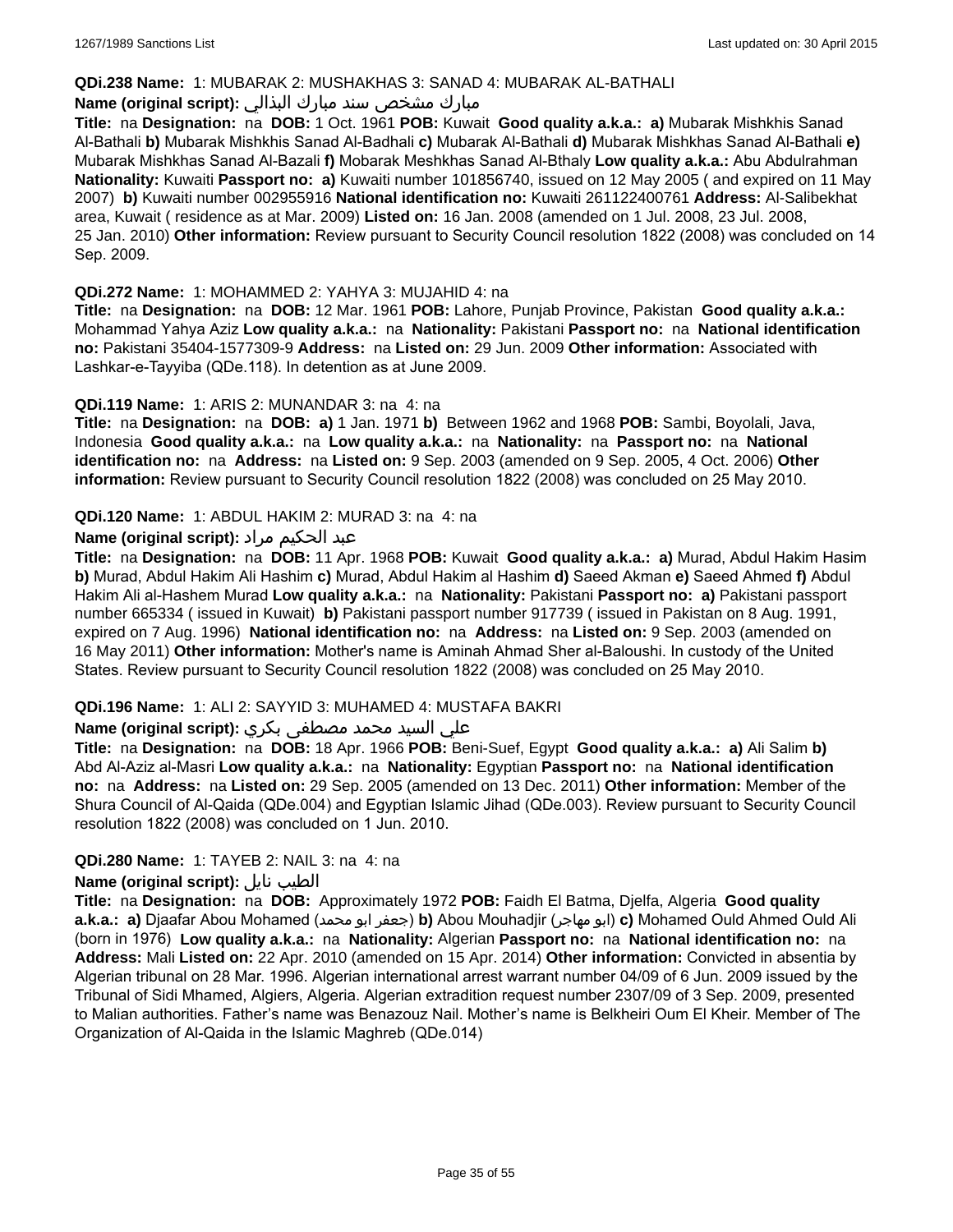### **QDi.314 Name:** 1: ABDERRAHMANE 2: OULD EL AMAR 3: na 4: na

## عبد الرحمن ولد العامر **:(script original (Name**

**Title:** na **Designation:** na **DOB:** Between 1977 and 1982 **POB:** Tabankort, Mali **Good quality a.k.a.: a)** Ahmed el Tilemsi **b)** Abderrahmane Ould el Amar Ould Sidahmed Loukbeiti **c)** Ahmad Ould Amar **Low quality a.k.a.:** na **Nationality:** Malian **Passport no:** na **National identification no:** na **Address: a)** Gao, Mali **b)** Tabankort, Mali **c)** In Khalil, Mali **d)** Al Moustarat, Mali **Listed on:** 22 Feb. 2013 **Other information:** Leader of the Mouvement pour l'Unification et le Jihad en Afrique de l'Ouest (MUJAO) (QDe.134). Member of The Organization of Al-Qaida in the Islamic Maghreb (QDe.014). Arrested in April 2005 in Mauritania, escaped from Nouakchott jail on 26 Apr. 2006. Re-arrested in Sep. 2008 in Mali and released on 15 Apr. 2009. Associated with Mokhtar Belmokhtar (QDi.136). Father's name is Leewemere.

## **QDi.315 Name:** 1: HAMADA 2: OULD MOHAMED EL KHAIRY 3: na 4: na

## حماده ولد محمد الخيري **:(script original (Name**

**Title:** na **Designation:** na **DOB:** 1970 **POB:** Nouakchott, Mauritania **Good quality a.k.a.: a)** Hamada Ould Mohamed Lemine Ould Mohamed el Khairy **b)** Ould Kheirou **c)** Hamad el Khairy **Low quality a.k.a.:** Abou QumQum **Nationality: a)** Mauritanian **b)** Malian **Passport no:** (Malian passport number A1447120, expired on 19 Oct. 2011) **National identification no:** na **Address:** Gao, Mali **Listed on:** 22 Feb. 2013 **Other information:** Leader of the Mouvement pour l'Unification et le Jihad en Afrique de l'Ouest (MUJAO) (QDe.134). Has provided logistical support to the Sahelian group Al Moulathamine, linked with the Organization of Al-Qaida in the Islamic Maghreb (QDe.014). International arrest warrant issued by Mauritania. Mother's name is Tijal Bint Mohamed Dadda.

**QDi.298 Name:** 1: ABD AL-RAHMAN 2: OULD MUHAMMAD AL-HUSAYN 3: OULD MUHAMMAD SALIM 4: na عبد الرحمن ولد محمد الحسين ولد محمد سليم **:(script original (Name**

**Title:** na **Designation:** na **DOB:** Approximately 1981 **POB:** Saudi Arabia **Good quality a.k.a.: a)** Abdarrahmane ould Mohamed el Houcein ould Mohamed Salem **b)** الموريتاني يونس شيخ) Yunis al-Mauritani; Younis al-Mauritani; Sheikh Yunis al-Mauritani; Shaykh Yunis the Mauritanian) **Low quality a.k.a.: a)** Salih the Mauritanian **b)** Mohamed Salem **c)** Youssef Ould Abdel Jelil **d)** El Hadj Ould Abdel Ghader **e)** Abdel Khader **f)** Abou Souleimane **g)** Chingheity **Nationality:** Mauritanian **Passport no:** na **National identification no:** na **Address:** na **Listed on:** 15 Sep. 2011 **Other information:** Pakistan-based senior Al-Qaida (QDe.004) leader also associated with The Organization of Al-Qaida in the Islamic Maghreb (QDe.014). Wanted by Mauritanian authorities.

## **QDi.353 Name:** 1: ALI 2: BEN TAHER 3: BEN FALEH 4: OUNI HARZI

## علي بن الطاھر بن الفالح العوني الحرزي **:(script original (Name**

**Title:** na **Designation:** na **DOB:** 9 Mar. 1986 **POB:** Ariana, Tunisia **Good quality a.k.a.:** na **Low quality a.k.a.:** Abou Zoubair **Nationality:** Tunisian **Passport no:** Tunisian passport number W342058, issued on 14 Mar. 2011 (expires on 13 Mar. 2016 issued under name ###### ###### ####### ######### (Ali ben Taher ben Faleh Ouni Harzi)) **National identification no:** Tunisian National Identity Card number 08705184, issued on 24 Feb. 2011 **Address: a)** 18 Mediterranean Street, Ariana, Tunisia **b)** Syrian Arab Republic (located in as at Mar. 2015) **c)** Iraq (possible alternative location as at Mar. 2015) **d)** Libya (previously located in) **Listed on:** 10 Apr. 2015 **Other information:** Physical description: eye colour: brown; height: 171cm. Photo available for inclusion in the INTERPOL-UN Security Council Special Notice. Previous occupation: trading agent. A member of Ansar al-Shari'a in Tunisia (QDe.143), active in recruitment of foreign terrorist fighters and arms smuggling. Detained and sentenced to 30 months imprisonment for planning terrorist acts in 2005 in Tunisia. Planned and perpetrated the attack against the Consulate of the United States in Benghazi, Libya on 11 Sep. 2012. Arrest warrant issued by the Tunisian National Guard (as at Mar. 2015). Father's name is Taher Ouni Harzi, mother's name is Borkana Bedairia.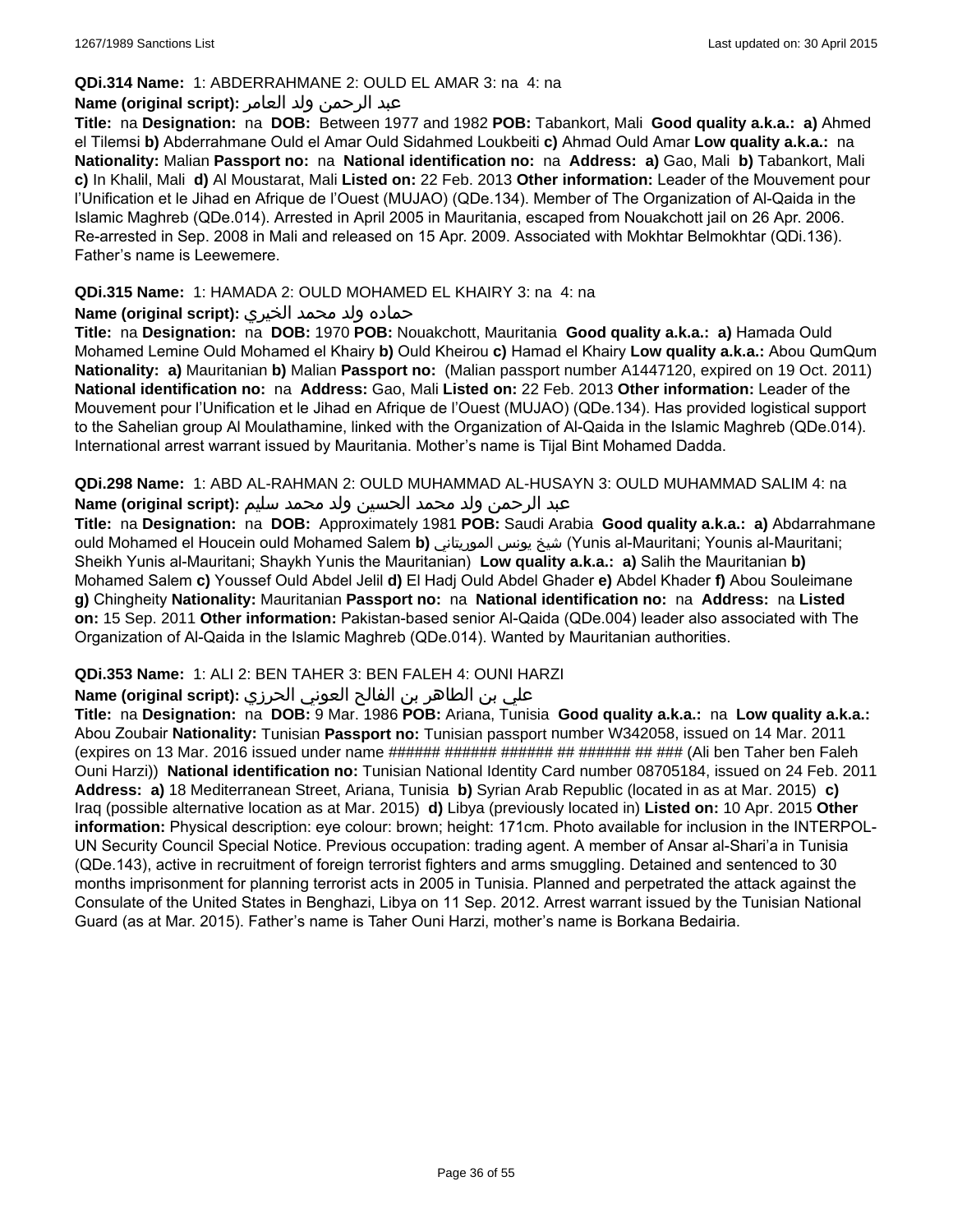## **QDi.354 Name:** 1: TARAK 2: BEN TAHER 3: BEN FALEH 4: OUNI HARZI

## طارق بن الطاھر بن الفالح العوني الحرزي **:(script original (Name**

**Title:** na **Designation:** na **DOB:** 3 May 1982 **POB:** Tunis, Tunisia **Good quality a.k.a.:** na **Low quality a.k.a.:** Abou Omar Al Tounisi **Nationality:** Tunisian **Passport no:** Tunisian passport number Z050399, issued on 9 Dec. 2003 (expired on 8 Dec. 2008, issued under name (Tarak ben Taher ben Faleh Ouni Harzi) ## #### ###### ###### ###### ## ######) **National identification no:** Tunisian National Identity Card number 04711809, issued on 13 Nov. 2003 **Address: a)** 18 Mediterranean Street, Ariana, Tunisia **b)** Syrian Arab Republic (located in as at Mar. 2015) **c)** Iraq (possible alternative location as at Mar. 2015) **d)** Libya (previously located in) **Listed on:** 10 Apr. 2015 **Other information:** Physical description: eye colour: brown; height: 172cm. Photo available for inclusion in the INTERPOL-UN Security Council Special Notice. Previous occupation: worker. A dangerous and active member of Al Qaida in Iraq (QDe.115) in 2004, also active in facilitating and hosting members of Ansar al-Shari'a in Tunisia (QDe.143) in Syria. Sentenced, in absentia, on 30 October 2007, to 24 years imprisonment for terrorist activities by the Appeals Court of Tunis. Father's name is Taher Ouni Harzi, mother's name is Borkana Bedairia.

### **QDi.242 Name:** 1: DINNO AMOR 2: ROSALEJOS 3: PAREJA 4: na

**Title:** na **Designation:** na **DOB:** 19 Jul. 1981 **POB:** Cebu City, Philippines **Good quality a.k.a.: a)** Johnny Pareja **b)** Khalil Pareja **Low quality a.k.a.: a)** Mohammad **b)** Akmad **c)** Mighty **d)** Rash **Nationality:** Filipino **Passport no:** na **National identification no:** na **Address:** Atimonana, Quezon Province, Philippines **Listed on:** 4 Jun. 2008 (amended on 3 Jun. 2009, 13 Dec. 2011) **Other information:** Member of the Rajah Solaiman Movement (QDe.128). Father's name is Amorsolo Jarabata Pareja. Mother's name is Leonila Cambaya Rosalejos. Review pursuant to Security Council resolution 1822 (2008) was concluded on 13 May 2010.

### **QDi.294 Name:** 1: UMAR 2: PATEK 3: na 4: na

**Title:** na **Designation:** na **DOB:** 20 Jul. 1966 **POB:** Central Java, Indonesia **Good quality a.k.a.: a)** Omar Patek **b)** Mike Arsalan **c)** Hisyam Bin Zein **d)** Anis Alawi Jafar **Low quality a.k.a.: a)** Pa'tek **b)** Pak Taek **c)** Umar Kecil **d)** Al Abu Syekh Al Zacky **e)** Umangis Mike **Nationality:** Indonesian **Passport no:** na **National identification no:**  na **Address:** Indonesia **Listed on:** 19 Jul. 2011 (amended on 23 Feb. 2012) **Other information:** Senior member of Jemaah Islamiyah (QDe.092) involved in planning and funding multiple terrorist attacks in the Philippines and Indonesia. Provided training to Abu Sayyaf Group (QDe.001). In custody in Indonesia as at Feb. 2012.

#### **QDi.348 Name:** 1: ANGGA 2: DIMAS 3: PERSHADA 4: na

**Title:** Secretary General (as at mid-2014) **Designation:** na **DOB:** 4 Mar. 1985 **POB:** Jakarta, Indonesia **Good quality a.k.a.: a)** Angga Dimas Persada, born 4 Mar. 1985 in Jakarta, Indonesia **b)** Angga Dimas Persadha, born 4 Mar. 1985 in Jakarta, Indonesia **c)** Angga Dimas Prasondha, born 4 Mar. 1985 in Jakarta, Indonesia **Low quality a.k.a.:** na **Nationality:** Indonesian **Passport no:** Indonesian passport number W344982 (issued under name Angga Dimas Peshada, born 4 Mar.1985 in Jakarta, Indonesia) **National identification no:** na **Address:** na **Listed on:** 13 Mar. 2015 **Other information:** Member of Jemaah Islamiyah (QDe.092) and leader of Hilal Ahmar Society Indonesia (HASI) (QDe.147).

#### **QDi.271 Name:** 1: ARIF 2: QASMANI 3: na 4: na

**Title:** na **Designation:** na **DOB:** Approximately 1944 **POB:** Pakistan **Good quality a.k.a.: a)** Muhammad Arif Qasmani **b)** Muhammad 'Arif Qasmani **c)** Mohammad Arif Qasmani **d)** Arif Umer **e)** Qasmani Baba **f)** Memon Baba **g)** Baba Ji **Low quality a.k.a.:** na **Nationality:** Pakistani **Passport no:** na **National identification no:** na **Address:** House Number 136, KDA Scheme No. 1, Tipu Sultan Road, Karachi, Pakistan **Listed on:** 29 Jun. 2009 **Other information:** Associated with Lashkar-e-Tayyiba (QDe.118) and Al-Qaida (QDe.004). In detention as at June 2009.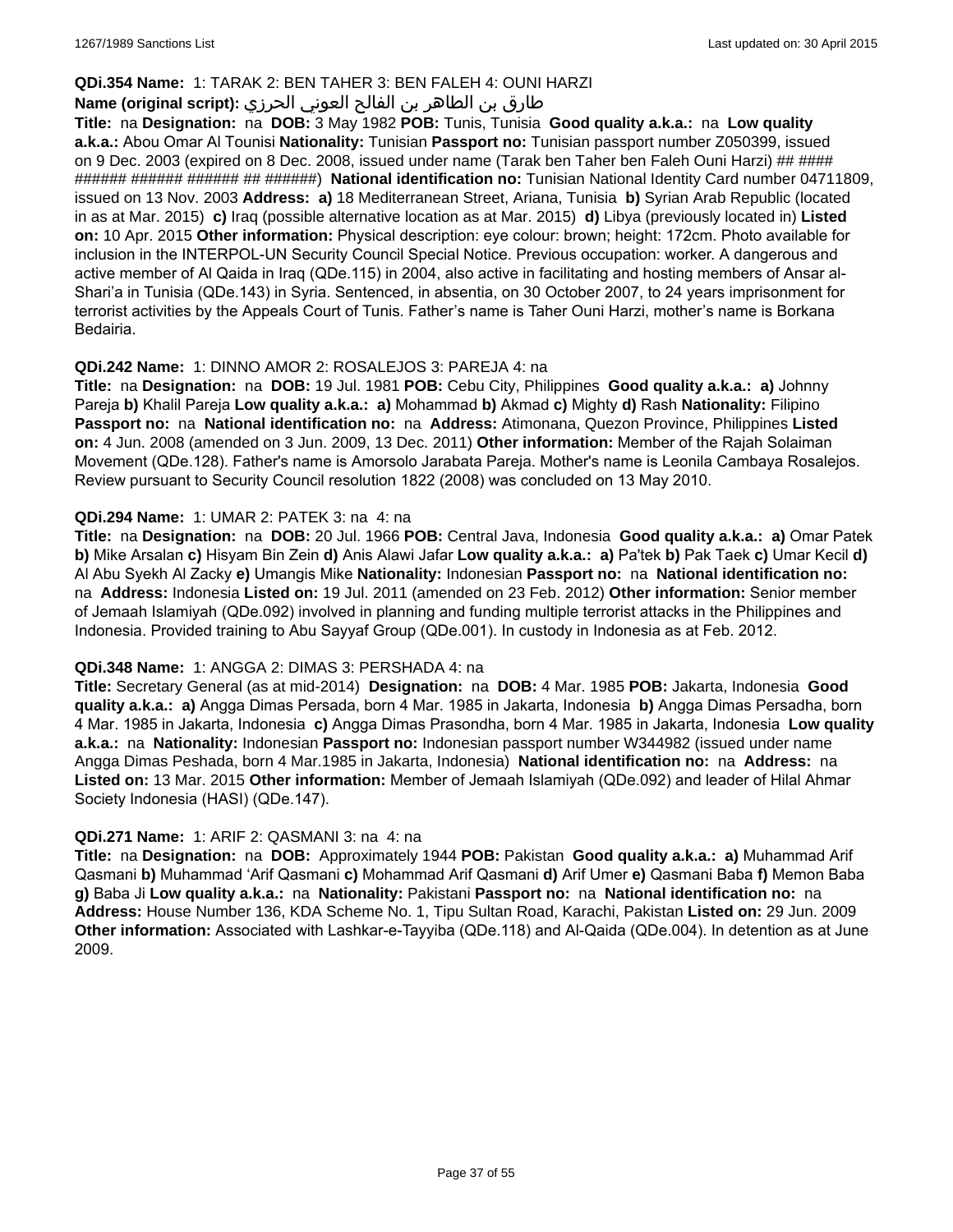## **QDi.297 Name:** 1: HASSAN 2: MUHAMMAD 3: ABU BAKR 4: QAYED

## حسن محمد أبو بكر قايد **:(script original (Name**

**Title:** na **Designation:** na **DOB: a)** 1963 **b)** 1969 **POB:** Marzaq, Libyan Arab Jamahiriya **Good quality a.k.a.: a)** Hasan Muhammad Abu Bakr Qa'id **b)** قايد بكر أبو محمد الحسين) Al-Husain Muhammad Abu Bakr Qayid) **c)** Muhammad Hassan Qayed **d)** Mohammad Hassan Abu Bakar **e)** Hasan Qa'id **f)** Muhammad Hasan al-Libi **Low quality a.k.a.: a)** Abu Yahya al-Libi (الليبي يحيى أبو) (prominently known by this nom de guerre) **b)** Abu Yahya **c)** Sheikh Yahya **d)** Abu Yahya Yunis al Sahrawi **e)** Abu Yunus Rashid **f)** al-Rashid **g)** Abu al-Widdan **h)** الصحراوي يونس) Younes Al-Sahrawi; Younes Al-Sahraoui) **Nationality:** Libyan **Passport no:** Libyan number 681819/88 **National identification no:** Libyan 5617/87 **Address:** Wadi 'Ataba, Libya ( previous location in 2004) **Listed on:** 15 Sep. 2011 **Other information:** Senior Al-Qaida (QDe.004) leader who, as of late 2010, was responsible for the supervision of other senior Al-Qaida officials. As of 2010, Al-Qaida commander in Pakistan and provider of financial assistance to Al-Qaida fighters in Afghanistan. Has also been a top Al-Qaida strategist and field commander in Afghanistan, and instructor at Al-Qaida training camp. Mother's name is Al-Zahra Amr Al-Khouri (a.k.a. al Zahra' 'Umar).

## **QDi.303 Name:** 1: FAZAL 2: RAHIM 3: na 4: na

## **Name (original script):** رحيم فضل

**Title:** na **Designation:** na **DOB: a)** 5 Jan. 1974 **b)** 1977 **c)** 1975 **d)** 24 Jan. 1973 **POB:** Kabul, Afghanistan **Good quality a.k.a.: a)** Fazel Rahim; Fazil Rahim **b)** Fazil Rahman **Low quality a.k.a.:** na **Nationality:** Afghan **Passport no:** Afghan passport number R512768 **National identification no:** na **Address: a)** (Afghanistan/ Pakistan border region (previous address)) **b)** (A2, City Computer Plaza, Shar-e-Now, Kabul, Afghanistan (previous address)) **c)** Microrayan 3rd, Apt. 45, block 21, Kabul, Afghanistan ( previous address) **Listed on:** 6 Mar. 2012 **Other information:** Was a financial facilitator for the Islamic Movement of Uzbekistan (QDe.010) and Al-Qaida (QDe.004). Was associated with Tohir Abdulkhalilovich Yuldashev. As of late 2010, in custody of Pakistani authorities. Father's name is Fazal Ahmad.

## **QDi.199 Name:** 1: ATA 2: ABDOULAZIZ 3: RASHID 4: na

## عطا عبد العزيز رشيد **:(script original (Name**

**Title:** na **Designation:** na **DOB:** 1 Dec. 1973 **POB:** Sulaimaniya, Iraq **Good quality a.k.a.: a)** Abdoulaziz Ata Rashid, born 1 Dec. 1973 **b)** Ata Abdoul Aziz Barzingy **Low quality a.k.a.:** na **Nationality:** Iraqi **Passport no:**  (None) **National identification no:** na **Address:** (In prison in Germany) **Listed on:** 6 Dec. 2005 (amended on 21 Oct. 2008, 13 Dec. 2011, 6 Aug. 2013) **Other information:** Member of Ansar Al-Islam (QDe.098). Sentenced on 15 Jul. 2008 to 10 years imprisonment in Germany. Review pursuant to Security Council resolution 1822 (2008) was concluded on 30 Jul. 2009.

## **QDi.075 Name:** 1: ABDELHALIM 2: HAFED 3: ABDELFATTAH 4: REMADNA

## عبدالحليم حافظ عبدالفتاح رمادنا **:(script original (Name**

**Title:** na **Designation:** na **DOB:** 2 Apr. 1966 **POB:** Biskra, Algeria **Good quality a.k.a.:** Abdelhalim Remadna **Low quality a.k.a.:** Jalloul **Nationality:** Algerian **Passport no:** na **National identification no:** na **Address:** Algeria **Listed on:** 3 Sep. 2002 (amended on 12 Apr. 2006, 7 Apr. 2008, 3 Jun. 2009, 25 Jan. 2010, 23 Dec. 2010) **Other information:** Deported from Italy to Algeria on 12 Aug. 2006. Review pursuant to Security Council resolution 1822 (2008) was concluded on 8 Dec. 2009.

## **QDi.219 Name:** 1: TAUFIK 2: RIFKI 3: na 4: na

**Title:** na **Designation:** na **DOB:** 19 Aug. 1974 **POB:** Dacusuman Surakarta, Central Java, Indonesia **Good quality a.k.a.: a)** Refke, Taufek **b)** Rifqi, Taufik **c)** Rifqi, Tawfiq **d)** Ami Iraq **e)** Ami Irza **f)** Amy Erja **g)** Ammy Erza **h)** Ammy Izza **i)** Ami Kusoman **j)** Abu Obaida **k)** Abu Obaidah **l)** Abu Obeida **m)** Abu Ubaidah **n)** Obaidah **o)** Abu Obayda **p)** Izza Kusoman **q)** Yacub, Eric **Low quality a.k.a.:** na **Nationality:** Indonesian **Passport no:** na **National identification no:** na **Address:** Philippines **Listed on:** 21 Apr. 2006 (amended on 13 Dec. 2011) **Other information:** In detention in the Philippines as at May 2011. Review pursuant to Security Council resolution 1822 (2008) was concluded on 8 Jun. 2010.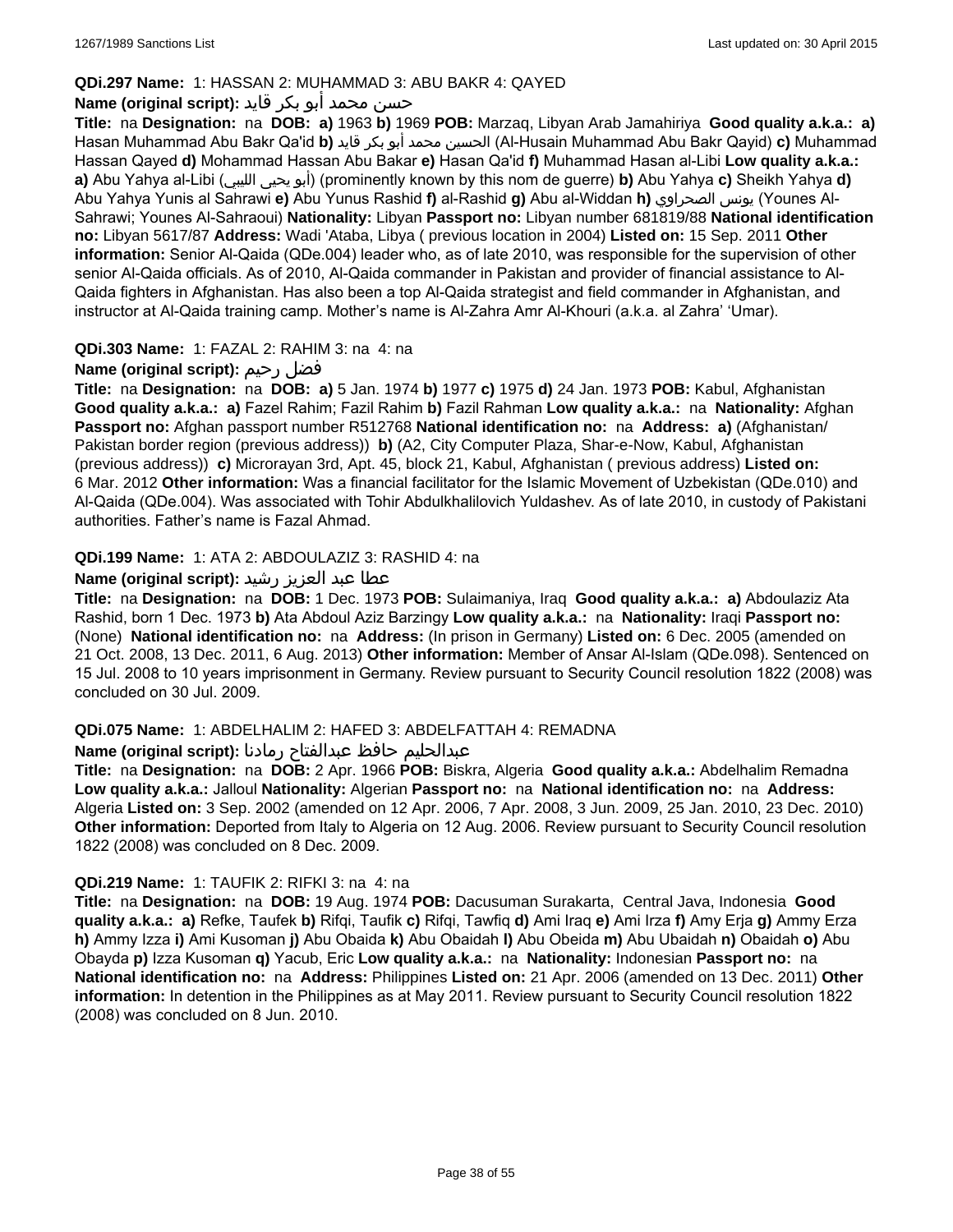## **QDi.150 Name:** 1: AL-AZHAR 2: BEN KHALIFA 3: BEN AHMED 4: ROUINE

## الأزهر بن خليفة بن احمد روين **:(script original (Name**

**Title:** na **Designation:** na **DOB:** 20 Nov. 1975 **POB:** Sfax, Tunisia **Good quality a.k.a.:** na **Low quality a.k.a.: a)** Salmane **b)** Lazhar **Nationality:** Tunisian **Passport no:** Tunisian number P182583, issued on 13 Sep. 2003 (expired on 12 Sep. 2007) **National identification no:** na **Address:** Tunisia **Listed on:** 12 Nov. 2003 (amended on 20 Dec. 2005, 21 Dec. 2007, 30 Jan. 2009, 16 May 2011) **Other information:** Sentenced to six years and ten months of imprisonment for membership of a terrorist association by the Appeal Court of Milan, Italy, on 7 Feb. 2008. Considered a fugitive from justice by the Italian authorities as at Jul. 2008. Under administrative control measure in Tunisia as at 2010. Review pursuant to Security Council resolution 1822 (2008) was concluded on 21 Jun. 2010.

## **QDi.186 Name:** 1: ABU 2: RUSDAN 3: na 4: na

**Title:** na **Designation:** na **DOB:** 16 Aug. 1960 **POB:** Kudus, Central Java, Indonesia **Good quality a.k.a.:** na **Low quality a.k.a.: a)** Abu Thoriq **b)** Rusdjan **c)** Rusjan **d)** Rusydan **e)** Thoriquddin **f)** Thoriquiddin **g)** Thoriquidin **h)** Toriquddin **Nationality:** na **Passport no:** na **National identification no:** na **Address:** na **Listed on:** 16 May 2005 (amended on 12 Dec. 2014) **Other information:** Review pursuant to Security Council resolution 1822 (2008) was concluded on 8 Jun. 2010.

#### **QDi.020 Name:** 1: MOHAMMAD 2: HAMDI 3: MOHAMMAD 4: SADIQ AL-AHDAL

#### محمد حمدي محمد صادق الأهدل **:Name (original script**)

**Title:** na **Designation:** na **DOB:** 19 Nov. 1971 **POB:** Medina, Saudi Arabia **Good quality a.k.a.: a)** Al-Hamati, Muhammad **b)** Muhammad Muhammad Abdullah Al-Ahdal **c)** Mohamed Mohamed Abdullah Al-Ahdal **Low quality a.k.a.: a)** Abu Asim Al-Makki **b)** Ahmed **Nationality:** Yemeni **Passport no:** Yemeni number 541939, issued on 31 Jul. 2000, issued in Al-Hudaydah, Yemen (in the name of Muhammad Muhammad Abdullah Al-Ahdal) **National identification no:** Yemeni identity card number 216040 **Address:** Jamal street, Al-Dahima alley, Al-Hudaydah, Yemen **Listed on:** 17 Oct. 2001 (amended on 30 Jan. 2009, 25 Jan. 2010) **Other information:** Responsible for the finances of Al-Qa'ida (QDe.004) in Yemen. Accused of involvement in the attack on the USS Cole in 2000. Arrested in Yemen in Nov. 2003. Sentenced to three years and one month of imprisonment by the specialized criminal court of first instance in Yemen. Released on 25 Dec. 2006 after the completion of his sentence. Review pursuant to Security Council resolution 1822 (2008) was concluded on 8 Jul. 2010.

#### **QDi.263 Name:** 1: HAFIZ 2: MUHAMMAD 3: SAEED 4: na

**Title:** na **Designation:** na **DOB:** 5 Jun. 1950 **POB:** Sargodha, Punjab, Pakistan **Good quality a.k.a.: a)** Hafiz Mohammad Sahib **b)** Hafiz Mohammad Sayid **c)** Hafiz Muhammad **d)** Hafiz Saeed **e)** Hafez Mohammad Saeed **f)** Hafiz Mohammad Sayeed **g)** Tata Mohammad Syeed **h)** Mohammad Sayed **i)** Muhammad Saeed **Low quality a.k.a.:** Hafiz Ji **Nationality:** Pakistani **Passport no:** na **National identification no:** Pakistani 3520025509842-7 **Address:** House No. 116E, Mohalla Johar, Lahore, Tehsil, Lahore City, Lahore District, Pakistan ( location as at May 2008) **Listed on:** 10 Dec. 2008 (amended on 17 Jul. 2009) **Other information:** Muhammad Saeed is the leader of Lashkar-e-Tayyiba (QDe.118).

#### **QDi.208 Name:** 1: RADULAN 2: SAHIRON 3: na 4: na

**Title:** na **Designation:** na **DOB: a)** 1955 **b)** Approximately 1952 **POB:** Kaunayan, Patikul, Jolo Island, the Philippines **Good quality a.k.a.: a)** Radullan Sahiron **b)** Radulan Sahirun **c)** Radulan Sajirun **d)** Commander Putol **Low quality a.k.a.:** na **Nationality:** Filipino **Passport no:** na **National identification no:** na **Address:**  na **Listed on:** 6 Dec. 2005 **Other information:** Review pursuant to Security Council resolution 1822 (2008) was concluded on 8 Jun. 2010.

#### **QDi.222 Name:** 1: NESSIM 2: BEN ROMDHANE 3: SAHRAOUI 4: na

#### نسيم بن رمضان صحراوي **:(script original (Name**

**Title:** na **Designation:** na **DOB:** 3 Aug. 1973 **POB:** Bizerta, Tunisia **Good quality a.k.a.: a)** Dass **b)** Nasim al-Sahrawi **Low quality a.k.a.:** na **Nationality:** Tunisian **Passport no:** na **National identification no:** na **Address:** Tunisia **Listed on:** 2 Aug. 2006 (amended on 1 Sep. 2009, 25 Jan. 2010, 13 Dec. 2011) **Other information:** Considered a fugitive from justice by the Italian authorities and sentenced in absentia to 6 years detention on 20 Nov. 2008. Sentenced in Tunisia to 4 years imprisonment for terrorist activity and in detention in Tunisia as at Jun. 2009. Review pursuant to Security Council resolution 1822 (2008) was concluded on 20 Jul. 2009.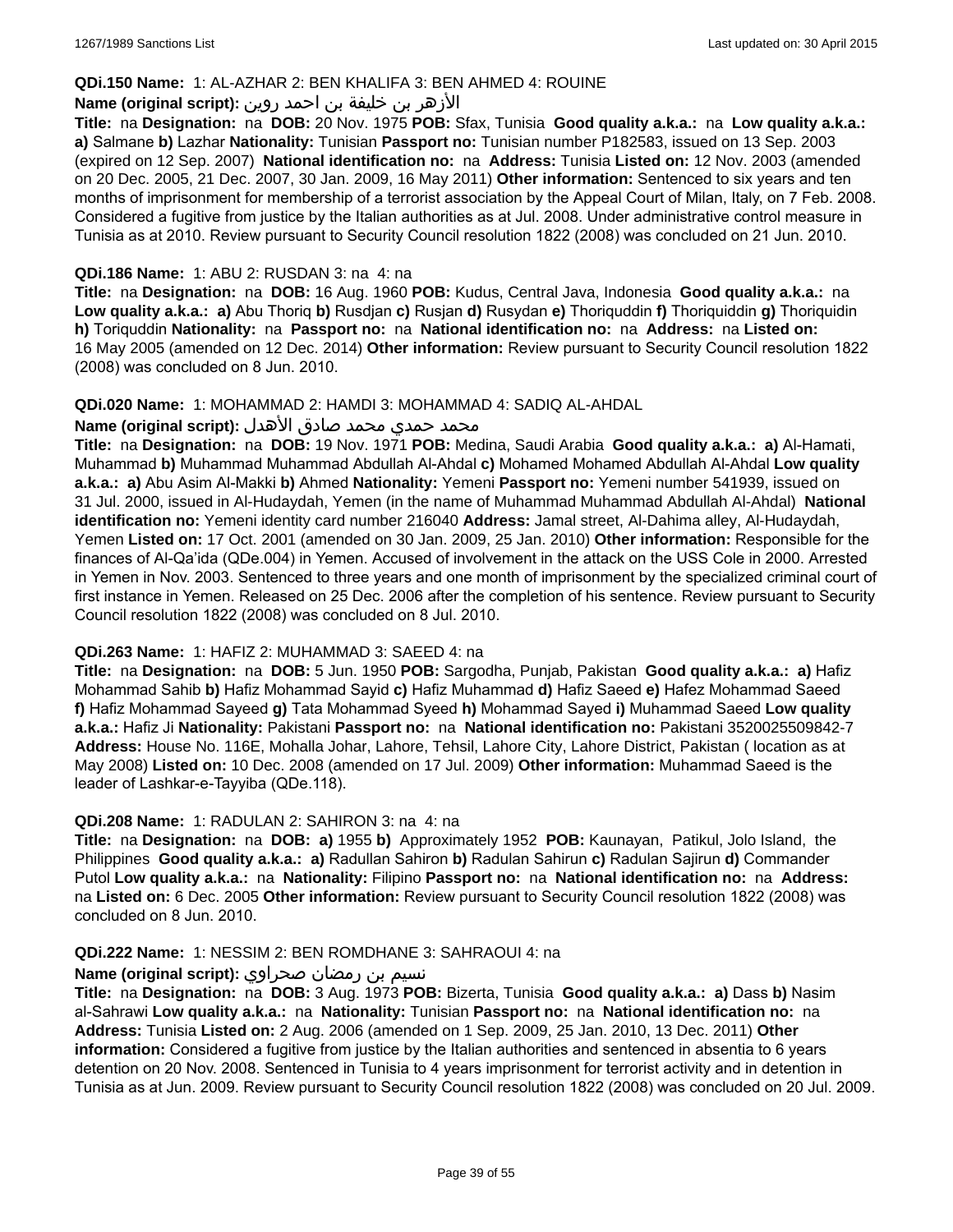#### **QDi.148 Name:** 1: NESSIM 2: BEN MOHAMED 3: AL-CHERIF BEN MOHAMED 4: SALEH AL-SAADI

## نسيم بن محمد الشريف بن محمد صالح السعدي **:Name (original script**)

**Title:** na **Designation:** na **DOB:** 30 Nov. 1974 **POB:** Haidra Al-Qasreen, Tunisia **Good quality a.k.a.: a)** Nassim Saadi **b)** Dia el Haak George, born 20 Nov. 1974 in Lebanon **c)** Diael Haak George, born 30 Nov. 1974 in Lebanon **d)** El Dia Haak George, born 30 Nov. 1974 in Algeria **Low quality a.k.a.: a)** Abou Anis **b)** Abu Anis **Nationality:** Tunisian **Passport no:** Tunisian number M788331, issued on 28 Sep. 2001 (expired 27 Sep. 2006) **National identification no:** na **Address: a)** Via Monte Grappa 15, Arluno (Milan), Italy **b)** Via Cefalonia 11, Milan, Italy (Domicile, last known address) **Listed on:** 12 Nov. 2003 (amended on 20 Dec. 2005, 31 Jul. 2006, 21 Dec. 2007, 3 Jun. 2009, 16 May 2011) **Other information:** Arrested on 9 Oct. 2002. In detention in Italy until 27 Apr. 2012. Sentenced in absentia to 20 years of imprisonment by the Tunis Military Court on 11 May 2005 for membership of a terrorist organization. Father's name is Mohamed Sharif. Mother's name is Fatima. Review pursuant to Security Council resolution 1822 (2008) was concluded on 21 Jun. 2010.

## **QDi.244 Name:** 1: HILARION 2: DEL ROSARIO 3: SANTOS III 4: na

**Title:** Amir **Designation:** na **DOB:** 12 Mar. 1966 **POB:** 686 A. Mabini Street, Sangandaan, Caloocan City, Philippines **Good quality a.k.a.: a)** Akmad Santos **b)** Ahmed Islam **c)** Ahmad Islam Santos **d)** Abu Hamsa **e)** Hilarion Santos III **f)** Abu Abdullah Santos **g)** Faisal Santos **Low quality a.k.a.: a)** Lakay **b)** Aki **c)** Aqi **Nationality:**  na **Passport no:** Filipino number AA780554 **National identification no:** na **Address:** 50, Purdue Street, Cubao, Quezon City, Philippines **Listed on:** 4 Jun. 2008 (amended on 13 Dec. 2011) **Other information:** Founder and leader of the Rajah Solaiman Movement (QDe.128) and linked to the Abu Sayyaf Group (QDe.001). In detention in the Philippines as of May 2011. Review pursuant to Security Council resolution 1822 (2008) was concluded on 13 May 2010.

## **QDi.350 Name:** 1: WIJI 2: JOKO 3: SANTOSO 4:

**Title:** na **Designation:** na **DOB:** 14 Jul. 1975 **POB:** Rembang, Jawa Tengah, Indonesia **Good quality a.k.a.:** Wijijoko Santoso, born 14 Jul. 1975 in Rembang, Jawa Tengah, Indonesia **Low quality a.k.a.: a)** Abu Seif al-Jawi **b)** Abu Seif **Nationality:** Indonesian **Passport no:** Indonesian passport number A2823222, issued on 28 May 2012 (expires 28 May 2017, issued under name Wiji Joko Santoso, born 14 Jul. 1975 in Rembang, Jawa Tengah, Indonesia) **National identification no:** na **Address:** na **Listed on:** 13 Mar. 2015 **Other information:** Head of the foreign affairs division and key outreach player of Jemaah Islamiyah (QDe.092). Associated with Hilal Ahmar Society Indonesia (HASI) (QDe.147).

## **QDi.001 Name:** 1: SAYF-AL ADL 2: na 3: na 4: na

## **Name (original script):** العدل سيف

**Title:** na **Designation:** na **DOB: a)** 1963 **b)** 11 Apr. 1963 **c)** 11 Apr. 1960 **POB:** Egypt **Good quality a.k.a.: a)** Saif Al-'Adil **b)** Seif al Adel **c)** Muhamad Ibrahim Makkawi **Low quality a.k.a.:** Ibrahim al-Madani **Nationality:** Egyptian **Passport no:** na **National identification no:** na **Address:** na **Listed on:** 25 Jan. 2001 (amended on 16 Dec. 2010, 24 Jul. 2013) **Other information:** Responsible for Usama bin Laden's (deceased) security. Review pursuant to Security Council resolution 1822 (2008) was concluded on 15 Jun. 2010.

#### **QDi.260 Name:** 1: DANIEL 2: MARTIN 3: SCHNEIDER 4: na

**Title:** na **Designation:** na **DOB:** 9 Sep. 1985 **POB:** Neunkirchen (Saar), Germany **Good quality a.k.a.:** na **Low quality a.k.a.:** Abdullah **Nationality:** German **Passport no:** German number 2318047793, issued on 17 May 2006, issued in Friedrichsthal, Germany (expired on 16 May 2011.) **National identification no:** German Federal Identity Card number 2318229333, issued on 17 May 2006, issued in Friedrichsthal, Germany (expired on 16 May 2011 (reported lost)) **Address: a)** (In prison in Germany (since Sep. 2007)) **b)** Petrusstrasse 32, 66125 Herrensohr, Dudweiler, Saarbrücken, Germany (previous address) **Listed on:** 27 Oct. 2008 (amended on 13 Dec. 2011) **Other information:** Associated with the Islamic Jihad Union (IJU), also known as the Islamic Jihad Group (QDe.119). Associated with Fritz Martin Gelowicz (QDi.259) and Adem Yilmaz (QDi.261). In detention in Germany as of Jun. 2010.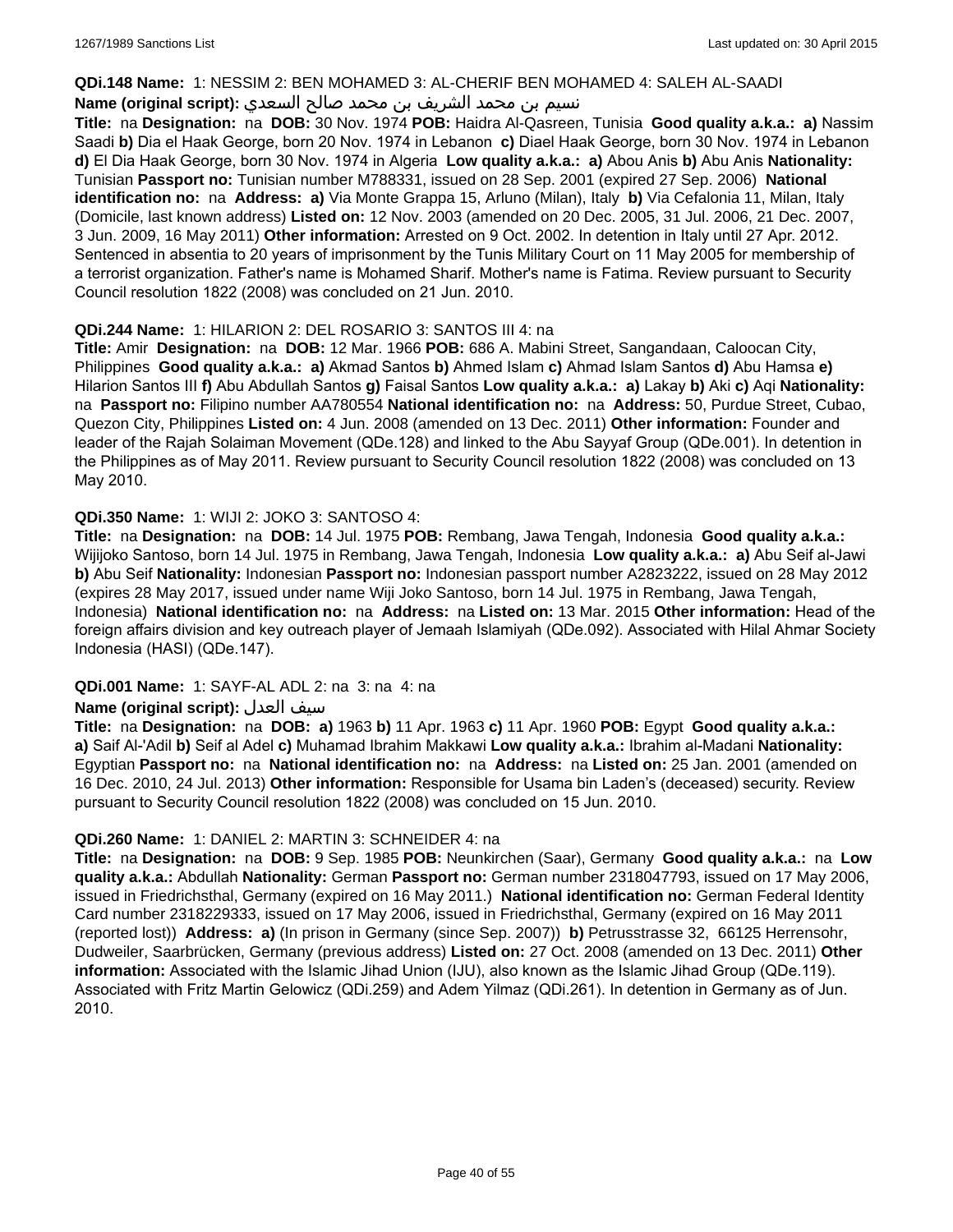## **QDi.128 Name:** 1: ISMAIL 2: ABDALLAH 3: SBAITAN 4: SHALABI

## اسماعيل عبد الله سبيدان شلبي **:(script original (Name**

**Title:** na **Designation:** na **DOB:** 30 Apr. 1973 **POB:** Beckum, Germany **Good quality a.k.a.: a)** Ismain Shalabe, born 30 Apr. 1973 in Beckum **b)** Ismail Abdallah Sbaitan Shalabi, born 30 Apr. 1973 in Beckum **Low quality a.k.a.:**  na **Nationality:** Jordanian of Palestinian origin **Passport no: a)** (Passport of the Hashemite Kingdom of Jordan no. E778675, issued in Rusaifah on 23 Jun. 1996, valid until 23 Jun. 2001) **b)** (Passport of the Hashemite Kingdom of Jordan no. H401056, JOR 9731050433, issued on 11 Apr. 2001, valid until 10 Apr. 2006) **National identification no:** na **Address:** Germany **Listed on:** 23 Sep. 2003 (amended on 10 Jun. 2011) **Other information:** Father's name is Abdullah Shalabi. Mother's name is Ammnih Shalabi. Associated with Djamel Moustfa (QDi.129), Mohamed Abu Dhess (QDi.130) and Aschraf al-Dagma (QDi.132). Review pursuant to Security Council resolution 1822 (2008) was concluded on 21 Jun. 2010.

## **QDi.322 Name:** 1: ABUBAKAR 2: MOHAMMED 3: SHEKAU 4: na

### أبو بكر محمد الشكوى **:(script original (Name**

**Title:** na **Designation:** na **DOB:** 1969 **POB:** Shekau Village, Yobe State, Nigeria **Good quality a.k.a.:** Abubakar Shekau **Low quality a.k.a.: a)** Abu Mohammed Abubakar bin Mohammed **b)** Abu Muhammed Abubakar bi Mohammed **c)** Shekau **d)** Shehu **e)** Shayku **f)** Imam Darul Tauhid **g)** Imam Darul Tawheed **Nationality:** Nigerian **Passport no:** na **National identification no:** na **Address:** Nigeria **Listed on:** 26 Jun. 2014 **Other information:** Member of the Kanuri tribe. Physical description: eye colour: black; hair colour: black. Photo available for inclusion in the INTERPOL-UN Security Council Special Notice. Leader of Jama'atu Ahlis Sunna Lidda'Awati Wal-Jihad (Boko Haram) (QDe.138). Under Shekau's leadership, Boko Haram has been responsible for a series of major terrorist attacks.

### **QDi.017 Name:** 1: THARWAT 2: SALAH 3: SHIHATA 4: na

### ثروت صالح شحاتة **:(script original (Name**

**Title:** na **Designation:** na **DOB:** 29 Jun. 1960 **POB:** Egypt **Good quality a.k.a.: a)** Tarwat Salah Abdallah **b)** Salah Shihata Thirwat **c)** Shahata Thirwat **d)** Tharwat Salah Shihata Ali (previously listed as) **Low quality a.k.a.:**  na **Nationality:** Egyptian **Passport no:** na **National identification no:** na **Address:** na **Listed on:** 6 Oct. 2001 (amended on 26 Nov. 2004, 16 Dec. 2010) **Other information:** Review pursuant to Security Council resolution 1822 (2008) was concluded on 15 Jun. 2010.

#### **QDi.122 Name:** 1: PARLINDUNGAN 2: SIREGAR 3: na 4: na

**Title:** na **Designation:** na **DOB: a)** 25 Apr. 1957 **b)** 25 Apr. 1967 **POB:** Indonesia **Good quality a.k.a.: a)** Siregar, Parlin **b)** Siregar, Saleh Parlindungan **Low quality a.k.a.:** na **Nationality:** Indonesian **Passport no:** na **National identification no:** na **Address:** na **Listed on:** 9 Sep. 2003 **Other information:** Review pursuant to Security Council resolution 1822 (2008) was concluded on 25 May 2010.

#### **QDi.124 Name:** 1: YAZID 2: SUFAAT 3: na 4: na

**Title:** na **Designation:** na **DOB:** 20 Jan. 1964 **POB:** Johor, Malaysia **Good quality a.k.a.:** na **Low quality a.k.a.: a)** Joe **b)** Abu Zufar **Nationality:** Malaysian **Passport no:** A 10472263 **National identification no:** 640120-01-5529 **Address:** Taman Bukit Ampang, State of Selangor, Malaysia (as at April 2009) **Listed on:** 9 Sep. 2003 (amended on 3 May 2004, 1 Feb. 2008, 10 Aug. 2009, 25 Jan. 2010, 16 May 2011) **Other information:** Review pursuant to Security Council resolution 1822 (2008) was concluded on 19 Jun. 2009.

#### **QDi.349 Name:** 1: BAMBANG 2: SUKIRNO 3: 4:

**Title:** na **Designation:** na **DOB:** 5 Apr. 1975 **POB:** Indonesia **Good quality a.k.a.:** na **Low quality a.k.a.: a)** Pak Zahra **b)** Abu Zahra **Nationality:** Indonesian **Passport no:** Indonesian passport number A2062513 **National identification no:** na **Address:** na **Listed on:** 13 Mar. 2015 **Other information:** A senior leader of Jemaah Islamiyah (QDe.092) who has held leadership positions in Hilal Ahmar Society Indonesia (HASI) (QDe.147).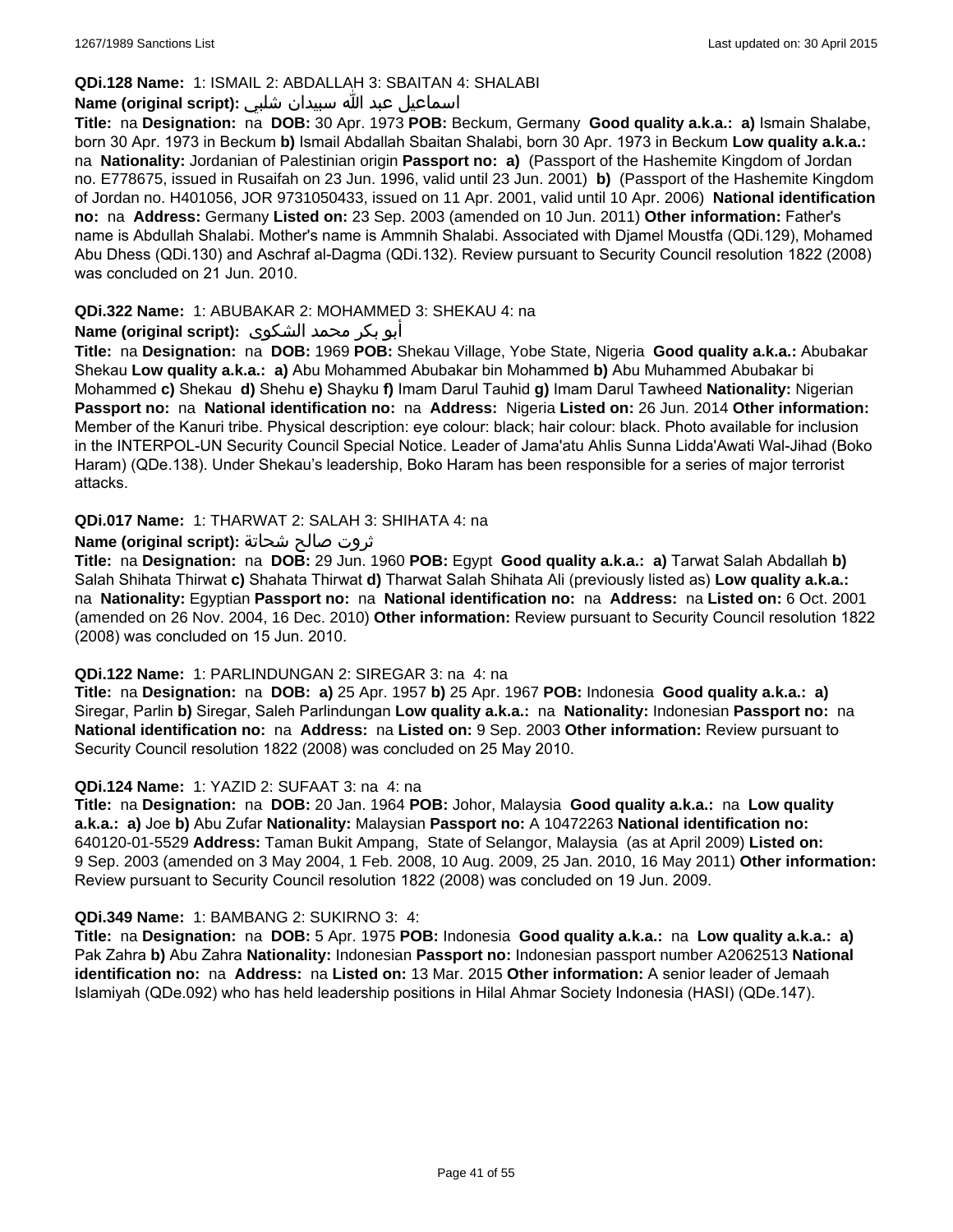#### **QDi.123 Name:** 1: YASSIN 2: SYAWAL 3: na 4: na

**Title:** na **Designation:** na **DOB:** Approximately 1972 **POB:** na **Good quality a.k.a.: a)** Salim Yasin **b)** Yasin Mahmud Mochtar **c)** Abdul Hadi Yasin **d)** Muhamad Mubarok **e)** Muhammad Syawal **f)** Yassin Sywal (formerly listed as) **Low quality a.k.a.: a)** Abu Seta **b)** Mahmud **c)** Abu Muamar **d)** Mubarok **Nationality:** Indonesian **Passport no:** na **National identification no:** na **Address:** na **Listed on:** 9 Sep. 2003 (amended on 12 Dec. 2014) **Other information:** At large as at Dec. 2003. Review pursuant to Security Council resolution 1822 (2008) was concluded on 25 May 2010.

## **QDi.057 Name:** 1: IBRAHIM 2: ALI 3: ABU BAKR 4: TANTOUSH

## ابراهيم علي أبو بكر تنتوش **:(script original (Name**

**Title:** na **Designation:** na **DOB:** 1966 **POB:** al Aziziyya, Libyan Arab Jamahiriya **Good quality a.k.a.: a)** Abd al-Muhsin **b)** Ibrahim Ali Muhammad Abu Bakr **c)** Abdul Rahman **d)** Abu Anas **e)** Ibrahim Abubaker Tantouche **f)** Ibrahim Abubaker Tantoush **g)** 'Abd al-Muhsi **h)** 'Abd al-Rahman **Low quality a.k.a.:** Al-Libi **Nationality:** Libyan **Passport no:** (Libyan passport number 203037 issued in Tripoli) **National identification no:** na **Address:** Johannesburg, South Africa **Listed on:** 11 Jan. 2002 (amended on 31 Jul. 2006, 4 Oct. 2006, 16 May 2011) **Other information:** Associated with Afghan Support Committee (ASC) (QDe.069), Revival of Islamic Heritage Society (RIHS)(QDe.070) and the Libyan Islamic Fighting Group (LIFG) (QDe.011). Review pursuant to Security Council resolution 1822 (2008) was concluded on 8 Jun. 2010.

### **QDi.241 Name:** 1: ANGELO 2: RAMIREZ 3: TRINIDAD 4: na

**Title:** na **Designation:** na **DOB:** 20 Mar. 1978 **POB:** Gattaran, Cagayan Province, Philippines **Good quality a.k.a.: a)** Calib Trinidad **b)** Kalib Trinidad **Low quality a.k.a.: a)** Abdul Khalil **b)** Abdukahlil **c)** Abu Khalil **d)** Anis **Nationality:** Filipino **Passport no:** na **National identification no:** na **Address:** 3111 Ma. Bautista, Punta, Santa Ana, Manila, Philippines **Listed on:** 4 Jun. 2008 (amended on 13 Dec. 2011) **Other information:** Distinguishing marks include scars on both legs. Member of the Rajah Solaiman Movement (Qde.128), and associated with the Abu Sayyaf Group (QDe.001) and the Jemaah Islamiyah (QDe.092). In detention in the Philippines as of May 2011. Review pursuant to Security Council resolution 1822 (2008) was concluded on 13 May 2010.

## **QDi.056 Name:** 1: MOHAMMED 2: TUFAIL 3: na 4: na

**Title:** na **Designation:** na **DOB:** 5 May 1930 **POB:** na **Good quality a.k.a.: a)** Tufail, S.M. **b)** Tuffail, Sheik Mohammed **Low quality a.k.a.:** na **Nationality:** Pakistani **Passport no:** na **National identification no:** na **Address:** na **Listed on:** 24 Dec. 2001 (amended on 19 Jan. 2011) **Other information:** Served as a director of Ummah Tameer e-Nau (UTN) (QDe.068). Review pursuant to Security Council resolution 1822 (2008) was concluded on 1 Jun. 2010.

#### **QDi.290 Name:** 1: DOKU 2: KHAMATOVICH 3: UMAROV 4: na

#### **Name (original script):** Умаров Доку Хаматович

**Title:** na **Designation:** na **DOB: a)** 13 Apr. 1964 **b)** 13 Apr. 1965 **c)** 12 May 1964 **d)** 1955 **POB:** Kharsenoy Village, Shatoyskiy (Sovetskiy) District, Chechenskaya Respublika, Russian Federation **Good quality a.k.a.: a)** Lom-ali Butayev (Butaev), born in 1955 **b)** Dokka Umarov, born on 13 Apr. 1964 **c)** Dokka Umarov, born on 13 Apr. 1965 **Low quality a.k.a.:** na **Nationality: a)** Russian **b)** USSR (until 1991) **Passport no:** Russian passport number 96 03 464086, issued on 1 June 2003 **National identification no:** na **Address:** na **Listed on:** 10 Mar. 2011 (amended on 2 Jun. 2014, 30 Dec. 2014) **Other information:** Physical description: 180 cm tall, dark hair, 7-9 cm. long scar on the face, part of the tongue is missing, has a speech defect. Resides in the Russian Federation as at Nov. 2010. International arrest warrant issued in the year 2000. INTERPOL Special Notice contains biometric information. Reportedly deceased as of April 2014.

## **QDi.346. Name:** 1: 'ABD AL-MALIK 2: MUHAMMAD 3: YUSUF 4: 'UTHMAN 'ABD AL-SALAM

## عبدالملك محمد يوسف عثمان عبد السلام **:(script original (Name**

**Title:** na **Designation:** na **DOB:** 13 Jul. 1989 **POB:** na **Good quality a.k.a.:** 'Abd al-Malik Muhammad Yusif 'Abd-al-Salam **Low quality a.k.a.: a)** 'Umar al-Qatari **b)** 'Umar al-Tayyar **Nationality:** Jordanian **Passport no:** K475336, issued on 31 Aug. 2009, issued in Jordanian (expired on 30 Aug. 2014) **National identification no:** 28940000602, issued in Qatar **Address:** na **Listed on:** 23 Jan. 2015 **Other information:** Facilitator who provides financial, material, and technological support for Al-Qaida (QDe.004) and Al-Nusrah Front for the People of the Levant (QDe.137).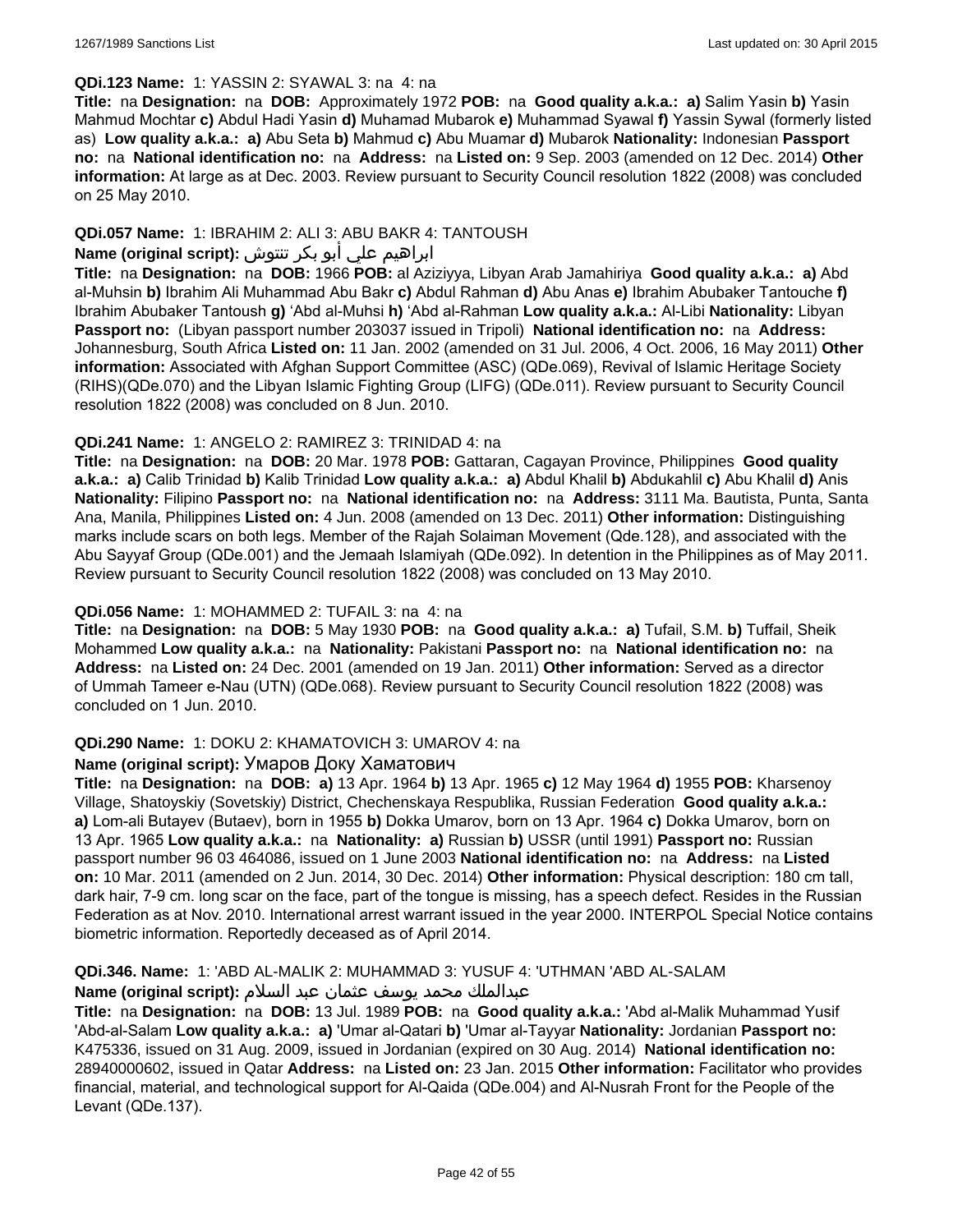## **QDi.343. Name:** 1: ASHRAF 2: MUHAMMAD 3: YUSUF 4: 'UTHMAN 'ABD AL-SALAM

## اشرف محمد يوسف عثمان عبد السلام **:(script original (Name**

**Title:** na **Designation:** na **DOB:** 1984 **POB:** Iraq **Good quality a.k.a.: a)** Ashraf Muhammad Yusif 'Uthman 'Abdal-Salam **b)** Ashraf Muhammad Yusuf 'Abd-al-Salam **c)** Ashraf Muhammad Yusif 'Abd al-Salam **Low quality a.k.a.: a)** Khattab **b)** Ibn al-Khattab **Nationality:** Jordanian **Passport no: a)** K048787, issued in Jordan **b)** 486298, issued in Jordan **National identification no:** 28440000526, issued in Qatar **Address:** Syrian Arab Republic (located in as at Dec. 2014) **Listed on:** 23 Jan. 2015 **Other information:** A member of Al-Qaida (QDe.004) as of 2012 and a fighter in the Syrian Arab Republic since early 2014. Provided financial, material, and technological support for Al-Qaida, Al-Nusrah Front for the People of the Levant (QDe.137) and Al-Qaida in Iraq (AQI) (QDe.115).

## **QDi.031 Name:** 1: OMAR 2: MAHMOUD 3: UTHMAN 4: na

## عمر محمود عثمان **:(script original (Name**

**Title:** na **Designation:** na **DOB: a)** 30 Dec. 1960 **b)** 13 Dec. 1960 **POB:** Bethlehem, West Bank, Palestinian Territories **Good quality a.k.a.: a)** Al-Samman Uthman **b)** Umar Uthman **c)** Omar Mohammed Othman **Low quality a.k.a.: a)** Abu Qatada Al-Filistini **b)** Abu Umr Takfiri **c)** Abu Omar Abu Umar **d)** Abu Umar Umar **e)** Abu Ismail **Nationality:** Jordanian **Passport no:** na **National identification no:** na **Address:** Jordan (since July 2013) **Listed on:** 17 Oct. 2001 (amended on 14 Mar. 2008, 24 Mar. 2009, 25 Jan. 2010, 22 Jul. 2013) **Other information:** Associated with Al-Qaida-related groups in the United Kingdom and other countries. Convicted in absentia in Jordan for involvement in terrorist acts in 1998. Arrested in Feb. 2001 in the United Kingdom, was further detained between Oct. 2002 and Mar. 2005 and between Aug. 2005 and Jun. 2008. In custody since Dec. 2008. Deported to Jordan from the United Kingdom on 7 July 2013 to face terrorism charges. Review pursuant to Security Council resolution 1822 (2008) was concluded on 19 Oct. 2009.

### **QDi.037 Name:** 1: ABDUL RAHMAN 2: YASIN 3: na 4: na

### عبد الرحمن ياسين **:(script original (Name**

**Title:** na **Designation:** na **DOB:** 10 Apr. 1960 **POB:** Bloomington, Indiana, United States of America **Good quality a.k.a.: a)** Taha, Abdul Rahman S. **b)** Taher, Abdul Rahman S. **c)** Yasin, Abdul Rahman Said **d)** Yasin, Aboud **Low quality a.k.a.:** na **Nationality:** United States of America **Passport no:** 27082171 (United States of America, issued on 21 Jun. 1992 in Amman, Jordan) **National identification no:** (SSN 156-92-9858 (United States of America)) na **Address:** na **Listed on:** 17 Oct. 2001 (amended on 10 Apr. 2003) **Other information:** Abdul Rahman Yasin is in Iraq. Review pursuant to Security Council resolution 1822 (2008) was concluded on 21 Jun. 2010.

#### **QDi.261 Name:** 1: ADEM 2: YILMAZ 3: na 4: na

**Title:** na **Designation:** na **DOB:** 4 Nov. 1978 **POB:** Bayburt, Turkey **Good quality a.k.a.:** na **Low quality a.k.a.:** Talha **Nationality:** Turkish **Passport no:** Turkish number TR-P 614 166 (issued by the Turkish Consulate General in Frankfurt/M. on 22 Mar. 2006, expired on 15 Sep. 2009.) **National identification no:** na **Address: a)** (In prison in Germany (since Sep. 2007).) **b)** (Südliche Ringstrasse 133, 63225 Langen, Germany (previous address)) **Listed on:** 27 Oct. 2008 (amended on 13 Dec. 2011) **Other information:** Associated with the Islamic Jihad Union (IJU), also known as the Islamic Jihad Group (QDe.119). Associated with Fritz Martin Gelowicz (QDi.259) and Daniel Martin Schneider (QDi.260). In detention in Germany as of Jun. 2010.

#### **QDi.205 Name:** 1: RAFIK 2: MOHAMAD 3: YOUSEF 4: na

#### رفيق محمد يوسف **:(script original (Name**

**Title:** na **Designation:** na **DOB:** 27 Aug. 1974 **POB:** Baghdad, Iraq **Good quality a.k.a.:** Mohamad Raific Kairadin **Low quality a.k.a.:** na **Nationality:** Iraqi **Passport no:** (German travel document ("Reiseausweis") A 0092301) **National identification no:** na **Address:** (In prison in Germany) **Listed on:** 6 Dec. 2005 (amended on 21 Oct. 2008, 13 Dec. 2011) **Other information:** Member of Ansar Al-Islam (QDe.098). Sentenced on 15 Jul. 2008 to 8 years imprisonment in Germany. Review pursuant to Security Council resolution 1822 (2008) was concluded on 30 Jul. 2009.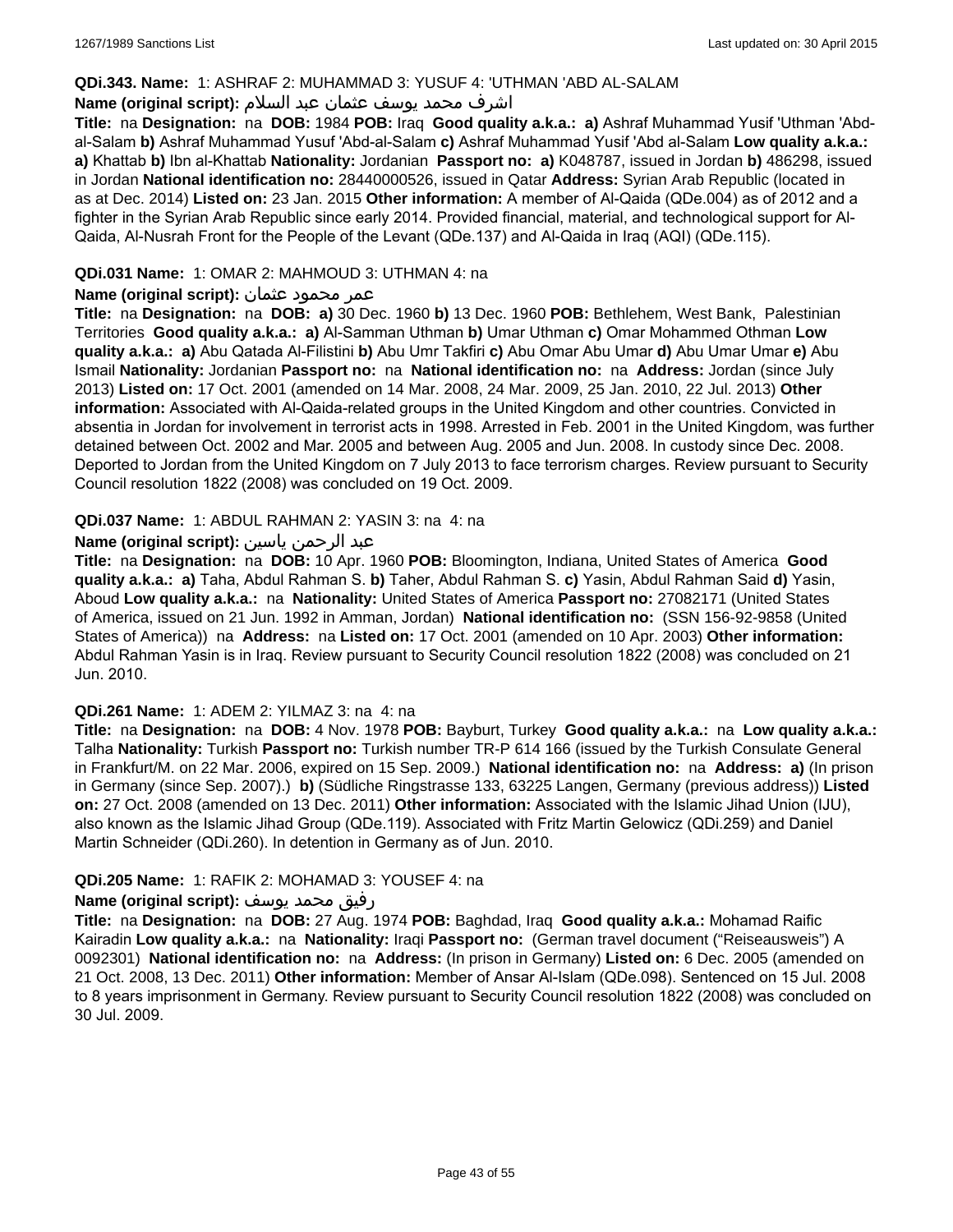## **QDi.198 Name:** 1: HANI 2: AL-SAYYID 3: AL-SEBAI 4: YUSIF

#### هاني السيد السباعي يوسف **:(script original (Name**

**Title:** na **Designation:** na **DOB: a)** 1 Mar. 1961 **b)** 16 Jun. 1960 **POB:** Qaylubiyah, Egypt **Good quality a.k.a.: a)** Hani Yousef Al-Sebai **b)** Hani Youssef **c)** Hany Youseff **d)** Hani Yusef **e)** Hani al-Sayyid Al-Sabai **f)** Hani al-Sayyid El Sebai **g)** Hani al-Sayyid Al Siba'i **h)** Hani al-Sayyid El Sabaay **i)** El-Sababt **j)** Abu Tusnin **k)** Abu Akram **l)** Hani El Sayyed Elsebai Yusef **m)** Abu Karim **n)** Hany Elsayed Youssef **Low quality a.k.a.:** na **Nationality:** Egyptian **Passport no:** na **National identification no:** na **Address:** London, United Kingdom **Listed on:** 29 Sep. 2005 (amended on 6 Oct. 2005, 18 Aug. 2006, 25 Jan. 2012) **Other information:** Father's name is Mohamed Elsayed Elsebai. Review pursuant to Security Council resolution 1822 (2008) was concluded on 29 Jul. 2010.

## **QDi.139 Name:** 1: IMED 2: BEN MEKKI 3: ZARKAOUI 4: na

## عماد بن مكي زرقاوي **:(script original (Name**

**Title:** na **Designation:** na **DOB:** 15 Jan. 1973 **POB:** Tunis, Tunisia **Good quality a.k.a.: a)** Dour Nadre, born 15 Jan. 1974 in Morocco **b)** Dour Nadre, born 15 Jan. 1973 in Morocco **c)** Daour Nadre, born 31 Mar. 1975 in Algeria **d)** Imad ben al-Mekki ben al-Akhdar al-Zarkaoui (previously listed as) **Low quality a.k.a.: a)** Zarga **b)** Nadra **Nationality:** Tunisian **Passport no:** (Tunisian passport number M174950, issued on 27 Apr. 1999, expired on 26 Apr. 2004) **National identification no:** na **Address:** 41-45 Rue Estienne d'Orves, Pré Saint Gervais, France **Listed on:** 12 Nov. 2003 (amended on 20 Dec. 2005, 31 Jul. 2006, 10 Aug. 2009, 16 May 2011) **Other information:** Mother's name is Zina al-Zarkaoui. Imprisoned in France since 1 Feb. 2010 on charges of criminal conspiracy in relation to a terrorist organization. Review pursuant to Security Council resolution 1822 (2008) was concluded on 6 May 2010.

### **QDi.168 Name:** 1: AHMAD 2: ZERFAOUI 3: na 4: na

### **Name (original script):** زرفاوي احمد

**Title:** na **Designation:** na **DOB:** 15 Jul. 1963 **POB:** Chréa, Algeria **Good quality a.k.a.: a)** Abdullah **b)** Abdalla **c)** Smail **d)** Abu Khaoula **e)** Abu Cholder **f)** Nuhr **Low quality a.k.a.:** na **Nationality:** Algerian **Passport no:** na **National identification no:** na **Address:** na **Listed on:** 3 May 2004 (amended on 12 Apr. 2006, 7 Apr. 2008, 13 Dec. 2011) **Other information:** Former member of The Organization of Al-Qaida in the Islamic Maghreb (QDe.014). Confirmed to have died in northern Mali on 19 Sep. 2006. Review pursuant to Security Council resolution 1822 (2008) was concluded on 27 Jul. 2010.

#### **QDi.223 Name:** 1: MERAI 2: ZOGHBAI 3: na 4: na

## **Name (original script):** زغبي مرعي

**Title:** na **Designation:** na **DOB: a)** 4 Apr. 1969 **b)** 4 Apr. 1960 **c)** 4 Jun. 1960 **POB:** Bengasi, Libyan Arab Jamahiriya **Good quality a.k.a.: a)** Mohamed Lebachir, born 14 Jan. 1968 in Morocco **b)** Meri Albdelfattah Zgbye, born 4 Jun. 1960 in Bendasi, Libyan Arab Jamahiriya **c)** Zoghbai Merai Abdul Fattah **d)** Lazrag Faraj, born 13 Nov. 1960 in Libyan Arab Jamahiriya **e)** Larzg Ben Ila, born 11 Aug. 1960 in Libyan Arab Jamahiriya **f)** Muhammed El Besir **Low quality a.k.a.: a)** F'raji di Singapore **b)** F'raji il Libico **c)** Farag **d)** Fredj, born 13 Nov. 1960 in Libyan Arab Jamahiriya **Nationality:** na **Passport no:** na **National identification no:** na **Address:** na **Listed on:** 2 Aug. 2006 (amended on 3 Jun. 2009, 1 Sep. 2009, 13 Dec. 2011) **Other information:** Considered a fugitive from justice by the Italian authorities and sentenced in absentia to 6 years imprisonment on 20 Nov. 2008. Member of Libyan Islamic Fighting Group (QDe.011). Review pursuant to Security Council resolution 1822 (2008) was concluded on 20 Jul. 2009.

#### **QDi.187 Name:** 1: ZULKARNAEN 2: na 3: na 4: na

**Title:** na **Designation:** na **DOB:** 1963 **POB:** Gebang village, Masaran, Sragen, Central Java, Indonesia **Good quality a.k.a.: a)** Zulkarnan **b)** Zulkarnain **c)** Zulkarnin **d)** Arif Sunarso **e)** Aris Sumarsono **f)** Aris Sunarso **g)** Ustad Daud Zulkarnaen **h)** Murshid **Low quality a.k.a.:** na **Nationality:** Indonesian **Passport no:** na **National identification no:** na **Address:** na **Listed on:** 16 May 2005 **Other information:** Review pursuant to Security Council resolution 1822 (2008) was concluded on 8 Jun. 2010.

#### **B. Entities and other groups**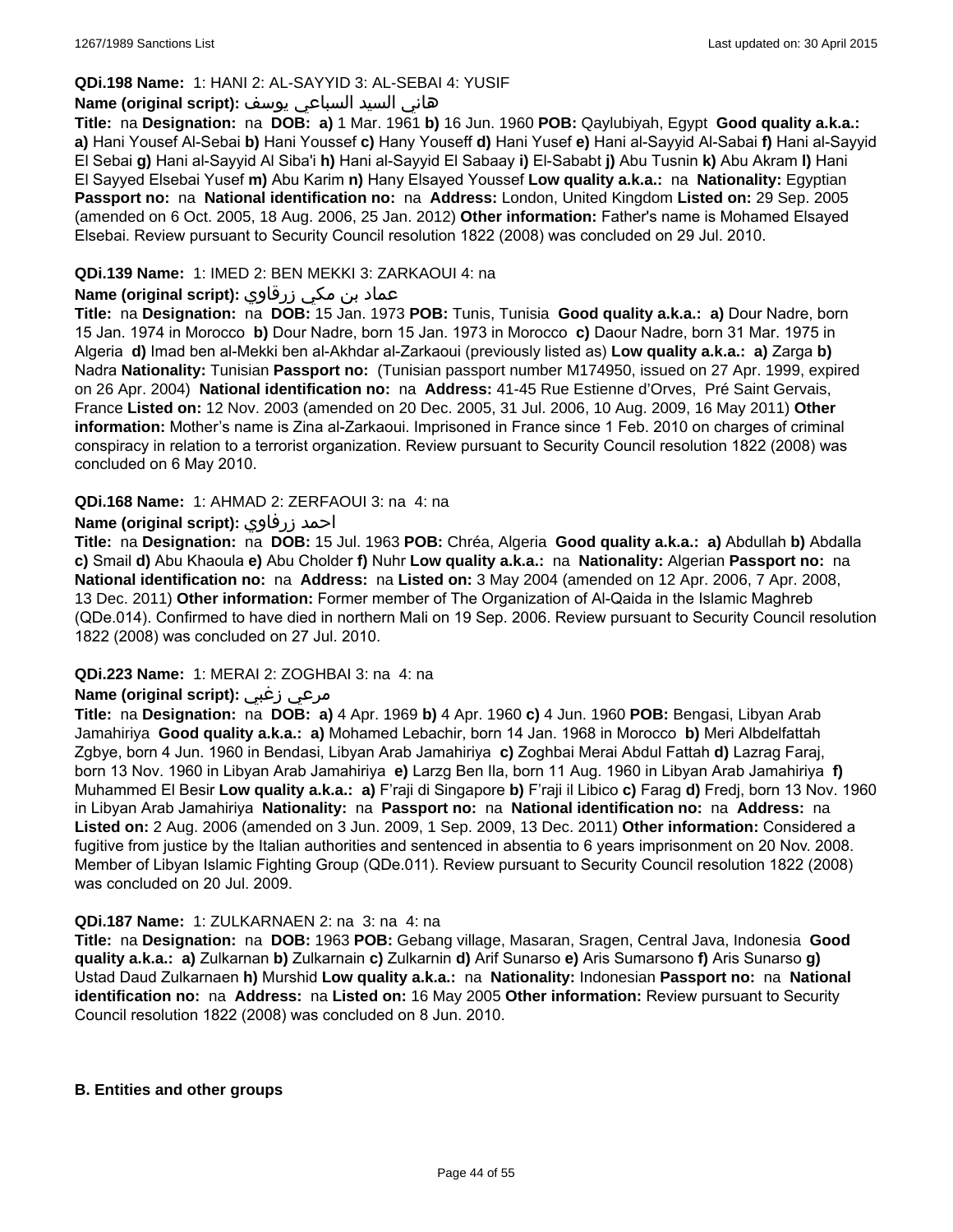## **QDe.141 Name:** AL MOURABITOUN

## **Name (original script):** المرابطون

**A.k.a.: a)** Les Sentinelles **b)** The Sentinels **F.k.a.:** na **Address:** Mali **Listed on:** 2 Jun. 2014 **Other Information:**  Founded on 20 Aug. 2013 as result of a merger between Al Moulathamoun (QDe.140) and the Mouvement pour l'Unification et le Jihad en Afrique de l'Ouest (MUJAO) (QDe.134). Associated with the Organization of Al-Qaida in the Islamic Maghreb (QDe.014) and led by Mokhtar Belmokhtar (QDi.136). Active in the Sahel/Sahara region.

### **QDe.144 Name:** ABDALLAH AZZAM BRIGADES (AAB)

**A.k.a.: a)** Abdullah Azzam Brigades **b)** Ziyad al-Jarrah Battalions of the Abdallah Azzam Brigades **c)** Yusuf al-'Uyayri Battalions of the Abdallah Azzam Brigades **F.k.a.:** na **Address:** (Operates in Lebanon, Syria and the Arabian Peninsula) **Listed on:** 23 Sep. 2014 **Other Information:** An armed group that has carried out joint attacks with Al-Nusrah Front for the People of the Levant (QDe.137).

### **QDe.001 Name:** ABU SAYYAF GROUP

**A.k.a.:** Al Harakat Al Islamiyya **F.k.a.:** na **Address:** Philippines **Listed on:** 6 Oct. 2001 (amended on 13 Dec. 2011 ) **Other Information:** Associated with Jemaah Islamiyah (JI) (QDe.092). Current leader is Radulan Sahiron (QDi.208). Review pursuant to Security Council resolution 1822 (2008) was concluded on 21 Jun. 2010.

### **QDe.069 Name:** AFGHAN SUPPORT COMMITTEE (ASC)

**A.k.a.: a)** Lajnat ul Masa Eidatul Afghania **b)** Jamiat Ayat-ur-Rhas al Islamiac **c)** Jamiat Ihya ul Turath al Islamia **d)** Ahya ul Turas **F.k.a.:** na **Address:** (a) Headquarters – G.T. Road (probably Grand Trunk Road), near Pushtoon Garhi Pabbi, Peshawar, Pakistan b) Cheprahar Hadda, Mia Omar Sabaqah School, Jalabad, Afghanistan) **Listed on:** 11 Jan. 2002 (amended on 13 Dec. 2011 ) **Other Information:** Associated with the Revival of Islamic Heritage Society (QDe.070). Abu Bakr al-Jaziri (QDi.058) served as finance chief of ASC. Review pursuant to Security Council resolution 1822 (2008) was concluded on 8 Jun. 2010.

### **QDe.139 Name:** AL MOUAKAOUNE BIDDAM

### **Name (original script):** بالدم الموقعون

**A.k.a.: a)** Les Signataires par le Sang **b)** Ceux Qui Signent avec le Sang **c)** Those Who Sign in Blood **F.k.a.:** na **Address:** Mali **Listed on:** 2 Jun. 2014 **Other Information:** Associated with the Organization of Al-Qaida in the Islamic Maghreb (QDe.014) and led by Mokhtar Belmokhtar (QDi.136). Active in the Sahel/Sahara region.

#### **QDe.140 Name:** AL MOULATHAMOUN

## **Name (original script):** الملثمون

**A.k.a.: a)** Les Enturbannés **b)** The Veiled **F.k.a.:** na **Address: a)** Mali **b)** Niger **c)** Algeria **Listed on:** 2 Jun. 2014 **Other Information:** Founded in 2012 as a splinter group of the Organization of Al-Qaida in the Islamic Maghreb (QDe.014). On 20 Aug. 2013, Al Moulathamoun merged with the Mouvement pour l'Unification et le Jihad en Afrique de l'Ouest (MUJAO) (QDe.134) and established Al Mourabitoun (QDe.141). Associated with the Organization of Al-Qaida in the Islamic Maghreb (QDe.014) and led by Mokhtar Belmokhtar (QDi.136). Active in the Sahel/Sahara region.

#### **QDe.137 Name:** AL-NUSRAH FRONT FOR THE PEOPLE OF THE LEVANT

#### جبهة النصرة لأهل الشام **:(script original (Name**

**A.k.a.: a)** النصرة جبهة) the Victory Front; Jabhat al-Nusrah; Jabhet al-Nusra; Al-Nusrah Front; Al-Nusra Front) **b)**  المجاهدين أنصار شبكة) sub-unit name: Ansar al-Mujahideen Network) **c)** الجهاد ساحات في الشام مجاهدو) sub-unit name: Levantine Mujahideen on the Battlefields of Jihad) **F.k.a.:** na **Address: a)** (Operates in Syria) **b)** (Support network in Iraq) **Listed on:** 14 May 2014 **Other Information:** Associated with Al-Qaida (QDe.004) and Ibrahim Awwad Ibrahim Ali al-Badri al-Samarrai (QDi.299), the leader of Al-Qaida in Iraq (QDe.115), since at least Jan. 2012. Brings Syrian and foreign Al-Qaida in Iraq (QDe.115) and Asbat al-Ansar (QDe.007) fighters, along with other foreign Al-Qaida operatives, to join local elements in Syria to carry out terrorist and guerrilla operations there. Previously listed between 30 May 2013 and 13 May 2014 as an aka of Al-Qaida in Iraq (QDe.115).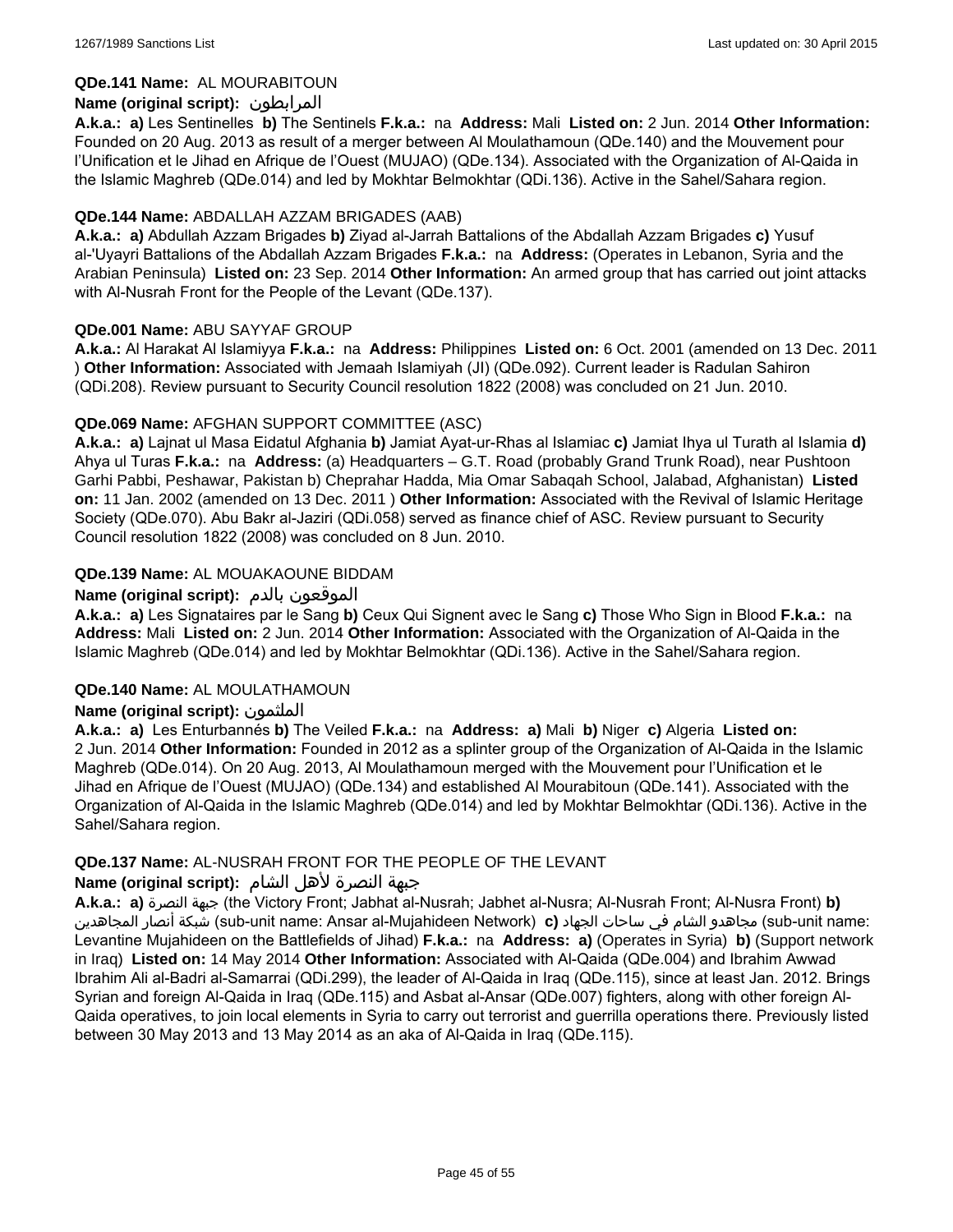#### **QDe.121 Name:** AL-AKHTAR TRUST INTERNATIONAL

**A.k.a.: a)** Al Akhtar Trust **b)** Al-Akhtar Medical Centre **c)** Akhtarabad Medical Camp **d)** Pakistan Relief Foundation **e)** Pakistani Relief Foundation **f)** Azmat-e-Pakistan Trust **g)** Azmat Pakistan Trust **F.k.a.:** na **Address:** (a) ST-1/ A, Gulsahn-e-Iqbal, Block 2, Karachi, 25300, Pakistan b) Gulistan-e-Jauhar, Block 12, Karachi, Pakistan) **Listed on:** 17 Aug. 2005 (amended on 10 Dec. 2008, 13 Dec. 2011 ) **Other Information:** Regional offices in Pakistan: Bahawalpur, Bawalnagar, Gilgit, Islamabad, Mirpur Khas, Tando-Jan-Muhammad. Akhtarabad Medical Camp is in Spin Boldak, Afghanistan. Registered by members of Jaish-i-Mohammed (QDe.019). Associated with Harakat ul-Mujahidin/ HUM (QDe.008), Lashkar I Jhanghvi (LJ) (QDe.096) and Lashkar-e-Tayyiba (QDe.118). Banned in Pakistan. Review pursuant to Security Council resolution 1822 (2008) was concluded on 14 Sep. 2009.

#### **QDe.107 Name:** AL FURQAN

**A.k.a.: a)** Dzemilijati Furkan **b)** Dzem'ijjetul Furqan **c)** Association for Citizens Rights and Resistance to Lies **d)** Dzemijetul Furkan **e)** Association of Citizens for the Support of Truth and Supression of Lies **f)** Sirat **g)** Association for Education, Culture and Building Society-Sirat **h)** Association for Education, Cultural, and to Create Society -Sirat **i)** Istikamet **j)** In Siratel **k)** Citizens' Association for Support and Prevention of lies – Furqan **F.k.a.:** na **Address: a)** 30a Put Mladih Muslimana (ex Pavla Lukaca Street), 71 000 Sarajevo, Bosnia and Herzegovina **b)** 72 ul. Strossmajerova, Zenica, Bosnia and Herzegovina **c)** 42 Muhameda Hadzijahica, Sarajevo, Bosnia and Herzegovina **d)** 70 and 53 Strosmajerova Street, Zenica, Bosnia and Herzegovina **e)** Zlatnih Ljiljana Street, Zavidovici, Bosnia and Herzegovina **Listed on:** 11 May 2004 (amended on 26 Nov. 2004, 24 Mar. 2009 ) **Other Information:** Registered in Bosnia and Herzegovina as a citizens' association under the name of "Citizens' Association for Support and Prevention of lies – Furqan" on 26 Sep. 1997. Al Furqan ceased its work by decision of the Ministry of Justice of the Bosnia and Herzegovina Federation (decision number 03-054-286/97 dated 8 Nov. 2002). Al Furqan was no longer in existence as at Dec. 2008. Review pursuant to Security Council resolution 1822 (2008) was concluded on 15 Jun. 2010.

### **QDe.110 Name:** AL-HARAMAIN: AFGHANISTAN BRANCH

**A.k.a.:** na **F.k.a.:** na **Address:** Afghanistan (at time of listing) **Listed on:** 6 Jul. 2004 (amended on 21 Mar. 2012 ) **Other Information:** Review pursuant to Security Council resolution 1822 (2008) was concluded on 22 Jun. 2010.

#### **QDe.111 Name:** AL-HARAMAIN: ALBANIA BRANCH

**A.k.a.:** na **F.k.a.:** na **Address:** Irfan Tomini Street, #58, Tirana, Albania (at time of listing) **Listed on:** 6 Jul. 2004 (amended on 21 Mar. 2012 ) **Other Information:** Review pursuant to Security Council resolution 1822 (2008) was concluded on 22 Jun. 2010.

#### **QDe.109 Name:** AL-HARAMAIN & AL MASJED AL-AQSA CHARITY FOUNDATION

**A.k.a.: a)** Al Haramain Al Masjed Al Aqsa **b)** Al Haramayn Al Masjid Al Aqsa **c)** Al-Haramayn and Al Masjid Al Aqsa Charitable Foundation **d)** Al Harammein Al Masjed Al-Aqsa Charity Foundation **F.k.a.:** na **Address: a)** Branch Address: 2A Hasiba Brankovica, Sarajevo, Bosnia and Herzegovina **b)** 14 Bihacka Street, Sarajevo, Bosnia and Herzegovina **c)** 64 Potur mahala Street, Travnik, Bosnia and Herzegovina **d)** Zenica, Bosnia and Herzegovina **Listed on:** 28 Jun. 2004 (amended on 26 Nov. 2004, 16 Sep. 2008, 24 Mar. 2009 ) **Other Information:** Used to be officially registered in Bosnia and Herzegovina under registry number 24. Al-Haramain & Al Masjed Al-Aqsa Charity Foundation ceased its work by decision of the Ministry of Justice of the Bosnia and Herzegovina Federation (decision on cessation of operation number 03-05-2-203/04). It was no longer in existence as at Dec. 2008. Its premises and humanitarian activities were transferred under Government supervision to a new entity called Sretna Buducnost. Review pursuant to Security Council resolution 1822 (2008) was concluded on 22 Jun. 2010.

#### **QDe.112 Name:** AL-HARAMAIN: BANGLADESH BRANCH

**A.k.a.:** na **F.k.a.:** na **Address:** House 1, Road 1, S-6, Uttara, Dhaka, Bangladesh (at time of listing) **Listed on:** 6 Jul. 2004 (amended on 21 Mar. 2012 ) **Other Information:** Review pursuant to Security Council resolution 1822 (2008) was concluded on 22 Jun. 2010.

#### **QDe.113 Name:** AL-HARAMAIN: ETHIOPIA BRANCH

**A.k.a.:** na **F.k.a.:** na **Address:** Woreda District 24 Kebele Section 13, Addis Ababa, Ethiopia (at time of listing) **Listed on:** 6 Jul. 2004 (amended on 21 Mar. 2012 ) **Other Information:** Review pursuant to Security Council resolution 1822 (2008) was concluded on 22 Jun. 2010.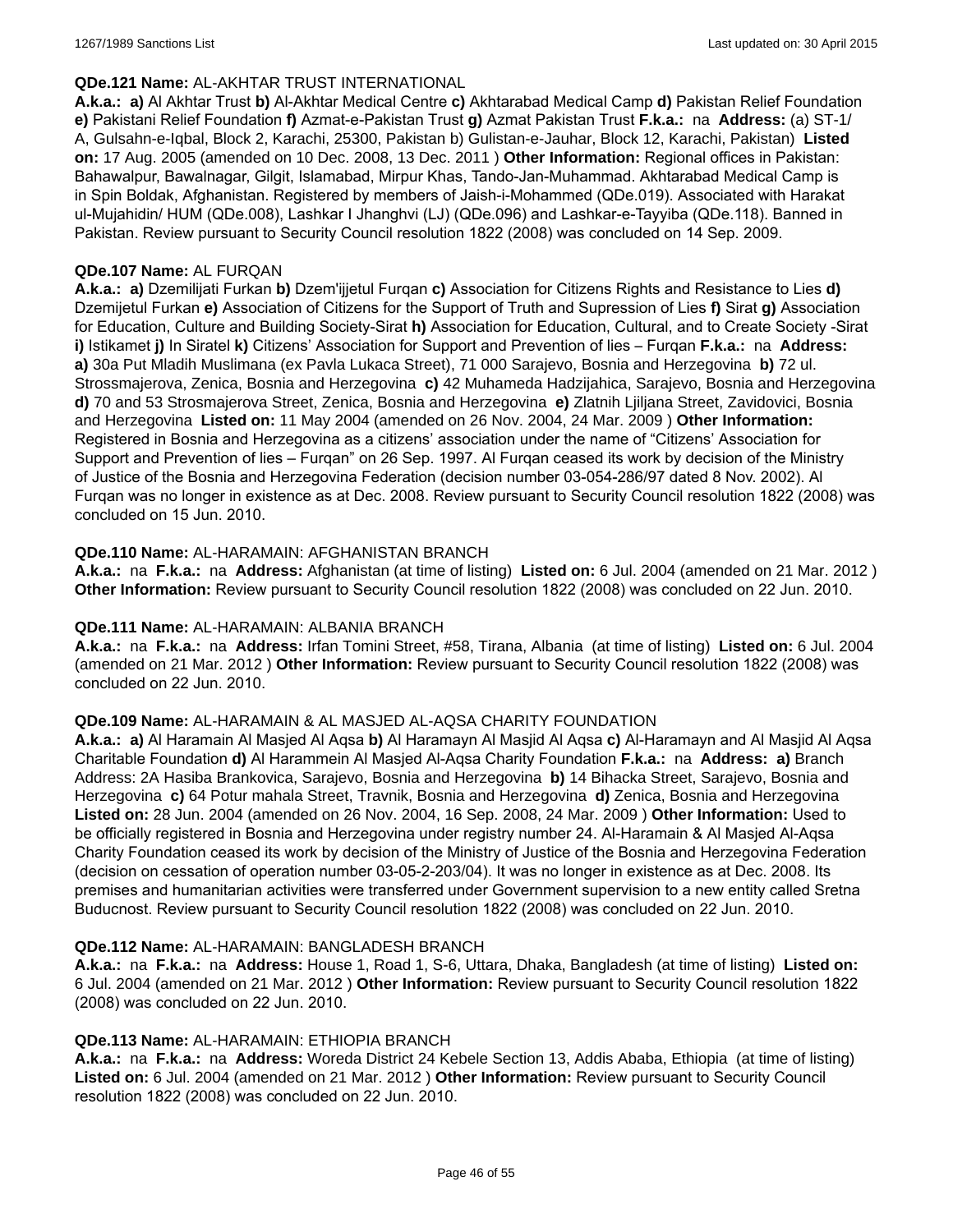#### **QDe.103 Name:** AL-HARAMAIN FOUNDATION (INDONESIA)

**A.k.a.:** Yayasan Al-Manahil-Indonesia **F.k.a.:** na **Address:** (Jalan Laut Sulawesi Blok DII/4, Kavling Angkatan Laut Duren Sawit, Jakarta Timur 13440 Indonesia (at time of listing); Tel.: 021-86611265 and 021-86611266; Fax.: 021-8620174) **Listed on:** 26 Jan. 2004 (amended on 21 Mar. 2012 ) **Other Information:** Review pursuant to Security Council resolution 1822 (2008) was concluded on 22 Jun. 2010.

### **QDe.104 Name:** AL-HARAMAIN FOUNDATION (PAKISTAN)

**A.k.a.:** na **F.k.a.:** na **Address:** House #279, Nazimuddin Road, F-10/1, Islamabad, Pakistan (at time of listing) **Listed on:** 26 Jan. 2004 (amended on 21 Mar. 2012 ) **Other Information:** Review pursuant to Security Council resolution 1822 (2008) was concluded on 19 Oct. 2009.

### **QDe.116 Name:** AL-HARAMAIN FOUNDATION (UNION OF THE COMOROS)

**A.k.a.:** na **F.k.a.:** na **Address:** B/P: 1652 Moroni, Union of the Comoros (at time of listing) **Listed on:** 28 Sep. 2004 (amended on 21 Mar. 2012 ) **Other Information:** Review pursuant to Security Council resolution 1822 (2008) was concluded on 22 Jun. 2010.

### **QDe.071 Name:** AL-HARAMAIN ISLAMIC FOUNDATION

**A.k.a.: a)** Vazir **b)** Vezir **F.k.a.:** na **Address: a)** (64 Poturmahala, Travnik, Bosnia and Herzegovina) **b)** Sarajevo, Bosnia and Herzegovina **Listed on:** 13 Mar. 2002 (amended on 26 Dec. 2003, 16 Sep. 2008, 16 Jun. 2011 ) **Other Information:** Under criminal investigation by the authorities of Bosnia and Herzegovina as of Nov. 2007. Employees and associates include Najib Ben Mohamed Ben Salem Al-Waz (listed under permanent reference number QDi.104). Review pursuant to Security Council resolution 1822 (2008) was concluded on 22 Jun. 2010.

### **QDe.072 Name:** AL-HARAMAIN ISLAMIC FOUNDATION (SOMALIA)

**A.k.a.:** na **F.k.a.:** na **Address:** Somalia **Listed on:** 13 Mar. 2002 (amended on 13 Dec. 2011 ) **Other Information:** The founder and former leader is Aqeel Abdulaziz Aqeel al-Aqeel (QD1.171). Review pursuant to Security Council resolution 1822 (2008) was concluded on 22 Jun. 2010.

### **QDe.114 Name:** AL-HARAMAIN: THE NETHERLANDS BRANCH

**A.k.a.:** Stichting Al Haramain Humanitarian Aid **F.k.a.:** na **Address:** Jan Hanzenstraat 114, 1053SV, Amsterdam, The Netherlands (at time of listing) **Listed on:** 6 Jul. 2004 (amended on 13 Apr. 2012 ) **Other Information:** The founder and former leader is Aqeel Abdulaziz Aqeel al-Aqeel (QDi.171) who was also chairman of its board of directors. Review pursuant to Security Council resolution 1822 (2008) was concluded on 28 Jun. 2010.

## **QDe.105 Name:** AL-HARAMAYN FOUNDATION (KENYA)

**A.k.a.:** na **F.k.a.:** na **Address: a)** Nairobi, Kenya (at time of listing) **b)** Garissa, Kenya (at time of listing) **c)** Dadaab, Kenya (at time of listing) **Listed on:** 26 Jan. 2004 (amended on 21 Mar. 2012 ) **Other Information:** Review pursuant to Security Council resolution 1822 (2008) was concluded on 22 Jun. 2010.

#### **QDe.106 Name:** AL-HARAMAYN FOUNDATION (TANZANIA)

**A.k.a.:** na **F.k.a.:** na **Address: a)** P.O. Box 3616, Dar es Salaam, Tanzania (at time of listing) **b)** Tanga , Tanzania (at time of listing) **c)** Singida , Tanzania (at time of listing) **Listed on:** 26 Jan. 2004 (amended on 21 Mar. 2012 ) **Other Information:** Review pursuant to Security Council resolution 1822 (2008) was concluded on 22 Jun. 2010.

#### **QDe.002 Name:** AL-ITIHAAD AL-ISLAMIYA / AIAI

## **Name (original script):** الاسلامي الاتحاد

**A.k.a.:** na **F.k.a.:** na **Address:** na **Listed on:** 6 Oct. 2001 (amended on 21 Dec. 2007, 13 Dec. 2011, 18 Mar. 2013 ) **Other Information:** Reported to have operated in Somalia and Ethiopia and to have merged with Harakat Al-Shabaab Al-Mujaahidiin (Al-Shabaab), which was accepted as an affiliate of Al-Qaida (QDe.004) by Aiman Muhammed Rabi al-Zawahiri (QDi.006) in Feb. 2012, and is also subject to the sanctions measures set out in Security Council resolution 1844 (2008) concerning Somalia and Eritrea (see www.un.org/sc/committees/751/ index.shtml). Leadership included Hassan Abdullah Hersi Al-Turki (QDi.172) and Hassan Dahir Aweys (QDi.042). AIAI has received funds through the Al-Haramain Islamic Foundation (Somalia) (QDe.072). Review pursuant to Security Council resolution 1822 (2008) was concluded on 21 Jun. 2010.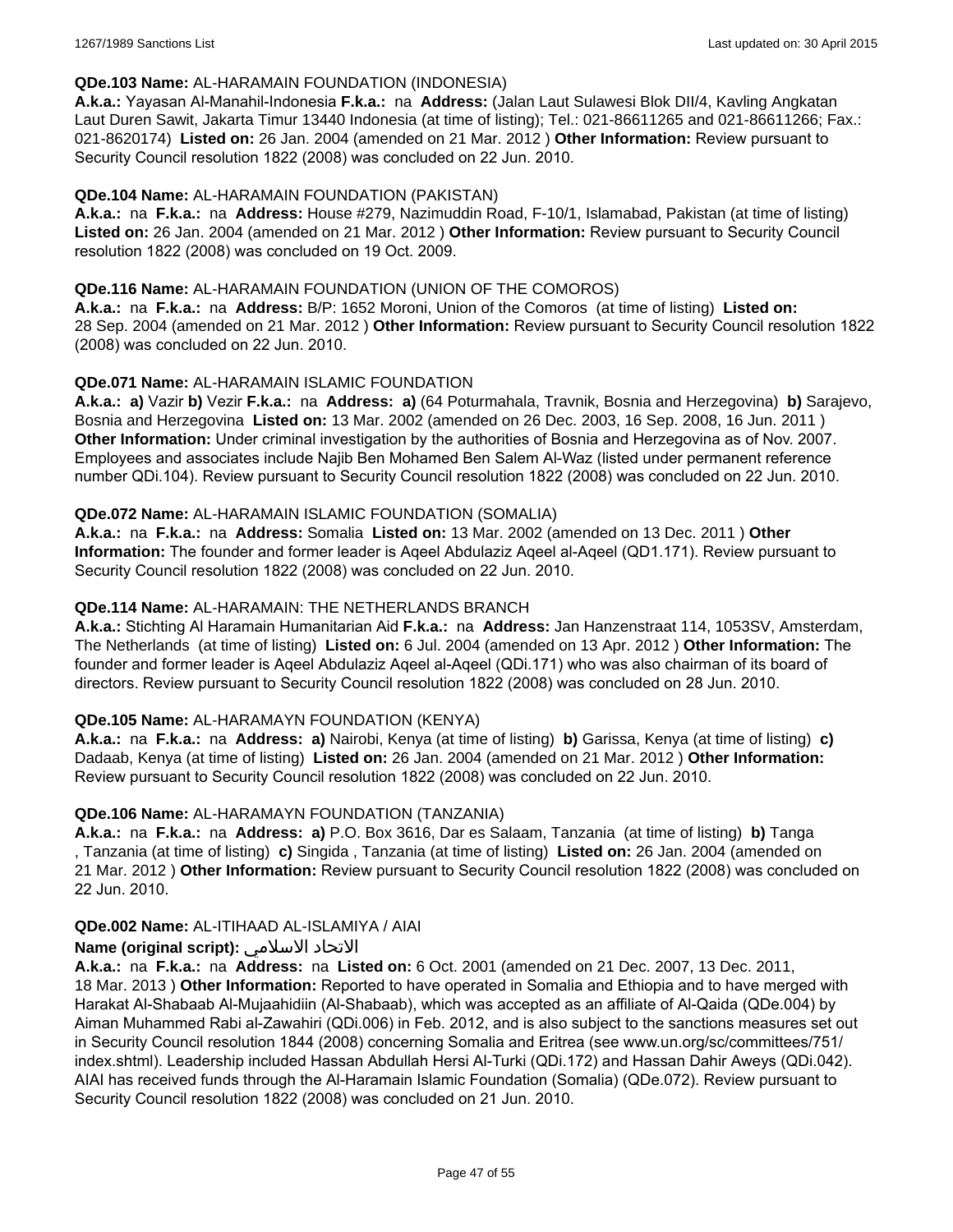#### **QDe.004 Name:** AL-QAIDA

#### **Name (original script):** القاعدة

**A.k.a.: a)** "The Base" **b)** Al Qaeda **c)** Islamic Salvation Foundation **d)** The Group for the Preservation of the Holy Sites **e)** The Islamic Army for the Liberation of Holy Places **f)** The World Islamic Front for Jihad Against Jews and Crusaders **g)** Usama Bin Laden Network **h)** Usama Bin Laden Organization **i)** Al Qa'ida **j)** Al Qa'ida/Islamic Army (formerly listed as) **F.k.a.:** na **Address:** na **Listed on:** 6 Oct. 2001 (amended on 5 Mar. 2009, 21 Mar. 2012 ) **Other Information:** Review pursuant to Security Council resolution 1822 (2008) was concluded on 21 Jun. 2010.

## **QDe.115 Name:** AL-QAIDA IN IRAQ

## القاعده في العراق **:(script original (Name**

**A.k.a.: a)** AQI **b)** al-Tawhid **c)** the Monotheism and Jihad Group **d)** Qaida of the Jihad in the Land of the Two Rivers **e)** Al-Qaida of Jihad in the Land of the Two Rivers **f)** The Organization of Jihad's Base in the Country of the Two Rivers **g)** The Organization Base of Jihad/Country of the Two Rivers **h)** The Organization Base of Jihad/ Mesopotamia **i)** Tanzim Qa'idat Al-Jihad fi Bilad al-Rafidayn **j)** Tanzeem Qa'idat al Jihad/Bilad al Raafidaini **k)** Jama'at Al-Tawhid Wa'al-Jihad **l)** JTJ **m)** Islamic State of Iraq **n)** ISI **o)** al-Zarqawi network **p)** Islamic State in Iraq and the Levant **F.k.a.:** na **Address:** na **Listed on:** 18 Oct. 2004 (amended on 2 Dec. 2004, 5 Mar. 2009, 13 Dec. 2011, 30 May 2013, 14 May 2014, 2 Jun. 2014 ) **Other Information:** Review pursuant to Security Council resolution 1822 (2008) was concluded on 25 May 2010.

### **QDe.129 Name:** AL-QAIDA IN THE ARABIAN PENINSULA (AQAP)

## القاعدة في جزيرة العرب **:(script original (Name**

**A.k.a.: a)** Al-Qaida of Jihad Organization in the Arabian Peninsula **b)** Tanzim Qa'idat al-Jihad fi Jazirat al-Arab **c)** Al-Qaida Organization in the Arabian Peninsula (AQAP) **d)** Al-Qaida in the South Arabian Peninsula **e)** Ansar al-Shari'a (AAS) **F.k.a.:** Al-Qaida in Yemen (AQY) **Address:** na **Listed on:** 19 Jan. 2010 (amended on 4 Oct. 2012 ) **Other Information:** AQAP is a regional affiliate of Al-Qaida (QDe.004) and an armed group operating primarily in Arabian Peninsula. Location: Yemen. Alternative location: Saudi Arabia (2004 – 2006). Formed in Jan. 2009 when Al-Qaida in Yemen combined with Saudi Arabian Al-Qaida operatives. Leader of AQAP is Nasir 'abd-al-Karim 'Abdullah Al-Wahishi (QDi.274) and his deputy is Said Ali Al-Shihri (QDi.275). Ansar al-Shari'a was formed in early 2011 by AQAP and has taken responsibility for multiple attacks in Yemen against both government and civilian targets.

#### **QDe.005 Name:** AL RASHID TRUST

**A.k.a.: a)** Al-Rasheed Trust **b)** Al Rasheed Trust **c)** Al-Rashid Trust **d)** Aid Organization of the Ulema, Pakistan **e)** Al Amin Welfare Trust **f)** Al Amin Trust **g)** Al Ameen Trust **h)** Al-Ameen Trust **i)** Al Madina Trust **j)** Al-Madina Trust **F.k.a.:** na **Address: a)** Kitas Ghar, Nazimabad 4, Dahgel-Iftah, Karachi, Pakistan (Kitas Ghar, Nazimabad 4, Dahgel-Iftah, Karachi, Pakistan) **b)** Jamia Maajid, Sulalman Park, Melgium Pura, Lahore, Pakistan (Jamia Maajid, Sulalman Park, Melgium Pura, Lahore, Pakistan) **c)** (Office Dha'rbi-M'unin, Top Floor, Dr. Dawa Khan Dental Clinic Surgeon, Main Baxae, Mingora, Swat, Pakistan) **d)** (Kitab Ghar, Darul Ifta Wal Irshad, Nazimabad No. 4, Karachi, Pakistan, Phone 6683301; Phone 0300-8209199; Fax 6623814 ) **e)** (302b-40, Good Earth Court, Opposite Pia Planitarium, Block 13a, Gulshan -l Igbal, Karachi, Pakistan; Phone 4979263 ) **f)** (617 Clifton Center, Block 5, 6th Floor, Clifton, Karachi, Pakistan; Phone 587-2545) **g)** (j) 605 Landmark Plaza, 11 Chundrigar Road, Opposite Jang Building, Karachi, Pakistan; Phone 2623818-19 ) **h)** (Jamia Masjid, Sulaiman Park, Begum Pura, Lahore, Pakistan; Phone 042-6812081 ) **i)** (Kitas Ghar, Nazimabad 4, Dahgel-Iftah, Karachi, Pakistan, Kitas Ghar, Nazimabad 4, Dahgel-Iftah, Karachi, Pakistan ) **j)** (Jamia Maajid, Sulalman Park, Melgium Pura, Lahore, Pakistan, Jamia Maajid, Sulalman Park, Melgium Pura, Lahore, Pakistan ) **k)** (Office Dha'rbi-M'unin, Opposite Khyber Bank, Abbottabad Road, Mansehra, Pakistan ) **l)** (Office Dha'rbi-M'unin ZR Brothers, Katcherry Road, Chowk Yadgaar, Peshawar, Pakistan ) **m)** (Office Dha'rbi-M'unin, Rm No. 3, Moti Plaza, Near Liaquat Bagh, Muree Road, Rawalpindi, Pakistan) **Listed on:** 6 Oct. 2001 (amended on 21 Oct. 2008, 10 Dec. 2008, 13 Dec. 2011 ) **Other Information:** Headquarters are in Pakistan. Operations in Afghanistan: Herat Jalalabad, Kabul, Kandahar, Mazar Sherif. Also operations in Kosovo, Chechnya. Involved in the financing of Al-Qaida and the Taliban. Until 21 Oct. 2008, this entity appeared also as "Aid Organization of the Ulema, Pakistan" (QDe.073), listed on 24 Apr. 2002 and amended on 25 Jul. 2006. The two entries Al Rashid Trust (QDe.005) and Aid Organization of the Ulema, Pakistan (QDe.073) were consolidated into this entity on 21 Oct. 2008. Founded by Mufti Rashid Ahmad Ledahyanoy (deceased). Associated with Jaish-i-Mohammed (QDe.019). Banned in Pakistan since Oct. 2001. Despite the closure of its offices in Pakistan in February 2007 it has continued its activities. Review pursuant to Security Council resolution 1822 (2008) was concluded on 6 May 2010.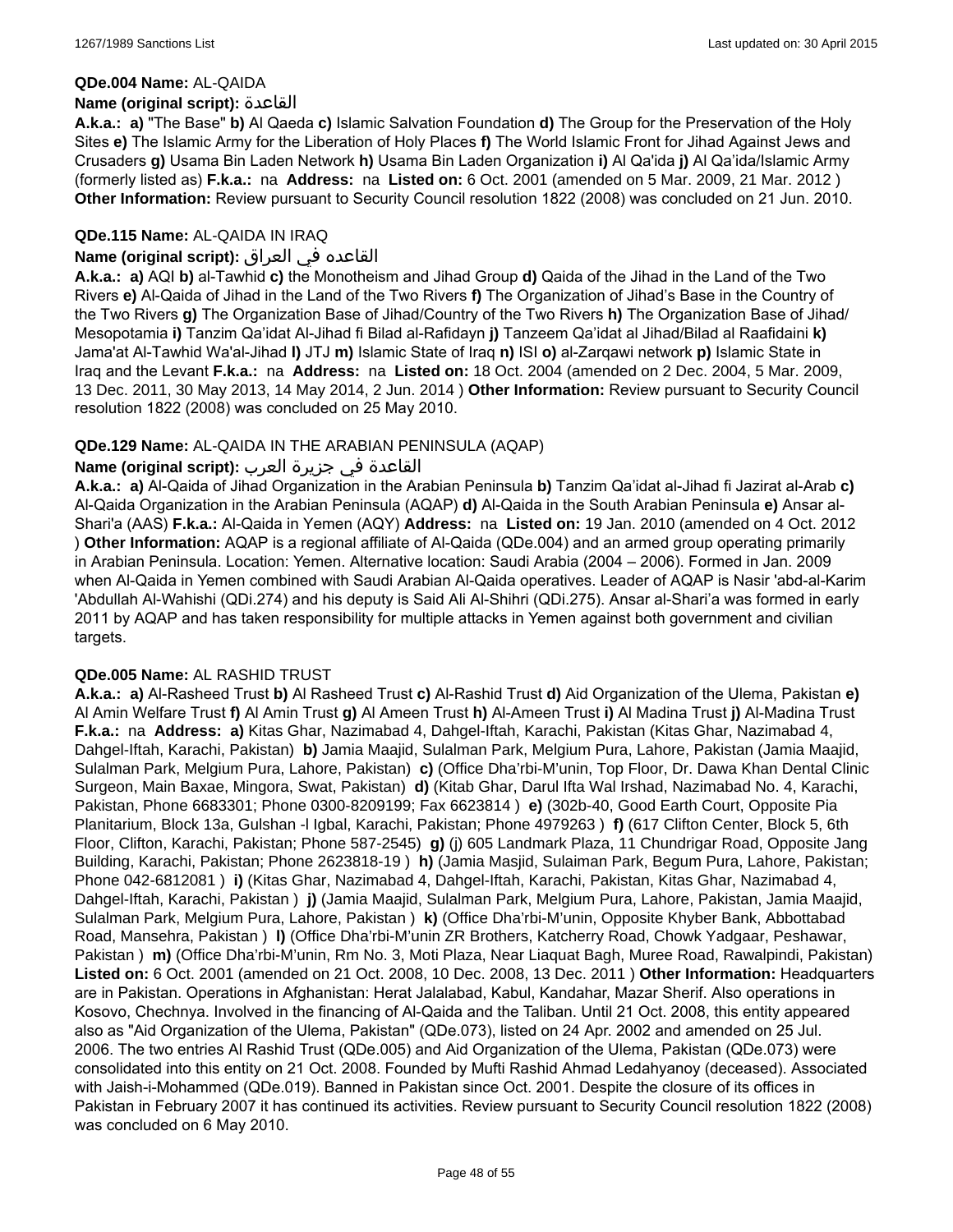## **QDe.146 Name:** ANSAR AL CHARIA BENGHAZI

## أنصار الشريعة - بنغازي **:(script original (Name**

**A.k.a.: a)** الشريعة أنصار) Ansar al Charia) **b)** Ansar al-Charia **c)** Ansar al-Sharia **d)** Ansar al-Charia Benghazi **e)** Ansar al-Sharia Benghazi **f)** بليبيا الشريعة أنصار) Ansar al Charia in Libya (ASL)) **g)** الشريعة أنصار كتيبة) Katibat Ansar al Charia) **h)** Ansar al Sharia **F.k.a.:** na **Address: a)** (Operates in Benghazi, Libya) **b)** (Support network in Tunisia) **Listed on:** 19 Nov. 2014 **Other Information:** Associated with the Organization of Al-Qaida in the Islamic Maghreb (QDe.014), Al Mourabitoun (QDe.141), Ansar al-Shari'a in Tunisia (AAS-T) (QDe.143), and Ansar al Charia Derna (QDe.145). The leader is Mohamed al-Zahawi (not listed). Runs training camps for foreign terrorist fighters travelling to Syria, Iraq and Mali.

## **QDe.145 Name:** ANSAR AL CHARIA DERNA

## أنصار الشريعة – درنة **:(script original (Name**

**A.k.a.: a)** Ansar al-Charia Derna **b)** Ansar al-Sharia Derna **c)** الشريعة أنصار) Ansar al Charia) **d)** Ansar al-Sharia **e)** Ansar al Sharia **F.k.a.:** na **Address: a)** (Operates in Derna and Jebel Akhdar, Libya ) **b)** (Support network in Tunisia) **Listed on:** 19 Nov. 2014 **Other Information:** Associated with the Organization of Al-Qaida in the Islamic Maghreb (QDe.014), Ansar al-Shari'a in Tunisia (AAS-T) (QDe.143) and Ansar al Charia Benghazi (QDe.146). Runs training camps for foreign terrorist fighters travelling to Syria and Iraq.

## **QDe.143 Name:** ANSAR AL-SHARI'A IN TUNISIA (AAS-T)

**A.k.a.: a)** Ansar al-Sharia in Tunisia **b)** Ansar al-Shari'ah in Tunisia **c)** Ansar al-Shari'ah **d)** Ansar al-Sharia **e)** Supporters of Islamic Law **f)** Al-Qayrawan Media Foundation **F.k.a.:** na **Address:** Tunisia **Listed on:** 23 Sep. 2014 **Other Information:** A Tunisian armed group with links to the Organization of Al-Qaida in the Islamic Maghreb (QDe.014). The leader is Seifallah ben Hassine (QDi.333).

## **QDe.098 Name:** ANSAR AL-ISLAM

## **Name (original script):** الاسلام أنصار

**A.k.a.: a)** Devotees of Islam **b)** Jund al-Islam **c)** Soldiers of Islam **d)** Kurdistan Supporters of Islam **e)** Supporters of Islam in Kurdistan **f)** Followers of Islam in Kurdistan **g)** Kurdish Taliban **h)** Soldiers of God **i)** Ansar al-Sunna Army **j)** Jaish Ansar al-Sunna **k)** Ansar al-Sunna **F.k.a.:** na **Address:** na **Listed on:** 24 Feb. 2003 (amended on 31 Mar. 2004, 5 Mar. 2009, 18 Mar. 2009, 21 Oct. 2010, 13 Dec. 2011 ) **Other Information:** The founder is Najmuddin Faraj Ahmad (QDi.226). Associated with Al-Qaida in Iraq (QDe.115). Located and primarily active in northern Iraq but maintains a presence in western and central Iraq. Review pursuant to Security Council resolution 1822 (2008) was concluded on 21 Jun. 2010.

## **QDe.135 Name:** ANSAR EDDINE

## **Name (original script):** الدين انصار

**A.k.a.:** Ansar Dine **F.k.a.:** na **Address:** Mali **Listed on:** 20 Mar. 2013 **Other Information:** Was founded in December 2011 by Iyad ag Ghali (QDi.316). Linked to the Organization of Al-Qaida in the Islamic Maghreb (QDe.014) and Mouvement pour l'Unification et le Jihad en Afrique de l'Ouest (MUJAO) (QDe.134). Associated with Abdelmalek Droukdel (QDi.232).

## **QDe.142 Name:** ANSARUL MUSLIMINA FI BILADIS SUDAN

## أنصار المسلمین في بلاد السودان **:(script original (Name**

**A.k.a.: a)** Ansaru **b)** Ansarul Muslimina fi Biladis Sudan **c)** Jama'atu Ansaril Muslimina fi Biladis Sudan (JAMBS) **d)** Jama'atu Ansarul Muslimina fi Biladis-Sudan (JAMBS) **e)** Jamma'atu Ansarul Muslimina fi Biladis-Sudan (JAMBS) **f)** Vanguards for the Protection of Muslims in Black Africa **g)** Vanguard for the Protection of Muslims in Black Africa **F.k.a.:** na **Address:** Nigeria **Listed on:** 26 Jun. 2014 **Other Information:** Terrorist and paramilitary group established in 2012 and operating in Nigeria. Associated with the Organization of Al-Qaida in the Islamic Maghreb (AQIM) (QDe.014), Jama'atu Ahlis Sunna Lidda'Awati Wal-Jihad (Boko Haram) (QDe.138) and Abubakar Mohammed Shekau (QDi322).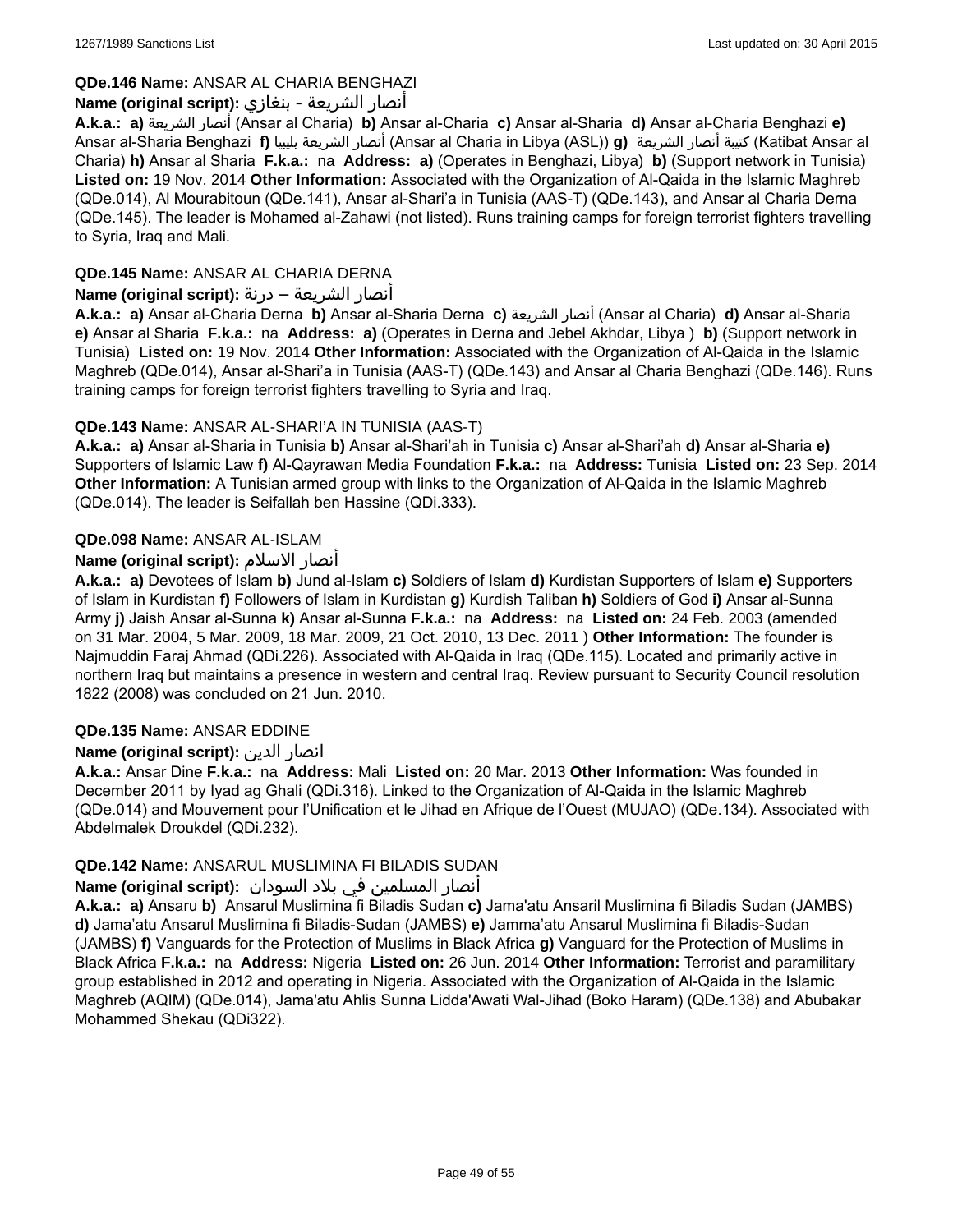#### **QDe.006 Name:** ARMED ISLAMIC GROUP

#### الجماعة الاسلامية المسلحة **:(script original (Name**

**A.k.a.: a)** Al Jamm'ah Al-Islamiah Al- Musallah **b)** GIA **c)** Groupe Islamique Armé **F.k.a.:** na **Address:** Algeria **Listed on:** 6 Oct. 2001 (amended on 7 Apr. 2008, 13 Dec. 2011 ) **Other Information:** Review pursuant to Security Council resolution 1822 (2008) was concluded on 21 Jun. 2010.

#### **QDe.007 Name:** ASBAT AL-ANSAR

### **Name (original script):** الأنصار عصبة

**A.k.a.:** na **F.k.a.:** na **Address:** Ein el-Hilweh camp, Lebanon **Listed on:** 6 Oct. 2001 (amended on 30 Jan. 2009, 13 Dec. 2011 ) **Other Information:** Active in northern Iraq. Associated with Al-Qaida in Iraq (QDe.115). Review pursuant to Security Council resolution 1822 (2008) was concluded on 21 Jun. 2010.

### **QDe.093 Name:** BENEVOLENCE INTERNATIONAL FOUNDATION

**A.k.a.: a)** Al Bir Al Dawalia **b)** BIF **c)** BIF-USA **d)** Mezhdunarodnyj Blagotvoritel'nyl Fond **F.k.a.:** na **Address: a)** 8820 Mobile Avenue, IA, Oak Lawn, Illinois, 60453, United States of America **b)** P.O. Box 548, Worth, Illinois, 60482, United States of America **c)** (Formerly located at) 9838 S. Roberts Road, Suite 1W, Palos Hills, Illinois, 60465, United States of America **d)** (Formerly located at) 20-24 Branford Place, Suite 705, Newark, New Jersey, 07102, United States of America **e)** P.O. Box 1937, Khartoum, Sudan **f)** Bangladesh **g)** (Gaza Strip) **h)** Yemen **Listed on:** 21 Nov. 2002 (amended on 24 Jan. 2003, 28 Apr. 2011, 18 May 2012 ) **Other Information:** Employer Identification Number (United States of America): 36-3823186. Review pursuant to Security Council resolution 1822 (2008) was concluded on 22 Jun. 2010.

### **QDe.102 Name:** DJAMAT HOUMAT DAAWA SALAFIA (DHDS)

### جماعة حماة الدعوة السلفية **:(script original (Name**

**A.k.a.:** Djamaat Houmah Al-Dawah Al-Salafiat **F.k.a.:** Katibat el Ahouel **Address:** Algeria **Listed on:** 11 Nov. 2003 (amended on 26 Nov. 2004, 7 Apr. 2008, 25 Jan. 2010, 13 Dec. 2011 ) **Other Information:** Associated with the Armed Islamic Group (GIA) (QDe.006) and the Organization of Al-Qaida in the Islamic Maghreb (QDe.014). Review pursuant to Security Council resolution 1822 (2008) was concluded on 30 Jul. 2009.

## **QDe.088 Name:** EASTERN TURKISTAN ISLAMIC MOVEMENT (ETIM)

**A.k.a.: a)** The Eastern Turkistan Islamic Party **b)** The Eastern Turkistan Islamic Party of Allah **c)** Islamic Party of Turkestan **d)** Djamaat Turkistan **F.k.a.:** na **Address:** na **Listed on:** 11 Sep. 2002 (amended on 3 Oct. 2008, 13 Dec. 2011 ) **Other Information:** Active in China, South Asia and Central Asia. Review pursuant to Security Council resolution 1822 (2008) was concluded on 20 May 2010.

## **QDe.003 Name:** EGYPTIAN ISLAMIC JIHAD

## الجهاد الاسلامي المصري **:(script original (Name**

**A.k.a.: a)** Egyptian Al-Jihad **b)** Jihad Group **c)** New Jihad **d)** Al-Jihad **e)** Egyptian Islamic Movement **F.k.a.:** na **Address:** na **Listed on:** 6 Oct. 2001 (amended on 5 Mar. 2009, 13 Dec. 2011 ) **Other Information:** Co-founded by Aiman Muhammed Rabi al-Zawahiri (QDi.006), who was also its military leader. Review pursuant to Security Council resolution 1822 (2008) was concluded on 21 Jun. 2010.

#### **QDe.131 Name:** EMARAT KAVKAZ

#### **Name (original script):** Эмират Кавказ

**A.k.a.:** na **F.k.a.:** na **Address:** na **Listed on:** 29 Jul. 2011 **Other Information:** Mainly active in the Russian Federation, Afghanistan and Pakistan. Led by Doku Khamatovich Umarov (QDi.290)

#### **QDe.091 Name:** GLOBAL RELIEF FOUNDATION (GRF)

**A.k.a.:** na **F.k.a.:** na **Address: a)** 9935 South 76th Avenue, Unit 1, Bridgeview, Illinois, 60455, United States of America **b)** P.O. Box 1406, Bridgeview, Illinois, 60455, United States of America **Listed on:** 22 Oct. 2002 (amended on 26 Nov. 2004, 20 Dec. 2005, 25 Jul. 2006, 24 Mar. 2009, 11 Mar. 2010, 25 Mar. 2010, 28 Apr. 2011, 21 Feb. 2012, 14 Feb. 2014 ) **Other Information:** Other Foreign Locations: Afghanistan, Bangladesh, Eritrea, Ethiopia, India, Iraq, West Bank and Gaza, Somalia and Syria. Federal Employer Identification Number (United States of America): 36-3804626. Review pursuant to Security Council resolution 1822 (2008) was concluded on 21 Jun. 2010.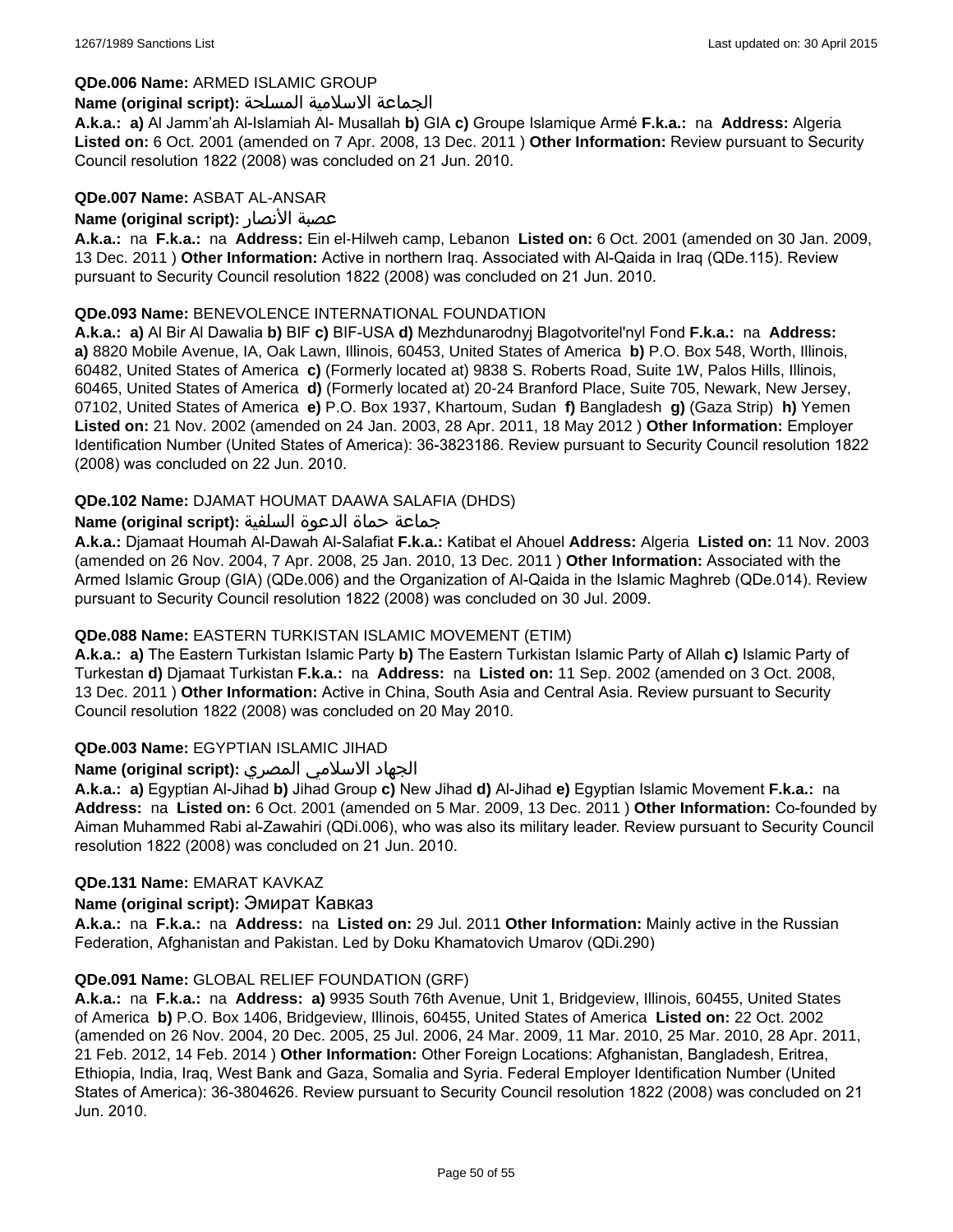## **QDe.130 Name:** HARAKAT-UL JIHAD ISLAMI

## حرکت الجہاد الاسلامی **:(script original (Name**

**A.k.a.: a)** HUJI **b)** Movement of Islamic Holy War **c)** Harkat-ul-Jihad-al Islami **d)** Harkat-al-Jihad-ul Islami **e)** Harkatul-Jehad-al-Islami **f)** Harakat ul Jihad-e-Islami **F.k.a.: a)** Harakat-ul-Ansar **b)** HUA **Address:** na **Listed on:** 6 Aug. 2010 (amended on 13 Dec. 2011 ) **Other Information:** Was established in Afghanistan in 1980. In 1993, Harakat-ul Jihad Islami merged with Harakat ul-Mujahidin (QDe.008) to form Harakat ul-Ansar. In 1997, Harakat-ul Jihad Islami split from Harakat ul-Ansar and resumed using its former name. Operations are in India, Pakistan and Afghanistan. Banned in Pakistan.

### **QDe.008 Name:** HARAKAT UL-MUJAHIDIN / HUM

**A.k.a.: a)** Al-Faran **b)** Al-Hadid **c)** Al-Hadith **d)** Harakat Ul-Ansar **e)** HUA **f)** Harakat Ul- Mujahideen **F.k.a.:** na **Address:** Pakistan **Listed on:** 6 Oct. 2001 (amended on 13 Dec. 2011 ) **Other Information:** Associated with Jaishi-Mohammed (QDe.019), Lashkar i Jhangvi (LJ) (QDe.096) and Lashkar-e-Tayyiba (QDe.118). Active in Pakistan and Afghanistan. Banned in Pakistan. Review pursuant to Security Council resolution 1822 (2008) was concluded on 21 Jun. 2010.

## **QDe.147 Name:** HILAL AHMAR SOCIETY INDONESIA (HASI)

**A.k.a.: a)** Yayasan Hilal Ahmar **b)** Indonesia Hilal Ahmar Society for Syria **F.k.a.:** na **Address:** na **Listed on:** 13 Mar. 2015 **Other Information:** Ostensibly humanitarian wing of Jemaah Islamiyah (QDe.092). Operates in Lampung, Jakarta, Semarang, Yogyakarta, Solo, Surabaya and Makassar, Indonesia. Has been recruiting, funding and facilitating travel of foreign terrorist fighters to Syria. Not affiliated with the humanitarian group International Federation of the Red Cross and Red Crescent Societies (IFRC).

#### **QDe.009 Name:** ISLAMIC ARMY OF ADEN

**A.k.a.:** na **F.k.a.:** na **Address:** na **Listed on:** 6 Oct. 2001 **Other Information:** Review pursuant to Security Council resolution 1822 (2008) was concluded on 9 Jul. 2010.

### **QDe.099 Name:** ISLAMIC INTERNATIONAL BRIGADE (IIB)

**A.k.a.: a)** The Islamic Peacekeeping Brigade **b)** The Islamic Peacekeeping Army **c)** The International Brigade **d)** Islamic Peacekeeping Battalion **e)** International Battalion **f)** Islamic Peacekeeping International Brigade **F.k.a.:** na **Address:** na **Listed on:** 4 Mar. 2003 (amended on 13 Dec. 2011 ) **Other Information:** Linked to the Riyadus-Salikhin Reconnaissance and Sabotage Battalion of Chechen Martyrs (RSRSBCM) (QDe.100) and the Special Purpose Islamic Regiment (SPIR) (QDe.101). Review pursuant to Security Council resolution 1822 (2008) was concluded on 17 May 2010.

#### **QDe.119 Name:** ISLAMIC JIHAD GROUP

**A.k.a.: a)** Jama'at al-Jihad **b)** Libyan Society **c)** Kazakh Jama'at **d)** Jamaat Mojahedin **e)** Jamiyat **f)** Jamiat al-Jihad al-Islami **g)** Dzhamaat Modzhakhedov **h)** Islamic Jihad Group of Uzbekistan **i)** al-Djihad al-Islami **j)** Zamaat Modzhakhedov Tsentralnoy Asii **k)** Islamic Jihad Union **F.k.a.:** na **Address:** na **Listed on:** 1 Jun. 2005 (amended on 19 Apr. 2006, 20 Feb. 2008, 13 Dec. 2011 ) **Other Information:** Founded and led by Najmiddin Kamolitdinovich Jalolov (deceased) and Suhayl Fatilloevich Buranov (deceased). Associated with the Islamic Movement of Uzbekistan (QDe.010) and Emarat Kavkaz (QDe.131). Active in the Afghanistan/Pakistan border area, Central Asia, South Asia region and some European States. Review pursuant to Security Council resolution 1822 (2008) was concluded on 20 May 2010.

#### **QDe.010 Name:** ISLAMIC MOVEMENT OF UZBEKISTAN

**A.k.a.:** IMU **F.k.a.:** na **Address:** na **Listed on:** 6 Oct. 2001 (amended on 13 Dec. 2011 ) **Other Information:** Associated with the Eastern Turkistan Islamic Movement (QDe.088), Islamic Jihad Group (QDe.119) and Emarat Kavkaz (QDe.131). Active in the Afghanistan/Pakistan border area, northern Afghanistan and Central Asia. Review pursuant to Security Council resolution 1822 (2008) was concluded on 21 Jun. 2010.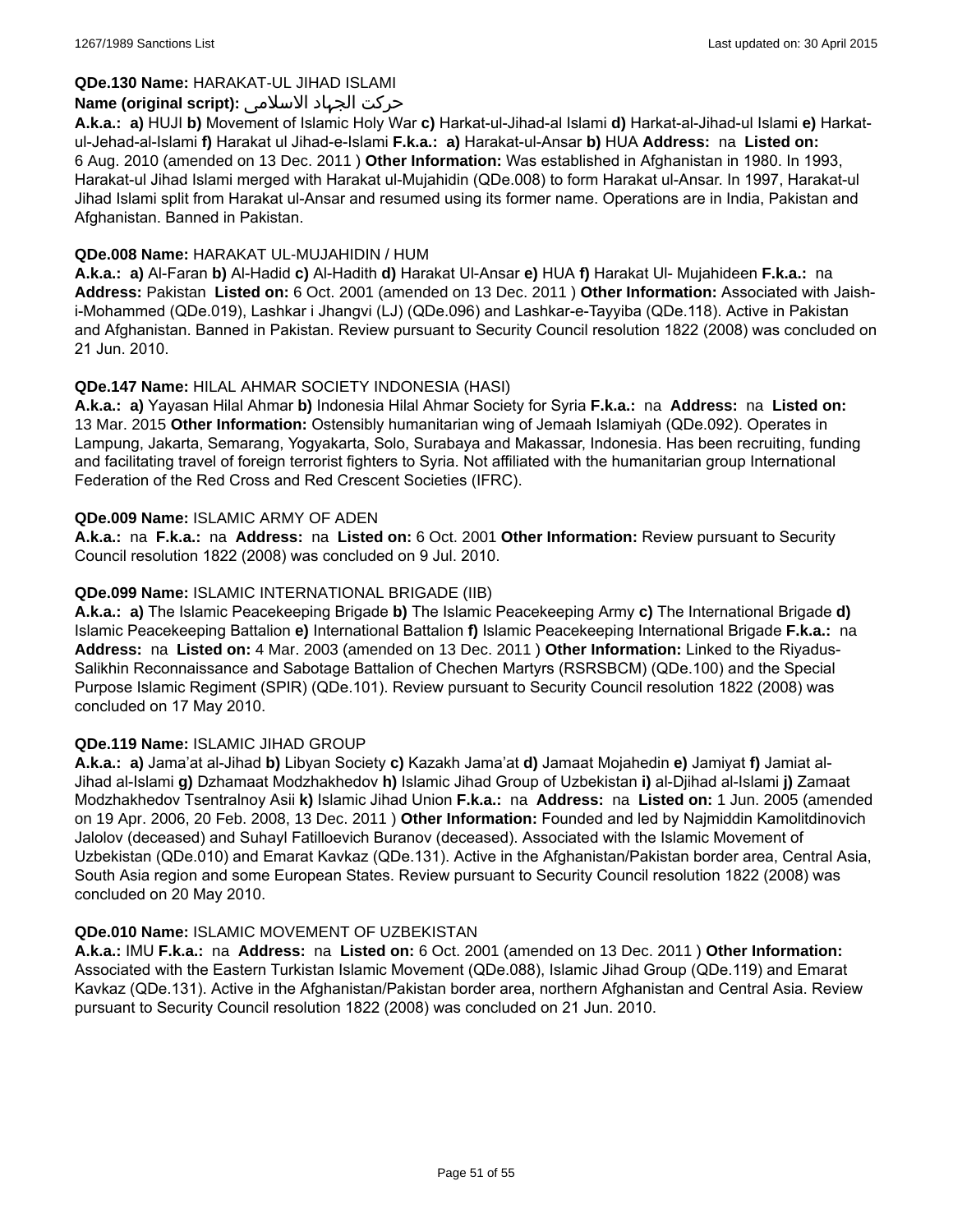#### **QDe.019 Name:** JAISH-I-MOHAMMED

**A.k.a.:** Army of Mohammed **F.k.a.:** na **Address:** Pakistan **Listed on:** 17 Oct. 2001 (amended on 13 Dec. 2011 ) **Other Information:** Based in Peshawar and Muzaffarabad, Pakistan Associated with Harakat ul-Mujahidin / HUM (QDe.008), Lashkar-e-Tayyiba (QDe.118), Al-Akhtar Trust International (QDe.121), and Harakat-ul Jihad Islami (QDe.130). Banned in Pakistan. Review pursuant to Security Council resolution 1822 (2008) was concluded on 21 Jun. 2010.

### **QDe.138 Name:** JAMA'ATU AHLIS SUNNA LIDDA'AWATI WAL-JIHAD

**A.k.a.: a)** Jama'atu Ahlus-Sunnah Lidda'Awati Wal Jihad **b)** Jama'atu Ahlus-Sunna Lidda'Awati Wal Jihad **c)** جماعة والجهاد للدعوة السنة أهل **d)** Boko Haram **e)** Western Education is a Sin **F.k.a.:** na **Address:** Nigeria **Listed on:** 22 May 2014 **Other Information:** Affiliate of Al-Qaida (QDe.004), and the Organization of Al-Qaida in the Islamic Maghreb (AQIM) (QDe.014). Associated with Jama'atu Ansarul Muslimina Fi Biladis-Sudan (Ansaru). The leader is Abubakar Shekau.

### **QDe.020 Name:** JAM'YAH TA'AWUN AL-ISLAMIA

**A.k.a.: a)** Society of Islamic Cooperation **b)** Jam'iyat Al Ta'awun Al Islamiyya **c)** Jit **F.k.a.:** na **Address:** Kandahar City, Afghanistan **Listed on:** 17 Oct. 2001 (amended on 13 Dec. 2011 ) **Other Information:** Founded by Usama Mohammad Awad bin Laden (deceased) in 2001. Review pursuant to Security Council resolution 1822 (2008) was concluded on 21 Jun. 2010.

### **QDe.092 Name:** JEMAAH ISLAMIYAH

**A.k.a.: a)** Jema'ah Islamiyah **b)** Jemaah Islamiya **c)** Jemaah Islamiah **d)** Jamaah Islamiyah **e)** Jama'ah Islamiyah **F.k.a.:** na **Address:** na **Listed on:** 25 Oct. 2002 (amended on 13 Dec. 2011 ) **Other Information:** Operates in Southeast Asia, including Indonesia, Malaysia and the Philippines. Associated with the Abu Sayyaf Group (QDe.001). Review pursuant to Security Council resolution 1822 (2008) was concluded on 25 May 2010.

### **QDe.133 Name:** JEMMAH ANSHORUT TAUHID (JAT)

**A.k.a.: a)** Jemaah Anshorut Tauhid **b)** Jemmah Ansharut Tauhid **c)** Jem'mah Ansharut Tauhid **d)** Jamaah Ansharut Tauhid **e)** Jama'ah Ansharut Tauhid **f)** Laskar 99 **F.k.a.:** na **Address:** (Jl. Semenromo number 58, 04/XV Ngruki, Cemani, Grogol, Sukoharjo, Jawa Tengah, Indonesia, Telephone: 0271-2167285, Email: info@ansharuttauhid.com) **Listed on:** 12 Mar. 2012 **Other Information:** Founded and led by Abu Bakar Ba'asyir (QDi.217). Established on 27 Jul. 2008 in Solo, Indonesia. Associated with Jemmah Islamiya (JI) (QDe.092). Website: http:/ansharuttauhid.com/

#### **QDe.118 Name:** LASHKAR-E-TAYYIBA

**A.k.a.: a)** Lashkar-e-Toiba **b)** Lashkar-i-Taiba **c)** al Mansoorian **d)** al Mansooreen **e)** Army of the Pure **f)** Army of the Righteous **g)** Army of the Pure and Righteous **h)** Paasban-e-Kashmir **i)** Paasban-i-Ahle-Hadith **j)** Pasbane-Kashmir **k)** Pasban-e-Ahle-Hadith **l)** Paasban-e-Ahle-Hadis **m)** Pashan-e-ahle Hadis **n)** Lashkar e Tayyaba **o)** LET **p)** Jamaat-ud-Dawa **q)** JUD **r)** Jama'at al-Dawa **s)** Jamaat ud-Daawa **t)** Jamaat ul-Dawah **u)** Jamaat-ul-Dawa **v)** Jama'at-i-Dawat **w)** Jamaiat-ud-Dawa **x)** Jama'at-ud-Da'awah **y)** Jama'at-ud-Da'awa **z)** Jamaati-ud-Dawa **aa)** Falah-i-Insaniat Foundation (FIF) **F.k.a.:** na **Address:** na **Listed on:** 2 May 2005 (amended on 3 Nov. 2005, 10 Dec. 2008, 14 Mar. 2012 ) **Other Information:** Associated with Hafiz Muhammad Saeed (QDi.263) who is the leader of Lashkar-e-Tayyiba. Review pursuant to Security Council resolution 1822 (2008) was concluded on 8 Jun. 2010.

#### **QDe.096 Name:** LASHKAR I JHANGVI (LJ)

**A.k.a.:** na **F.k.a.:** na **Address:** na **Listed on:** 3 Feb. 2003 (amended on 13 Dec. 2011 ) **Other Information:** Based primarily in Pakistan's Punjab region and in the city of Karachi. Active in Pakistan although banned as at 2010. Review pursuant to Security Council resolution 1822 (2008) was concluded on 21 Jun. 2010.

## **QDe.011 Name:** LIBYAN ISLAMIC FIGHTING GROUP

## الجماعة الاسلامية المقاتلة الليبية **:(script original (Name**

**A.k.a.:** LIFG **F.k.a.:** na **Address:** Libyan Arab Jamahiriya **Listed on:** 6 Oct. 2001 (amended on 5 Mar. 2009, 13 Dec. 2011 ) **Other Information:** Members in Afghanistan merged with Al-Qaida (QDe.004) in Nov. 2007. Review pursuant to Security Council resolution 1822 (2008) was concluded on 21 Jun. 2010.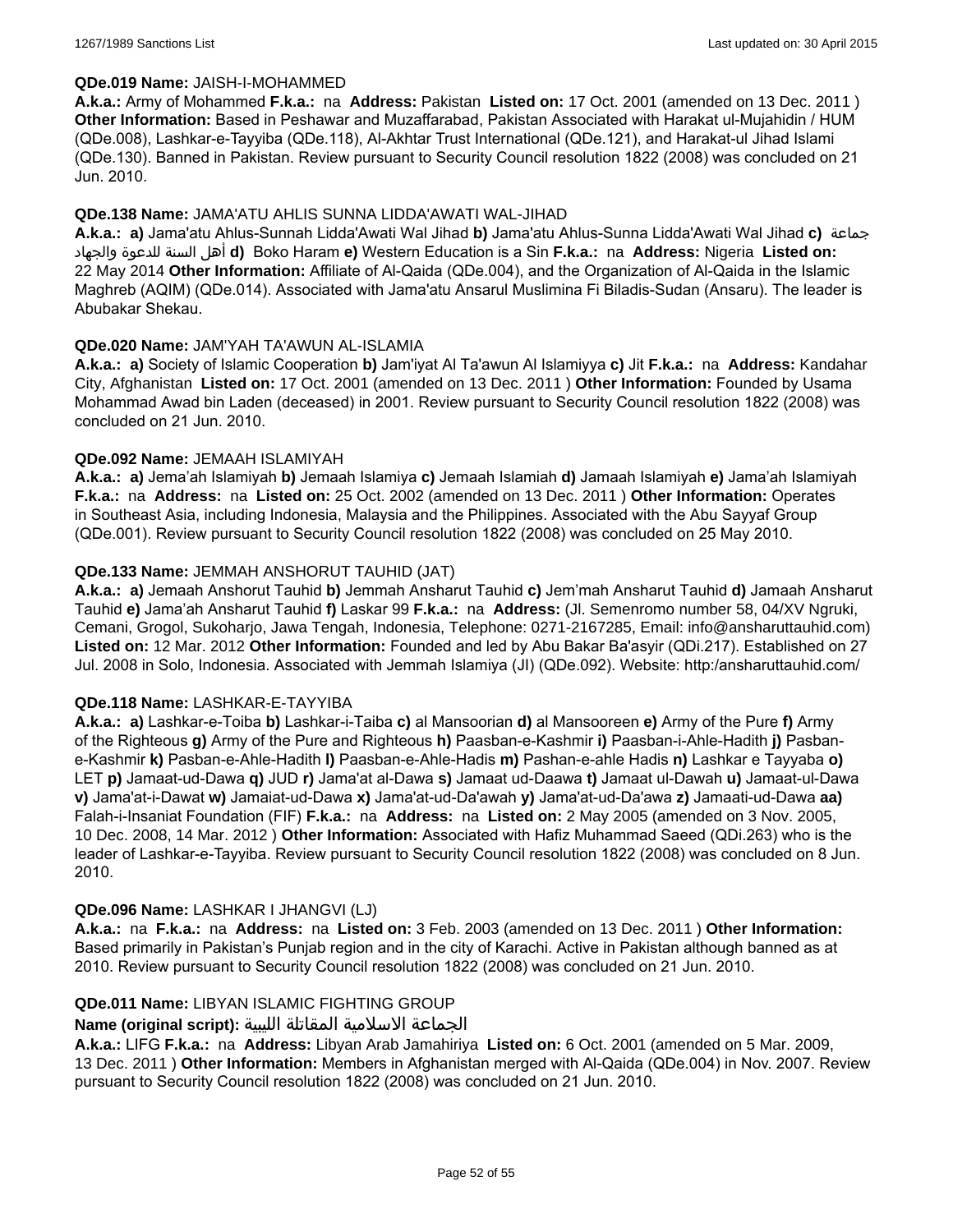### **QDe.012 Name:** MAKHTAB AL-KHIDAMAT

### **Name (original script):** الخدمات مكتب

**A.k.a.: a)** MAK **b)** Al Kifah **F.k.a.:** na **Address:** na **Listed on:** 6 Oct. 2001 (amended on 5 Mar. 2009, 13 Dec. 2011 ) **Other Information:** Absorbed into Al-Qaida (QDe.004). Review pursuant to Security Council resolution 1822 (2008) was concluded on 21 Jun. 2010.

### **QDe.089 Name:** MOROCCAN ISLAMIC COMBATANT GROUP

#### الجماعة الاسلامية المغربية المقاتلة **:(script original (Name**

**A.k.a.: a)** Groupe Islamique Combattant Marocain **b)** GICM **F.k.a.:** na **Address:** Morocco **Listed on:** 10 Oct. 2002 (amended on 5 Mar. 2009 ) **Other Information:** Associated with the Organization of Al-Qaida in the Islamic Maghreb (QDe.014). Review pursuant to Security Council resolution 1822 (2008) was concluded on 20 May 2010.

## **QDe.136 Name:** MUHAMMAD JAMAL NETWORK (MJN)

## شبكة محمد جمال **:(script original (Name**

**A.k.a.: a)** Muhammad Jamal Group **b)** Jamal Network **c)** Abu Ahmed Group **d)** Al-Qaida in Egypt (AQE) **F.k.a.:**  na **Address:** Operates in Egypt, Libya and Mali **Listed on:** 21 Oct. 2013 **Other Information:** Terrorist and paramilitary group established by Muhammad Jamal al Kashif (QDi.318) in 2011 and linked to Al-Qaida (QDe.004), Aiman al-Zawahiri (QDi.006), and the leadership of Al-Qaida in the Arabian Peninsula (AQAP) (QDe.129) and the Organization of Al-Qaida in the Islamic Maghreb (AQIM) (QDe.014). Funded and supported by AQAP. Multiple terrorist training camps in Egypt and Libya. Reportedly acquiring weapons, conducting training and establishing terrorist groups in the Sinai, Egypt. Training suicide bombers, foreign fighters and planning terrorist attacks in Egypt, Libya and elsewhere as of Sep. 2013. MJN members were reported to be involved in the attack on the United States Mission in Benghazi, Libya, on 11 Sep. 2012.

**QDe.134 Name:** Mouvement pour l'Unification et le Jihad en Afrique de l'Ouest (MUJAO)

## حركة التوحيد والجهاد في غرب إفريقيا **:Name (original script)**

**A.k.a.:** na **F.k.a.:** na **Address: a)** Mali **b)** Algeria **Listed on:** 5 Dec. 2012 **Other Information:** Associated with The Organization of Al-Qaida in the Islamic Maghreb (QDe.014) and Mokhtar Belmokhtar (QDi.136). Active in the Sahel/Sahara region.

#### **QDe.021 Name:** RABITA TRUST

**A.k.a.:** na **F.k.a.:** na **Address:** (a) Room 9a, 2nd Floor, Wahdat Road, Education Town, Lahore, Pakistan b) Wares Colony, Lahore, Pakistan (at time of listing)) **Listed on:** 17 Oct. 2001 (amended on 21 Mar. 2012 ) **Other Information:** Wa'el Hamza Abd al-Fatah Julaidan (QDi.079) served as its Director General. Banned in Pakistan. Review pursuant to Security Council resolution 1822 (2008) was concluded on 21 Jun. 2010.

## **QDe.128 Name:** RAJAH SOLAIMAN MOVEMENT

**A.k.a.: a)** Rajah Solaiman Islamic Movement **b)** Rajah Solaiman Revolutionary Movement **F.k.a.:** na **Address: a)** Barangay Mal-Ong, Anda, Pangasinan Province, Philippines **b)** Sitio Dueg, Barangay Maasin, San Clemente, Tarlac Province, Philippines **c)** Number 50, Purdue Street, Cubao, Quezon City, Philippines **Listed on:** 4 Jun. 2008 (amended on 13 Dec. 2011 ) **Other Information:** Founded and headed by Hilarion Del Rosario Santos III (QDi.244). Associated with the Abu Sayyaf Group (QDe.001), Jemaah Islamiyah (QDe.092) and Khadafi Abubakar Janjalani (QDi.180). Review pursuant to Security Council resolution 1822 (2008) was concluded on 13 May 2010.

## **QDe.070 Name:** REVIVAL OF ISLAMIC HERITAGE SOCIETY

## جمعية احياء التراث الاسلامي **:(script original (Name**

**A.k.a.: a)** Revival of Islamic Society Heritage on the African Continent **b)** Jamia Ihya ul Turath **c)** RIHS **d)** Jamiat Ihia Al-Turath Al-Islamiya **F.k.a.:** na **Address: a)** Pakistan **b)** Afghanistan **Listed on:** 11 Jan. 2002 (amended on 25 Jul. 2006, 5 Mar. 2009, 13 Dec. 2011 ) **Other Information:** NOTE: Only the Pakistan and Afghanistan offices of this entity are designated. Associated with Abu Bakr al-Jaziri (QDi.058) and Afghan Support Committee (ASC) (QDi.069). Review pursuant to Security Council resolution 1822 (2008) was concluded on 8 Jun. 2010.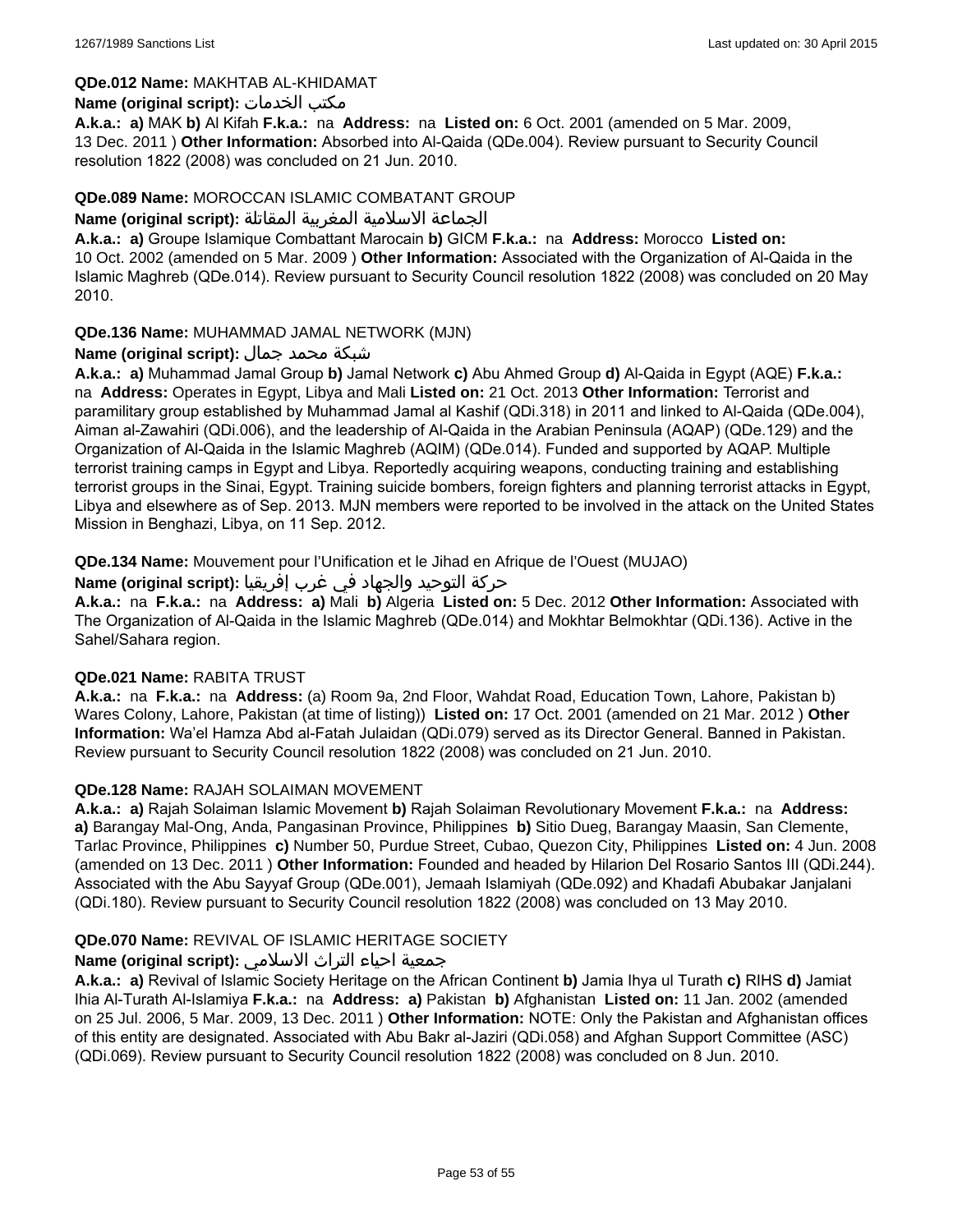## **QDe.100 Name:** RIYADUS-SALIKHIN RECONNAISSANCE AND SABOTAGE BATTALION OF CHECHEN MARTYRS (RSRSBCM)

**A.k.a.: a)** Riyadus-Salikhin Reconnaissance and Sabotage Battalion **b)** Riyadh-as-Saliheen **c)** The Sabotage and Military Surveillance Group of the Riyadh al-Salihin Martyrs **d)** Firqat al-Takhrib wa al-Istitla al-Askariyah li Shuhada Riyadh al-Salihin **e)** Riyadus-Salikhin Reconnaissance and Sabotage battalion of Shahids (martyrs) **F.k.a.:** na **Address:** na **Listed on:** 4 Mar. 2003 (amended on 25 Jul. 2006, 13 Dec. 2011 ) **Other Information:** Associated with the Islamic International Brigade (IIB) (QDe.099), the Special Purpose Islamic Regiment (SPIR) (QDe.101) and Emarat Kavkaz (QDe.131). Review pursuant to Security Council resolution 1822 (2008) was concluded on 17 May 2010.

## **QDe.101 Name:** SPECIAL PURPOSE ISLAMIC REGIMENT (SPIR)

**A.k.a.: a)** The Islamic Special Purpose Regiment **b)** The al-Jihad-Fisi-Sabililah Special Islamic Regiment **c)** Islamic Regiment of Special Meaning **F.k.a.:** na **Address:** na **Listed on:** 4 Mar. 2003 (amended on 25 Jul. 2006, 13 Dec. 2011 ) **Other Information:** Linked to the Islamic International Brigade (IIB) (QDe.099) and the Riyadus-Salikhin Reconnaissance and Sabotage Battalion of Chechen Martyrs (RSRSBCM) (QDe.100). Review pursuant to Security Council resolution 1822 (2008) was concluded on 17 May 2010.

## **QDe.108 Name:** TAIBAH INTERNATIONAL-BOSNIA OFFICES

**A.k.a.: a)** Taibah International Aid Agency **b)** Taibah International Aid Association **c)** Al Taibah, Intl. **d)** Taibah International Aide Association **F.k.a.:** na **Address: a)** 6 Avde Smajlovica Street, Novo Sarajevo, Bosnia and Herzegovina **b)** 26 Tabhanska Street, Visoko, Bosnia and Herzegovina **c)** 3 Velika Cilna Ulica, Visoko, Bosnia and Herzegovina **d)** 26 Tabhanska Street, Visoko, Bosnia and Herzegovina **Listed on:** 11 May 2004 (amended on 24 Mar. 2009 ) **Other Information:** In 2002-2004, Taibah International – Bosnia offices used premises of the Culture Home in Hadzici, Sarajevo, Bosnia and Herzegovina. The organization was officially registered in Bosnia and Herzegovina as a branch of Taibah International Aid Association under registry number 7. Taibah International – Bosnia offices ceased its work by decision of the Ministry of Justice of the Bosnia and Herzegovina Federation (decision on cessation of operation number 03-05-2-70/03). Review pursuant to Security Council resolution 1822 (2008) was concluded on 21 Jun. 2010.

## **QDe.132 Name:** TEHRIK-E TALIBAN PAKISTAN (TTP)

## تحریک طالبان پاکستان **:(script original (Name**

**A.k.a.: a)** Tehrik-I-Taliban Pakistan **b)** Tehrik-e-Taliban **c)** Pakistani Taliban **d)** Tehreek-e-Taliban **F.k.a.:** na **Address:** na **Listed on:** 29 Jul. 2011 **Other Information:** Tehrik-e Taliban is based in the tribal areas along the Afghanistan/Pakistan border. Formed in 2007, its leader is Hakimullah Mehsud (QDi.286).

## **QDe.014 Name:** THE ORGANIZATION OF AL-QAIDA IN THE ISLAMIC MAGHREB

## تنظيم القا عدة ببلاد المغرب الاسلامي **:(script original (Name**

**A.k.a.: a)** AQIM **b)** Al Qaïda au Maghreb islamique (AQMI) **F.k.a.: a)** Le Groupe Salafiste pour La Prédication et le Combat (GSPC) **b)** Salafist Group For Call and Combat **Address: a)** Algeria **b)** Mali **c)** Mauritania **d)** Morocco **e)** Niger **f)** Tunisia **Listed on:** 6 Oct. 2001 (amended on 26 Apr. 2007, 7 Apr. 2008, 17 Jul. 2009, 13 Dec. 2011 ) **Other Information:** Headed by Abdelmalek Droukdel (QDi.232). Zone of operation includes Algeria and parts of Mali, Mauritania, Niger, Tunisia and Morocco. Review pursuant to Security Council resolution 1822 (2008) was concluded on 21 Jun. 2010.

## **QDe.090 Name:** TUNISIAN COMBATANT GROUP

## الجماعة التونسية المقاتلة **:(script original (Name**

**A.k.a.: a)** Groupe Combattant Tunisien **b)** Groupe Islamiste Combattant Tunisien **c)** GICT **F.k.a.:** na **Address:** Tunisia **Listed on:** 10 Oct. 2002 (amended on 26 Nov. 2004, 5 Mar. 2009, 13 Dec. 2011 ) **Other Information:** Associated with the Organization of Al-Qaida in the Islamic Maghreb (QDe.014). Review pursuant to Security Council resolution 1822 (2008) was concluded on 6 May 2010.

## **QDe.068 Name:** UMMAH TAMEER E-NAU (UTN)

**A.k.a.:** na **F.k.a.:** na **Address:** (a) Street 13, Wazir Akbar Khan, Kabul, Afghanistan b) Pakistan) **Listed on:** 24 Dec. 2001 (amended on 13 Dec. 2011 ) **Other Information:** Its directors included Mahmood Sultan Bashir-Ud-Din (QDi.055), Majeed Abdul Chaudhry (QDi.054) and Mohammed Tufail (QDi.056). Banned in Pakistan. Review pursuant to Security Council resolution 1822 (2008) was concluded on 21 Jun. 2010.